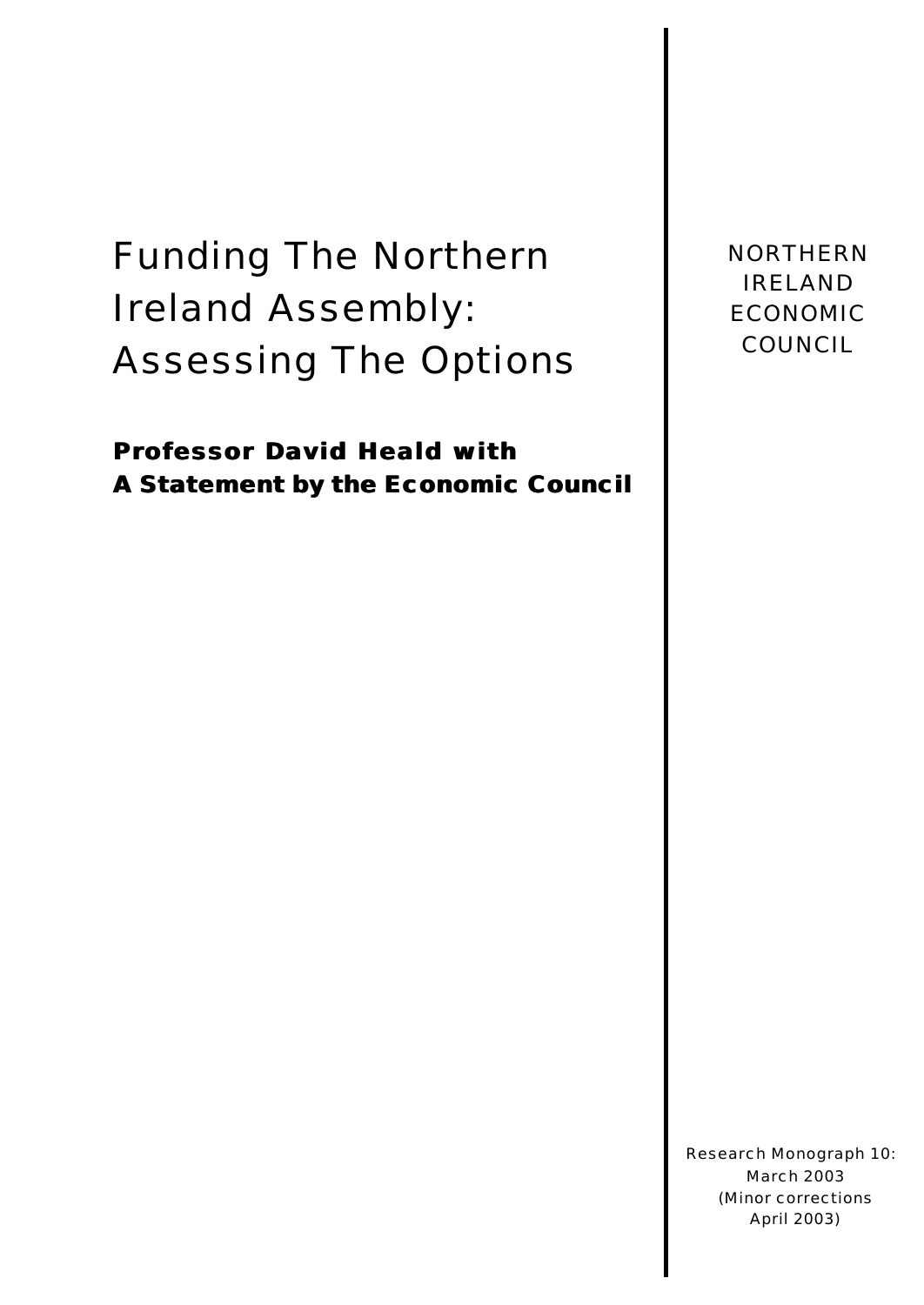The **Northern Ireland Economic Council (NIEC)** is an independent advisory body. It was set up by the Secretary of State for Northern Ireland in 1977. The Council has a wide remit to provide independent advice to Government on the development of economic policy for Northern Ireland. It carries out this role through four series of publications. Reports generally make specific policy recommendations endorsed by the Council. Occasional papers are intended to promote discussion on topical issues while commissioned research monographs are published under the author's name. Finally, Council responses to consultation documents are included in an advice and comment series. In addition, the Council publishes an Annual Report and the text of the annual Sir Charles Carter Lecture, which the Council sponsors in honour of its first chairman. It also holds seminars and conferences designed to promote debate, and their proceedings may from time to time be published. A list of the more recent publications is presented at the end of this volume.

The Council is composed of 15 members, all of whom are appointed by Ministerial approval. There are five independent members, one of whom is the Chairman. Five members represent trade union interests and are nominated by the Northern Ireland Committee of the Irish Congress of Trade Unions. Five members represent industrial and commercial interests and are nominated jointly by the Confederation of British Industry for Northern Ireland and the Northern Ireland Chamber of Commerce and Industry. Members serve four-year terms, which may be renewed. A list of members is included in this publication.

The Council has a small staff, including the Director, economists and administrative support staff. Council publications are normally prepared by the economists but outside consultants are also engaged for particular projects. All publications go before the Council for comment prior to publication. It is the Council which bears final responsibility for their publication, but not necessarily for the content or recommendations of commissioned research monographs.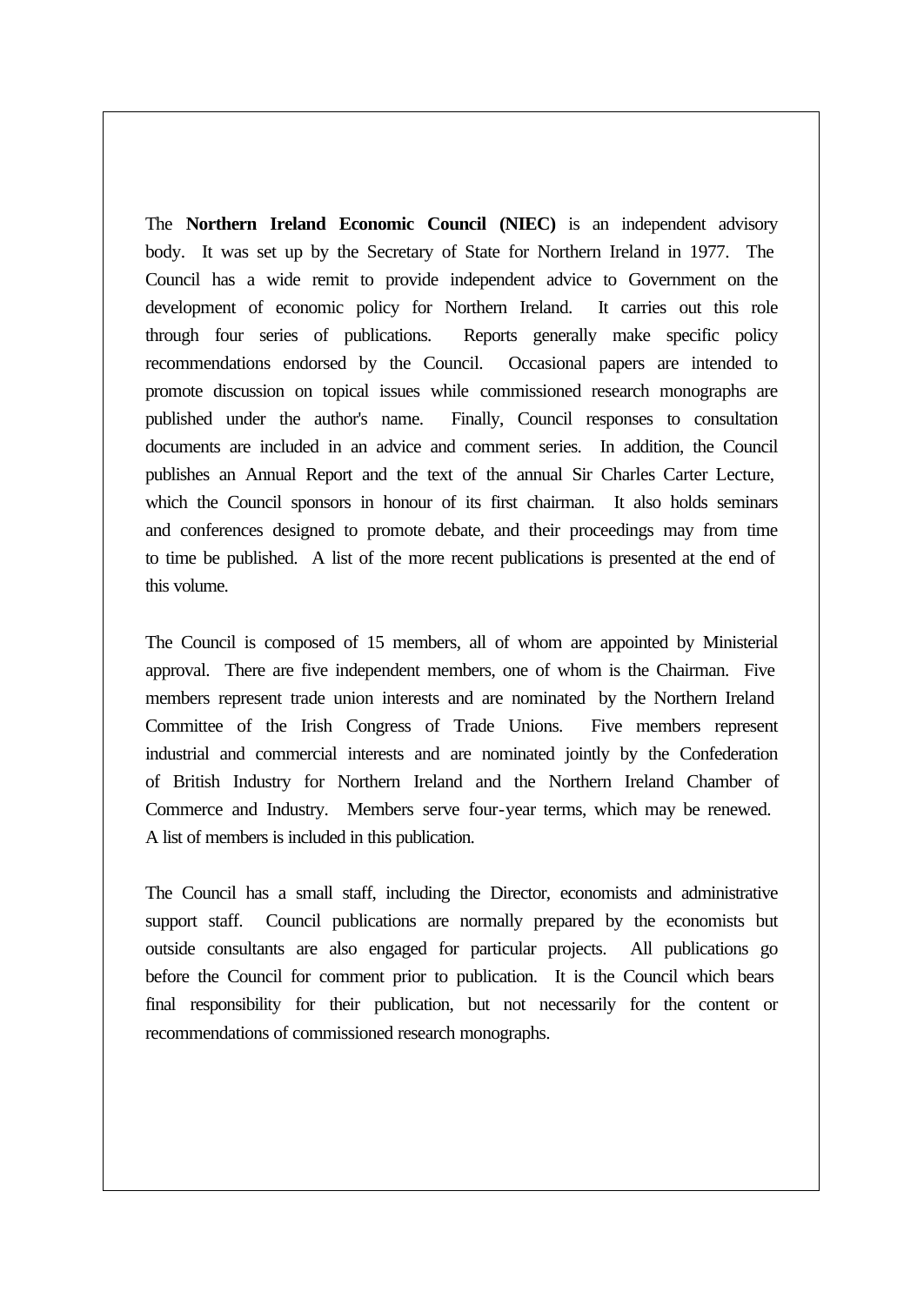# **Funding the Northern Ireland Assembly: Assessing the Options**

by

# **Professor David Heald Centre for Regional Public Finance, University of Aberdeen**

with

# **A Statement by the Economic Council**

**ISBN: 1 897614 67 5**

**© Northern Ireland Economic Development Office Pearl Assurance House, 1–3 Donegall Square East BELFAST BT1 5HB Tel: (028) 9023 2125 Fax: (028) 9033 1250 e-mail: info@niec.org.uk website: www.niec.org.uk**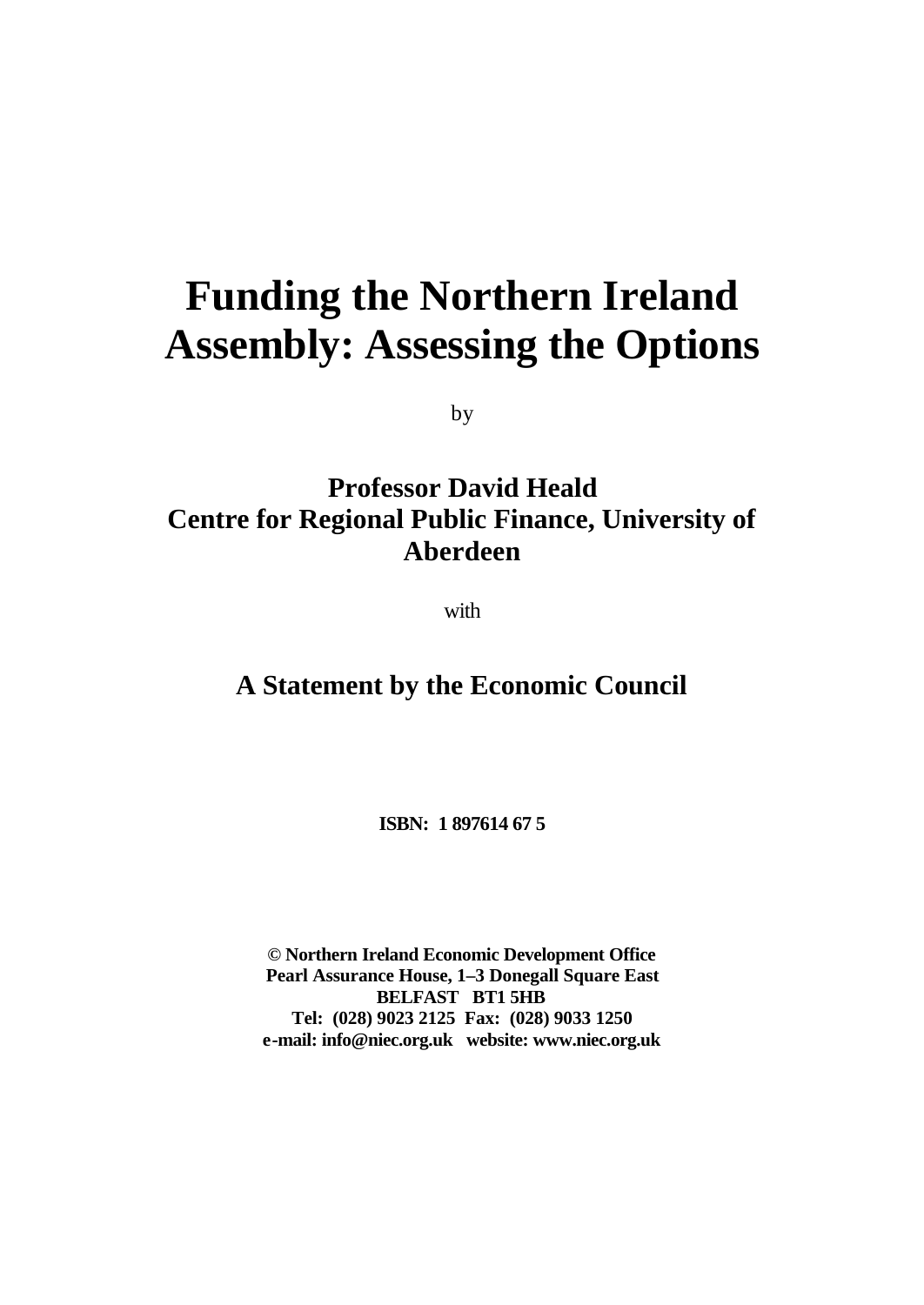## **NORTHERN IRELAND ECONOMIC COUNCIL MEMBERS**

**Chairman**: Janet Trewsdale OBE

**Members**: *Independents* Professor B. Ashcroft P.D. Montgomery MA

> *Nominated by the Northern Ireland Committee of the Irish Congress of Trade Unions*

John Corey T. Gillen M. Morrissey M. O'Reilly

*Nominated by the Confederation of British Industry for Northern Ireland and the Northern Ireland Chamber of Commerce and Industry*

A. Jackson FCA R. Johnston G.P. McGrath N.P.E. Smyth MSc, C Eng, MIMM Bill Tosh

**Director:** Michael Brennan **(Acting)**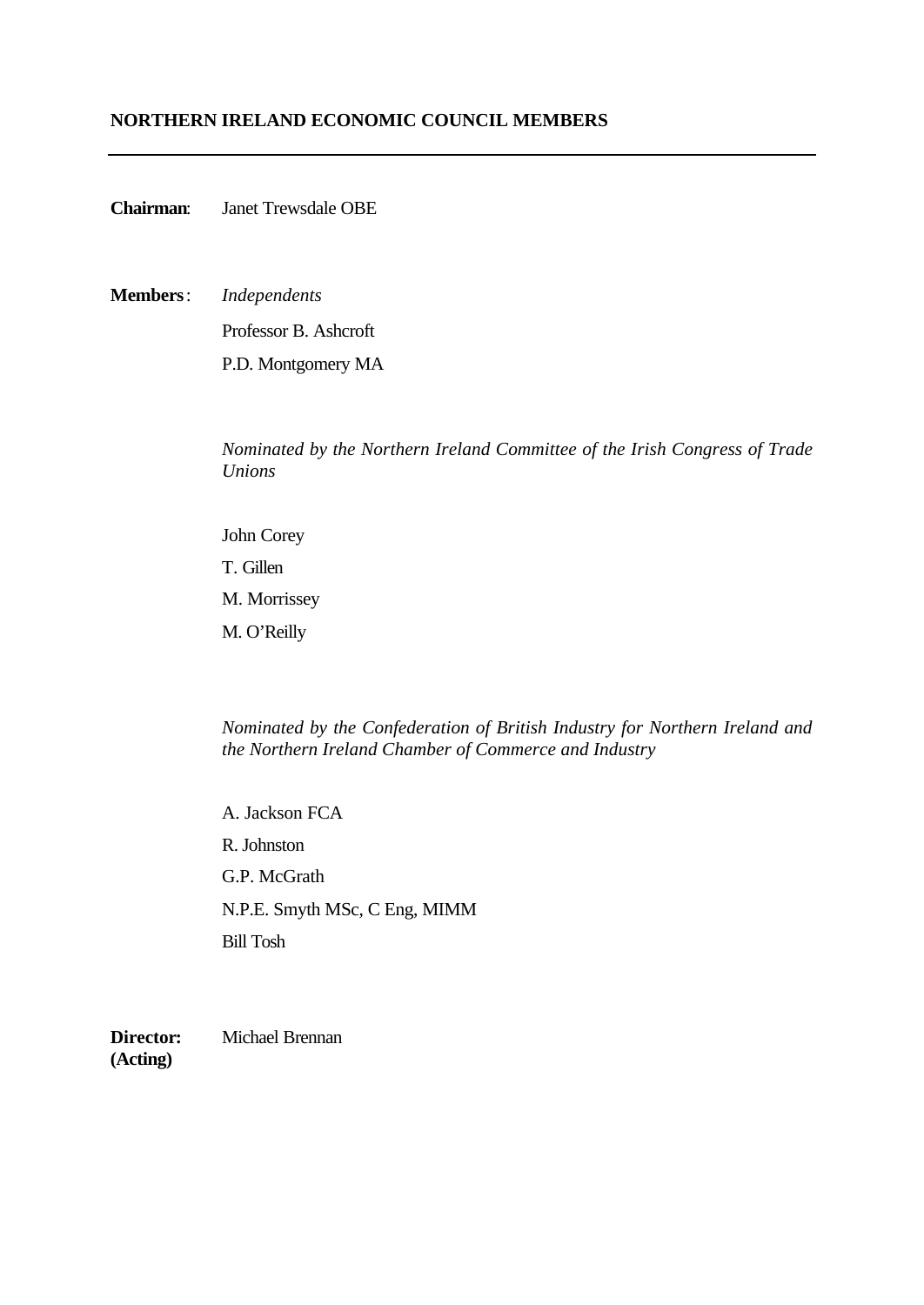### **CONTENTS**

### **LIST OF TABLES AND FIGURES**

**ABBREVIATIONS USED**

### **FOREWORD**

### **COUNCIL STATEMENT** i

### *RESEARCH MONOGRAPH BY PROFESSOR DAVID HEALD*

### **PREFACE**

| <b>INTRODUCTION</b>          |                               |  |
|------------------------------|-------------------------------|--|
| UK PUBLIC EXPENDITURE POLICY |                               |  |
|                              | UK Public Expenditure Context |  |

|     | UK Public Expenditure Trends |  |
|-----|------------------------------|--|
| 2.3 | The Territorial Margins      |  |

# **3 NORTHERN IRELAND PUBLIC EXPENDITURE** 22<br>
22<br>
23<br>
23

| 3.1       | Northern Ireland Context                              | 23 |
|-----------|-------------------------------------------------------|----|
| 3.2       | The Legacy of History                                 | 25 |
| 3.3       | The Northern Ireland Funding System Before Devolution | 29 |
| 3.4       | The Northern Ireland Funding System Under Devolution  | 31 |
| 3.4.1     | The Structure of Expenditure                          | 32 |
| 3.4.2     | The Operation of the Barnett Formula                  | 33 |
| 3.4.3     | The Presentation of Budgetary Plans                   | 42 |
| 3.5       | <b>Fiscal Effort</b>                                  | 49 |
| 3.5.1     | <b>Property Taxes</b>                                 | 50 |
| 3.5.2     | Water and Sewerage                                    | 52 |
| 3.5.3     | <b>Additional Revenue from Fees and Charges</b>       | 53 |
| 3.5.4     | A Northern Ireland Variable Rate of Income Tax        | 54 |
| 3.5.5     | <b>Conclusion on Fiscal Effort</b>                    | 56 |
| Annex 3.1 | Regional and District Rates in Northern Ireland       | 60 |
|           |                                                       |    |

### **4 FUTURE OF THE DEVOLVED FUNDING SYSTEM** 62 4.1 The Predicted Effects of the Barnett Formula 62 4.2 Controversies Surrounding the Barnett Formula 66 4.3 The Scottish Debate on Fiscal Autonomy 69 4.4 The Institutional Deficit 71 4.5 Resource Accounting and Budgeting 72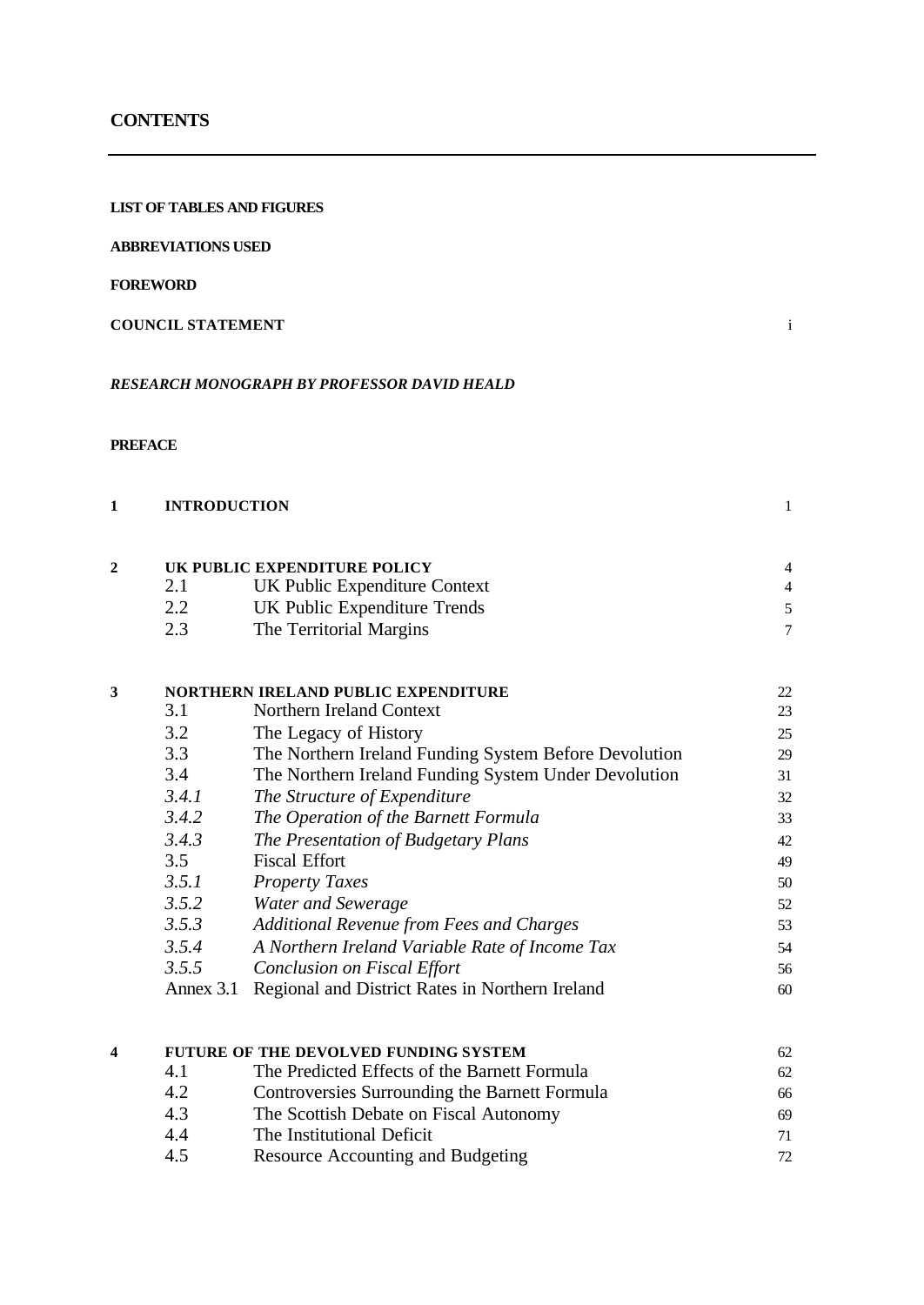| 5 | <b>PROPOSALS</b> |                                                      | 75 |
|---|------------------|------------------------------------------------------|----|
|   | 5.1              | <b>Building Policy Capacity</b>                      | 75 |
|   | 5.2              | The Future of the Barnett Formula                    | 78 |
|   | 5.3              | <b>Expenditure Which Has No Effective Comparator</b> | 82 |
|   | 5.4              | The Trade-Off between Expenditure and Fiscal Effort  | 84 |
|   | 5.5              | <b>Improving VFM</b>                                 | 85 |
|   | 5.6              | The Role and Conduct of a Future Needs Assessment    | 87 |
|   |                  |                                                      |    |
| 6 |                  | <b>CONCLUDING COMMENTS</b>                           | 94 |

### **REFERENCES** 96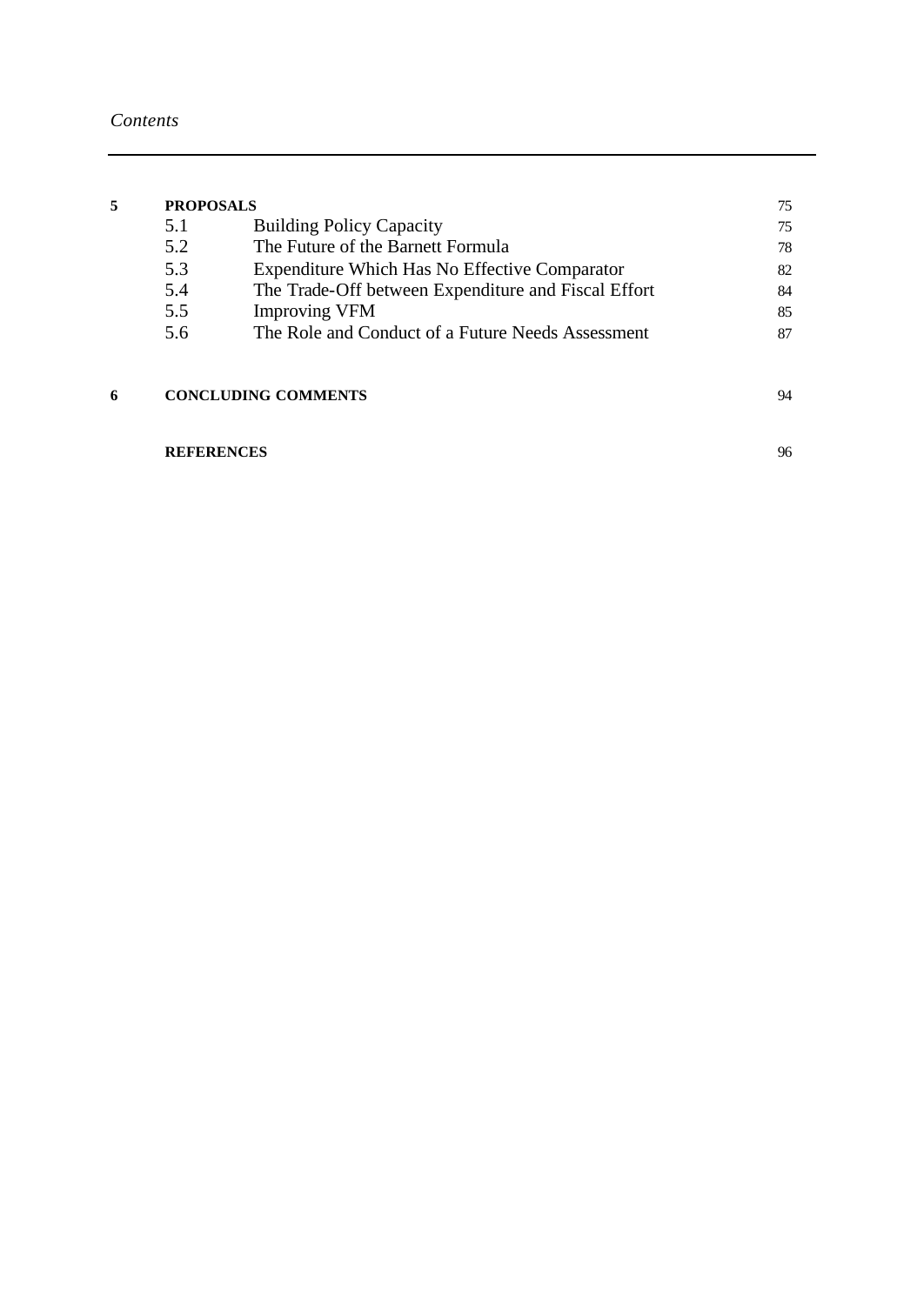### **LIST OF TABLES AND FIGURES**

# *Table Page* 1 Indexes of Identifiable Public Expenditure per capita, 1973/74 to 2000/01 (Northern Ireland) 14-15 2 Indexes of Identifiable Expenditure per capita, by Country, Region and Function, 2000/01 (UK=100) 16 3 The Territorial Component of DEL, 1998/99 to 2003/04 (current prices,  $\pounds$  million) 18 4 The Territorial Component of DEL, 1998/99 to 2003/04 (index of real terms) 19 5 The Territorial Component of AME, 1998/99 to 2003/04 (current prices, £ million) 20 6 The Territorial Component of AME, 1998/99 to 2003/04 (index of real terms) 21 7 The Northern Ireland Assembly Expenditure Regime (pro forma) 36 8 Comparable English Expenditure and Comparability Percentages (Scotland, Wales and Northern Ireland) 39 9 Comparability for Local Government (Scotland, Wales and Northern Ireland) 41 10 Northern Ireland Assembly Expenditure 2002/03 to 2005/06 (current prices,  $\pounds$  million)  $44-45$ 11 Northern Ireland Assembly Expenditure 2002/03 to 2005/06 (index of real terms) 46-47 12 Modifications to the Northern Ireland Assembly Total DEL  $(f. \text{ million})$  48-49 13 The Northern Ireland Entries in the National Asset Register 73-74 *Figure* Page

| Functional Analysis of Total Expenditure on Services in Real Terms, |  |
|---------------------------------------------------------------------|--|
| 1984/85 to 2001/02                                                  |  |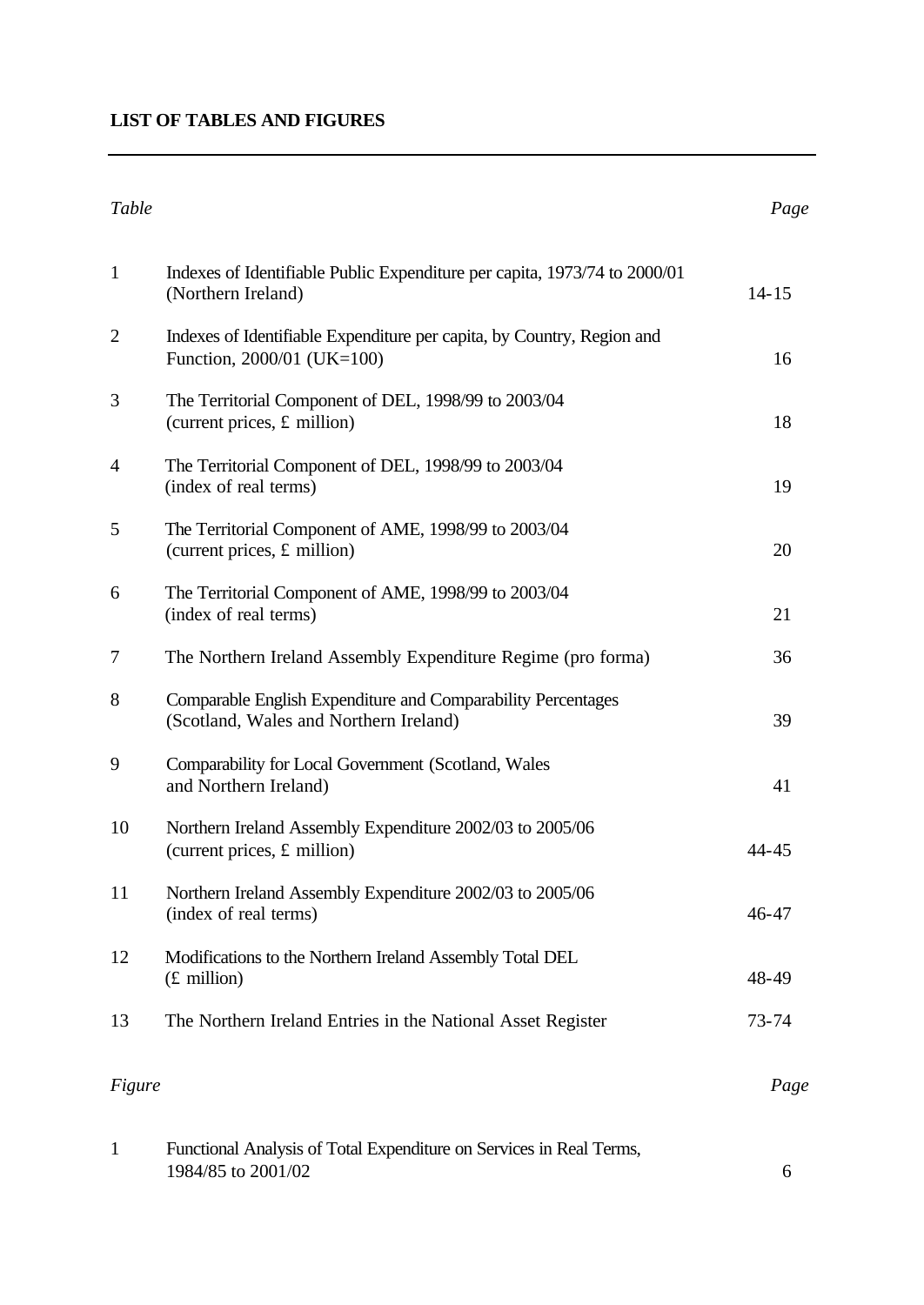*Figure* Page

| 2              | Indexes of Identifiable Expenditure, 1996/97 to 2000/01 (Northern Ireland) | 10 |
|----------------|----------------------------------------------------------------------------|----|
| 3              | Indexes of Identifiable Expenditure, 2000/01 (four countries)              | 11 |
| $\overline{4}$ | Indexes of Identifiable Expenditure, $1973/74$ to $2000/01$ (UK=100)       | 12 |
| 5              | Relative GDP per head, 1989 to 1999 (territories and selected regions)     | 23 |
| 6              | Indicators of the Northern Ireland Economy, 1989 to 1999                   | 24 |
| 7              | Public Income of Northern Ireland, 1974/75 to 1999/2000                    | 28 |
| 8              | The Public Expenditure Regime for the Northern Ireland Assembly            | 34 |
| 9              | Convergence of Block Expenditure Indexes                                   | 63 |
| 10             | <b>Relative Block Growth Rates</b>                                         | 66 |
| 11             | The Convergence Effect of the Barnett Formula                              | 79 |
| 12             | Convergence on a Needs Index                                               | 81 |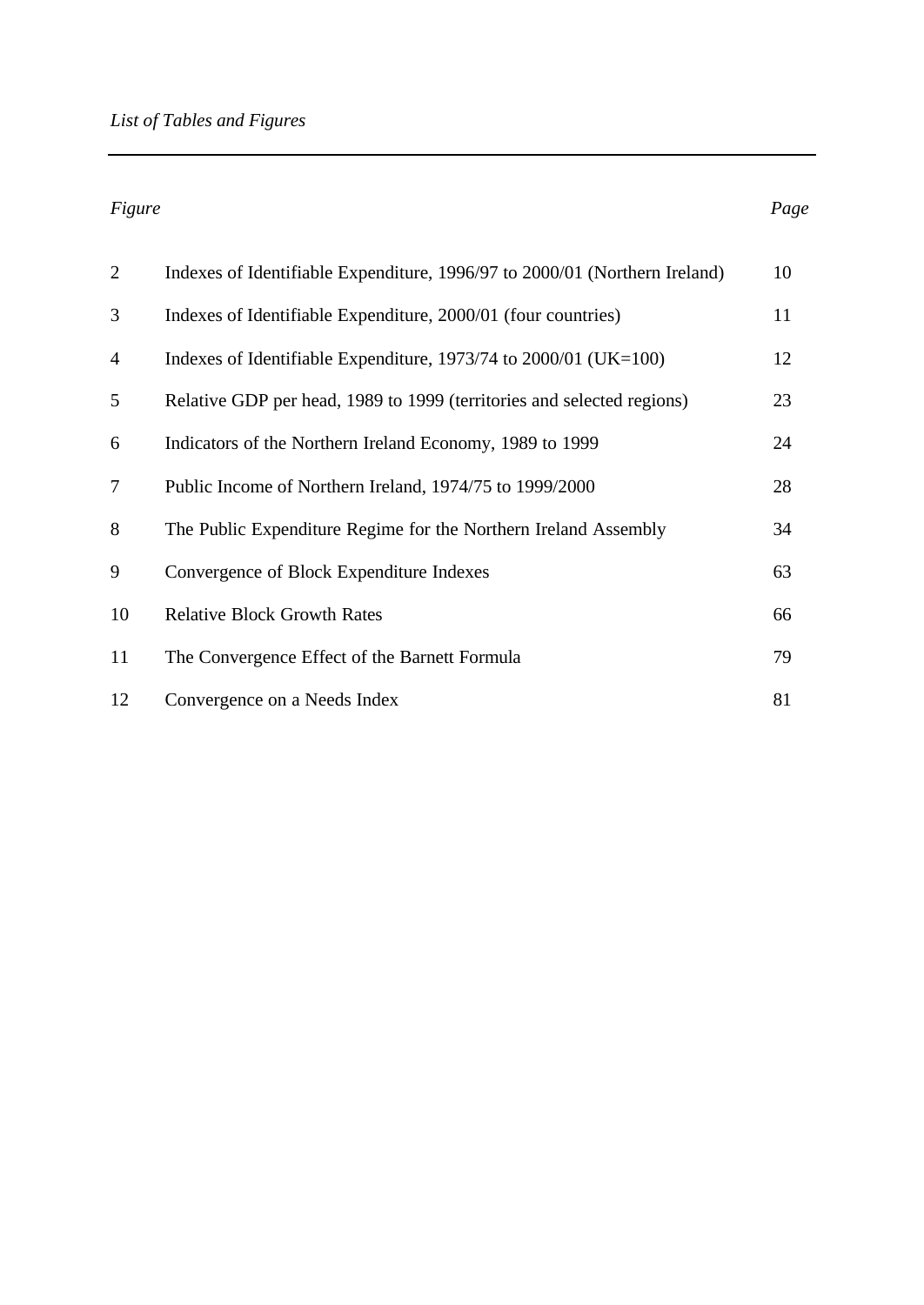## **ABBREVIATIONS USED**

| <b>AFFF</b>   | Agriculture, Fisheries, Food and Forestry                           |
|---------------|---------------------------------------------------------------------|
| AME           | <b>Annually Managed Expenditure</b>                                 |
| <b>CAP</b>    | <b>Common Agricultural Policy</b>                                   |
| <b>CGC</b>    | <b>Commonwealth Grants Commission</b>                               |
| <b>CMS</b>    | Culture, Media and Sport                                            |
| <b>CSR</b>    | Comprehensive Spending Review                                       |
| <b>DARD</b>   | Department of Agriculture and Rural Development                     |
| DE            | Department of Education                                             |
| DEL           | Departmental Expenditure Limit                                      |
| <b>DETI</b>   | Department of Enterprise, Trade and Industry                        |
| <b>DETR</b>   | Department of the Environment, Transport and the Regions            |
| <b>DFP</b>    | Department of Finance and Personnel                                 |
| <b>DHFETE</b> | Department of Higher and Further Education, Training and Employment |
| <b>DHSSPS</b> | Department of Health, Social Services and Public Safety             |
| <b>DRAG</b>   | Domestic Rate Aid Grant                                             |
| <b>DRD</b>    | Department for Regional Development                                 |
| <b>DSD</b>    | Department for Social Development                                   |
| <b>EPF</b>    | <b>Executive Programme Fund</b>                                     |
| <b>ERDF</b>   | European Regional Development Fund                                  |
| EU            | European Union                                                      |
| <b>EYF</b>    | <b>End-Year Flexibility</b>                                         |
| <b>GDP</b>    | <b>Gross Domestic Product</b>                                       |
| <b>GERS</b>   | Government Expenditure & Revenue in Scotland                        |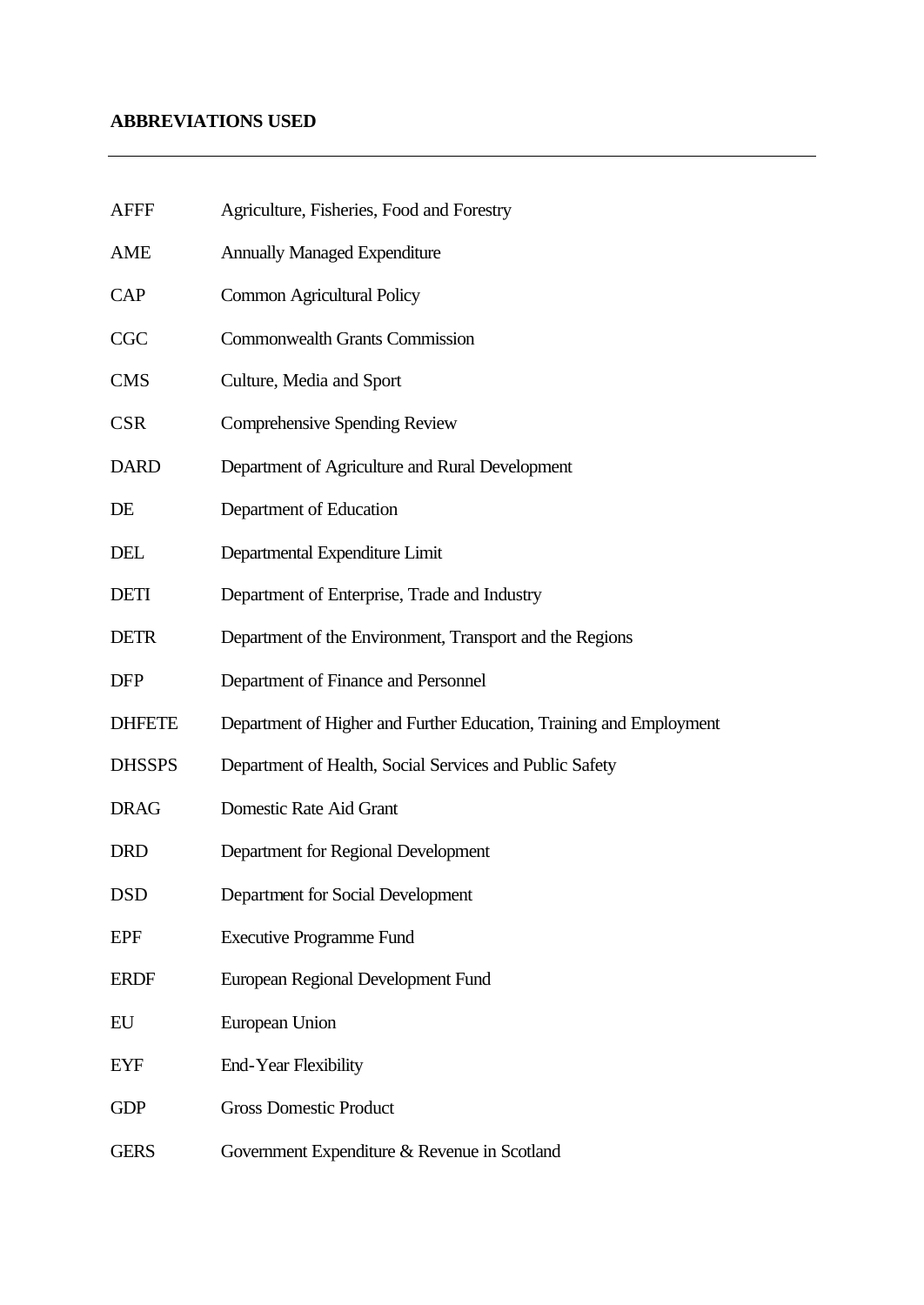## *Abbreviations Used*

| <b>HPSS</b>   | <b>Health and Personal Social Services</b>             |
|---------------|--------------------------------------------------------|
| <b>LOPS</b>   | Law, Order and Protective Services                     |
| <b>NAO</b>    | <b>National Audit Office</b>                           |
| <b>NAV</b>    | Net Annual Value                                       |
| <b>NEE</b>    | Needs and Effectiveness Evaluation                     |
| <b>NHS</b>    | <b>National Health Service</b>                         |
| <b>NIAO</b>   | Northern Ireland Audit Office                          |
| <b>NIEC</b>   | Northern Ireland Economic Council                      |
| <b>NIHE</b>   | Northern Ireland Housing Executive                     |
| <b>NIO</b>    | Northern Ireland Office                                |
| <b>OECD</b>   | Organisation for Economic Cooperation and Development  |
| <b>OES</b>    | <b>Other Environmental Services</b>                    |
| <b>OFMDFM</b> | Office of the First Minister and Deputy First Minister |
| <b>OFWAT</b>  | Office of the Water Regulator                          |
| <b>ONS</b>    | <b>Office for National Statistics</b>                  |
| <b>PESA</b>   | <b>Public Expenditure: Statistical Analyses</b>        |
| PFI           | Private Finance Initiative                             |
| <b>PSA</b>    | <b>Public Service Agreement</b>                        |
| R&T           | Roads and Transport                                    |
| RA            | <b>Resource Accounting</b>                             |
| <b>RAB</b>    | Resource Accounting and Budgeting                      |
| <b>RB</b>     | <b>Resource Budgeting</b>                              |
| <b>RCA</b>    | <b>Rate Collection Agency</b>                          |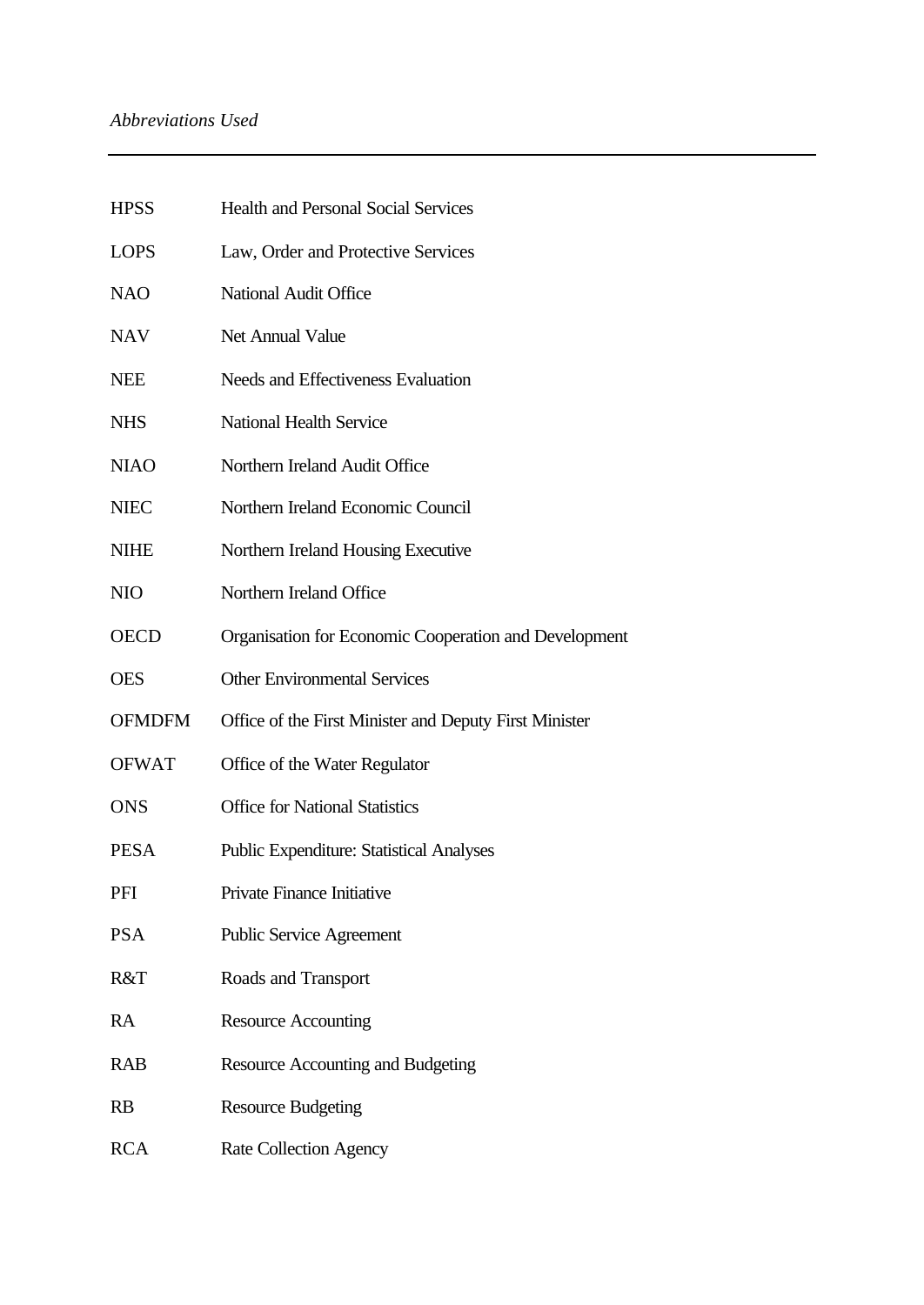RRI Reinvestment and Reform Initiative SIB Strategic Investment Board SR Spending Review SS Social Security SSA Social Security Agency TES Total Expenditure on Services TME Total Managed Expenditure TIEE Trade, Industry, Energy and Employment VFM Value For Money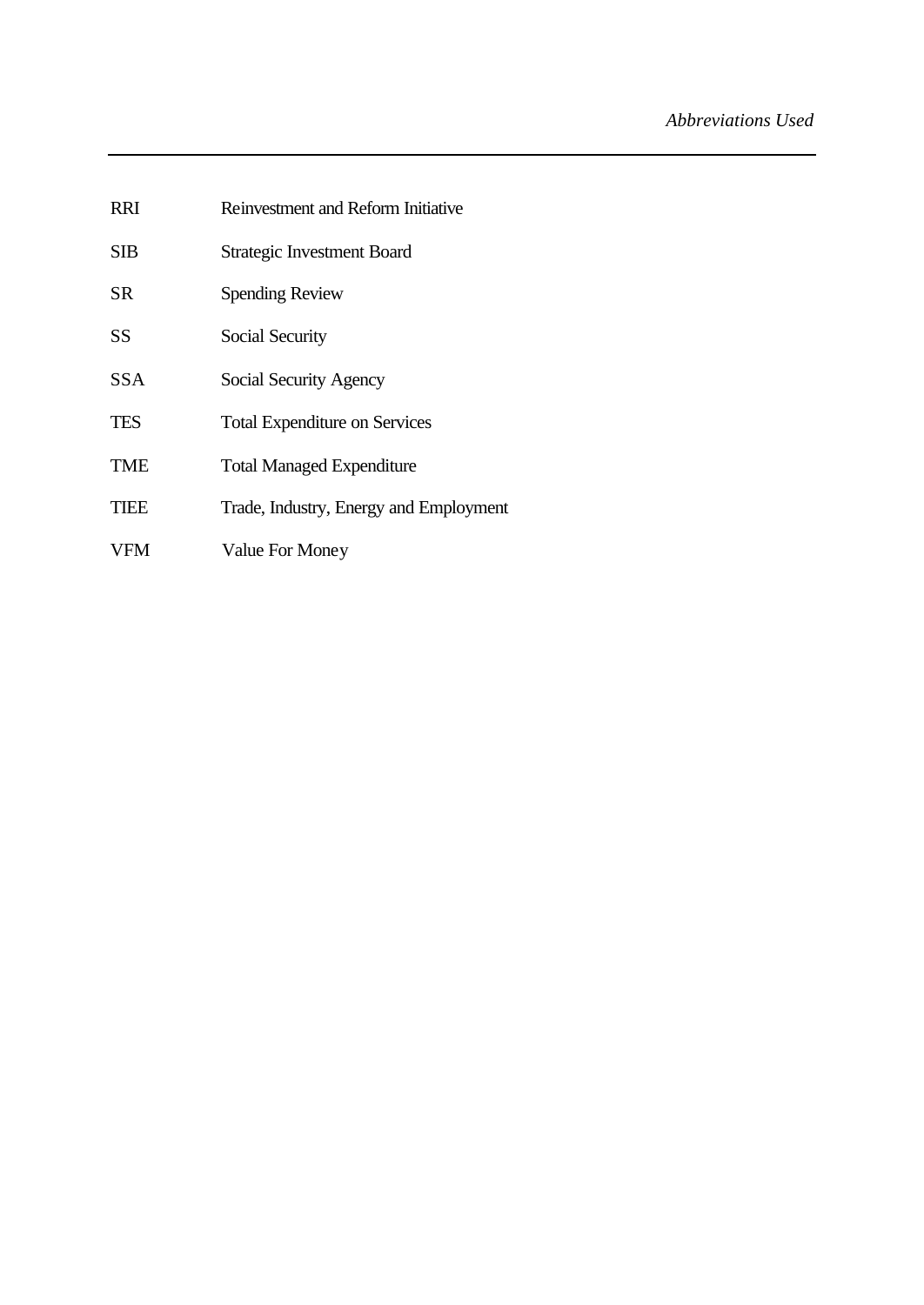For many years, the Council has expressed its concern over the ongoing need to increase the resources allocated to public service provision within Northern Ireland. Under Direct Rule administration these resources were determined within the confines of the Block grant allocation to the Secretary of State for Northern Ireland by HM Treasury. The reestablishment of devolution created an expectation that local politicians would be able to prioritise public expenditure in accordance with the genuine needs of the local population. The reality of devolution has resulted in this expectation being tempered by an appreciation of HM Treasury's mechanistical process of allocating funds to the devolved countries.

The application of the Barnett Formula by HM Treasury is an incredibly complex process. The process appears to be intelligible to only a few individuals in the public expenditure arena – achieving a status similar to a 'black art'. The Council believes this to be unacceptable in the new devolved context. In line with its remit, the Council commissioned Professor David Heald (University of Aberdeen), an acknowledged expert in this area, to undertake an overview of how the devolved administrations are funded by Westminster and to highlight the opportunities and threats that the Barnett Formula poses.

Professor Heald, in this comprehensive study, clarifies how the funding system actually operates and sets out the drawbacks associated with the Barnett Formula, eg convergence. He then goes on to give careful consideration to a possible alternative to the Barnett Formula and the resulting implications for Northern Ireland.

The Council believes it is imperative that local politicians are fully appraised of these funding issues. The fundamental issues discussed within this paper form the cornerstones upon which successful devolution will be built. An appreciation of how resources are allocated to Northern Ireland will shape deliberations about the standard of public services that can be provided locally – with consequent debate on the appropriateness of other funding options, such as increasing local property rates or water charges.

The Council would like to thank Professor Heald for producing this comprehensive and rigorous study.

JANET M TREWSDALE OBE Chairman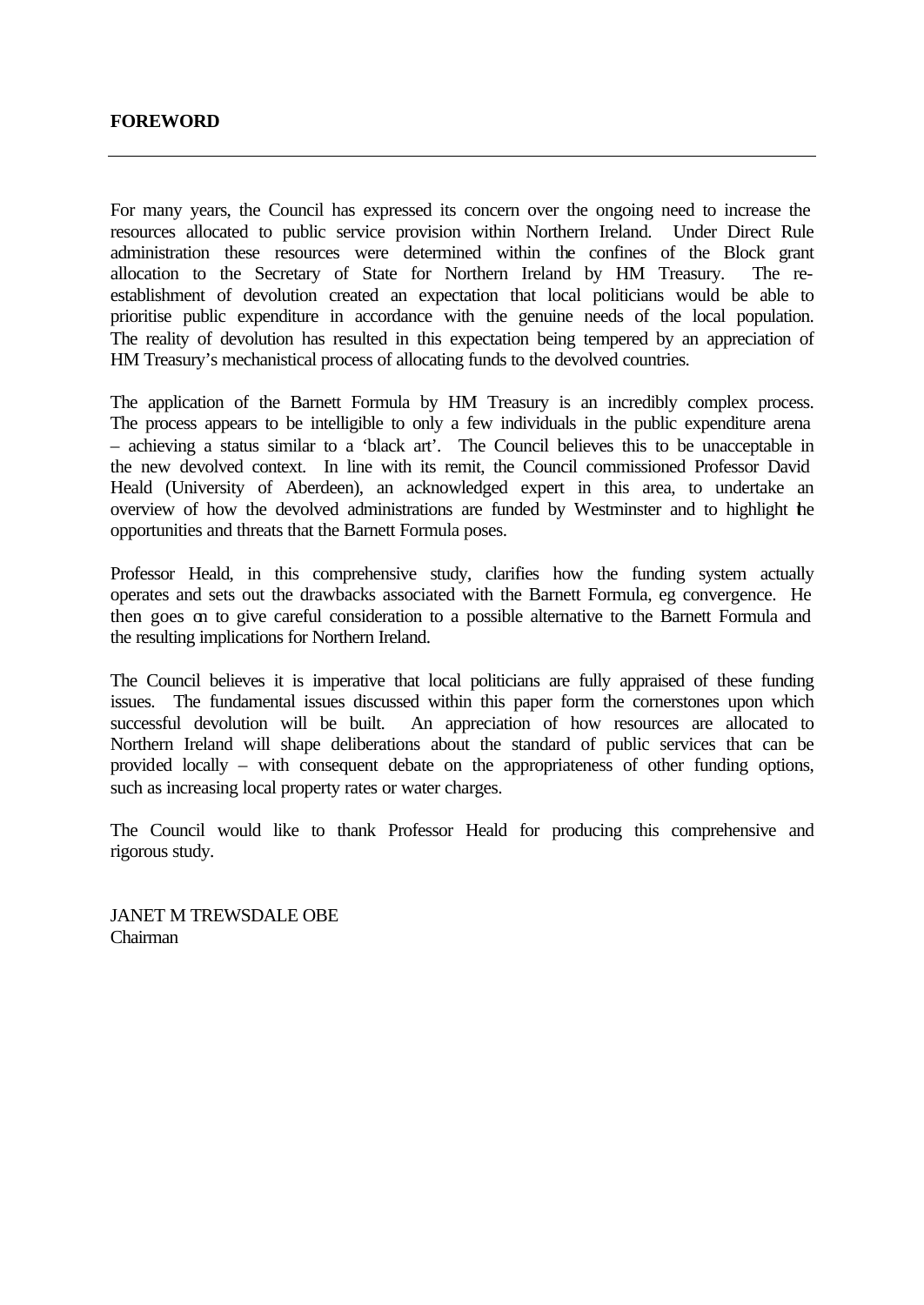### **COUNCIL STATEMENT**

The Economic Council has, for many years, maintained a close interest in the public funding arrangements that apply to and within Northern Ireland. Many years of Direct Rule from Westminster resulted in HM Treasury allocating public expenditure to the Secretary of State for Northern Ireland to allow him/her to meet a wide range of priorities – the highest of these, unfortunately, being Law, Order and Protective Services for obvious reasons.

The annual publication of the Financial Statement\* highlighted the poor state of public finances within Northern Ireland – with a substantial shortfall between public revenue generated and expenditure allocated. This funding deficit, termed the 'subvention', regularly equated to a double-digit share of regional Gross Domestic Product (GDP). During the period of Direct Rule there was little public discussion about how Northern Ireland should be funded and how the funds might be raised. There was notionally a commitment by HM Treasury to allocate public expenditure to Scotland, Wales and Northern Ireland on the basis of the Barnett Formula during the 1980s and 1990s. However, this formula, which sought to allocate expenditure to the regions on the basis of population share and comparability in expenditure programmes, did not substantially bring about the equalisation of expenditure that the formula was designed to do. There was, too frequently, an allocation of expenditure to the regions that was not determined by the mechanics of the Barnett Formula. This 'Barnett Bypass' helped to ensure that public expenditure per capita in Northern Ireland remained substantially higher than that experienced in England.

It could be argued that the Comprehensive Spending Review (CSR), initiated by the Chancellor of the Exchequer in 1998, triggered the first, robust application of the Barnett Formula. In subsequent biennial Spending Reviews (2000 and 2002) the HM Treasury has allocated public funding to the devolved countries in accordance with its Statement of Funding Policy for the Devolved Administrations (July 2000 and 2002). This Statement, published for the first time in July 2000, set out in a very transparent manner the mechanics of the Barnett Formula. It left very little room for negotiation with HM Treasury in seeking additional Barnett Bypass.

The publication of the Statement of Funding Policy and the stricter adherence to Barnett will, undoubtedly, result in greater convergence in expenditure per capita levels between the four countries. This will generate greater attention within the regions on how they are funded and how they might be expected to deliver public services within their jurisdictions over the coming years.

In the context of the devolved administration the Council considered it was an appropriate time to undertake a review of how the Northern Ireland Assembly might be funded over the coming years and how it might obtain sufficient resources to achieve the policy targets as set out in its Programme for Government. There has been growing concern expressed in the local media by devolved Ministers and Assembly Members that the application of the Barnett Formula is, in some way, inappropriate and iniquitous. There appears to be a growing desire for a more equitable and fair funding mechanism.

Published annually by the Department of Finance and Personnel (DFP) up to 1998/99.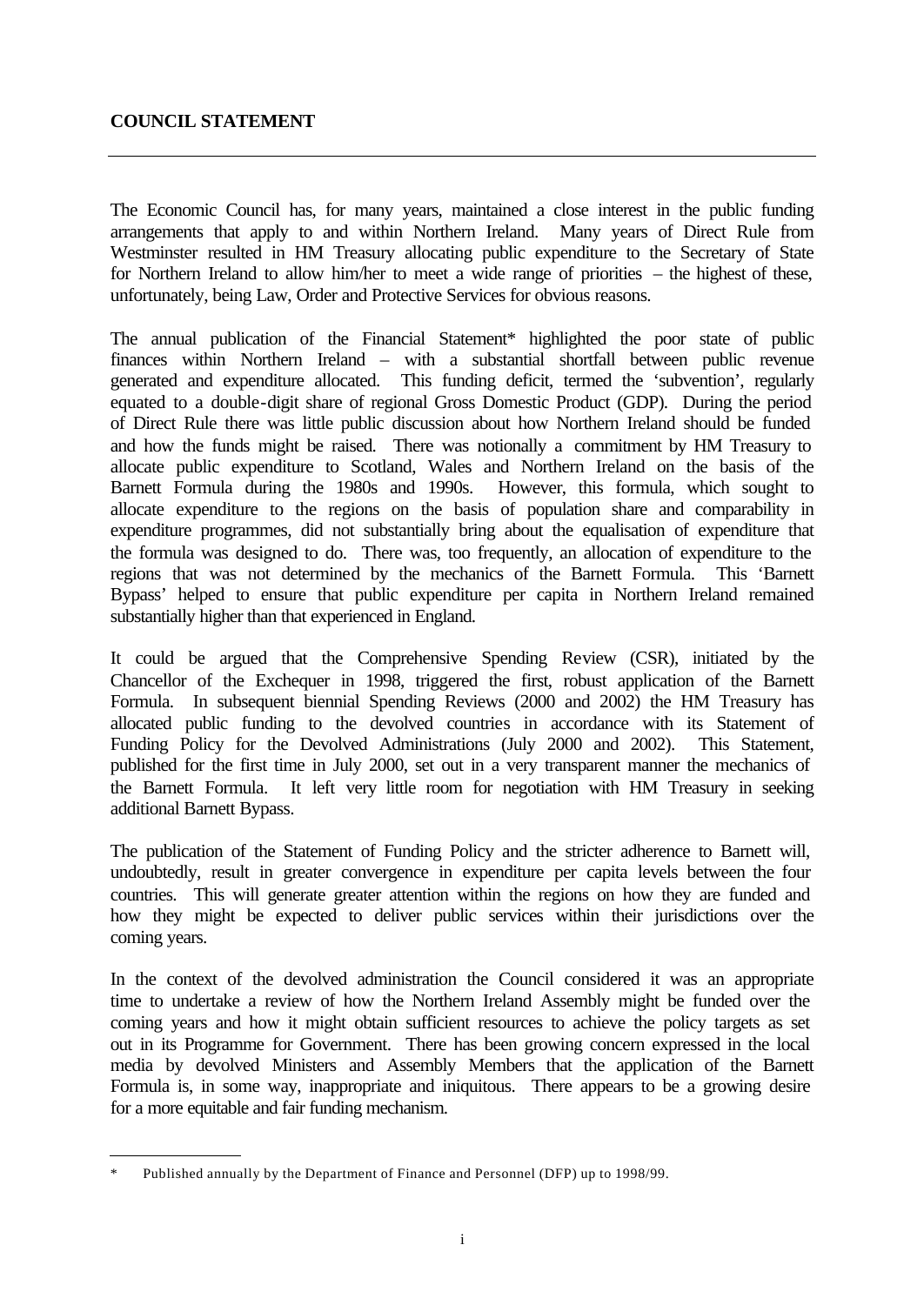Accordingly, the Council, in September 2001, invited Professor David Heald of the Centre for Regional Public Finance at the University of Aberdeen, to undertake a systematic study of public expenditure (and revenue generation) in Northern Ireland. This study, jointly funded by the DFP, provides a rigorous assessment of how Northern Ireland's public spending was financed in the past; looks at recent United Kingdom public expenditure policy and trends; assesses the impact of devolution on funding arrangements; considers the local revenue generation effort; and, finally, considers alternative funding arrangements that might replace the Barnett Formula.

The first observation that needs to be made about this study is that it exposes how complex the underlying issues are for any debate about public financing in the devolved context. The mechanics of the Barnett Formula will, undoubtedly, bring about per capita convergence with English levels if recent expenditure growth rates continue. While HM Treasury may declare this acceptable and fair on the basis of population share within each of the expenditure programmes, the Council has grave reservations about the Barnett Formula's failure to capture the differences in prevailing expenditure *need* within the programme areas. This issue is central to concerns over Barnett – there has to be some acknowledgement of differing socio-economic characteristics within the devolved regions. For example, seeking to equalise per capita health expenditure between Northern Ireland and England is wholly unacceptable when health standards (both prevention and care) in Northern Ireland are already substantially below those prevailing in England.

Local politicians may be able to advance an argument that relative need within Northern Ireland is greater than England across a wide range of expenditure programmes, but care must be exercised before formally requesting that HM Treasury commission a Needs Assessment. As Professor Heald highlights, requesting a Needs Assessment is a complex task and local politicians should be fully appraised of the consequences of such a request. In addition to the possible objections of other devolved administrations, there are a host of technical questions about who conducts the assessment and what methodology should be employed. In the past, HM Treasury retained control of such exercises and there might be a reluctance to engage in a more objective and transparent way. Local politicians should also be alert to the fact that HM Treasury would, undoubtedly, commission a wide-ranging assessment of need across all areas of public expenditure within Northern Ireland – not just the notable areas that exhibit greater need. The final outcome might be the aggregation of shortfalls in expenditure in some areas (eg, health) and surpluses elsewhere (eg, industry, trade and employment) resulting in little overall difference from actual public expenditure at the total Block level to that determined by a needs model.

Approaches to HM Treasury for recognition of greater levels of need will also be undermined by comparisons on regional fiscal efforts. This refers to the ability of regions to generate public receipts that may be retained by the devolved administration for re-allocation as public expenditure. In the case of Northern Ireland, the main source of public receipts is the Regional Rate revenue. The revenue generated from collection of rates is re-allocated by the Assembly on mainstream public services. HM Treasury can legitimately point out that the rates revenue generated within Northern Ireland is significantly less than households in England are required to pay. In this context the questions will arise about the implementation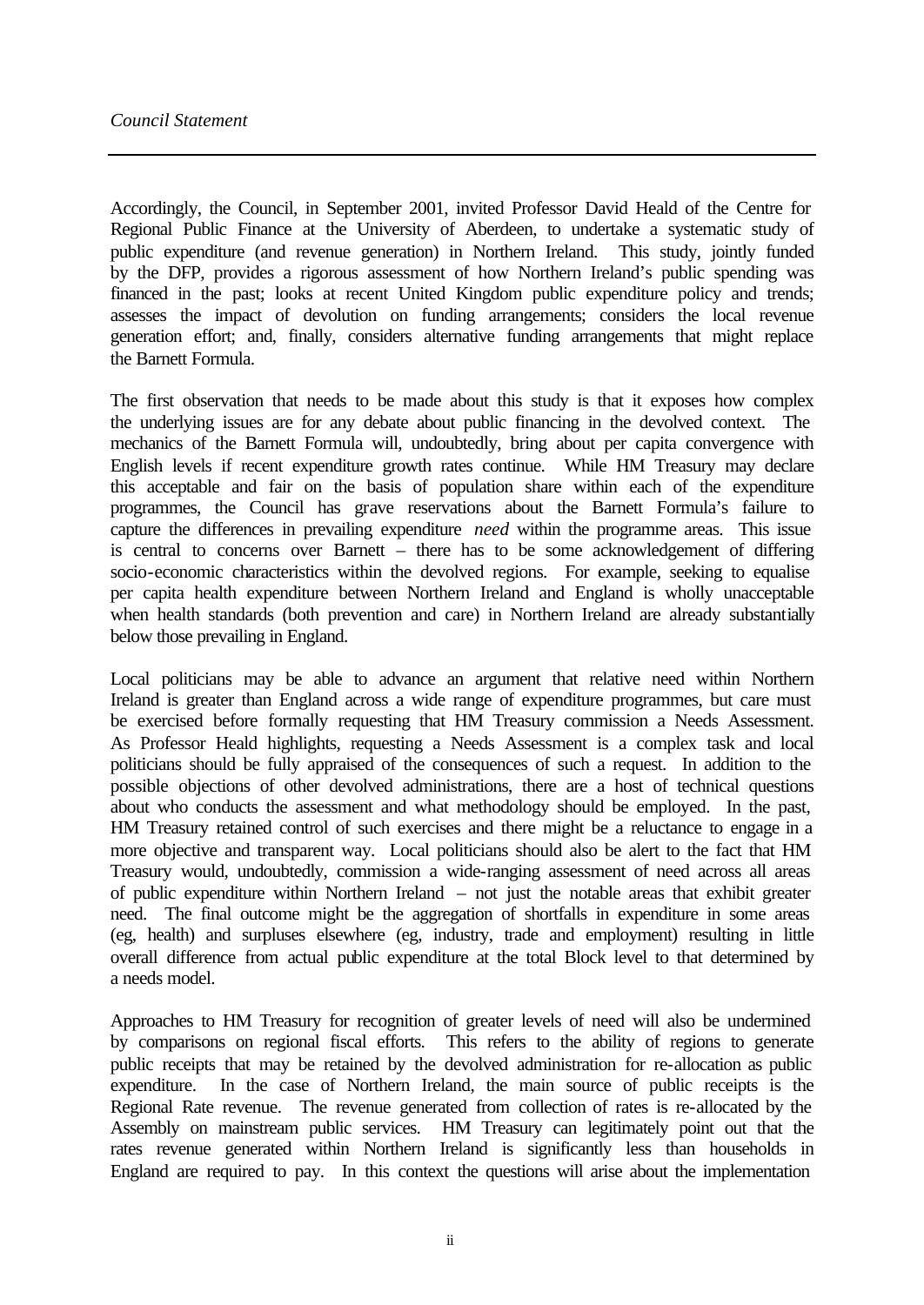of water charges within Northern Ireland – a fact to which HM Treasury will, undoubtedly, refer when devolved administration politicians question expenditure allocations.

Consequently, the case for additional funding above and beyond that provided through Barnett inevitably must include consideration of the regional fiscal effect. The Reinvestment and Reform Initiative (RRI) agreed in May 2002 by the Prime Minister, Chancellor of the Exchequer and the First and Deputy First Ministers explicitly linked additional funding with a requirement to improve the local revenue effort. Additional revenues generated through phasing out rate relief on vacant and industrial property and the introduction of water charges will increase the resources available to the devolved administration. There may, however, be knock-on effects in terms of increasing the overall levels of need within Northern Ireland. These charges will reduce the disposable incomes across all sectors within Northern Ireland. They may lead to increased hardship for some – probably those who live just above the benefits assistance thresholds who cannot avail of various reliefs.

Therefore, there appears to be a route defined for the devolved administration in terms of how it should increase the level of public expenditure available to it. Unfortunately, it could effectively mean increasing the taxation burden that its population faces. Only by so doing, can a case be made for approaching HM Treasury for additional aid. It is reasonable to highlight that the higher relative need reflects a history of under-investment and neglect when resources were skewed towards law and order requirements. The backlog in underinvestment in physical infrastructure alone was recently estimated to be £6bn. Approaches to HM Treasury should focus on this aspect.

Any approach to HM Treasury should be taken with the utmost care. The mechanics of the Barnett Formula need to be fully understood before engaging in criticisms of its application. With the publication of the Statement of Funding Policy, the resource allocation process between Westminster and the devolved regions is now fully transparent. All parties understand the rules. Triggering a formal Needs Assessment is fraught with danger and everyone should be aware that it may be a double-edged sword. As Professor Heald suggests, it is more important to appreciate absolute changes in expenditure allocations to Northern Ireland rather than be concerned about relative changes vis-à-vis England.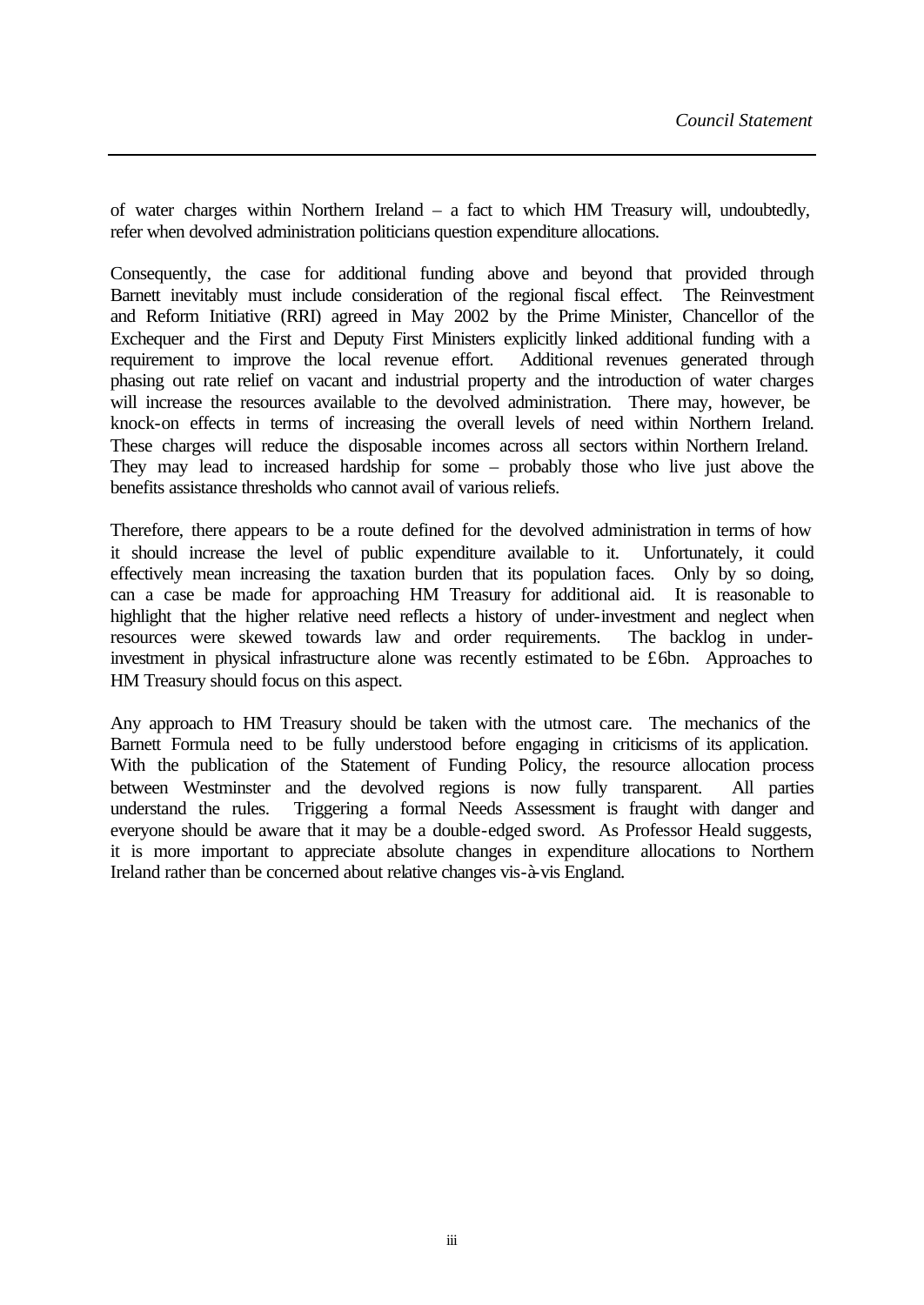**Research Monograph**

# **FUNDING THE NORTHERN IRELAND ASSEMBLY: ASSESSING THE OPTIONS**

**by**

# **David Heald, Centre for Regional Public Finance, University of Aberdeen**

Sole responsibility for the content of this Report belongs to the author, and the views expressed should not to be attributed to either the Northern Ireland Economic Council or other organisations.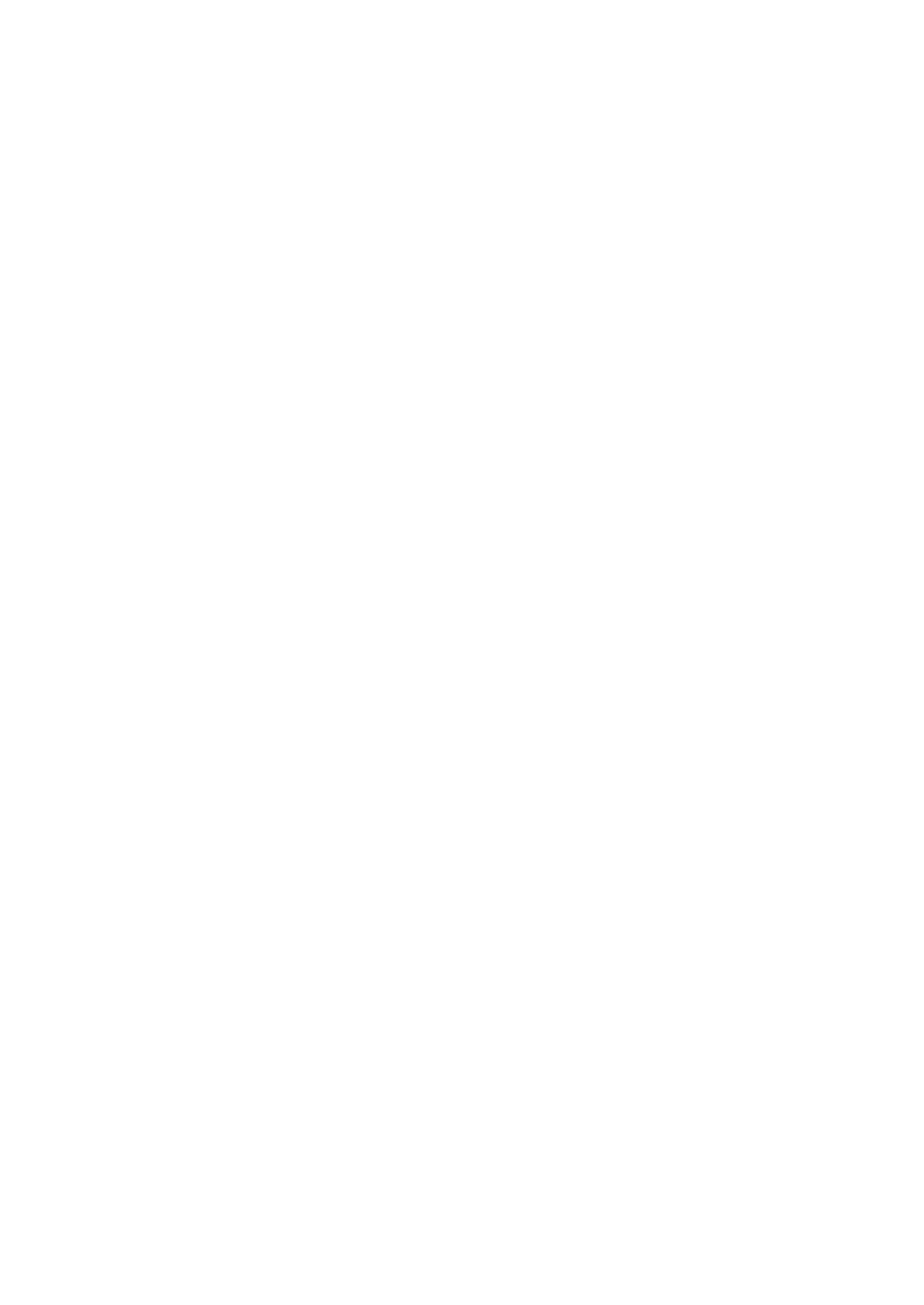None of the technical discussion in this Report is particularly complex, but much material is only accessible to those who know their way around a wide range of official and other published sources. The problem has been accentuated in Northern Ireland by the absence of a local democratic element in the 1972-99 period, which clearly contributed to a lack of debate on public expenditure issues.

This Report therefore has a double purpose: first, to make a contribution to future public expenditure policy-making in Northern Ireland, taking positions on certain controversial issues; and, second, to render the subject matter more accessible to all those who wish to contribute to the debate. The remit of the Report is restricted to the funding of the Northern Ireland Assembly, thereby excluding Northern Ireland Office expenditure. Although the fact of devolution is common to Scotland, Wales and Northern Ireland, there is a differential coverage of devolution in terms of functions and institutions. Nevertheless, some of the discussion necessarily relates to Northern Ireland public expenditure as a whole, rather than just to that which is currently devolved.

This Report draws upon work funded by a project (L219 25 2017) on the financing of UK devolution, which is part of the Devolution and Constitutional Change Programme of the Economic and Social Research Council. The author is Professor of Accountancy, and Director of the Centre for Regional Public Finance, at the University of Aberdeen. The views expressed are his own and should not be attributed elsewhere.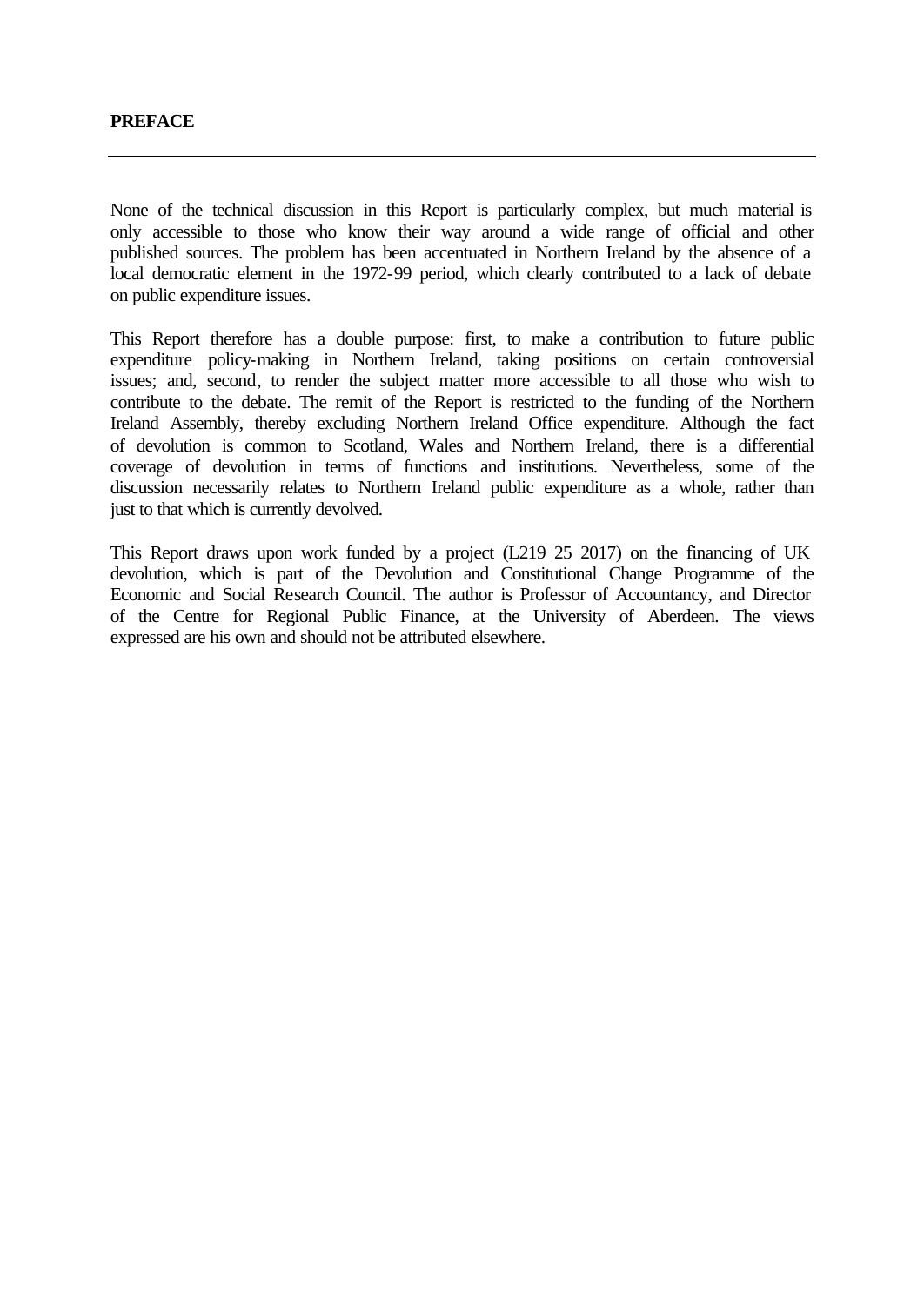### **1 INTRODUCTION**

This Report takes as is starting point that the devolved Assemblies in Northern Ireland and Wales and the Scottish Parliament will be durable institutions of devolved government, and that there will be no return to administrative devolution under three territorial Secretaries of State. In terms of financial mechanisms, there has been a great deal of continuity bridging the pre-devolution and post-devolution periods. However, devolution in the political sense changes the context in which such financial mechanisms operate.

Fiscal decentralisation is on the world-wide policy agenda, as evidenced by the revival of the academic literature (Oates, 1972; 1999) and by the huge amount of attention now paid to it by the International Monetary Fund (2000) and the World Bank (Burki and Perry, 2000). When a country faces difficult policy choices, it is important to remember that other countries may confront similar issues; the apparent insolubility of certain problems should not lead to disheartenment or disillusionment. There is no magic box of ready-packaged solutions, but a thorough understanding of technical issues is a prerequisite for good policy development. The remarkably varied experience of other countries shows how much is historically and culturally rooted; we need a map from where we are, not from where we would like to have started (Gray et al, 1993).

It is essential to set developments in Northern Ireland within the context of constitutional evolution across the United Kingdom. There is enormous practical significance in there now being elected devolved bodies in all three territories;<sup>1</sup> for example, a Scottish Parliament on its own would have been much more vulnerable to interventions from Westminster and Whitehall. Indeed, there is plenty of evidence that isolation was a fundamental problem for the 1921-72 Stormont system. Despite different forms of devolution in Scotland, Wales and Northern Ireland, the common feature of elected territorial bodies alters the calculus of electoral competition; a UK political party which alienated all three territories could only win a UK General Election on the back of a landslide majority in England. Consequently, a broad swathe of political opinion will seek to make the new institutions work. Furthermore, political parties and voters in Great Britain will adapt to the direct and indirect consequences of proportional representation in non-European Union (EU) elections. This gives an opportunity for the new constitutional arrangements to mature organically; they will not necessarily be frozen as they stand after the 1998 bout of constitutional legislation. Indeed, they should be expected to develop and change.

One issue for Northern Ireland will be whether the existing assignment of functions between central and devolved government, still much influenced by the legacy of the *Government of Ireland Act 1920*, remains appropriate. For example, there might in time be more symmetry with Scotland, some now-reserved functions being devolved and perhaps other functions passed back to the UK level.

 $\frac{1}{1}$ There is much political sensitivity in labelling the component parts of the United Kingdom: for example, 'nation' and 'region' may be seen to carry implications for the nature of governance. When discussing England, Scotland, Wales and Northern Ireland, the Treasury's current practice of describing these as 'countries' (Treasury, 2001e) is followed. Formerly, it used the term 'territories'. In this Chapter, the term 'territories' is applied collectively to Scotland, Wales and Northern Ireland. The internal components of England are described as 'regions'. The analysis of public expenditure by country and region is referred to as 'territorial analysis'.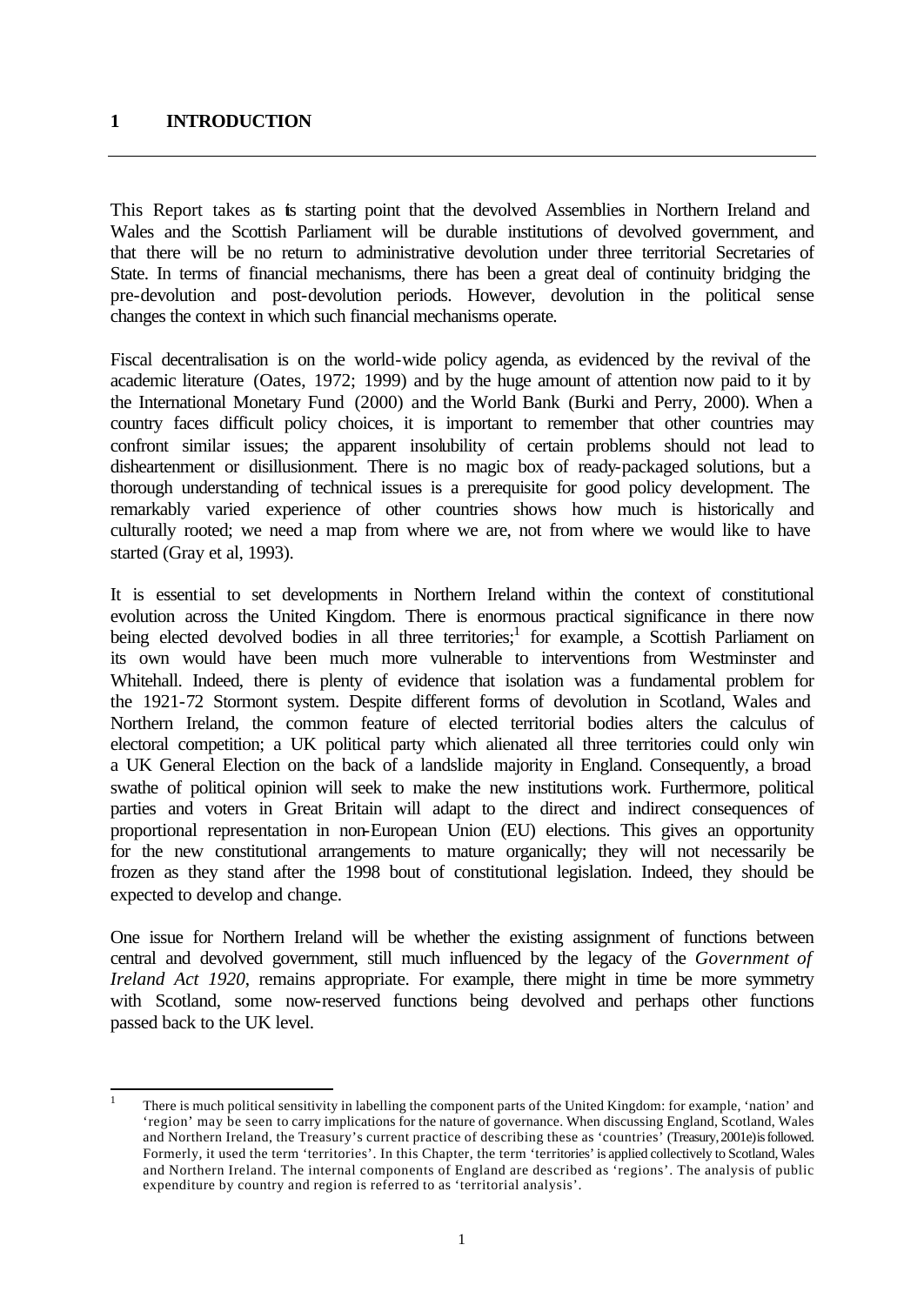Accordingly, what is happening in Northern Ireland is partly a product of highly specific circumstances (ie the Peace Process) (Gay and Morgan, 1997) and partly a product of the Blair Government's UK-wide constitutional agenda (Hazell, 1999). If the Peace Process holds, the position of Northern Ireland will probably more closely mirror that of Scotland than was traditionally the case. Carmichael (1996) explained how the governmental arrangements in Northern Ireland had evolved before the 1997 Blair reforms on the mainland. He emphasised that the 1990-97 Major Government viewed devolution in Northern Ireland as part of the solution to problems of legitimacy and consent, whereas it viewed devolution in Scotland and Wales as a threat to the Union. This illustrates that similar institutional proposals can be interpreted differently, contingent upon context and time.

Devolution to Scotland, Wales and Northern Ireland impacts not just in those territories, but draws attention to existing and new asymmetries within the United Kingdom, notably concerning electoral representation and public money (House of Lords Select Committee on the Constitution, 2003). Much that has hitherto been unknown, or deemed irrelevant, has come under the glare of greater transparency and also of sensationalised media reporting. The language of 'anomaly' and 'crisis' has been extravagantly overworked, with such descriptors attached to any policy divergence or disagreement between tiers of government, including those of a kind regarded as everyday in federal countries.

The politics surrounding territorial public expenditure have intensified. Even though per capita expenditure by the Devolved Administrations is considerably higher than comparable expenditure in non-devolved England, the political pressure in the devolved territories is to find ways of spending more. Devolution has taken place in those parts of the United Kingdom with higher public spending and lower relative Gross Domestic Product (GDP). This is in marked contrast to the situation in several other EU countries. It is often the higher relative GDP areas that are demanding greater political and fiscal autonomy, for example Flanders in Belgium, Lombardy in Italy, and the Basque Country and Catalonia in Spain. Keating (1996, p.36) has described this process as 'the revolt of the rich'. A rich region in a relatively poor EU member state can be a large net contributor to national redistribution, when the same region would be a recipient if it were located in a richer member state. The language of debate has changed significantly over the last 20 years: rich regions confidently want to keep what they have 'earned on merit' just as individual citizens may do. As with interpersonal redistribution, territorial redistribution is now more contested. There is spectacular inconsistency in public attitudes, magnified in the way these are reflected in the media: for example, increased inequality is deplored whilst even modest policy responses are lambasted, thereby encouraging governments to resort to measures of subterfuge or stealth.

In contrast to the UK assumption (at least in the devolved territories) that devolution would facilitate more public spending, one of the internationally proclaimed benefits of devolution is that the shedding of functions downwards from the centre to financially weaker governments reintroduces hard budget constraints, which are in turn likely to limit public expenditure.

The United Kingdom as a whole has to adjust to a more explicit form of asymmetrical government (Keating, 1998). The irony is that asymmetry has long existed, but few outside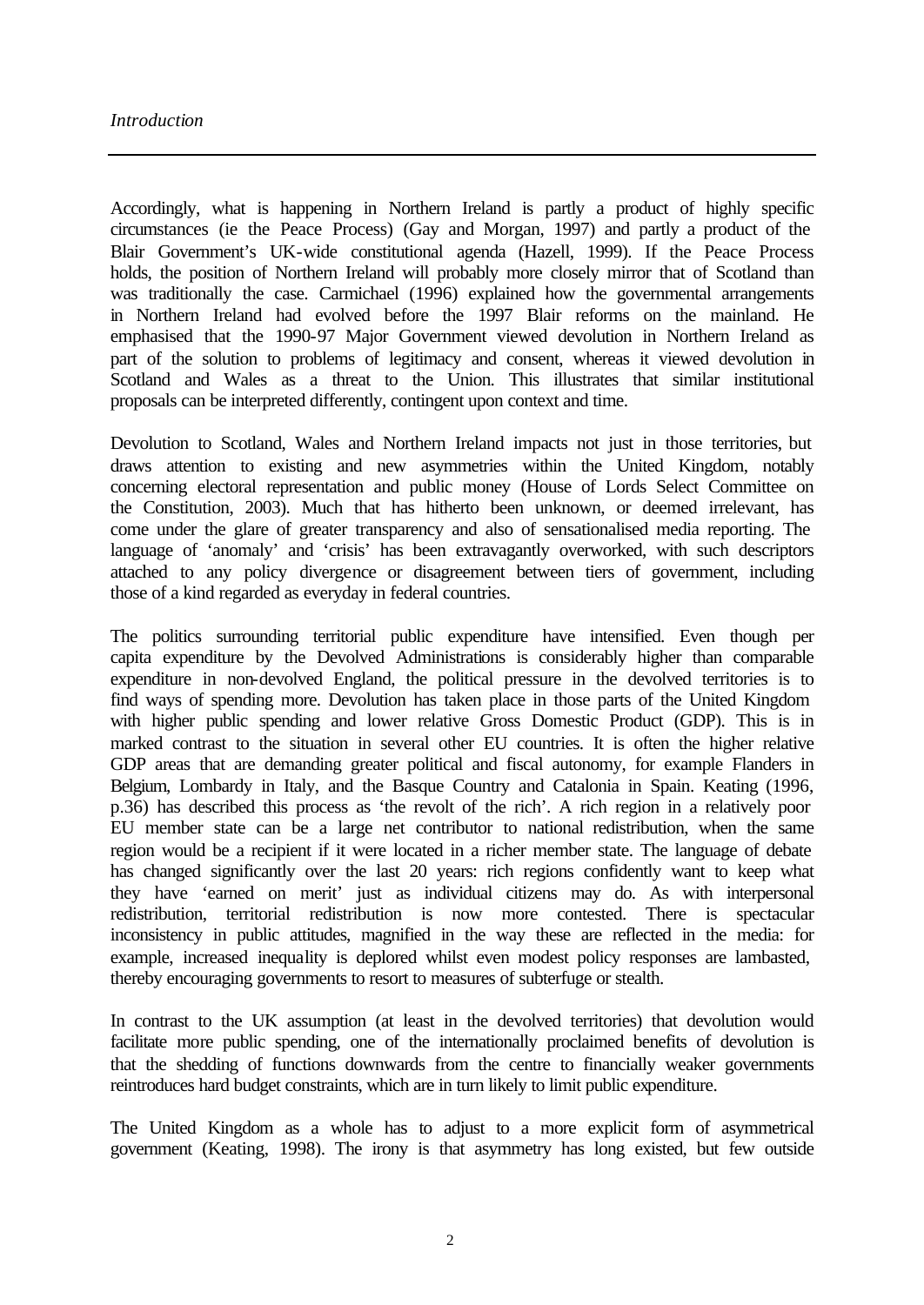the territories ever noticed. The extent of economic and social imbalances within the United Kingdom is admirably captured by MacKay and Audas (1997, p. 23):

Where government is has economic as well as political effects. In a centralised State, career structures develop which require location in or close to the national capital. That capital draws strength from the atmosphere of centralised culture and power. In the UK, there are few fields of endeavour where it is possible to scale the commanding heights without being close to the national capital.

Looking at existing public expenditure, taxation and GDP data is therefore only part of a much broader picture.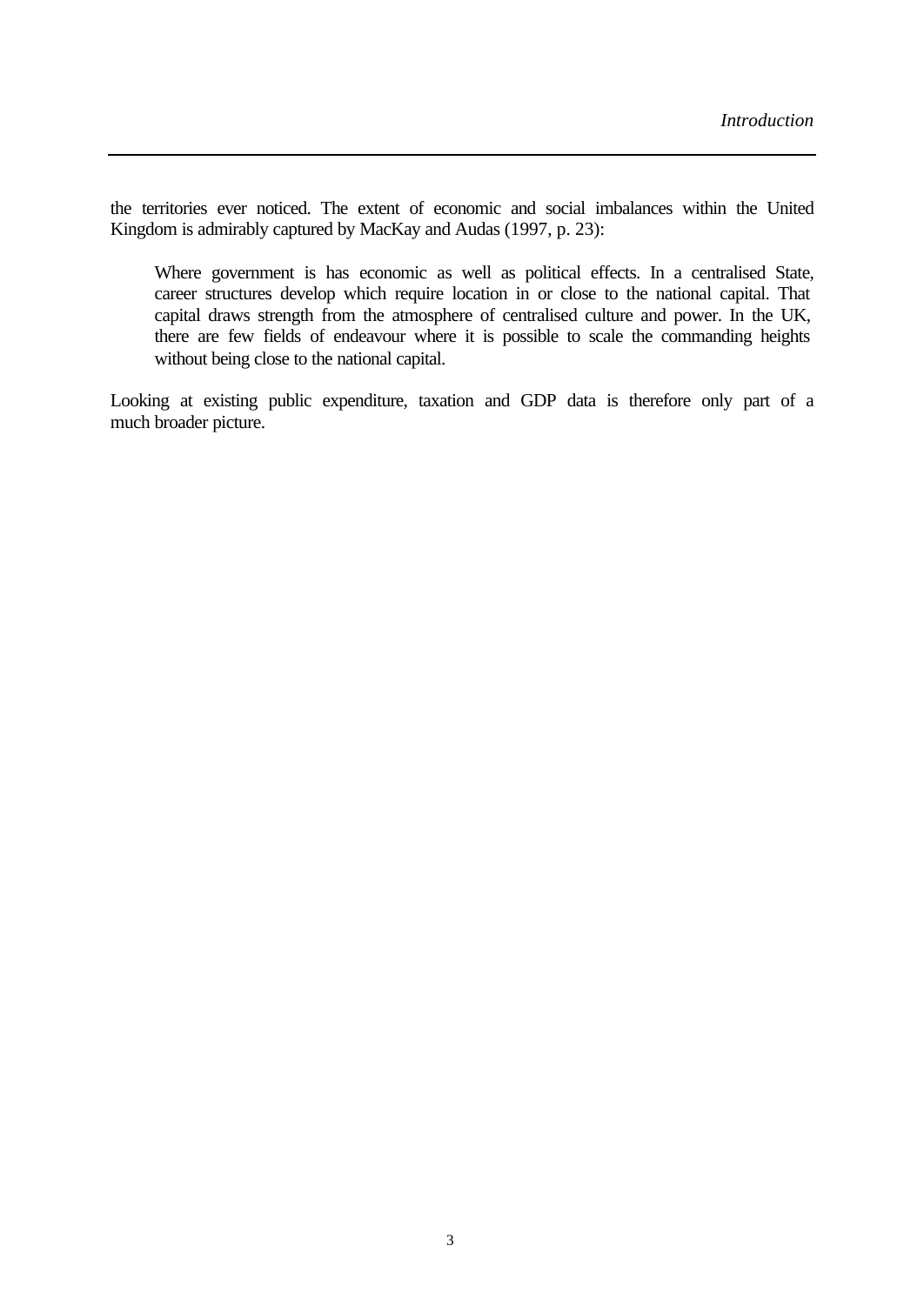### **2 UK PUBLIC EXPENDITURE POLICY**

### **2.1 UK Public Expenditure Context**

The Devolved Administrations are principally financed by transfers from the UK government. It is therefore essential to locate them within the wider UK public expenditure context in which they are embedded. In the last quarter of the twentieth century, public expenditure was controlled in the United Kingdom more strictly than in most other (what are now) EU countries. Heald (1997) concluded that, in terms of its public expenditure/GDP ratio, the United Kingdom had become detached from other EU countries, resembling non-EU members of the Organisation for Economic Cooperation and Development (OECD) rather than continental Europe.

For reasons of electoral strategy, the Labour Opposition in 1997 committed itself to keeping to the 1997/98 and 1998/99 public expenditure plans which it would inherit from the outgoing Conservative Government. This led to restrictions on public spending, probably tighter than those which would actually have occurred under a re-elected Conservative Government. The immediate context of devolution was thus one of very strict aggregate control of public expenditure, leading to an expectation of resource shortage in the early years of the Devolved Administrations (Heald and Geaughan, 1998).

Given this background, the scale of the increases in public expenditure announced in the 1998 Comprehensive Spending Review (CSR) (Treasury, 1998c), even allowing for gross exaggeration of the numbers through aggressive spinning at the time, and in Spending Reviews (SR) 2000 (Treasury, 2000c) and 2002 (Treasury, 2002a) was not expected. Moreover, the Chancellor of the Exchequer (Gordon Brown) established fiscal rules and a substantially different control framework for public expenditure management (Heald and McLeod, 2002c, Treasury, 1998f). This new system of Departmental Expenditure Limits (DEL) and Annually Managed Expenditure (AME) would require time for budget participants to learn the new rules, especially relating to extremely generous End-Year Flexibility (EYF). Further changes would take place in 2001/02 (first stage implementation of Resource Accounting and Budgeting (RAB)) and in  $2003/04$  (full implementation of RAB).<sup>2</sup>

The sharp increase in planned expenditure brought with it the unexpected problem of the underspending of public expenditure allocations.<sup>3</sup> Like Whitehall itself, the Devolved Administrations recorded significant underspending. In 2001/02, the Northern Ireland Departments underspent by 4.67% against the final DEL, and the Northern Ireland Office

<sup>&</sup>lt;sup>2</sup> It should be noted that the new expenditure planning system does not entail three-year rolling programmes; there was initially (CSR 98) a three-year horizon for DELs (1999/2000, 2000/01 and 2001/02). Naturally, the time horizon successively shortened as these years arrived. In July 2000 (SR 2000) and 2002 (SR 2002), new sets of three-year plans were promulgated for 2001/02 to 2003/04 and 2003/04 to 2005/06 respectively. These plans are now expressed in 'resource' terms, rather than in cash, as a result of the implementation of RAB. Whereas non-cash items such as capital charges and depreciation were, in SR 2000 plans, left in AME, they were transferred to Department DELs in SR 2002 (Treasury, 2002a). The relevance of these changes to territorial funding is discussed in Section 4.5.

<sup>3</sup> The precise reasons for this are not yet clear. Possible explanations include: a lack of capacity to launch capital schemes, after historically low levels of spending; the difficulty of managing exceptional bursts of expenditure growth, without taking on insupportable future commitments; and labour shortages, particularly in London and the South East, though now manifesting themselves more generally. The constraint on public services may not now be inadequate budgets, but an inability to command real resources (eg skilled personnel).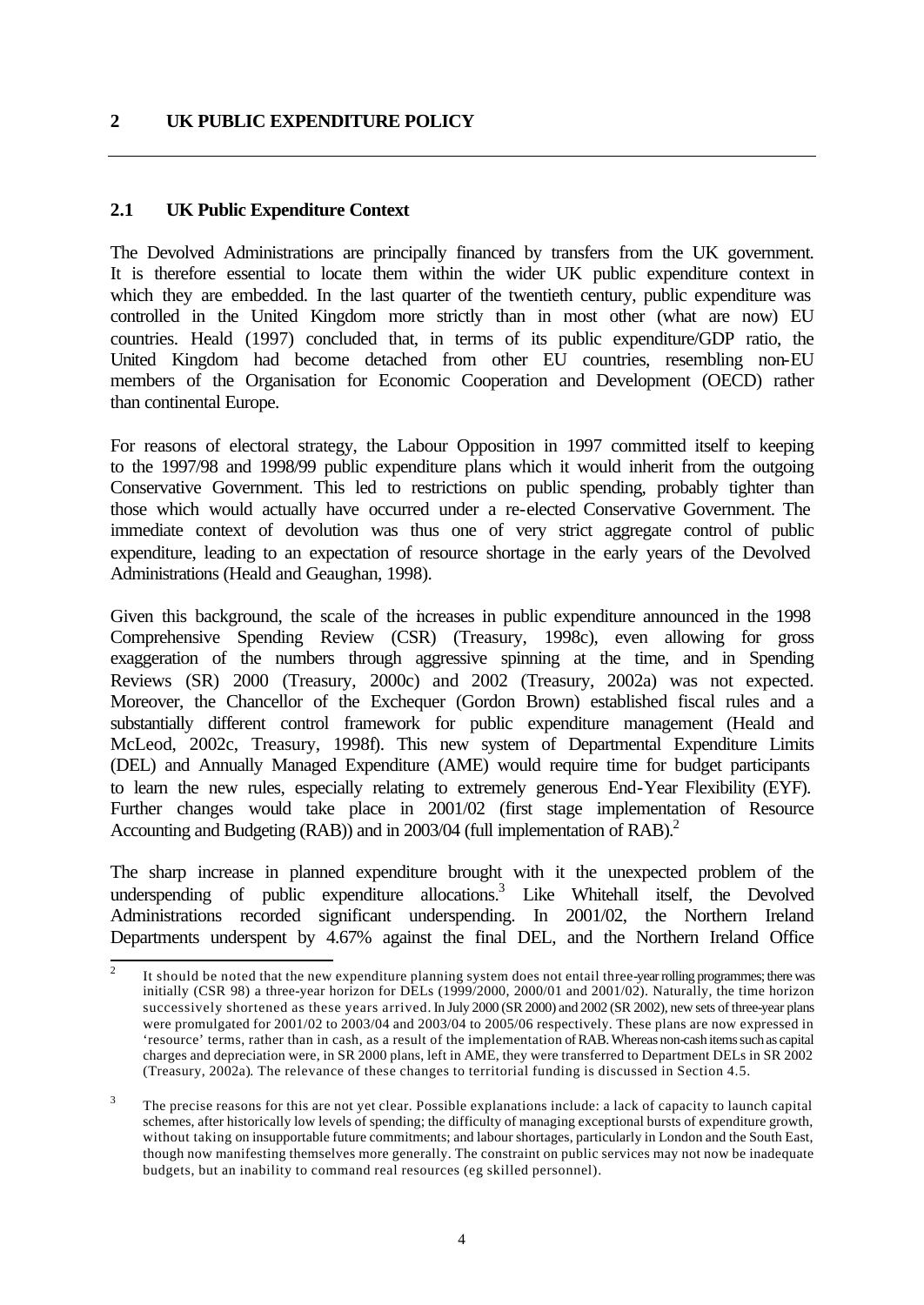(NIO) underspent by 10.89%. Underspending was greater than in both Wales (0.55%) and Scotland (2.89%) (Treasury, 2002e). The extent to which such underspending is a new problem is demonstrated by the following pattern for Northern Ireland: 1997/98, 0.75% underspend; 1998/99, 0.77% overspend; 1999/2000, 2.28% underspend (Northern Ireland Departments) and 4.03% underspend (NIO); and 2000/01, the first full financial year of devolution, 3.87% underspend (Northern Ireland Departments) and 3.85% underspend (NIO) (Treasury, 1998e; 1999b; 2000b; 2001d). 4

The immediate financial problem of the Devolved Administrations has been in spending their Assigned Budgets. This contrasts markedly with public perceptions, and with loud complaints, sometimes encouraged by all the Devolved Administrations, that they are underfunded.

## **2.2 UK Public Expenditure Trends**

There are important preliminaries before discussing the numbers. A great deal of obfuscation is caused in discussions of public expenditure by a failure to distinguish changes in levels from changes expressed relative to some other figure. Public expenditure can be expressed in relation to some macroeconomic aggregate, for example public expenditure/GDP (Heald and McLeod, 2002c, para 487). Quite often, it is convenient to express per capita identifiable public expenditure in Northern Ireland relative to per capita identifiable public expenditure in the United Kingdom, with the result expressed as an index,  $UK = 100$ <sup>5</sup> When such distinctions are not respected, there can be claims that a territory or a public service is being impoverished because its expenditure is falling relative to some other territory or public service, when, in fact, the level of expenditure is growing rapidly.

Another source of confusion is the failure to specify the price basis of any comparison. Expenditure levels can be expressed in: nominal terms (ie amounts spent at the time); real terms (ie amounts spent adjusted by a measure of general inflation, usually the GDP deflator); or volume terms (ie amounts spent adjusted by a service-specific deflator). The third basis has fallen into disuse, on the grounds that it is too permissive of cost inflation in the public sector, particularly in relation to pay settlements. However, systematic data are still prepared for the National Health Service (NHS) in England. Even when inflation is at low levels, quite different pictures will emerge according to whether attention is paid to nominal or real terms.

Taking data from *Public Expenditure: Statistical Analyses 2002-03* (PESA) (Treasury, 2002f), Figure 1 plots the evolution in real terms of certain components of UK public expenditure over the period 1984/85 to 2001/02.<sup>6</sup> The functional analysis is only published on

 $\frac{1}{4}$ These figures are not strictly comparable through time due to the implementation of RAB.

<sup>5</sup> It is essential to check in any particular comparison whether the index is expressed relative to  $UK = 100$  or England = 100.

<sup>6</sup> The aggregate which is plotted is 'Total Managed Expenditure' (TME), converted to real terms using the GDP deflator in use at the time of publication of *PESA 2002*.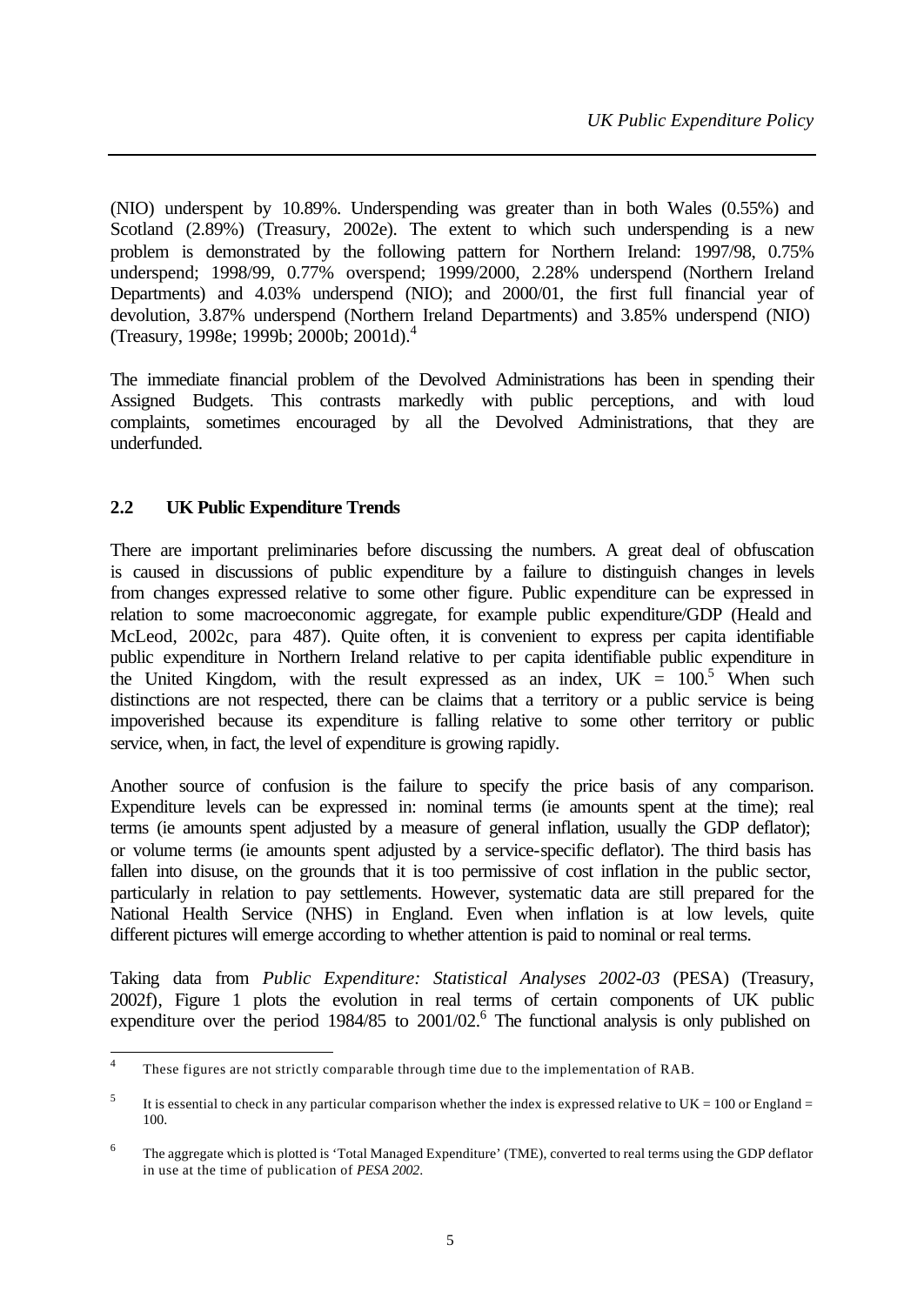this basis for past years because it includes spending by local authorities; it is support to local authorities, not its functional distribution, which is planned, and outturn figures depend crucially on the decisions of individual authorities.<sup>7</sup> Because such a diagram becomes unintelligible if there are too many lines, only four plots are made: Education (Educ); Health and Personal Social Services (HPSS); Total Expenditure on Services (TES); and Total Expenditure on Services less Social Security (TES-SS). The path of Social Security (not plotted) was certainly affected by the cyclical behaviour of the economy; it is therefore useful to have the two aggregates (TES and TES-SS).



*Source: Treasury (2002f, Table 3.4)*

Figure 1 shows some interesting patterns. Aggregate control of public expenditure was tough in the period 1984/85 to 1988/89 (a period of strong economic growth), during which there was virtually no growth in real terms in either aggregate. The same effect occurs between 1993/94 and 1998/99 (another period of strong economic growth), at the end of which realterms expenditure was just below the level in 1993/94.

 $\overline{7}$ Although local authorities in Northern Ireland are relatively unimportant in public exp enditure terms, this is not the case in the rest of the United Kingdom. In 2002/03 plans, UK local authorities account for 25% of TME (Treasury, 2002f, Table 1.14).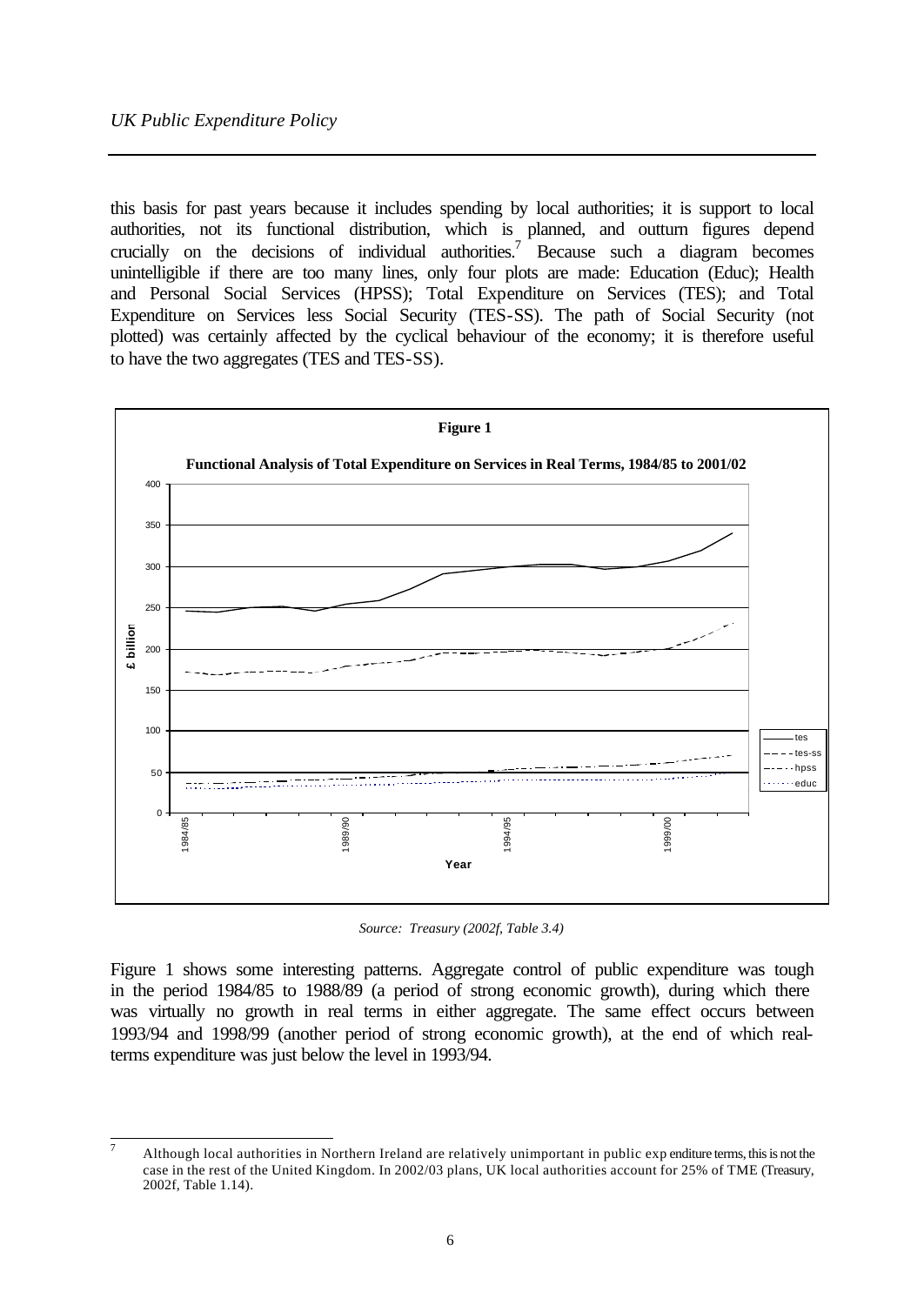In between these two periods, Figure 1 shows that there was an upward shift in public expenditure in the early 1990s: from 1988/89 to 1993/94, TES increased in real terms by 20.1% (TES-SS by 14.0%). It is not until 2000/01 that a new shift can be detected: TES registered a 4.5% real-terms increase (TES-SS, 6.6%).<sup>8</sup> When attention focuses on TES-SS (a rough form of adjustment to reduce cyclical effects), two conclusions emerge. First, there was a sudden loss of control of public expenditure in the run-up to the 1992 General Election, an event which was observed at the time (Heald, 1991). Following the reassertion of control, TES-SS was below its 1992/93 level in 1998/99. Second, different functional areas have contrasting experiences. Education has a higher growth rate than HPSS in only four years out of 17; it was relatively static in real terms from 1994/95 to 1998/99, though HPSS increased by 10.0%.

When examining the underlying data behind Figure 1, two points should be noted. First, UK government does not explicitly plan real-terms expenditure, and differences between forecast and outturn GDP deflators will have an effect. Second, care has to be exercised at this level of aggregation, not least because there will have been efficiency gains over the period, and also the GDP deflator adjustment does not reflect experience at service level (in some years, the Relative Price Effect might have been positive, in others negative).

## **2.3 The Territorial Margins**

Traditionally, what happened in Scotland, Wales and Northern Ireland was of peripheral interest to the mainstream of UK political debate. Controversies about devolution and about territorial funding have begun to change this. One manifestation is the intense controversy about the Barnett formula, used since  $1979/80<sup>9</sup>$  to determine the allocation of changes in certain categories of public expenditure. The formula was named after Joel Barnett, Chief Secretary to the Treasury in the 1974-79 Labour Government (Twigger, 1998).

The crucial point is that the Barnett formula takes existing levels of expenditure by the Devolved Administrations as given, and determines increases in their expenditure ceilings by applying population-based percentages to changes in comparable programmes in England.<sup>10</sup> Although the detailed analysis of the predicted effects of the Barnett formula is postponed to Section 4.1, a brief overview is now provided.

The Barnett formula provides that changes in public expenditure in Scotland, Wales and Northern Ireland for specific services within the territorial blocks are determined according to the formula consequences of changes in comparable expenditure in England. Under the original population proportions of 10:5:85, Scotland received 10/85ths and Wales 5/85ths of

 8 This continued in 2001/02, with TES registering a 6.5% real-terms increase and TES-SS an 8.0% increase. However, the reported percentage increases in 2001/02 may be overstated if outturn expenditure is less than the estimated outturn expenditure reported in *PESA 2002*. Revised data on a comparable basis will not be available until *PESA 2003*.

<sup>9</sup> In 1979/80, the formula was only used for Scotland, being extended to Wales (1980/81) and Northern Ireland (1981/82).

<sup>&</sup>lt;sup>10</sup> More detailed explanations are provided in Heald (1994, 1998).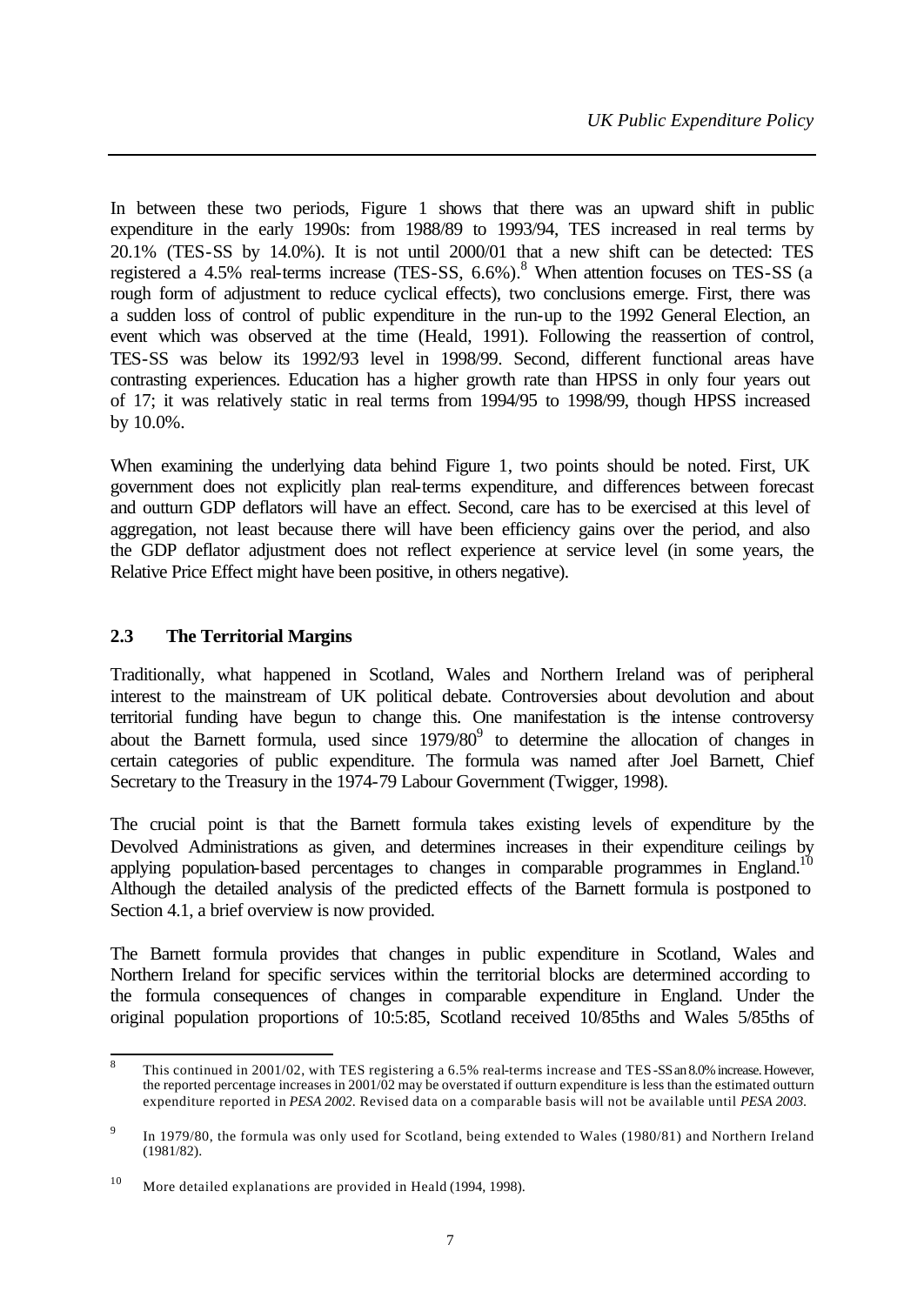the change in England. A parallel formula then allocated 2.75% of the change in comparable expenditure in Great Britain to Northern Ireland. The essential distinction is between base expenditure (whose current levels are carried forward) and incremental expenditure (which is determined by the formula). Under this arrangement, block expenditure indexes would in the long run converge on the England per capita level, though it was never the intention to drive expenditure indexes below (unmeasured) needs indexes. In practice, convergence has been substantially frustrated by formula bypass $11$  and, in the case of Scotland, by continued relative population decline.<sup>12</sup> In 1992, the formula was recalibrated (10.66:6.02:100.00, and Northern Ireland 2.87%); this took place at a time of major changes in the UK public expenditure planning system and shortly after the results of the 1991 population census. With effect from 1999/2000 (the first year to be affected by the results of the Labour Government's CSR 1998), the formula proportions were to be updated annually, in line with revised estimates of relative populations. On the first implementation, in July 1998, the revised proportions (based on mid-1996 population estimates) were 10.45:5.95:100.00, and Northern Ireland 2.91%. With effect from SR 2000, Northern Ireland's formula consequences were determined in relation to changes in comparable expenditure in England. The formula proportions used in SR 2002 were:  $10.23\%$  (Scotland); 5.89% (Wales); and 3.40% (Northern Ireland)<sup>13</sup> (Treasury, 2002b).

Given the centralised organisation of UK departments around Whitehall, the territorial departments which preceded the Devolved Administrations were an exception to the functionally oriented structure. Even taken together, the three territories account for only 16% of the UK population, and what happened there was something of a mystery, and of little interest, in London. The territorial departments were able to exploit the situation to their own advantage, profiting from being unimportant. Midwinter (1997) has argued that one reason why the territorial programmes were not more vigorously challenged was that spreading any alleged 'excess' expenditure across England would have a small impact relative to the political controversy this provoked. Although their financing could be viewed in London as a relatively minor add-on to English developments, decisions were viewed in Edinburgh, Cardiff and Belfast as vital to the economies of the territories. There was much more incentive in the territorial departments to devote resources to managing the relationship with London than there was for London to invest in its relationship with the territories.

Each year, in PESA, the Treasury publishes a territorial analysis of public expenditure, by country and also by English region. The figures published in Treasury (2001e) significantly improved on those in previous years; the hitherto separate 'territorial' and 'regional' (ie English regions) exercises have been unified.

 $11$ <sup>11</sup> Formula bypass refers to incre ases in expenditure, on services within the block (Assigned Budget), which are allocated to the territories on a basis other than the formula proportions.

<sup>&</sup>lt;sup>12</sup> The implications of relative population change are discussed in Section 4.1.

<sup>&</sup>lt;sup>13</sup> Expressing Northern Ireland as 3.40% in relation to England is equivalent to expressing it as 2.92% in relation to Great Britain.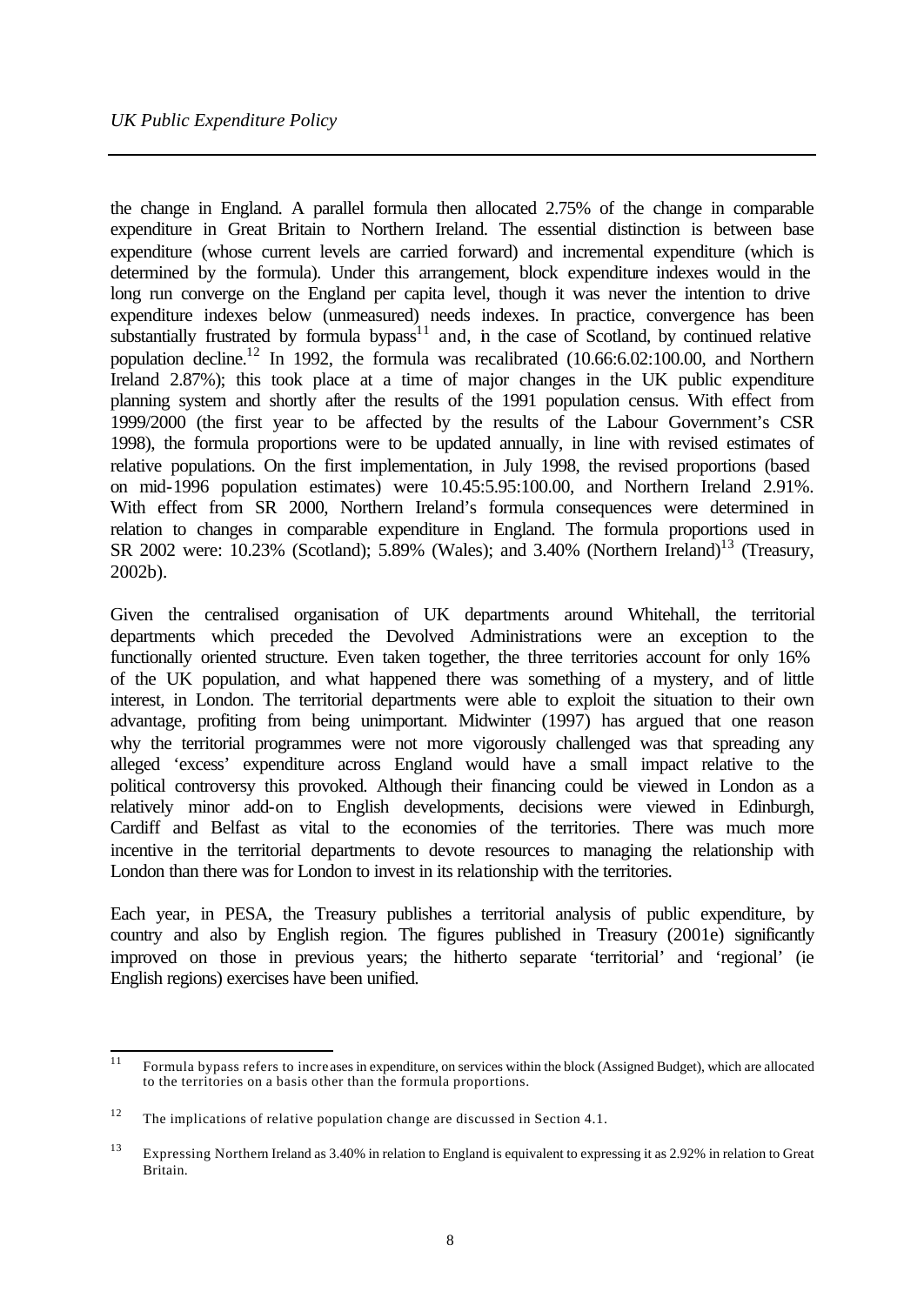Figure 2 presents summary data for Northern Ireland, covering the years 1996/97 to 2000/01.<sup>14</sup> For each programme in each year, the Northern Ireland index of per capita expenditure (England  $= 100$ ) is indicated by its own column in the histogram. The sequencing of programmes in Figure 2 has been deliberately chosen: Social Security (SS), 32% of the total in 2000/01, is outside devolved financial arrangements, except for expenditure on administration. Similarly, Law, Order and Protective Services (LOPS), accounting for 11%, is mostly not devolved.<sup>15</sup> Next follow the large devolved programmes, namely Health and Personal Social Services (HPSS) (20%) and Education (16%). The percentage contribution of these two programmes would increase to 35% and 29%, respectively, if both SS and LOPS are excluded from the calculation. Together, HPSS and Education account for approximately two-thirds of that public expenditure in Northern Ireland which is both identifiable and devolved.

The indexes are generally well above 100, the exceptions being the small Roads and Transport (R&T) and Culture, Media and Sport (CMS) programmes. There is a band of programmes where the Northern Ireland index is massively higher: Trade, Industry, Energy and Employment (TIEE) (ranging from 282 to 363); Housing (209 to 339, though housing indexes need to be treated with caution); and Agriculture, Fisheries, Food and Forestry (AFFF) (377 to 444, where the EU dimension is dominant). The index for total identifiable expenditure in 2000/01 is 42 points above that for England, increasing to 53 points above if SS is excluded. There is some year-on-year fluctuation on individual programmes, though the overall pattern is clear.

Figure 3 is derived from the same source, plotting, for each programme in 2000/01, the indexes for Northern Ireland, Scotland and Wales. The index for England, by definition always 100, is also plotted for each programme. With regard to both total identifiable expenditure and total identifiable expenditure less SS, there is a consistent ordering: Northern Ireland, Scotland, Wales, England. On the large devolved programmes, the Education index for Northern Ireland is above that for Scotland, with the converse applicable for HPSS; this is exactly what might be expected given the relative demographics. Northern Ireland is much higher on TIEE and Housing, and – like Scotland – higher than Wales on AFFF. Unsurprisingly, Northern Ireland is an outlier on LOPS. With regard to SS, Northern Ireland is the highest, but Wales is also considerably higher than Scotland.

 $\overline{14}$ <sup>14</sup> At the time of completing this Report, the 2000/01 data in *PESA 2002* (Treasury, 2002f) are the latest available.

<sup>&</sup>lt;sup>15</sup> This adjustment is an approximation, as the Fire Service (devolved and part of the Department of Health, Social Services and Public Safety) is classified by the Treasury within LOPS.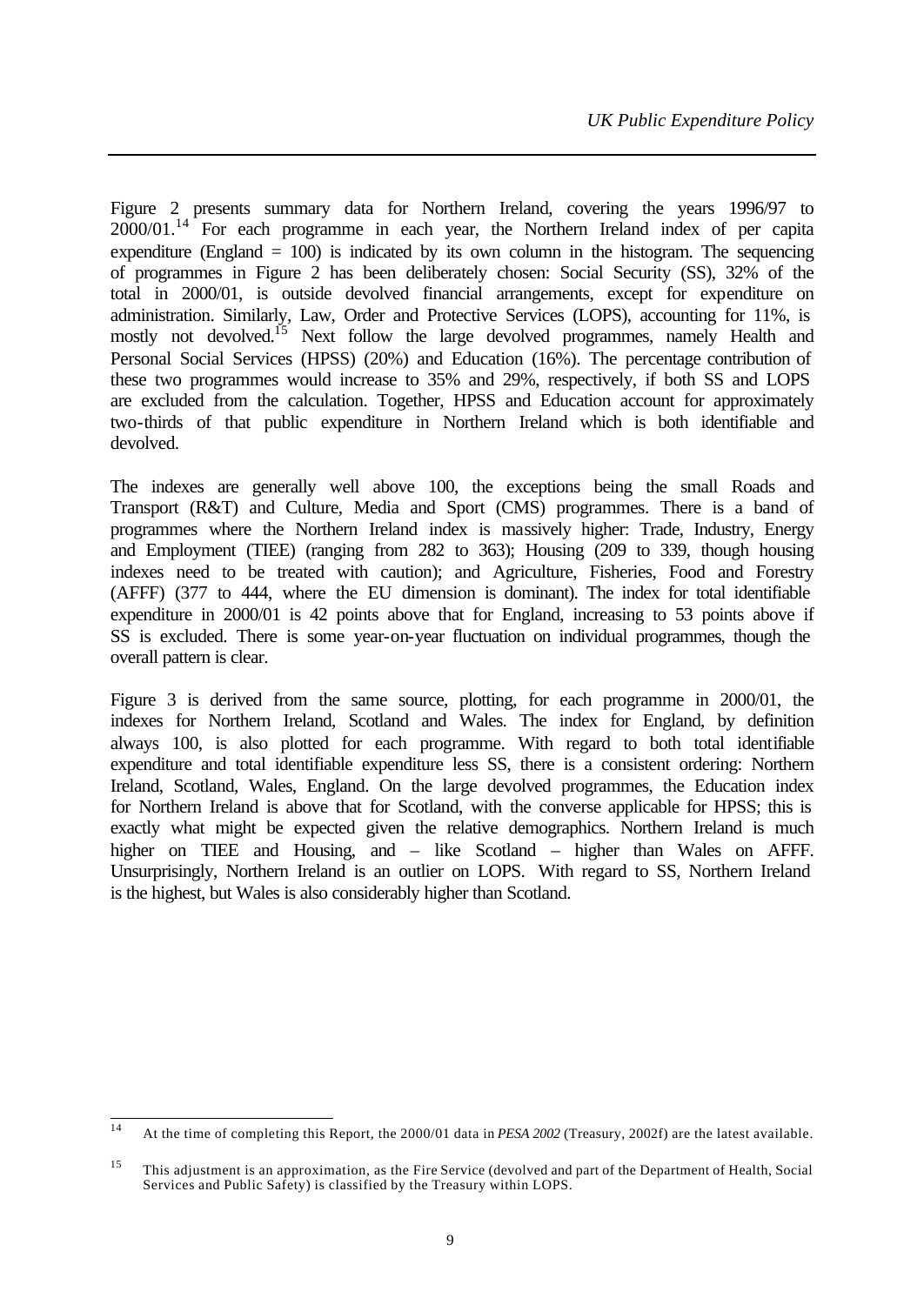## *UK Public Expenditure Policy*



*Source: Treasury (2002f), Tables 8.2b to 8.6b*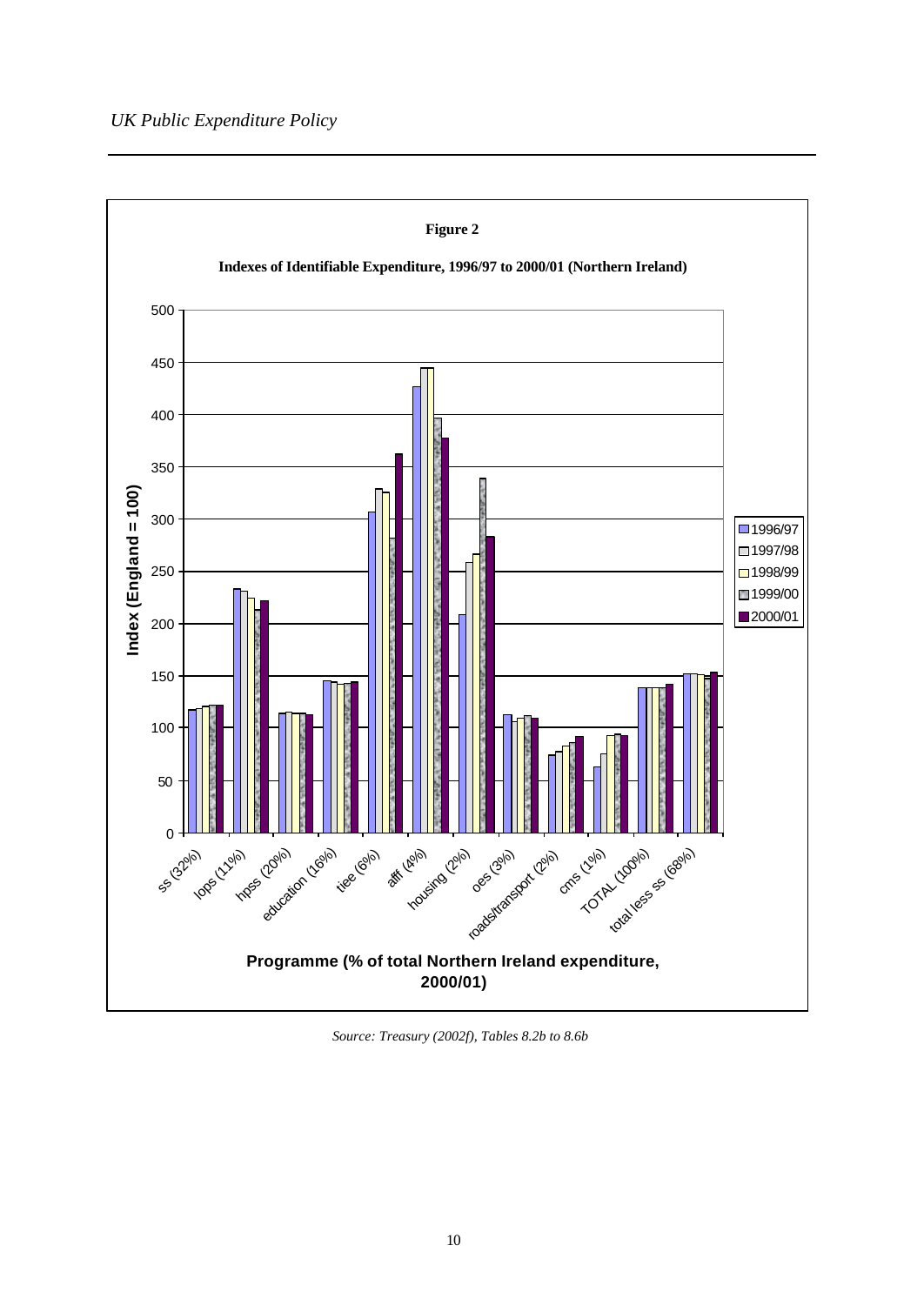

*Source: Treasury (2002f), Tables 8.2b to 8.6b*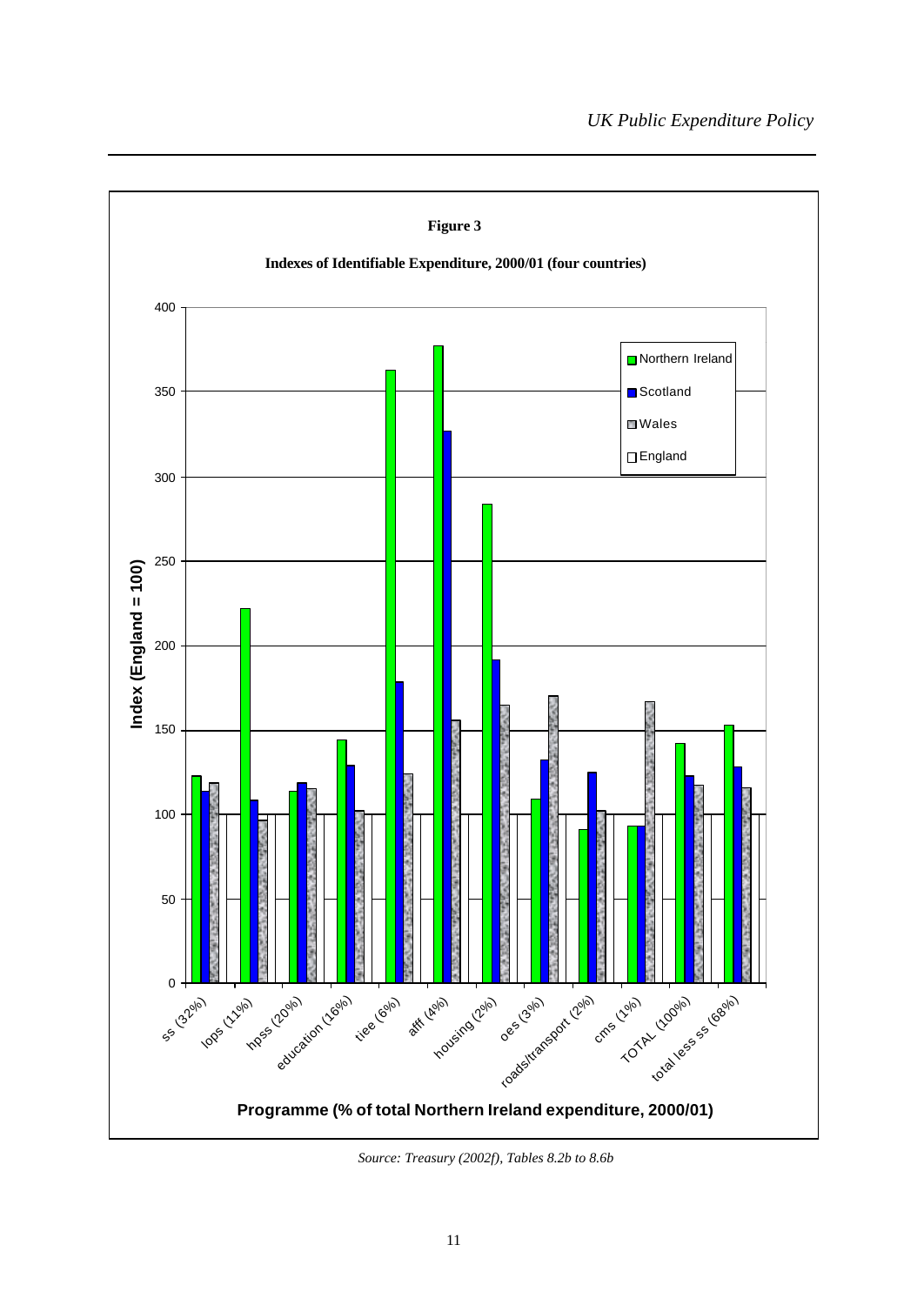Figure 4 is drawn with  $UK = 100$  because the original data were published on this basis.<sup>16</sup> Too much attention should not be given to small year-on-year changes because of data issues affecting the plotting of Figure 4. The only territorial data of reasonable quality on a reasonably consistent basis through time are those for identifiable public expenditure. This includes Social Security benefit expenditure (outside the Barnett formula arrangements) and public expenditure, like Defence, which the Treasury views as being for the benefit of all UK residents, irrespective of where that expenditure is physically incurred.



*Source: See Table 1.*

This is not the level of data at which statements can be made about whether or not the Barnett formula is bringing convergence. The component of territorial public expenditure controlled by means of the Barnett formula is only one component of the identifiable figure, and there have been shifts, largely into formula-controlled expenditure, through time.<sup>17</sup> Despite these

 $16$ To rebase on England  $= 100$  would require going back to the numerous source documents; doing this from rounded indexes would lead to unacceptable rounding errors.

<sup>&</sup>lt;sup>17</sup> There is no published account of changes in the coverage of the Northern Ireland 'managed block' (see Section 3.3). Significant transfers into the block in Scotland seem to have been in areas, such as agricultural, education and industrial expenditure, where the territorial indexes have been particularly high. There were further, fairly minor, additions at the time of devolution, for example some ports and waterways. Railways were brought in later, when responsibility was executively devolved. Agriculture in its entirety remained outside the block until devolution, when the purely Scottish elements, such as the agricultural and biological research institutes and the Scottish Agricultural College, were brought in. Such changes through time in the coverage of the block add to the difficulty in looking for evidence of convergence.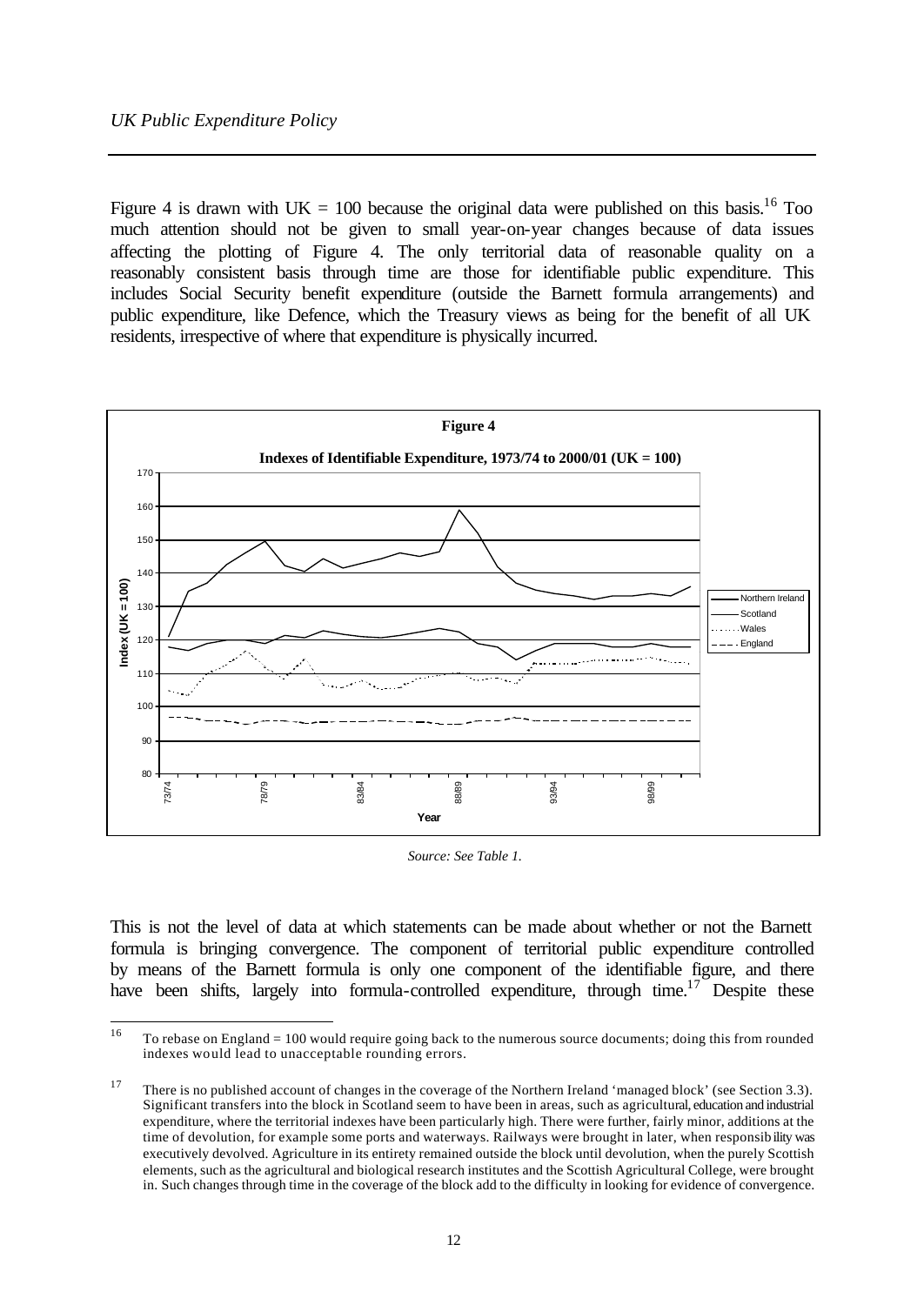qualifications, one would expect to detect some convergence at the identifiable level. However, one needs to be careful about the effect of the economic cycle; the territorial share of Social Security expenditure can be expected to increase during the boom, and fall during the recession: London and the South East fluctuate more in both directions than do the territories.

Some limited conclusions can be drawn from Figure 4. The Northern Ireland index rose markedly in the 1970s (from 121 in 1973/74 to 149.5 in 1978/79).<sup>18</sup> In the early 1990s, it fell sharply (from 159 in 1988/89 to 137 in 1991/92). Despite some fluctuation, the Scotland index remains almost unchanged. The index for Wales is closer to that of Scotland in the 1990s than previously, though still considerably below it. Since the economic recovery from the early 1990s' recession, the indexes for Scotland, Wales and Northern Ireland look fairly stable.

The graphical presentation in Figure 4, though helpful in conveying the overall picture, is not a suitable way of reporting the data for individual years. Table 1 reports, for each year, the Northern Ireland indexes of identifiable expenditure per capita ( $UK = 100$ ) for the period 1973/74 to 2000/01. As well as the numbers reported in successive Treasury publications, Table 1 also shows the median used for plotting the Northern Ireland line in Figure  $4.1^{\circ}$ 

Table 2 shows indexes of identifiable expenditure per capita, analysed by country, region and function, for the year 2000/01. The adjustment of excluding Social Security from the identifiable figures has the marked effect of increasing the 2000/01 index for Scotland (from 118 to 122) and Northern Ireland (from 136 to 146), whilst decreasing the index for Wales (113 falls to 111). This differential effect of excluding Social Security also occurs when the analysis is extended to English regions. Table 2 shows that the London index is markedly affected by the exclusion of Social Security: rising from 108 to 115. In contrast, the same adjustment reduces the North East index from 109 to 102, and also has a marked impact on the North West (down five points). However, the index for Eastern is unchanged.

l

<sup>&</sup>lt;sup>18</sup> The identifiable public expenditure series began in 1973/74, though some authors have linked this to earlier data series. Rhodes (1988, p. 66) provided a linked series from 1960/61 to 1980/81 for the four countries. Northern Ireland is reported as 99 (UK = 100) in 1960/61; 106 in 1967/68; and 127 in 1972/73. The earlier data are derived from King's (1973) research for the Kilbrandon Royal Commission on the Constitution.

<sup>&</sup>lt;sup>19</sup> The territorial analysis of public expenditure is undertaken annually by the Treasury as a stand-alone exercise, drawing upon its public expenditure database. There can be significant definitional and measurement changes through time in Treasury practice (Heald, 1995). Consequently, the data published in one year are not necessarily consistent with those published in the following year. The Treasury practice is to publish, each y ear, five years of territorial data on the expenditure conventions of that year. The plotting points for Figure 4 are the median for each year of the index. For further discussion, see Heald and Short (2002).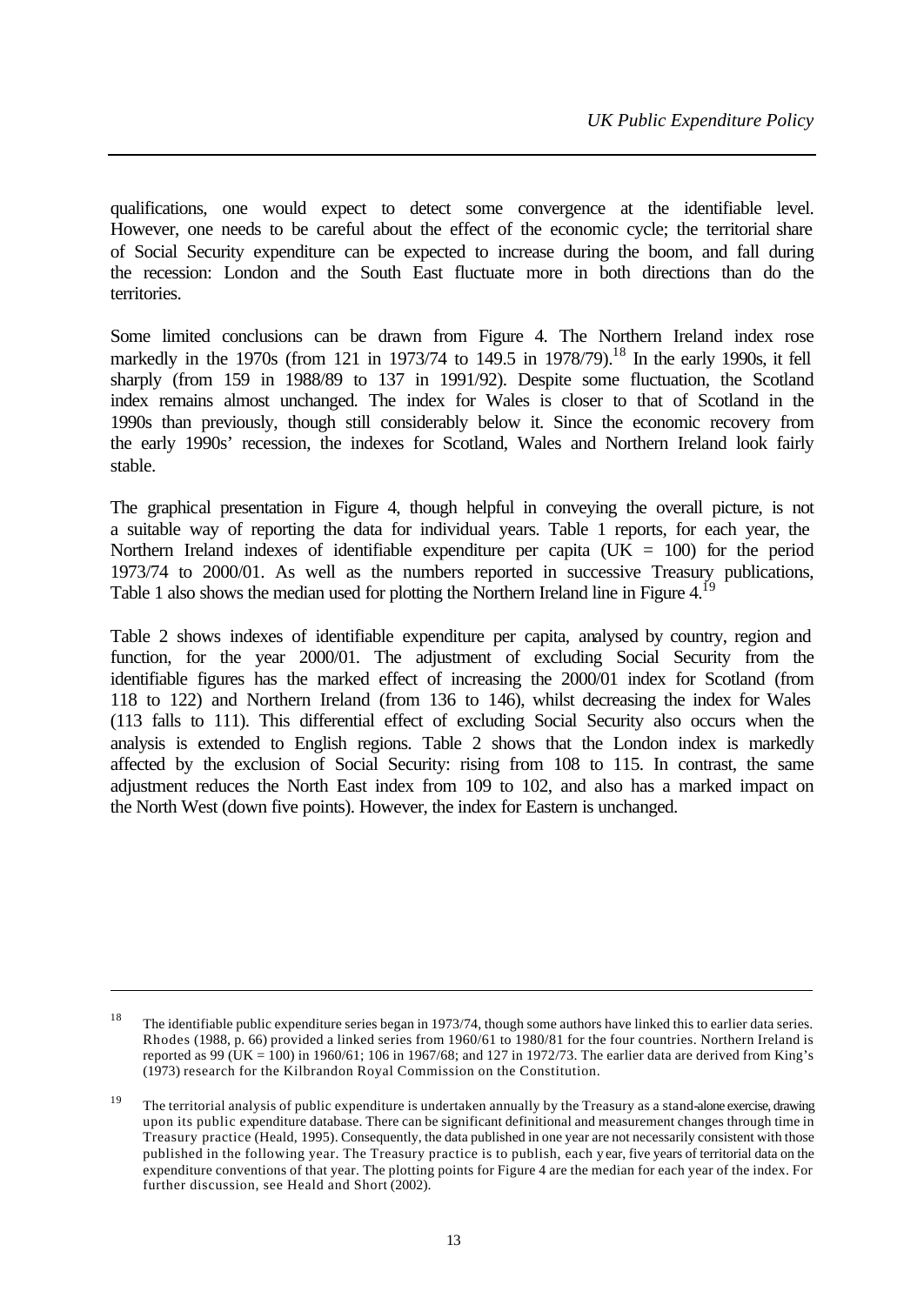| Table 1                                                                                      |       |       |       |       |       |     |     |                               |     |     |       |  |  |
|----------------------------------------------------------------------------------------------|-------|-------|-------|-------|-------|-----|-----|-------------------------------|-----|-----|-------|--|--|
| Indexes of Identifiable Public Expenditure per capita, 1973/74 to 2000/01 (Northern Ireland) |       |       |       |       |       |     |     |                               |     |     |       |  |  |
|                                                                                              | 73/74 | 74/75 | 75/76 | 76/77 | 77/78 |     |     | 78/79 79/80 80/81 81/82 82/83 |     |     | 83/84 |  |  |
| 17 January 1979, cols 781-93                                                                 | 121   | 135   | 137   | 143   | 142   |     |     |                               |     |     |       |  |  |
| 26 November 1979, cols 507-520                                                               |       | 134   | 137   | 143   | 147   | 152 |     |                               |     |     |       |  |  |
| 26 March 1981, cols 415-424                                                                  |       |       | 136   | 142   | 146   | 149 | 142 |                               |     |     |       |  |  |
| 8 December 1981, cols 384-96                                                                 |       |       |       | 141   | 145   | 148 | 142 | 139                           |     |     |       |  |  |
| 1 February 1983, cols 84-96                                                                  |       |       |       |       | 147   | 150 | 144 | 139                           | 147 |     |       |  |  |
| No data located for 1984                                                                     |       |       |       |       |       |     |     |                               |     |     |       |  |  |
| 22 February 1985, cols 606-616                                                               |       |       |       |       |       |     | 143 | 142                           | 142 | 141 | 144   |  |  |
| 12 March 1986, cols 502-512                                                                  |       |       |       |       |       |     |     | 144                           | 143 | 142 | 143   |  |  |
| 16 December 1986, cols 488-498                                                               |       |       |       |       |       |     |     |                               | 146 | 145 | 146   |  |  |
| 23 October 1987, cols 896-906                                                                |       |       |       |       |       |     |     |                               |     | 141 | 142   |  |  |
| 25 October 1988, cols 120-129                                                                |       |       |       |       |       |     |     |                               |     |     | 143   |  |  |
| No data located for 1990                                                                     |       |       |       |       |       |     |     |                               |     |     |       |  |  |
| February 1991, Cm 1520                                                                       |       |       |       |       |       |     |     |                               |     |     |       |  |  |
| January 1992, Cm 1920                                                                        |       |       |       |       |       |     |     |                               |     |     |       |  |  |
| January 1993, Cm 2219                                                                        |       |       |       |       |       |     |     |                               |     |     |       |  |  |
| February 1994, Cm 2519                                                                       |       |       |       |       |       |     |     |                               |     |     |       |  |  |
| February 1995, Cm 2821                                                                       |       |       |       |       |       |     |     |                               |     |     |       |  |  |
| March 1996, Cm 3201                                                                          |       |       |       |       |       |     |     |                               |     |     |       |  |  |
| March 1997, Cm 3601                                                                          |       |       |       |       |       |     |     |                               |     |     |       |  |  |
| April 1998, Cm 3901                                                                          |       |       |       |       |       |     |     |                               |     |     |       |  |  |
| March 1999, Cm 4201                                                                          |       |       |       |       |       |     |     |                               |     |     |       |  |  |
| April 2000, Cm 4601                                                                          |       |       |       |       |       |     |     |                               |     |     |       |  |  |
| April 2001, Cm 5101                                                                          |       |       |       |       |       |     |     |                               |     |     |       |  |  |
| April 2002, Cm 5401                                                                          |       |       |       |       |       |     |     |                               |     |     |       |  |  |
|                                                                                              |       |       |       |       |       |     |     |                               |     |     |       |  |  |
| Median value used in Figure 4                                                                | 121   | 135   | 137   | 143   | 146   | 150 | 142 | 141                           | 144 | 141 | 143   |  |  |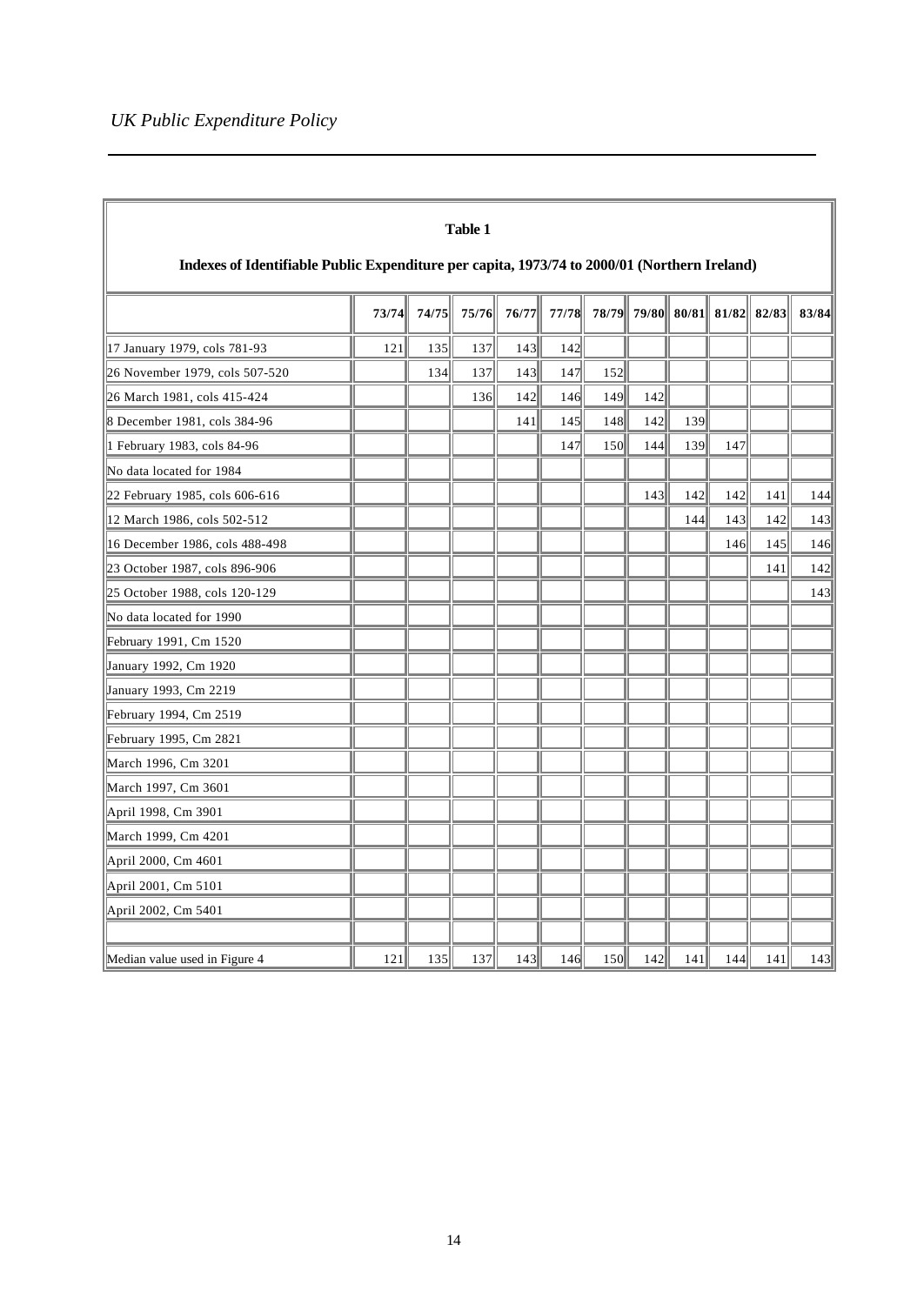|     |     |     |     |     |     |     |     |     |     |     | 84/85 85/86 86/87 87/88 88/89 89/90 90/91 91/92 92/93 93/94 94/95 95/96 96/97 97/98 98/99 99/00 00/01 |     |     |     |     |     |
|-----|-----|-----|-----|-----|-----|-----|-----|-----|-----|-----|-------------------------------------------------------------------------------------------------------|-----|-----|-----|-----|-----|
|     |     |     |     |     |     |     |     |     |     |     |                                                                                                       |     |     |     |     |     |
|     |     |     |     |     |     |     |     |     |     |     |                                                                                                       |     |     |     |     |     |
|     |     |     |     |     |     |     |     |     |     |     |                                                                                                       |     |     |     |     |     |
|     |     |     |     |     |     |     |     |     |     |     |                                                                                                       |     |     |     |     |     |
|     |     |     |     |     |     |     |     |     |     |     |                                                                                                       |     |     |     |     |     |
|     |     |     |     |     |     |     |     |     |     |     |                                                                                                       |     |     |     |     |     |
|     |     |     |     |     |     |     |     |     |     |     |                                                                                                       |     |     |     |     |     |
| 146 |     |     |     |     |     |     |     |     |     |     |                                                                                                       |     |     |     |     |     |
| 146 | 148 |     |     |     |     |     |     |     |     |     |                                                                                                       |     |     |     |     |     |
| 142 | 143 | 143 |     |     |     |     |     |     |     |     |                                                                                                       |     |     |     |     |     |
| 143 | 144 | 144 | 143 |     |     |     |     |     |     |     |                                                                                                       |     |     |     |     |     |
|     |     |     |     |     |     |     |     |     |     |     |                                                                                                       |     |     |     |     |     |
|     | 148 | 149 | 148 | 160 | 155 |     |     |     |     |     |                                                                                                       |     |     |     |     |     |
|     |     | 147 | 147 | 159 | 152 | 143 |     |     |     |     |                                                                                                       |     |     |     |     |     |
|     |     |     | 146 | 158 | 151 | 141 | 137 |     |     |     |                                                                                                       |     |     |     |     |     |
|     |     |     |     | 159 | 152 | 142 | 137 | 135 |     |     |                                                                                                       |     |     |     |     |     |
|     |     |     |     |     | 152 | 142 | 137 | 133 | 134 |     |                                                                                                       |     |     |     |     |     |
|     |     |     |     |     |     | 142 | 137 | 135 | 135 | 132 |                                                                                                       |     |     |     |     |     |
|     |     |     |     |     |     |     | 137 | 135 | 134 | 133 | 132                                                                                                   |     |     |     |     |     |
|     |     |     |     |     |     |     |     | 134 | 134 | 133 | 133                                                                                                   | 135 |     |     |     |     |
|     |     |     |     |     |     |     |     |     | 135 | 133 | 133                                                                                                   | 135 | 135 |     |     |     |
|     |     |     |     |     |     |     |     |     |     | 129 | 129                                                                                                   | 132 | 132 | 134 |     |     |
|     |     |     |     |     |     |     |     |     |     |     | 131                                                                                                   | 133 | 133 | 135 | 133 |     |
|     |     |     |     |     |     |     |     |     |     |     |                                                                                                       | 133 | 133 | 134 | 133 | 136 |
|     |     |     |     |     |     |     |     |     |     |     |                                                                                                       |     |     |     |     |     |
| 144 | 146 | 145 | 147 | 159 | 152 | 142 | 137 | 135 | 134 | 133 | 132                                                                                                   | 133 | 133 | 134 | 133 | 136 |

There is a further point to make about the differential context of the territories, a factor that has bridged the pre-devolution and devolved arrangements. Quite apart from formula feeding of the territorial blocks by means of Barnett, the territorial Secretaries of State enjoyed farreaching expenditure-switching powers within those blocks. Limited use appears to have been made of these powers for strategic, rather than expenditure management, purposes: Midwinter et al. (1991) attributed this partly to the membership of these Secretaries of State for Scotland of UK Cabinets with a clear sense of ideological direction. In the case of Northern Ireland, Direct-Rule Secretaries of State were preoccupied with security matters and did not consider themselves to have the legitimacy to embark on policy innovation.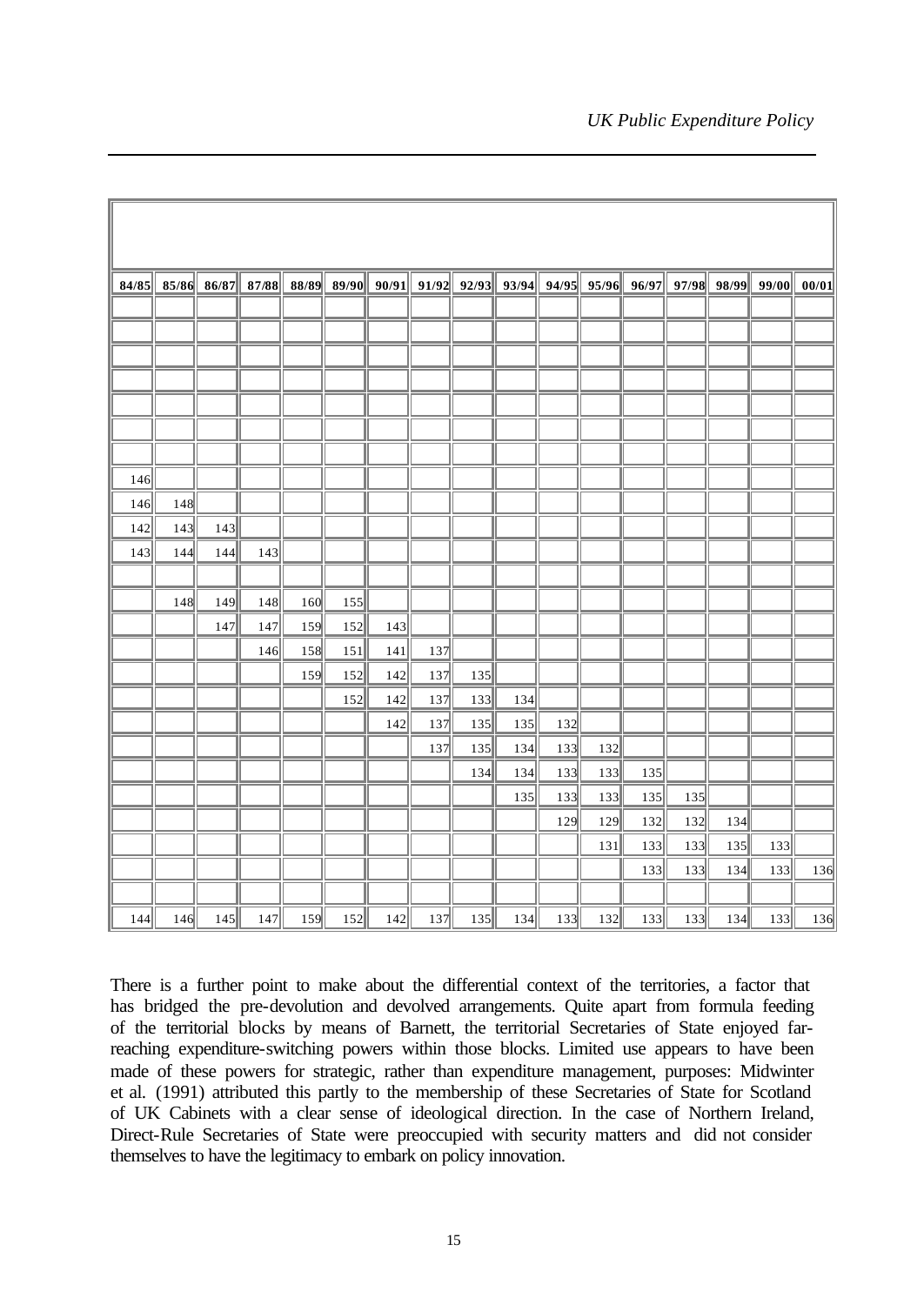| Table 2                                                                                                                                                                                                                        |                                                                                                       |                   |                         |                                 |                         |                    |                      |                      |                   |  |  |  |  |  |  |
|--------------------------------------------------------------------------------------------------------------------------------------------------------------------------------------------------------------------------------|-------------------------------------------------------------------------------------------------------|-------------------|-------------------------|---------------------------------|-------------------------|--------------------|----------------------|----------------------|-------------------|--|--|--|--|--|--|
|                                                                                                                                                                                                                                | Indexes of Identifiable Expenditure per capita, by Country, Region and Function, $2000/01$ (UK = 100) |                   |                         |                                 |                         |                    |                      |                      |                   |  |  |  |  |  |  |
|                                                                                                                                                                                                                                | UK weight                                                                                             | Scotland          | Wales                   | Northern<br>$T = 1 - 1 - 1$     | England                 |                    |                      |                      |                   |  |  |  |  |  |  |
| Education                                                                                                                                                                                                                      | 1500                                                                                                  | 124               | $\overline{0}$          | 120                             | በሬ                      |                    |                      |                      |                   |  |  |  |  |  |  |
| Haalth and nonconal sanial saminas                                                                                                                                                                                             | 24.70/                                                                                                | 11C               | 110                     | 110                             | 07                      |                    |                      |                      |                   |  |  |  |  |  |  |
| Dondo and tunnanout                                                                                                                                                                                                            | 2.20                                                                                                  | 122               | $1 \cap \cap$           | $\circ$ $\circ$                 | $\Omega$                |                    |                      |                      |                   |  |  |  |  |  |  |
| II                                                                                                                                                                                                                             | 1.20                                                                                                  | $1 \leq A$        | 1.4.1                   | 242                             | $O \subset$             |                    |                      |                      |                   |  |  |  |  |  |  |
| Other existences and consider                                                                                                                                                                                                  | 2.40/                                                                                                 | $1 \cap A$        | $1 \angle \cap$         | 102                             | $\Omega$                |                    |                      |                      |                   |  |  |  |  |  |  |
| Low order and protective compact                                                                                                                                                                                               | 7.20                                                                                                  | $1 \cap A$        | $\Omega$                | 212                             | $\Omega$                |                    |                      |                      |                   |  |  |  |  |  |  |
| Tanda industry analysis and amplainment                                                                                                                                                                                        | 2.70                                                                                                  | $1 \nabla A$      | 100                     | 211                             | O <sub>7</sub>          |                    |                      |                      |                   |  |  |  |  |  |  |
| Andonline Coloniae food and fourning                                                                                                                                                                                           | $1$ O $0$ /                                                                                           | 251               | 120                     | 200                             | 77                      |                    |                      |                      |                   |  |  |  |  |  |  |
| Culture madia and snow                                                                                                                                                                                                         | 2.00                                                                                                  | $\Omega$          | $1 \leq 1$              | $\Omega$                        | 07                      |                    |                      |                      |                   |  |  |  |  |  |  |
| $C_{\alpha\alpha}$ is a set $\alpha$                                                                                                                                                                                           | 26.00                                                                                                 | 110               | 11C                     | 120                             | 07                      |                    |                      |                      |                   |  |  |  |  |  |  |
| Missellaneous avnanditum                                                                                                                                                                                                       | $1 - 10$                                                                                              |                   |                         |                                 |                         |                    |                      |                      |                   |  |  |  |  |  |  |
| $70.4 - 1$                                                                                                                                                                                                                     | 1000/                                                                                                 | 110               | 1122                    | 125                             | $\sim$                  |                    |                      |                      |                   |  |  |  |  |  |  |
| $70.411$ and $1.411$ and $1.41$ and $1.411$ and $1.411$                                                                                                                                                                        | $\sim$ 10/                                                                                            | 100               | 444                     | 1100                            | $\mathbf{A}$            |                    |                      |                      |                   |  |  |  |  |  |  |
|                                                                                                                                                                                                                                | <b>North East</b>                                                                                     | <b>North West</b> | Yorkshire/              | East<br><b>A #1.11.</b><br>. л. | West<br>3.42.33<br>- 21 | South<br>$TT$ $-4$ | Eastern              | London               | <b>South East</b> |  |  |  |  |  |  |
| $E_{\text{dustation}}$                                                                                                                                                                                                         | $1 \cap \Omega$                                                                                       | $1 \cap \cap$     | $\Omega$                | $\Omega$                        | $1 \cap \Omega$         | $\Omega$           | 02                   | 102                  | $\circ$ $\circ$   |  |  |  |  |  |  |
| Haalth and nonconal capital commons                                                                                                                                                                                            | 102                                                                                                   | 100               | $\Omega$                | $\circ$                         | $\Omega$                | $\Omega$           | O <sub>7</sub>       | 110                  | $\circ$ $\circ$   |  |  |  |  |  |  |
| Dondo and tunnanout                                                                                                                                                                                                            | 111                                                                                                   | O E               | 70                      | $\Omega$                        | O <sub>A</sub>          | $\Omega$           | $1 \cap \mathcal{L}$ | $1 \cap \epsilon$    | 07                |  |  |  |  |  |  |
| $II$ <sub>a</sub> $i$                                                                                                                                                                                                          | $^{\circ}$                                                                                            | $1 \cap 1$        | $O \subset$             | 1 <sup>C</sup>                  | 20                      | 20                 | $\Omega$             | 227                  | 11                |  |  |  |  |  |  |
| Other existences and company                                                                                                                                                                                                   | $1 \cap A$                                                                                            | 112               | $\Omega$                | $O$ $O$                         | $\circ$ $\circ$         | O <sub>A</sub>     | 71                   | $1 \cap \mathcal{L}$ | O <sub>1</sub>    |  |  |  |  |  |  |
| I am andan and nucleation against                                                                                                                                                                                              | $\Omega$                                                                                              | $1 \cap \cap$     | $\Omega$                | O <sub>A</sub>                  | $\Omega$                | $O \subset$        | O <sub>A</sub>       | 121                  | O <sub>A</sub>    |  |  |  |  |  |  |
| $T_{mod}$<br>industry anony and                                                                                                                                                                                                | $\circ$ $\circ$                                                                                       | 02                | 0 <sub>A</sub>          | $O \subset$                     | O <sub>7</sub>          | $\circ$ $\circ$    | $O \subset$          | O <sub>7</sub>       | $O \subset$       |  |  |  |  |  |  |
| Andoulous Colonias food and fourning                                                                                                                                                                                           | $\epsilon$ 1                                                                                          | 56                | $1 \cap \Omega$         | $1 \cap \mathcal{L}$            | O <sub>A</sub>          | O <sub>A</sub>     | $1 \cap \mathcal{L}$ | 20                   | $\epsilon$        |  |  |  |  |  |  |
| Culture madia and snow                                                                                                                                                                                                         | 117                                                                                                   | $\circ$ $\circ$   | 15C                     | 77                              | $1 \cap \Omega$         | $\Omega$           | $\circ$              | 110                  | 77                |  |  |  |  |  |  |
| Control commitment                                                                                                                                                                                                             | $1 \cap \Omega$                                                                                       | 112               | $1^{\prime}$ $\cap$ $1$ | $\Omega$                        | 1 <sub>0</sub> 1        | $\Omega$           | O7                   | $\Omega$             | $\circ$           |  |  |  |  |  |  |
| Miccellonsons superditure                                                                                                                                                                                                      |                                                                                                       |                   |                         |                                 |                         |                    |                      |                      |                   |  |  |  |  |  |  |
| $77.4 - 1$                                                                                                                                                                                                                     | 1.00                                                                                                  | 104               | $\mathbf{a}$            | $\mathbf{A}$                    | $\mathbf{A}$            | o٠                 | 00                   | 100                  | $\Omega$ =        |  |  |  |  |  |  |
| FREE AND IN CONTRACT A RELEASE AND RELEASED AND RELEASED AND RELEASED AND RELEASED AND RELEASED AND RELEASED AND RELEASED AND RELEASED AND RELEASED AND RELEASED AND RELEASED AND RELEASED AND RELEASED AND RELEASED AND RELEA | 100                                                                                                   | $\mathbf{a}$      | ΛO                      | 0A                              | $\mathbf{A}$            | 0A                 | 00                   | 445                  | $\alpha$          |  |  |  |  |  |  |

### NOTES:

An index of miscellaneous expenditure is not calculated since the administration costs of departments other than in the territories are not separated from functional expenditure. Such an index would be misleading. Indexes for the English regions are not published in *PESA 2002-03* but are calculated from data contained therein. In the case of the countries, in instances where the results of such calculations differ from the published figures due to rounding, the PESA number is shown.

*Source: Treasury (2002f), Tables 8.6B and 8.12.*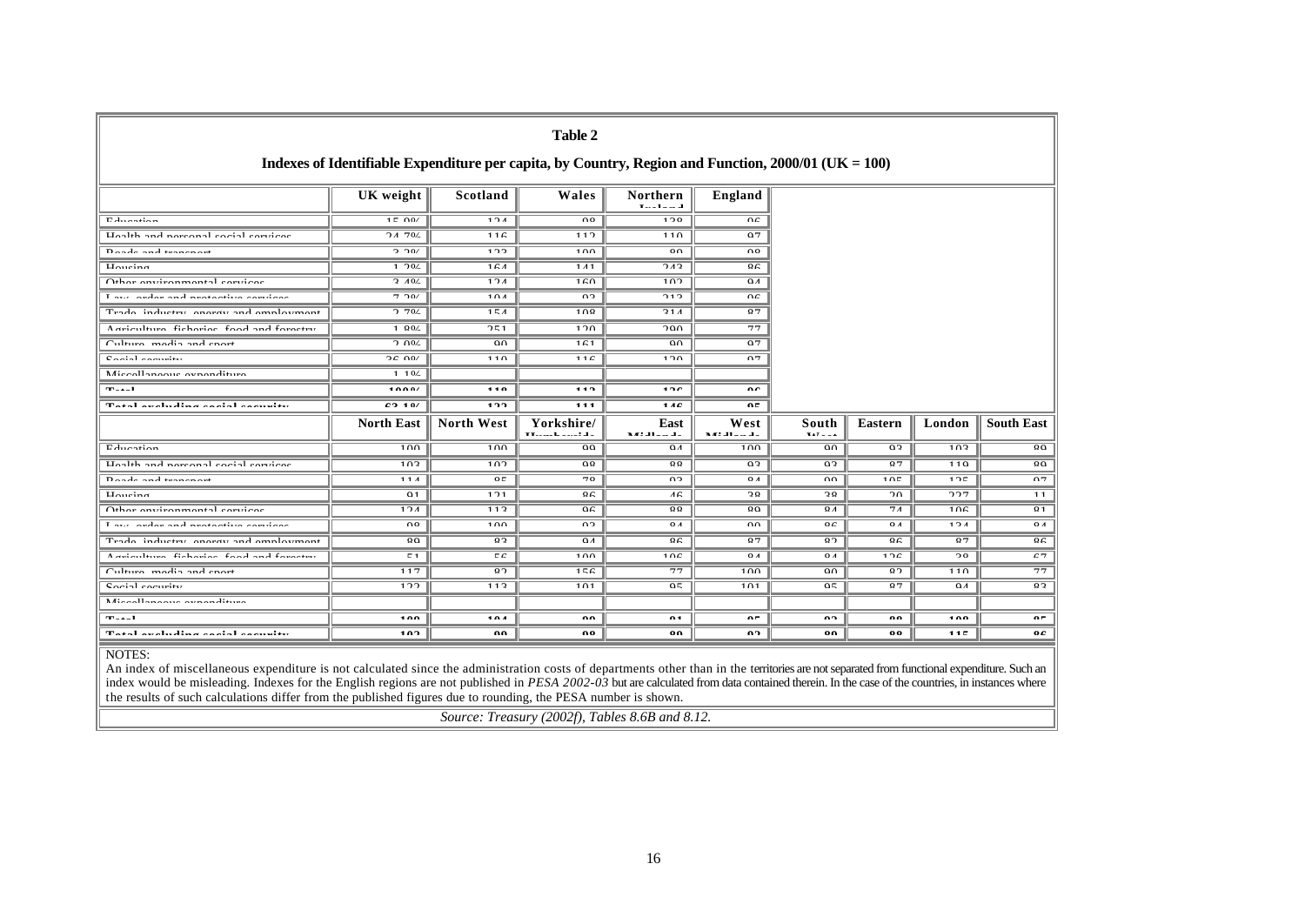Devolution brings much greater opportunity for policy variation. Moreover, the Assigned Budget arrangement has protected the Devolved Administrations from the outbreak of centralism which is afflicting Whitehall.<sup>20</sup> In contrast, Whitehall departments, responsible predominantly for England, are constrained by funding through separate programmes and channels. They are increasingly controlled by the Treasury, through mechanisms such as Public Service Agreements (PSAs). In turn, they increasingly control the bodies that financially depend upon them, using funding mechanisms targeted at specific issues. The contrast between block (spending envelope) and blowpipes (many fragmented channels) is pronounced, and is enormously to the advantage of the Devolved Administrations.

UK public expenditure control systems change relatively frequently, sometimes because they are judged no longer to achieve desired policy objectives and sometimes as a means of reasserting Treasury control over the government machine (Heald, 1995, Thain and Wright, 1995). The 1998 changes, introducing DEL and AME, were significant in themselves but also important because they coincided with devolution. The most important component of the budgets of the Devolved Administrations is their DELs (Heald and McLeod, 2002c).

Table 3 is derived from *PESA 2002*, which covers three outturn years, one estimated outturn year and two plan years. The DELs for Scotland, Wales, Northern Ireland Executive and NIO are shown for each of these years, together with a subtotal for the territorial component. The rest of the Table shows 'Other DELs' (ie all DELs other than the territorial ones), and then several budgets centrally held by the Treasury. There is an allowance for shortfall for the estimated outturn year (2001/02), and a DEL Reserve for the plan years.

It is easier to understand what has been happening by examining Table 4, which has converted the nominal figures in Table 3 to a real-terms index.<sup>21</sup> This is clearly a period of very strong public expenditure growth: total DELs show an index of  $112.2$  (2001/2002 = 100) in 2003/04. There is also strong growth in the territorial DELs: Wales (111.7 in 2003/04); Scotland (109.5); and the Northern Ireland Executive (107.6). In contrast, the NIO DEL is planned at 87.4 in 2003/04. This clearly reflects the profiling of the LOPS expenditure for which it is responsible. At this level of aggregation, there is always a danger of comparing like with unlike, because there are major differences in functional composition, even among the Devolved Administrations. The operation of the Barnett formula would be expected to deliver higher percentage increases in Wales than in Scotland, and higher in Scotland than in Northern Ireland. This expected ordering of percentage increases in planning years is shown in Table 4. For these years, Wales is higher than Scotland which is higher than Northern

 $20^{\circ}$ <sup>20</sup> Centralism can also derive from the Westminster Parliament. During the passage of the *Scotland Act 1998*, the UK Government resisted a sustained effort by the Chairman of the Public Accounts Committee (David Davis MP) to incorporate powers for the Comptroller and Auditor General to audit the Assigned Budget, as well as the payment of the Assigned Budget from the Scotland Office Vote into the Scottish Consolidated Fund. The expenditure of the Scottish Executive is audited by the Auditor General for Scotland, who heads Audit Scotland (Heald and McLeod, 2002c).

<sup>&</sup>lt;sup>21</sup> Indexes cannot be calculated when there is no expenditure in the base year. Accordingly, care has to be exercised when using these indexes.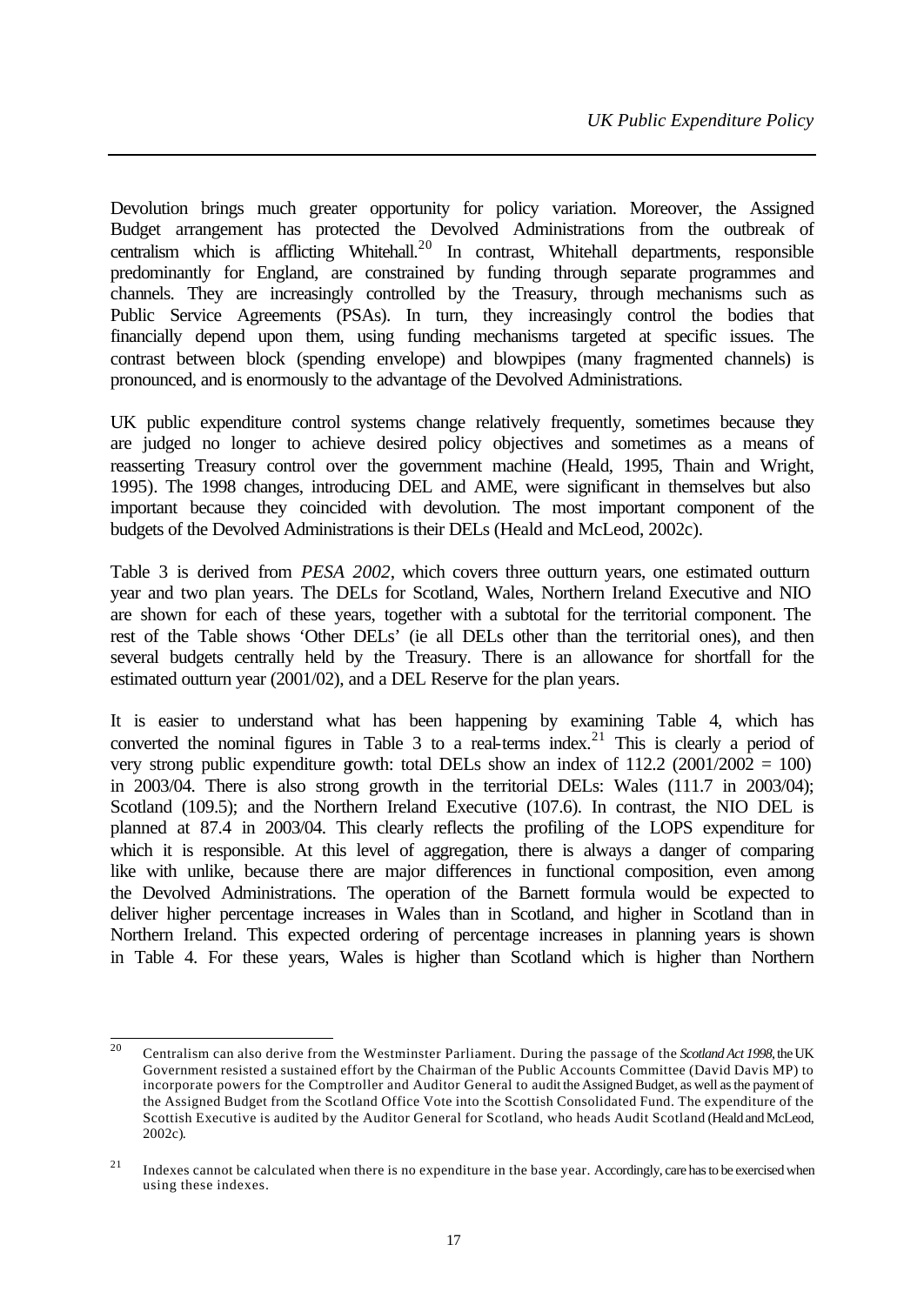Ireland (as predicted given the Barnett formula and the expenditure indexes). However, the expected relationship is not consistently supported by data in Table 4 for outturn years.<sup>22</sup>

| Table 3<br>The Territorial Component of DEL, 1998/99 to 2003/04 (current prices, $\pounds$ million) |                                      |                      |                    |                                 |                  |                  |  |  |  |  |  |
|-----------------------------------------------------------------------------------------------------|--------------------------------------|----------------------|--------------------|---------------------------------|------------------|------------------|--|--|--|--|--|
|                                                                                                     | 1998/99<br>outturn                   | 1999/2000<br>outturn | 2000/01<br>outturn | 2001/02<br>estimated<br>outturn | 2002/03<br>plans | 2003/04<br>plans |  |  |  |  |  |
| <b>Scotland</b>                                                                                     | 13,030                               | 13,812               | 14,568             | 16,497                          | 17,775           | 18,939           |  |  |  |  |  |
| Wales                                                                                               | 6,820                                | 6,914                | 7,583              | 8,543                           | 9,287            | 10,005           |  |  |  |  |  |
| Northern Ireland Executive                                                                          | 4,426                                | 4,646                | 4,978              | 5,737                           | 6,131            | 6,472            |  |  |  |  |  |
| Northern Ireland Office                                                                             | 986                                  | 982                  | 952                | 1,125                           | 1,152            | 1,031            |  |  |  |  |  |
| Subtotal                                                                                            | 25,262                               | 26,354               | 28,081             | 31,902                          | 34,345           | 36,447           |  |  |  |  |  |
|                                                                                                     |                                      |                      |                    |                                 |                  |                  |  |  |  |  |  |
| Other DELs                                                                                          | 145,034                              | 151,119              | 162,942            | 181,929                         | 194,347          | 209,591          |  |  |  |  |  |
| Welfare to Work                                                                                     | 533                                  | 775                  | 1,371              |                                 |                  |                  |  |  |  |  |  |
| Invest to Save Budget                                                                               |                                      |                      |                    |                                 | 30               | 44               |  |  |  |  |  |
| Capital Modernisation Fund                                                                          |                                      |                      |                    |                                 | 338              | 778              |  |  |  |  |  |
| Policy Innovation Fund                                                                              |                                      |                      |                    |                                 | 40               | 40               |  |  |  |  |  |
| <b>DEL Reserve</b>                                                                                  |                                      |                      |                    |                                 | 400              | 2,100            |  |  |  |  |  |
| Allowance for Shortfall                                                                             |                                      |                      |                    | (2,013)                         |                  |                  |  |  |  |  |  |
|                                                                                                     |                                      |                      |                    |                                 |                  |                  |  |  |  |  |  |
| <b>Departmental Expenditure Limits</b>                                                              | 170,829                              | 178,248              | 192,394            | 211,818                         | 229,500          | 249,000          |  |  |  |  |  |
|                                                                                                     | Source: Treasury (2002f), Table 1.2. |                      |                    |                                 |                  |                  |  |  |  |  |  |

Table 5 provides a similar analysis to Table 3, but of AME rather than DEL. Changes to AME are outside the scope of the Barnett formula (see Section 3.4.2). Following Treasury practice since SR 2000, AME is divided into the Resource Budget Departmental AME and Non-Cash Departmental AME.<sup>23</sup>

Again, the transformation to a real-terms index, as shown in Table 6, is much easier to interpret than the unadjusted figures. The index Resource Budget Departmental AME is planned to be 102.7 in 2003/04, whilst the Non-Cash Departmental AME has a value of

 $\overline{22}$ <sup>22</sup> This confirms the need, vigorously argued throughout this Report, for more transparent data about the numerical operation of the Barnett formula. Outturn can be affected by many factors, including different degrees of underspending and transfers in and out of DEL.

<sup>23</sup> The accounting issues are not important here and will be discussed in Section 4.5.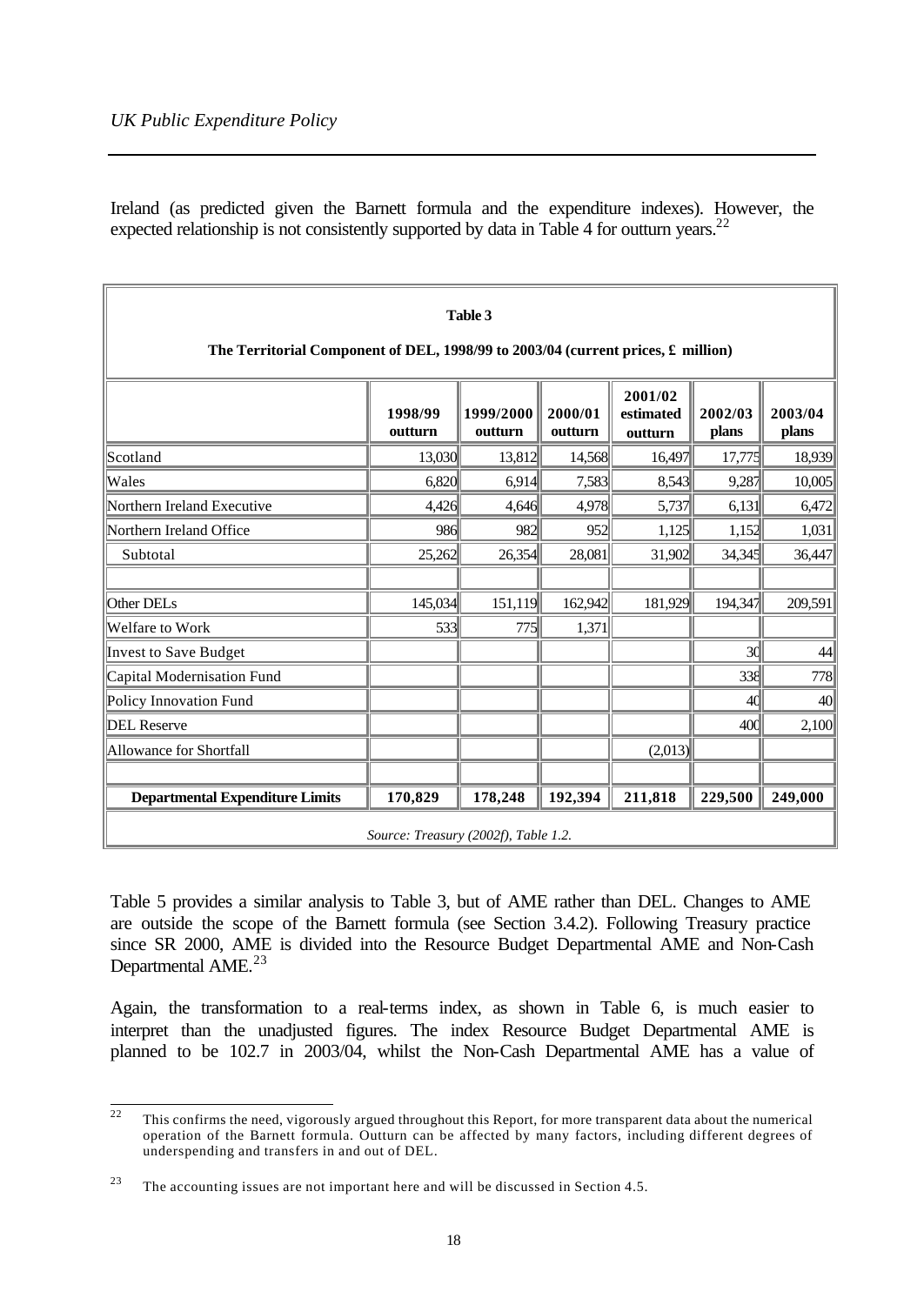114.3. The corresponding Northern Ireland Executive indexes are 107.4 and 118.0. Given the heterogeneity of AME, such comparisons are much less informative than in the case of DEL.

One of the conclusions emerging from Tables 3 to 6 is that the evolution of Northern Ireland programmes is a more complex phenomenon than simply applying the Barnett formula percentage, which is applicable only to the Assigned Budget component of the DEL. Much of the commentary which has forecast extremely rapid convergence has missed this important consideration.

| Table 4                                                                    |         |                              |                    |                                 |                  |                  |  |  |  |  |  |
|----------------------------------------------------------------------------|---------|------------------------------|--------------------|---------------------------------|------------------|------------------|--|--|--|--|--|
| The Territorial Component of DEL, 1998/99 to 2003/04 (index of real terms) |         |                              |                    |                                 |                  |                  |  |  |  |  |  |
|                                                                            | outturn | 1998/99 1999/2000<br>outturn | 2000/01<br>outturn | 2001/02<br>estimated<br>outturn | 2002/03<br>plans | 2003/04<br>plans |  |  |  |  |  |
| Scotland                                                                   | 84.7    | 87.7                         | 90.4               | 100.0                           | 105.1            | 109.5            |  |  |  |  |  |
| Wales                                                                      | 85.6    | 84.7                         | 90.9               | 100.0                           | 106.1            | 111.7            |  |  |  |  |  |
| Northern Ireland Executive                                                 | 82.7    | 84.8                         | 88.8               | 100.0                           | 104.3            | 107.6            |  |  |  |  |  |
| Northern Ireland Office                                                    | 94.0    | 91.4                         | 86.6               | 100.0                           | 99.9             | 87.4             |  |  |  |  |  |
| Subtotal                                                                   | 84.9    | 86.5                         | 90.1               | 100.0                           | 105.0            | 109.0            |  |  |  |  |  |
| Other DELs                                                                 | 85.5    | 87.0                         | 91.7               | 100.0                           | 104.2            | 109.9            |  |  |  |  |  |
| Welfare to Work<br>Invest to Save Budget                                   | n/c     | n/c                          | n/c                |                                 | n/c              | n/c              |  |  |  |  |  |
| Capital Modernisation Fund                                                 |         |                              |                    |                                 | n/c              | n/c              |  |  |  |  |  |
| Policy Innovation Fund                                                     |         |                              |                    |                                 | n/c              | n/c              |  |  |  |  |  |
| <b>DEL Reserve</b>                                                         |         |                              |                    |                                 | n/c              | n/c              |  |  |  |  |  |
| Allowance for Shortfall                                                    |         |                              |                    | 100.0                           |                  |                  |  |  |  |  |  |
| Departmental Expenditure Limits<br>86.5<br>88.1<br>93.0<br>100.0<br>105.7  |         |                              |                    |                                 |                  |                  |  |  |  |  |  |

NOTE:

The underlying real terms series is expressed at 2001/02 prices. Where there is no expenditure in 2001/02, n/c indicates that an index is not calculable.

*Source: Treasury (2002f)*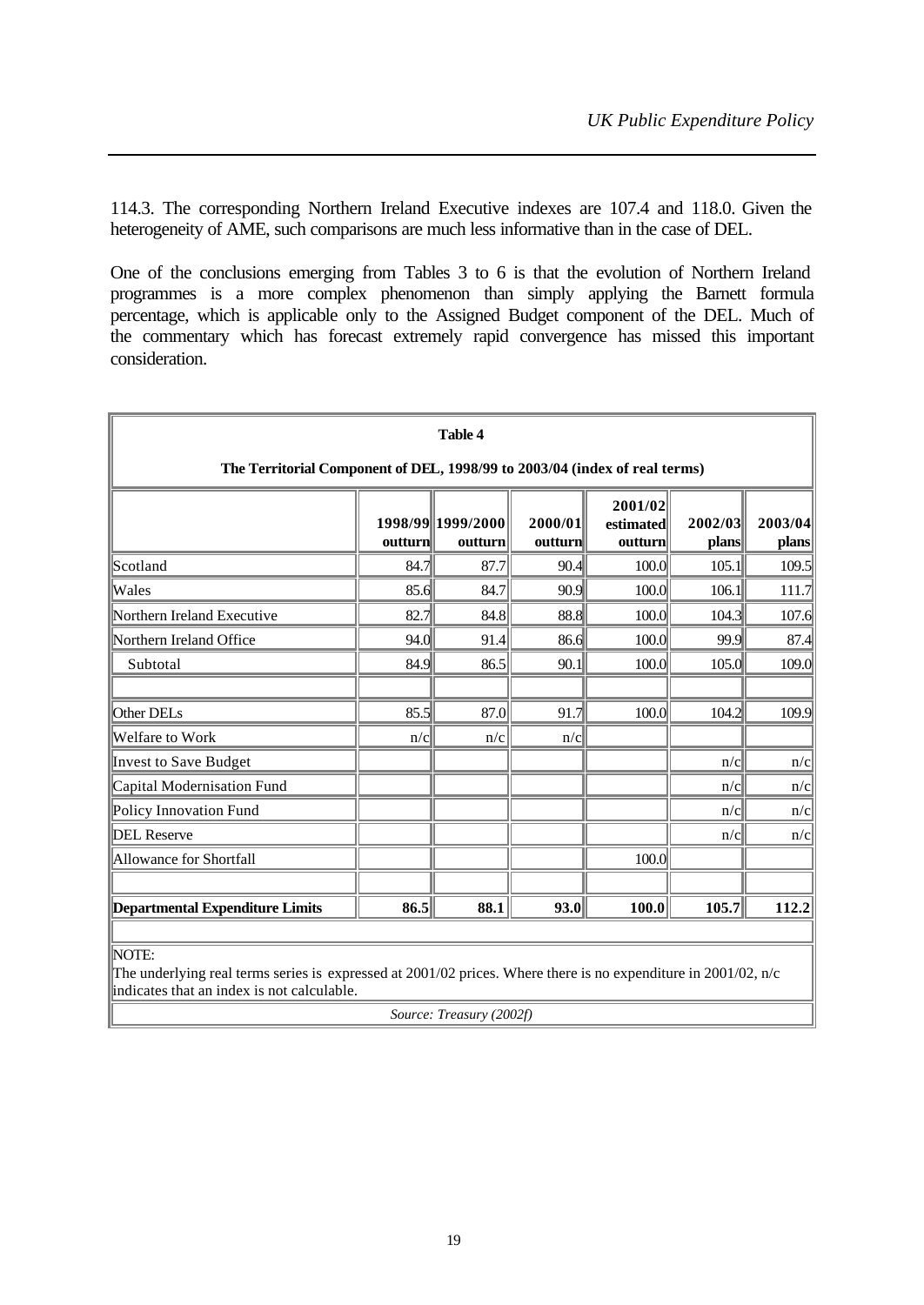| Table 5                                                                                  |                    |                                               |                    |                                 |                  |                                      |  |  |  |
|------------------------------------------------------------------------------------------|--------------------|-----------------------------------------------|--------------------|---------------------------------|------------------|--------------------------------------|--|--|--|
| The Territorial Component of AME, 1998/99 to 2003/04 (current prices, $\pounds$ million) |                    |                                               |                    |                                 |                  |                                      |  |  |  |
|                                                                                          | 1998/99<br>outturn | 1999/2000<br>outturn                          | 2000/01<br>outturn | 2001/02<br>estimated<br>outturn | 2002/03<br>plans | 2003/0 <br>$\boldsymbol{4}$<br>plans |  |  |  |
|                                                                                          |                    | <b>Resource Budget Departmental AME</b>       |                    |                                 |                  |                                      |  |  |  |
| Scotland                                                                                 | 1,559              | 1,546                                         | 1,764              | 1,864                           | 1,961            | 2,080                                |  |  |  |
| Wales                                                                                    | 677                | 689                                           | 649                | 1,098                           | 1,139            | 1,152                                |  |  |  |
| Northern Ireland Executive                                                               | 3,489              | 3,590                                         | 5,069              | 5,507                           | 5,717            | 6,196                                |  |  |  |
| Northern Ireland Office                                                                  | (34)               | 87                                            | (57)               | 100                             | 86               | 117                                  |  |  |  |
| Subtotal                                                                                 | 5,691              | 5,912                                         | 7,425              | 8,569                           | 8,903            | 9,545                                |  |  |  |
|                                                                                          |                    |                                               |                    |                                 |                  |                                      |  |  |  |
| Other Departmental AME                                                                   | 118,737            | 125,942                                       | 132,940            | 135,443                         | 139,437          | 145,51<br>9                          |  |  |  |
|                                                                                          |                    |                                               |                    |                                 |                  |                                      |  |  |  |
| <b>Total Resource Budget Departmental AME</b>                                            | 124,428            | 131,854                                       | 140,365            | 144,012                         | 148,340          | 155,06 <br>4                         |  |  |  |
|                                                                                          |                    |                                               |                    |                                 |                  |                                      |  |  |  |
|                                                                                          |                    | <b>Non-Cash Departmental AME</b>              |                    |                                 |                  |                                      |  |  |  |
| Scotland                                                                                 | 826                | 1,002                                         | 1,127              | 1,214                           | 1,378            | 1,402                                |  |  |  |
| Wales                                                                                    | 319                | 341                                           | 303                | 718                             | 778              | 792                                  |  |  |  |
| Northern Ireland Executive                                                               | 74                 | 85                                            | 1,466              | 1,588                           | 1,666            | 1,964                                |  |  |  |
| Northern Ireland Office                                                                  | 54                 | 179                                           | (60)               | 52                              | 51               | 66                                   |  |  |  |
| Subtotal                                                                                 | 1,273              | 1,607                                         | 2,836              | 3,572                           | 3,873            | 4,224                                |  |  |  |
|                                                                                          |                    |                                               |                    |                                 |                  |                                      |  |  |  |
| Other Departmental AME                                                                   | 18,612             | 20,802                                        | 26,574             | 19,804                          |                  | 22,292 23,773                        |  |  |  |
| <b>Total Non-Cash Departmental AME</b>                                                   | 19,885             | 22,409                                        | 29,410             | 23,376                          | 26,165 27,997    |                                      |  |  |  |
|                                                                                          |                    | Source: Treasury (2002f), Tables 1.7 and 1.8. |                    |                                 |                  |                                      |  |  |  |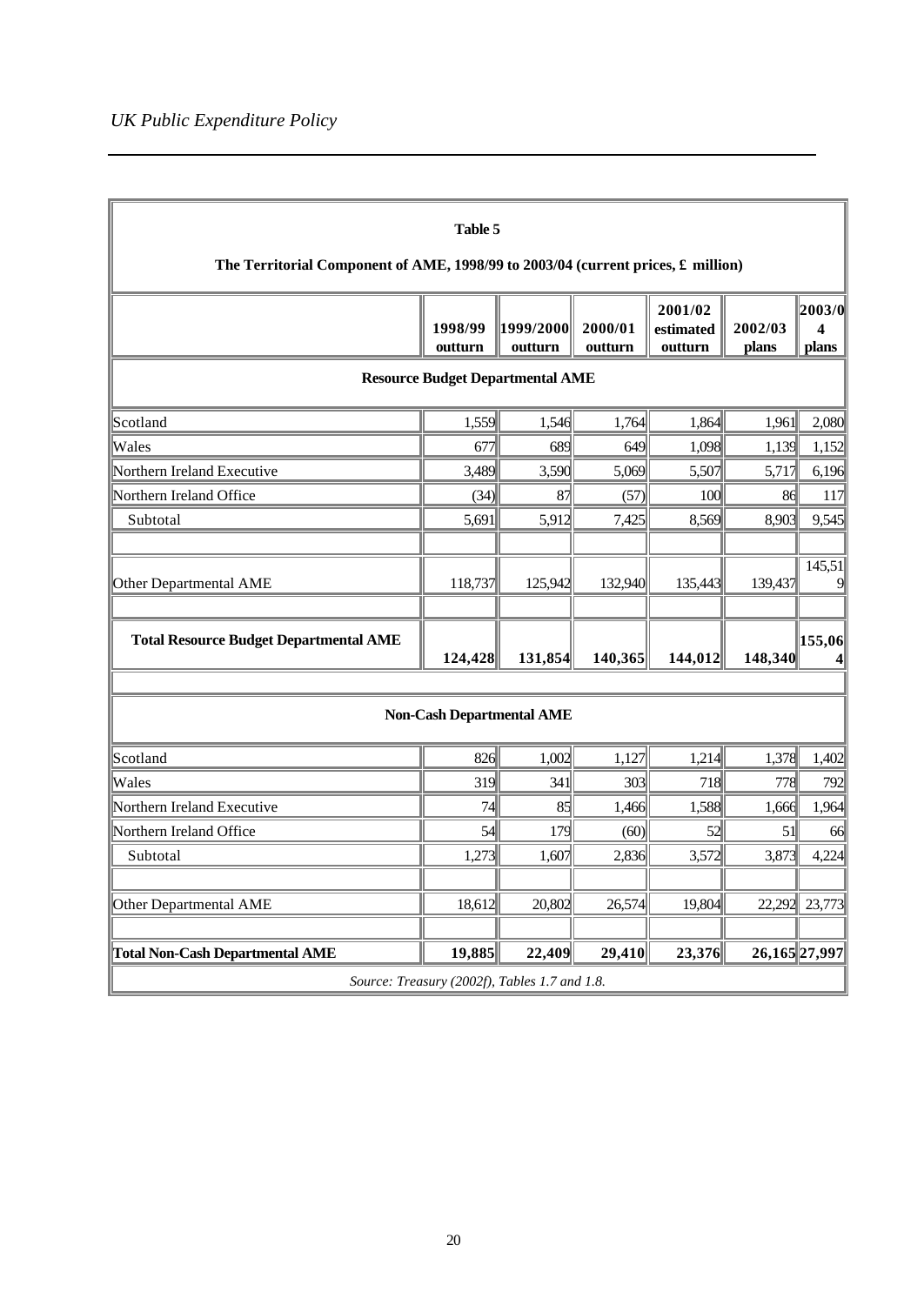| Table 6<br>The Territorial Component of AME, 1998/99 to 2003/04 (index of real terms)                                                        |        |                                  |         |       |       |       |  |  |  |  |  |
|----------------------------------------------------------------------------------------------------------------------------------------------|--------|----------------------------------|---------|-------|-------|-------|--|--|--|--|--|
| 2001/02<br>1998/99<br>1999/2000<br>2002/03<br>2003/0<br>2000/01<br>estimated<br>4 plans<br>outturn<br>outturn<br>outturn<br>outturn<br>plans |        |                                  |         |       |       |       |  |  |  |  |  |
| <b>Resource Budget Departmental AME</b>                                                                                                      |        |                                  |         |       |       |       |  |  |  |  |  |
| Scotland                                                                                                                                     | 89.7   | 86.8                             | 96.9    | 100.0 | 102.6 | 106.5 |  |  |  |  |  |
| Wales                                                                                                                                        | 66.1   | 65.7                             | 60.5    | 100.0 | 101.2 | 100.1 |  |  |  |  |  |
| Northern Ireland Executive                                                                                                                   | 67.9   | 68.3                             | 94.2    | 100.0 | 101.3 | 107.4 |  |  |  |  |  |
| Northern Ireland Office                                                                                                                      | (36.5) | 91.1                             | (58.3)  | 100.0 | 83.9  | 111.6 |  |  |  |  |  |
| Subtotal                                                                                                                                     | 71.2   | 72.2                             | 88.7    | 100.0 | 101.4 | 106.3 |  |  |  |  |  |
| Other Departmental AME                                                                                                                       | 94.0   | 97.4                             | 100.5   | 100.0 | 100.4 | 102.5 |  |  |  |  |  |
| <b>Total Resource Budget Departmental AME</b>                                                                                                | 92.7   | 95.9                             | 99.8    | 100.0 | 100.5 | 102.7 |  |  |  |  |  |
|                                                                                                                                              |        | <b>Non-Cash Departmental AME</b> |         |       |       |       |  |  |  |  |  |
| Scotland                                                                                                                                     | 73.0   | 86.4                             | 95.0    | 100.0 | 110.7 | 110.2 |  |  |  |  |  |
| Wales                                                                                                                                        | 47.6   | 49.7                             | 43.2    | 100.0 | 105.7 | 105.2 |  |  |  |  |  |
| Northern Ireland Executive                                                                                                                   | 5.0    | 5.6                              | 94.5    | 100.0 | 102.4 | 118.0 |  |  |  |  |  |
| Northern Ireland Office                                                                                                                      | 111.4  | 360.4                            | (118.1) | 100.0 | 95.7  | 121.1 |  |  |  |  |  |
| Subtotal                                                                                                                                     | 38.2   | 47.1                             | 81.3    | 100.0 | 105.8 | 112.8 |  |  |  |  |  |
| Other Departmental AME                                                                                                                       | 100.8  | 110.0                            | 137.4   | 100.0 | 109.8 | 114.5 |  |  |  |  |  |
| <b>Total Non-Cash Departmental AME</b>                                                                                                       | 91.2   | 100.4                            | 128.8   | 100.0 | 109.2 | 114.3 |  |  |  |  |  |
| Source: Treasury (2002f).                                                                                                                    |        |                                  |         |       |       |       |  |  |  |  |  |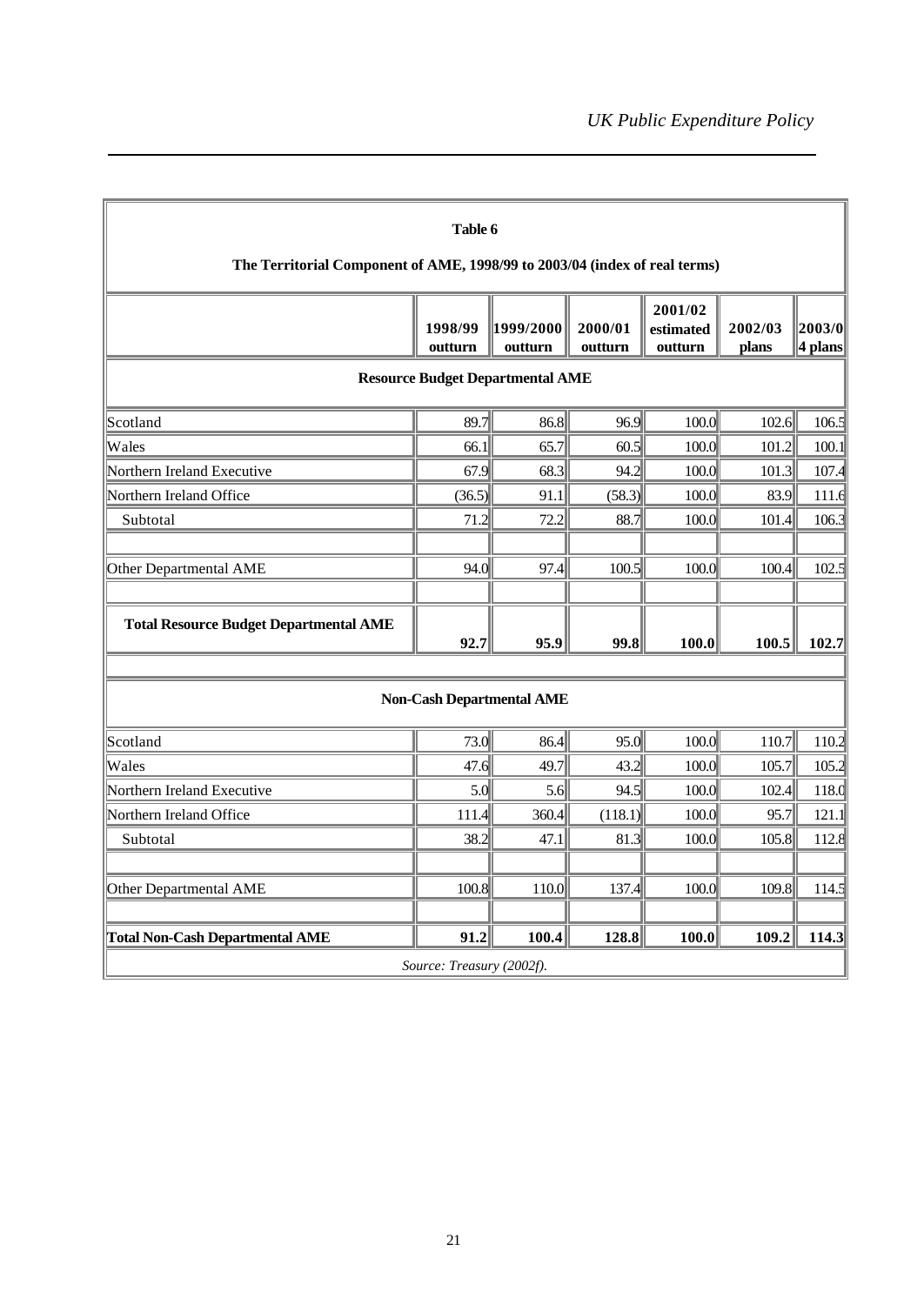#### **3 NORTHERN IRELAND PUBLIC EXPENDITURE**

An analysis of public expenditure policy in Northern Ireland is inescapably entwined in geography and history. Northern Ireland is a geographically detached part of the United Kingdom, representing 2.87% of the population on Census 2001 figures (Office for National Statistics, 2003) and 5.85% of the land area (WorldAtlas.com, 2002). It is the only part of the United Kingdom with a land border with Euroland; this permeable international frontier extends for 499 kilometres. Issues of fiscal disparities and volatile exchange rates are inevitably more important than on the mainland.

Historically, Northern Ireland was the only devolved territory of the United Kingdom from 1921-72. The period of Direct Rule (1972-99) exhibited both similarities and differences from the administrative devolution under a Secretary of State in the UK Cabinet already established for Scotland and Wales. During that period, Northern Ireland nevertheless retained much of the administrative apparatus of devolution.

With devolved government restored to Northern Ireland in 1999, it now enjoys the company of Devolved Administrations in Scotland and Wales – an immense advantage compared to the previous exceptionalism. Nevertheless, there remain important differences. Most particularly, Northern Ireland remains exceptional in a political sense, since its party system bears no relationship to that on the mainland, isolating it at the informal levels which are so influential. Its proximity to Euroland brings both opportunities (riding on the back of the Celtic Tiger) and problems (certain fiscal disparities<sup>24</sup> with the Republic of Ireland are likely to survive because of the UK-wide repercussions of changes). The theoretical opportunities to customise policy to Northern Ireland circumstances and needs were not taken, either under devolved government or under Direct Rule, for reasons which were then held to be persuasive by relevant decision-makers.

Care has to be taken with Northern Ireland economic data. Northern Ireland is comparatively small to be treated as an economic region. There have clearly been economic incentives to exploit fiscal, subsidy and exchange rate differences, leading to substantial economic distortions near the border and hence problems with economic statistics. Adjustments for the estimated importance of the black economy are made in the UK national accounts to the individual components of GDP at the UK level, but not at the regional level. Casual empiricism suggests that the black economy might be more extensive in, say, London and Northern Ireland than elsewhere. Regional economic data must always be treated with a degree of caution.<sup>25</sup>

 $24$ Those in relation to petrol duties and corporation tax are much discussed.

<sup>&</sup>lt;sup>25</sup> The Office for National Statistics (ONS) Regional Accounts were withdrawn in November 2002 because ONS found errors in the Annual Business Inquiry after publication of revised data to 1999. The re -revised figures are expected to be published by ONS in spring 2003.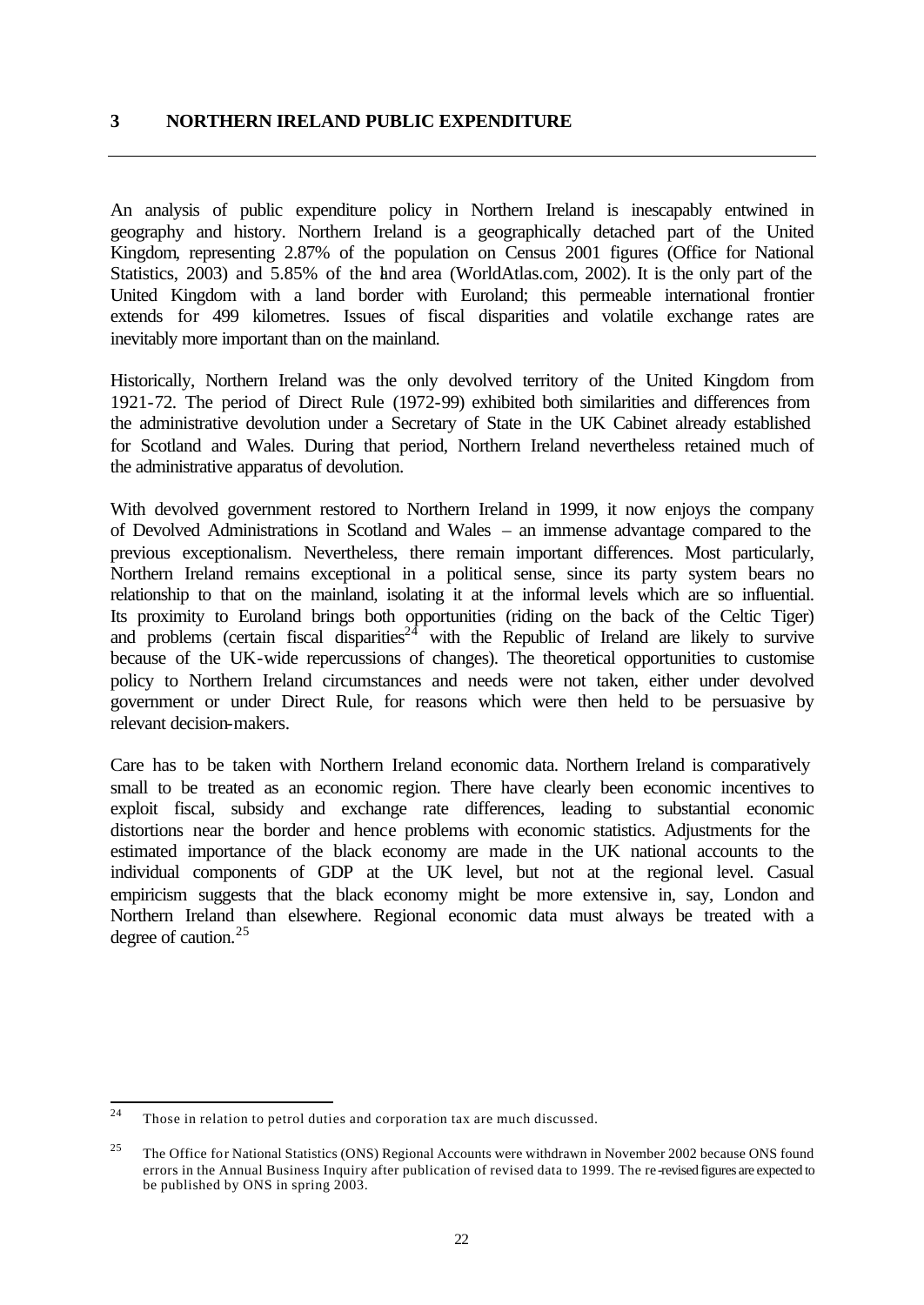#### **3.1 Northern Ireland Context**

Figure 5 plots indexes of regional GDP per capita for Scotland, Wales, Northern Ireland and certain English regions;<sup>26</sup> the England index is consistently just over 100 and is not shown. On this measure, Northern Ireland is one of the poorest UK regions, but it has not experienced a fall in its index comparable to that of Wales (from 84.0 in 1989 to 80.5 in 1999) and the North East (from 83.1 to 77.3). By far the strongest UK regions are London, East and South East. There has to be care in interpreting changes in an index over relatively short periods because the spread of the index widens during periods of strong economic growth and narrows in periods of recession.



*Source: Office for National Statistics (2002), Table 12.1.*

Figure 6 concentrates exclusively on the relative position of Northern Ireland. The most striking point is that the indicators closer to household welfare (gross disposable income per

 $26$ <sup>26</sup> The United Kingdom consists of four countries, one of which (England) consists of eight regions, plus the notional 'Extra-Regio'. 'The contribution to GDP of UK embassies abroad and UK forces stationed overseas is included in Extra-Regio, along with the element of GDP relating to activities taking place on the continental shelf. As these cannot be assigned to specific regions they are assigned as "Extra -Regio GDP"' (Clifton-Fearnside, 2001, Background Note 13). Consequently, the United Kingdom is not the sum of the countries and regions.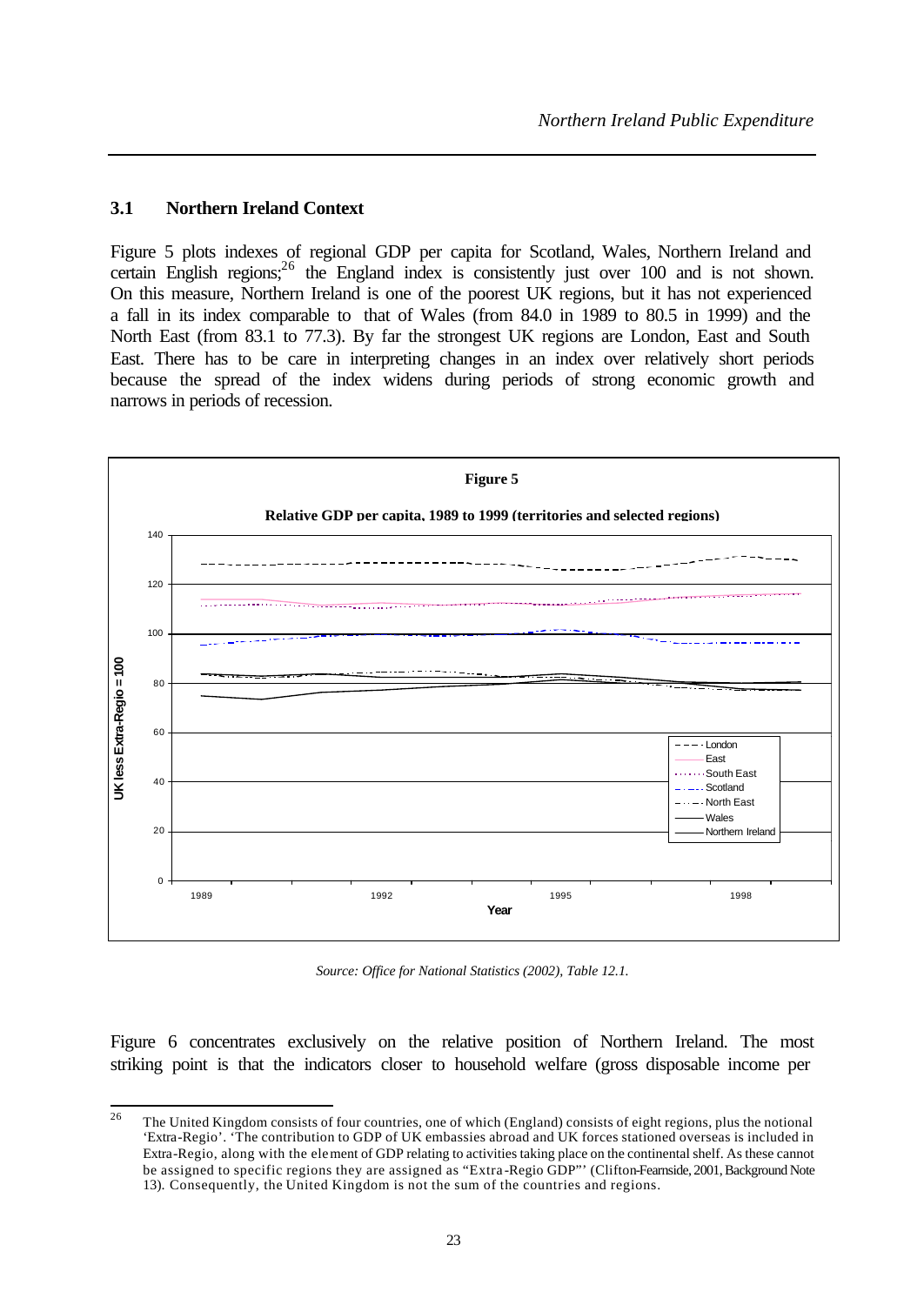capita and individual consumption expenditure per capita) are markedly higher than the GDP index. The gap between gross disposable income per capita and GDP per capita was 10.4 percentage points in 1989, and 8.4 percentage points in 1999.



*Source: Office for National Statistics.*

There is no necessary connection between relative GDP per capita and the relative need for public expenditure per capita, whether measured as 'identifiable' or 'devolved'. For example, Scotland's relative improvement on GDP per capita (its ranking among regions rather than its index) is often used as an argument that Scotland is over-funded for public services under the Barnett formula system. This argument is fundamentally misguided, particularly at the level of devolved expenditure. Three kinds of item dominate devolved expenditure: health; education; and (what is in Great Britain) support for local government expenditure (which includes primary and secondary education). Relative needs for such services are weakly related to relative GDP, and strongly related to demography (eg Northern Ireland has more schoolchildren per thousand population) and participation rates in publicly provided services (eg there is much less middle-class exit from publicly provided health and education outside London and the South East). Accordingly, a region with expensive demographics and high participation rates will exhibit a high level of relative need, irrespective of its relative GDP ranking.

There has been a dearth of recent work on public expenditure in Northern Ireland, symptomatic of a more general lack of applied economics research on its economy. This is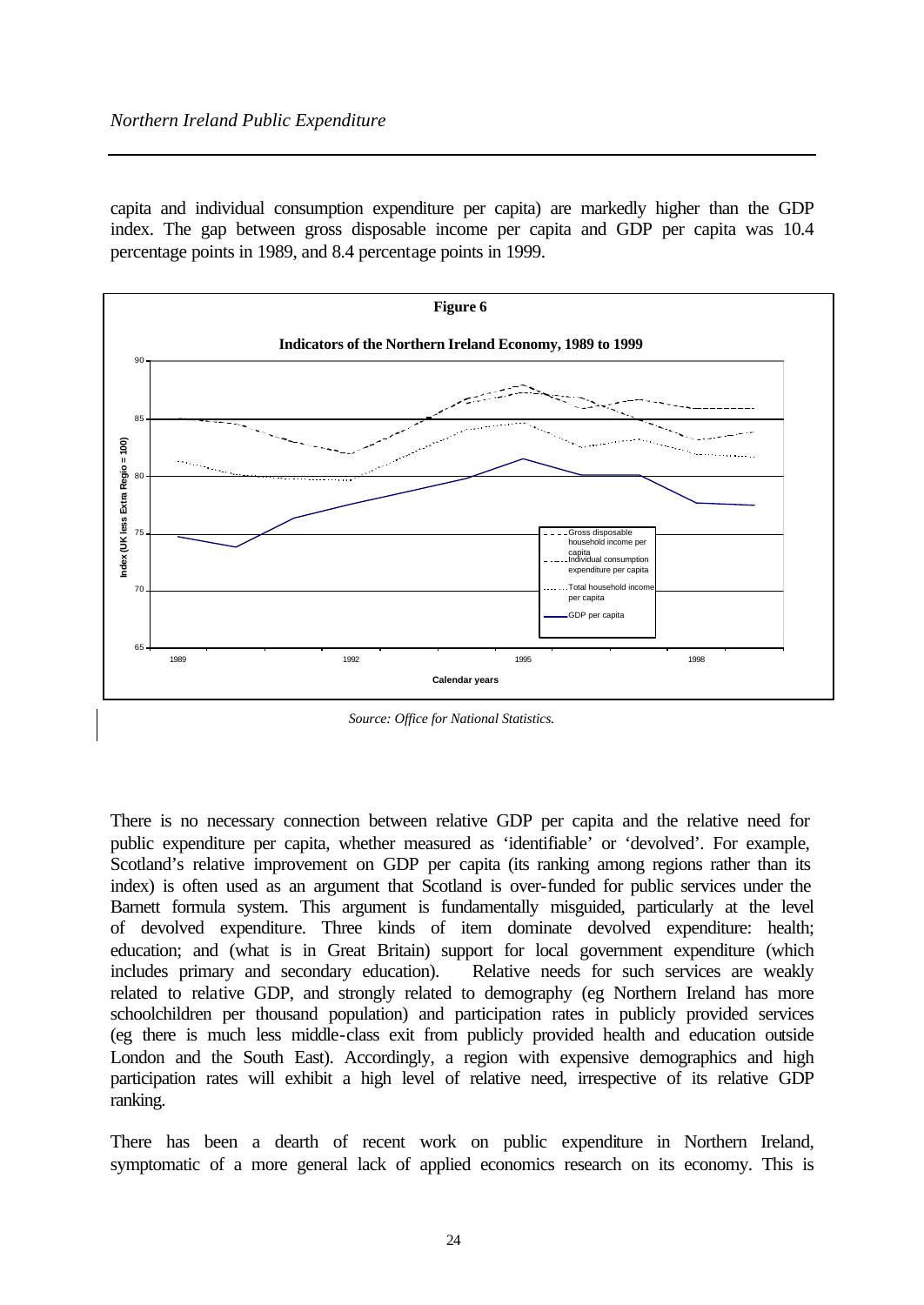somewhat surprising given the excellence of some earlier work (Birrell and Murie, 1980, Lawrence, 1965) and the obvious importance of public expenditure to the economy and society of Northern Ireland. For example, there was no public expenditure chapter in the proceedings of the important 1996 British Academy conference, assessing 'Ireland North and South' (Heath et al, 1999).

The recent literature that does exist on Northern Ireland public expenditure is fragmentary and occasional. One of the difficulties confronting authors, especially when invited to contribute on Northern Ireland public expenditure to conferences or books, is that they have to start largely from scratch, as there is no ongoing systematic work. Examples of such writings are those by: McAlister (1994); Roper (1995); Smith (1996); Barnett and Hutchinson (1998); and Heald (1998). Northern Ireland public expenditure data were published in an obscure form; for example, the operation of the block system was less clear in the NIO Departmental Report than in the counterpart Scottish and Welsh documents.

Northern Ireland data have been traditionally more difficult to interpret than the Scottish data. Probably this reflects more vigorous probing by the Scottish Affairs Committee at Westminster (Heald and McLeod, 2002c, para 530). Moreover, the residual framework of the *Government of Ireland Act 1920* meant that some of the published material was liable to mislead rather than help. Another problem was terminology. Unlike in Scotland and Wales, what was described as the NI block was much broader than the formula-controlled block over which expenditure discretion could be exercised. Confusing presentation therefore hampered research and debate, though there were obviously inhibitors other than poor data.

# **3.2 The Legacy of History**

In comparison with the process of establishing devolved government in Scotland and Wales, Northern Ireland has possessed some advantages and some disadvantages. Both, ironically, were rooted in institutional and financial history. On the positive side, Northern Ireland already had much of the necessary financial framework and institutional infrastructure, for example a separate Estimates system and the Northern Ireland Audit Office (NIAO), headed by the Comptroller and Auditor General for Northern Ireland. In retrospect, not having to build a new Parliament building was also a much greater advantage than it seemed before the Scottish and Welsh projects went hopelessly over cost, fully chargeable against their Assigned Budgets. On the negative side, the frozen inheritance of provisions contained in, or originating from, the *Government of Ireland Act 1920* had created something of a time warp. In particular, a gulf had developed between the formal financial system and the reality of expenditure planning, which had increasingly become more like that in Scotland and Wales. This effect had been reinforced by the suspension of 'normal politics' (for 27 years decisions were taken by Direct-Rule ministers with no 'local' accountability), rendering the financial system opaque and little discussed. Indeed, an inquiry by the House of Commons' Northern Ireland Affairs Committee (1998a, 1998b) into Northern Ireland expenditure programmes explored ground that Scotland began traversing in 1980 (Committee on Scottish Affairs, 1980).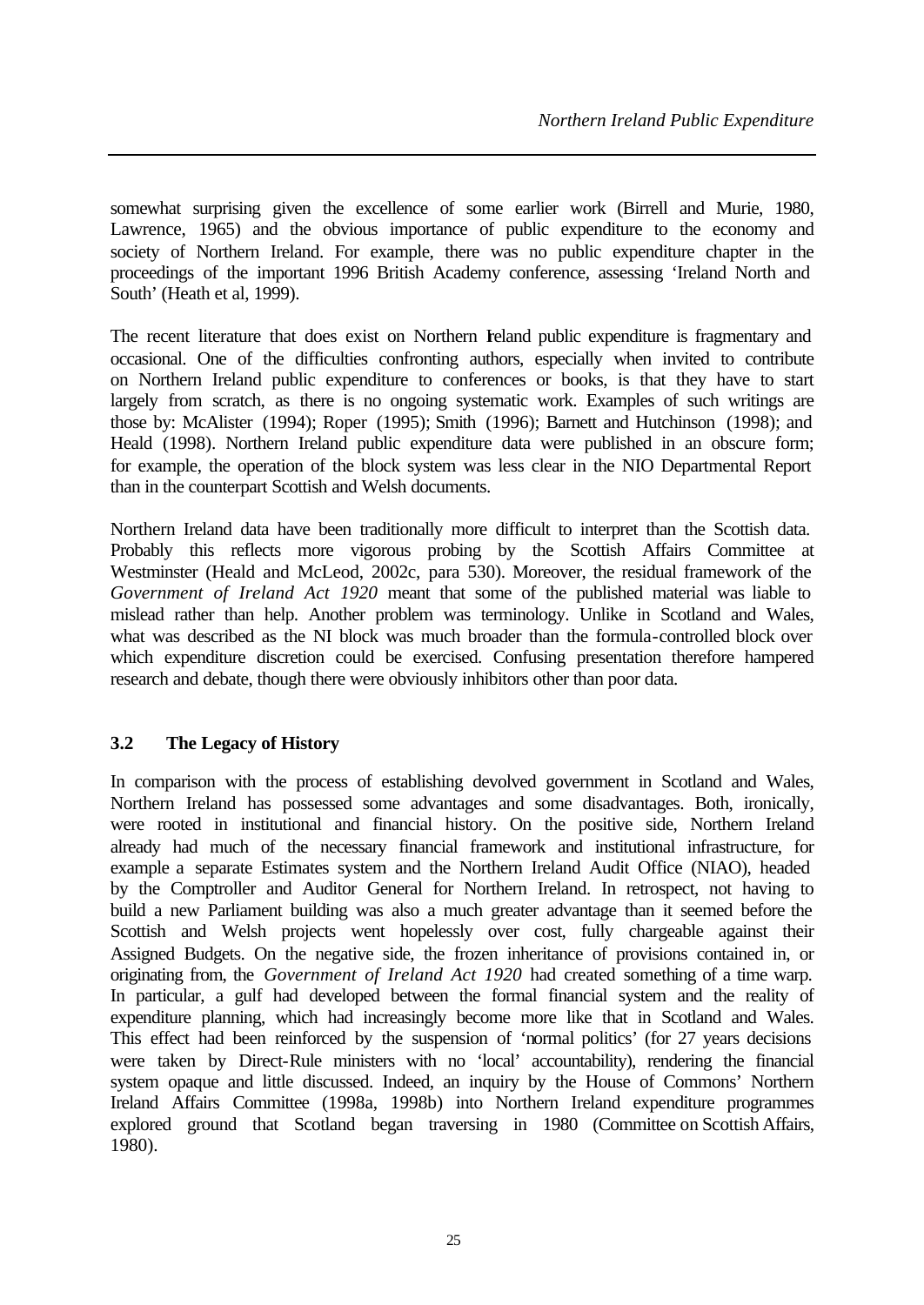The financial history of Northern Ireland is therefore important to an understanding of the present. The financial system of the *Government of Ireland Act 1920*, involving extensive revenue devolution and an Imperial contribution to Westminster, rapidly disintegrated under financial pressure (Gibson, 1996). The reality of a highly secretive system was that the 'parity' principle removed most of the financial autonomy statutorily guaranteed to the Stormont Parliament. Effectively, Northern Ireland was underwritten by the UK Treasury, provided that it matched UK changes to taxes and expenditure. From 1943 until 1972, the concept of 'leeway' (ie the need to catch up) was added to that of parity. Nevertheless, these principles were implemented in an ungenerous manner, with the inevitable result that public services in Northern Ireland continued to lag behind those in Great Britain.

Under the *Government of Ireland Act 1920*, the Stormont Parliament was to pay an Imperial contribution to the Westminster Parliament for reserved services. However, rather than the flow being from Northern Ireland to Westminster, the true direction was in time reversed (Gibson, 1996, Lawrence, 1965). The 1921-72 Stormont period clearly demonstrated the problems inherent in operating a revenue-based system, on an asymmetric basis and without systematic provision for equalisation.

Simpson (1984) remarked that what 'might be seen initially as an over-ambitious model' became 'a very fettered model of devolution'. This observation led on to two conclusions with continuing validity: first, that extensive devolution on a revenue-based system is doomed to failure in the absence of a secure scheme of fiscal equalisation, unless large disparities in public service provision would be tolerated; and second, that a strong case can be made in the UK setting for a block grant system:

… where the main taxes are levied on a standard basis throughout the country, a Block Grant finance system might be more appropriate and might make it more likely that there would emerge greater variation in policy (p. 189).

Simpson's conclusion was based on three considerations. First, within a unitary state, tax, transfer and public expenditure policies lead implicitly to transfers among regions. These are the automatic counterpart of the differential impact of such policies upon individuals, themselves grouped territorially. Generally speaking, these territorial transfers are poorly mapped and attract little attention. In contrast, funding mechanisms for devolved government tend to make them more explicit, even without any policy variation.

Second, there are the questions as to how much tax variation there should be, with respect to both bases and rates, and whether there will be equalisation of the tax base. The Stormont period was characterised by tax discretion, which was considerable in principle, but highly restricted in practice. Parity in tax rates and expenditure policies became the implicit condition of subventions, not envisaged in 1920, from the UK Exchequer. The precarious finances of Stormont were further undermined by the growth of person-related welfare state services, such as education, health and social security, which the Northern Ireland economy could not afford from its own resources. In consequence, the ambitious breadth of devolution compromised the substance.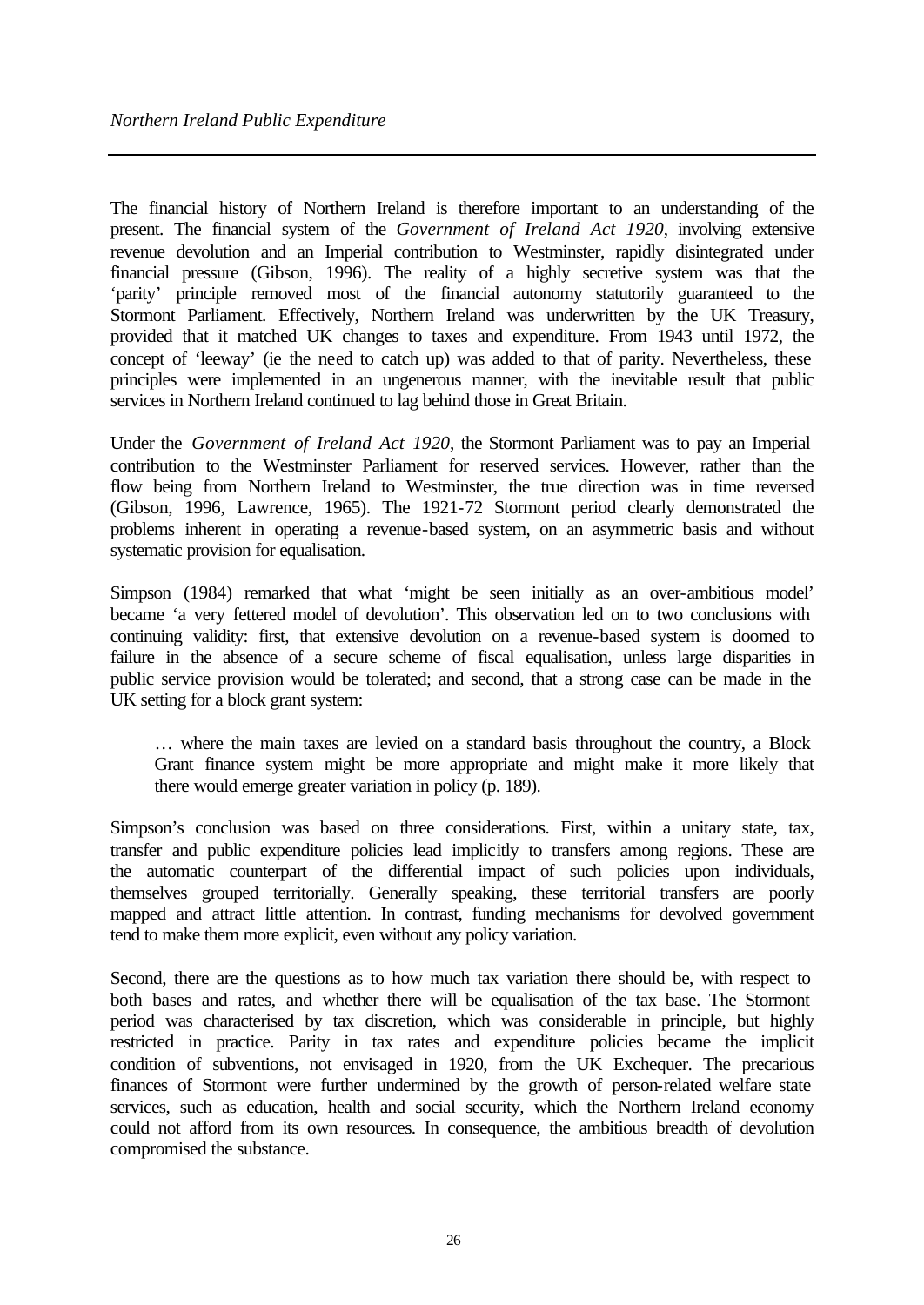Third, as noted by the Minority Report of the Kilbrandon Royal Commission on the Constitution (1973), devolved government can be financed on either of two bases. One is a revenue basis, with expenditure constrained by available revenue, perhaps enhanced by resources equalisation. The other is an expenditure basis, where a certain level of expenditure, perhaps validated by a needs assessment process, is funded from central government grants or assigned revenues. $27$  These may be supplemented by marginal tax-varying powers, which permit upward or downward adjustments of expenditure. In practice, what happened in Northern Ireland was what was nominally a revenue-based system became in reality an expenditure-based one.

Simpson's conclusion, based on his interpretation of the 1921-72 period, has been given added weight by recent developments such as globalisation and European integration. The revenue basis, without equalisation, is more likely to be embraced by devolved governments expecting themselves to be rich, in relation to other governments within the same devolved system. This does not apply to Northern Ireland, which is likely to remain a low-resources, high-needs part of the United Kingdom.

Certain information on the public finances of Northern Ireland has been available in a reasonably consistent form because the financial shell of the *Government of Ireland Act 1920*  remained in place, even when the fabric had been dismantled. The annual 'Public Income and Expenditure of Northern Ireland' White Paper Account was of no relevance to the operational control system, but was nevertheless interesting in terms of providing long runs of reasonably comparable data.<sup>28</sup>

On the expenditure side of the annual White Paper Account, most expenditure was included in Supply Services. The income side is more interesting, as is shown by Figure 7. In this Figure, revenue sources are treated like seams, with the annual figures converted to percentages of total public income. The bottom seam is 'Other revenues', consisting of interest received, receipts from certain fees and asset sales, and certain other financial transactions. Regional and district rates, the levels of which are set in Northern Ireland, is the next seam. Then follows Northern Ireland's attributed share of UK taxes. Finally, taking the percentage to 100%, comes the Grant in Aid from the UK government, an arrangement made explicit under Direct Rule, as this was payable under the *Northern Ireland Constitution Act 1973*. 29

Over the Direct-Rule period, there was a drifting down of the percentage of public income attributable to sources other than the Grant in Aid. The 1999/2000 percentage of public income from sources other than the UK Exchequer was only 51%, though this might have been something of an outlier. The striking feature of Figure 7 is the unexpectedly jagged

<sup>27</sup> <sup>27</sup> Heald and McLeod (2002b) discuss alternative models, particularly involving assigned revenues.

<sup>28</sup> Publication ceased, with effect from 2000/01, as a result of the *Northern Ireland Act 1998* (s. 100 and Sch. 15), which repealed the *Government of Ireland Act 1920*. Notwithstanding the long run of data, there are doubts about the quality of the data. Moreover, Slattery (1993) emphasised that the existence of multiple funds and channels means that such figures should not be interpreted as a measure of the subvention received by Northern Ireland from the UK Exchequer.

<sup>&</sup>lt;sup>29</sup> In the 1999/2000 Account, there are separate lines for Grant in Aid and Block Grant (Department of Finance and Personnel, 2000, p. 6).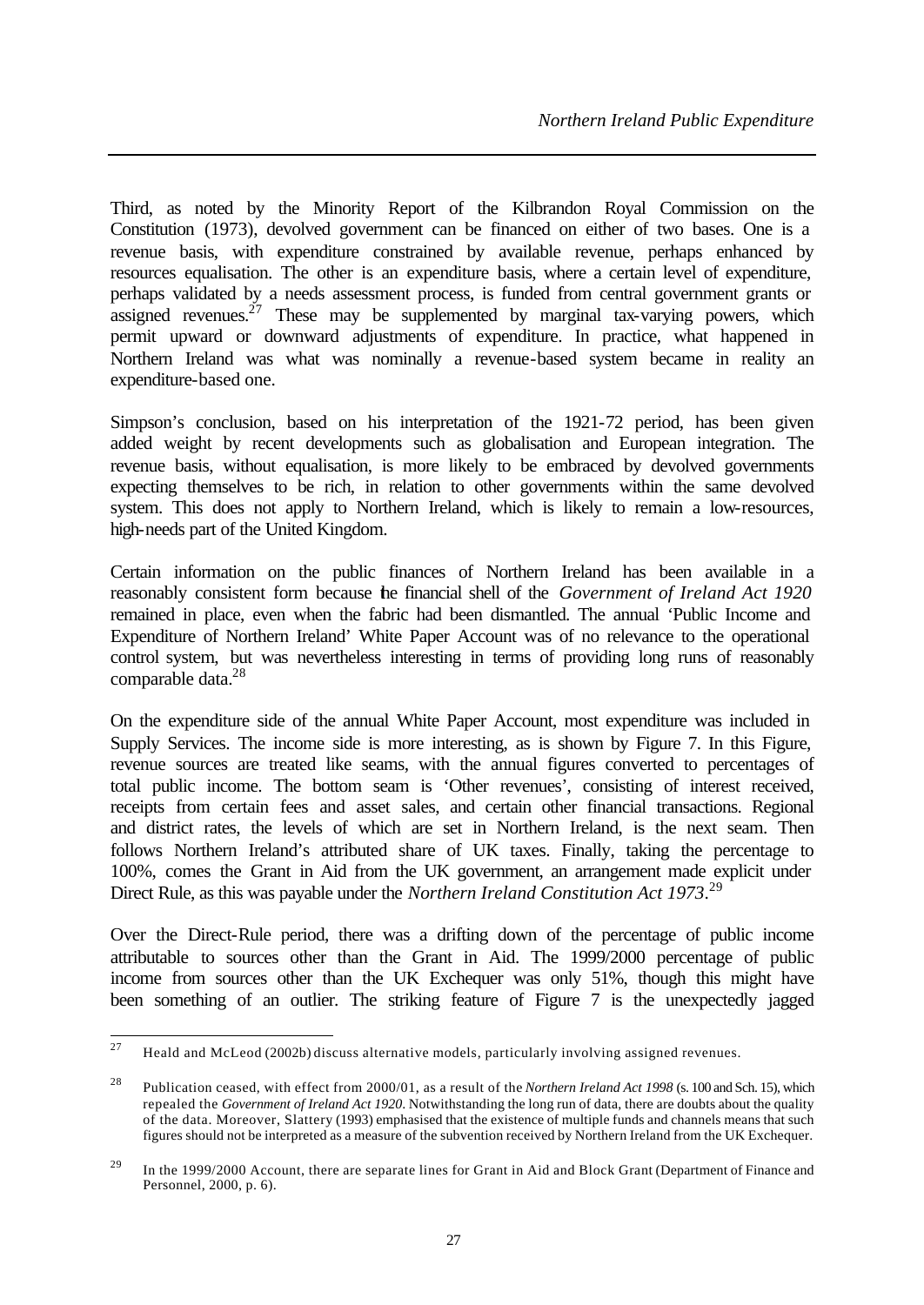appearance. Apart from cyclical fluctuations in the public finances, one would have expected either greater stability or a clear trend; this is not the picture portrayed by Figure 7.



*Source: Public Income and Expenditure of Northern Ireland, successive issues.*

One reason for the lack of transparency of the financial relationships may have been the sensitivity attached to Northern Ireland's relationship with the Republic of Ireland. Repealing outdated provisions in the *Government of Ireland Act 1920* could have raised unwelcome diplomatic and domestic complications (Gibson, 1996). The co-existence of statutorily required documents (reflecting continuing provisions from the period of devolved government) and Treasury-mandated documents (reflecting Northern Ireland's position within the UK public expenditure system) rendered the financial system inaccessible.

The 'legacy of history' has long been recognised. Likierman (1985) quoted Mansergh (1936) on the 'financial relationship established between Northern Ireland and Great Britain': 'Neither its intentions nor its operation is understood by half the members of the Legislature, not to speak of the general public'. Writing during the Direct-Rule period, Likierman described the arrangements as 'obscure and cumbersome' (p. 103), concluding:

… the danger is that the impression of an arms length financial relationship will continue to foster economic and political illusions. The danger in [the Westminster] Parliament is that the obscurity of the arrangements will mean that Northern Ireland will continue to occupy a dimly understood half-in-half-out position in Westminster and that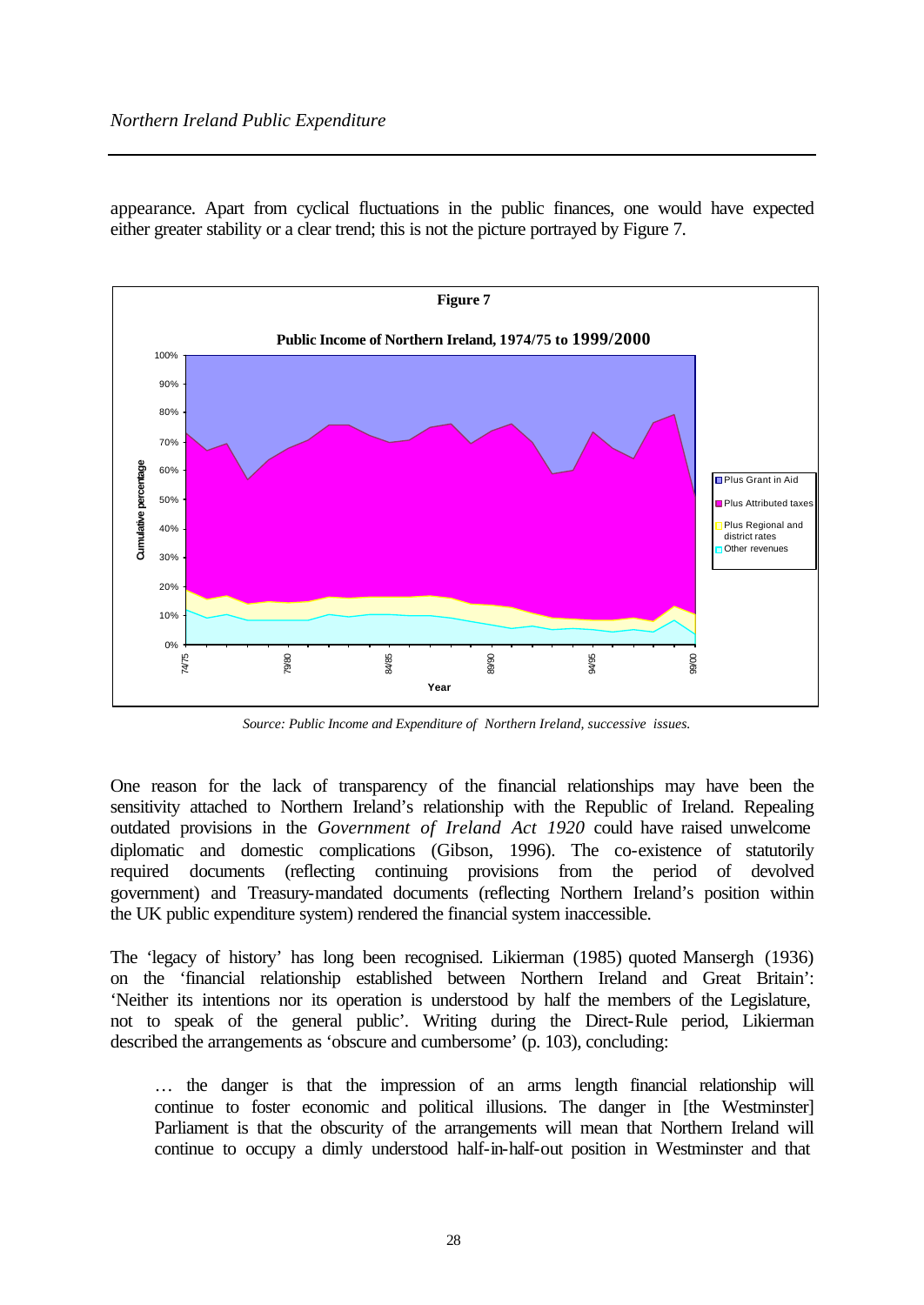there will be little understanding of the financial facts, either in Northern Ireland or in the rest of the UK (p. 104).

With devolution being part of a broader constitutional settlement, there is now an opportunity for building greater public understanding.

#### **3.3 The Northern Ireland Funding System Before Devolution**

The extent to which London dominates UK politics should never be underestimated. Whilst sometimes feeling slighted, the territorial departments appreciated the advantages of their total expenditure constituting a relatively small proportion of UK public expenditure, not least in the way that the Treasury's focus on the 'big numbers' keeps the territorial programmes out of view for most of the time. This is one reason why having a territorial formula has long been viewed as mutually beneficial.

The territorial fiscal system is of asymmetrical importance: it is crucially important for the territorial departments and their ministers, but is often fairly invisible to their counterparts at the centre. Joel Barnett's (1982) memoirs of his experiences as Chief Secretary to the Treasury (1974-79) never once mentioned the Barnett formula, an omission to which his attention was drawn during a Treasury Committee hearing on 13 November 1997 (Radice, 1997). Similarly, Roy Jenkins' (1998) chapter on George Goschen, one of his predecessors as Chancellor of the Exchequer (1887-92), never mentioned the Goschen formula, an omission noted in Donald Dewar's (1998) review of the book.

The operation of the earlier Goschen formula is even more badly documented than the Barnett formula. It was put forward by George Goschen in 1888 as a means of channelling money to education expenditure, and continued to be used in some form until the late 1950s. Heald (1992, pp. 54-57) explained the derivation of the Goschen proportions as 'the assignment of probate duties in the (rounded) percentages of ... overall contributions to the Exchequer'. The use for Scotland of one or the other of these two formulae for approximately 90 of the last 110 years is indicative of the enduring appeal of such a mechanism.

Formula links to mainland public expenditure acquired importance in the financing of the Northern Ireland Parliament once the financial scheme of the *Government of Ireland Act 1920* had effectively collapsed. The 'special formula', devised by the Northern Ireland Special Arbitration Committee (Colwyn, 1925), has been described by Gibson (1996, p. 33) as 'a kind of forerunner of the Barnett formula of some fifty years later'. It can also be seen as a successor to the Goschen formula which had continued to operate on the mainland (McPherson and Raab, 1988). Significantly, Gibson observed: 'none of this material was available for public scrutiny'.

What was described in published documents in the 1990s as the 'NI Block' was not comparable to the Scottish and Welsh blocks. The best way to explain the structure of the then Northern Ireland programme is to think in terms of three 'levels'.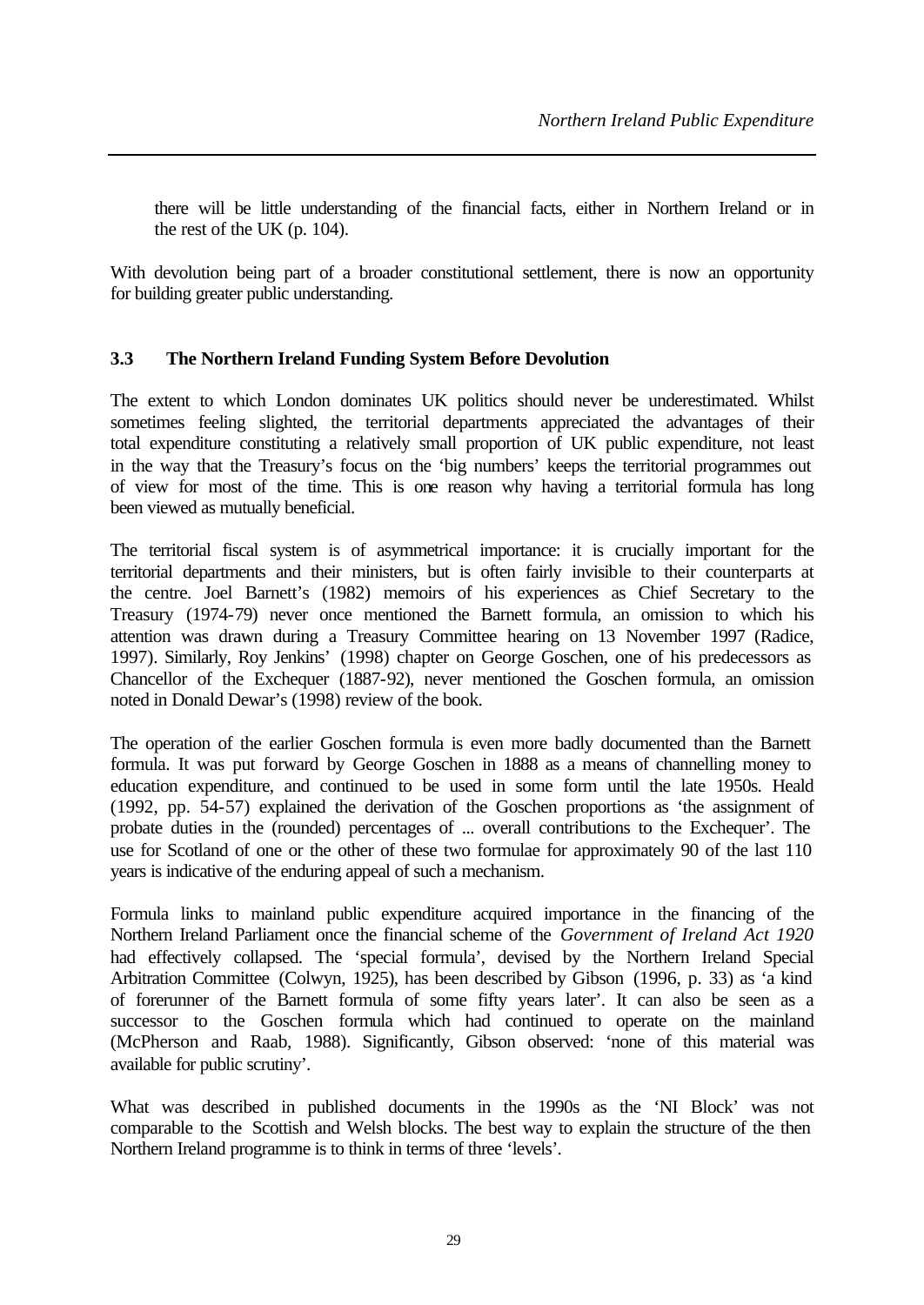The first level was the Northern Ireland programme which corresponded to expenditure within the responsibility of the Secretary of State for Northern Ireland; this was the focus of the Departmental Report (Department of Finance and Personnel and Treasury, 1999).

The second level excluded expenditure on national agricultural and fisheries support, which was excluded because these are greatly influenced by UK and EU policies. This is what was described in the Departmental Report as the 'NI block'.

The third level was described within Northern Ireland Departments as the 'managed block', though there was no explicit reference to this in the pre-devolution Departmental Reports (Department of Finance and Personnel and Treasury, 1997; 1998; 1999). This was the aggregate which corresponded to the Scottish and Welsh blocks; it was fed by the Barnett formula, and the Secretary of State for Northern Ireland held expenditure-switching discretion over it. Consequently, the managed block contained expenditure by the NIO, predominantly LOPS, as well as by Northern Ireland Departments. The favourable security situation at the time of the 1994 Survey allowed the then Secretary of State to switch expenditure from LOPS into other programmes; the reverse then occurred in the 1996 Survey.

Two further points should be noted. First, the Northern Ireland programme was narrower than identifiable expenditure in Northern Ireland, as annually published by the Treasury, but less so than in the cases of Scotland and Wales, largely because it included Social Security benefit expenditure. Second, there was public expenditure which took place in Northern Ireland, but which fell within the category which the Treasury treated as non-identified (most obviously, the costs of the British Army presence).

Gibson (1996) emphasised that the financial system had encouraged irresponsibility because of the soft budget constraint. UK taxpayers paid for the cost of the Troubles, and also fully funded Social Security benefits (which, at common UK rates and probably less strict enforcement, were more generous relative to private sector earning opportunities than in Great Britain).

A contentious issue in UK public expenditure has been the additionality, or otherwise, of EU programmes, most notably those concerning the European Regional Development Fund (ERDF) (Blewitt and Bristow, 1999). After disputes between the European Commission and the UK Treasury, a compromise was reached in 1992 (European Commission, 1992). Additionality would be 'tested' at the UK (ie member state) level. The Treasury then introduced a separate line in public expenditure tables, identifying ERDF programmes, and stated that public expenditure at the UK level is higher than would have been affordable without such ERDF receipts. Obviously, there is no way of demonstrating that this has not happened. Also, there is no way of demonstrating that public expenditure in the beneficiary region is higher than it would otherwise have been.

From the viewpoint of the territories, this denied them tangible benefit from, for example, Objective 1 status.<sup>30</sup> However, the illusion seems to have been perpetuated by the belief that

 $\overline{30}$ The European Union website provides the following explanation: 'Objective 1 of the Structural Funds is the main priority of the European Union's cohesion policy. In accordance with the treaty, the Union works to "promote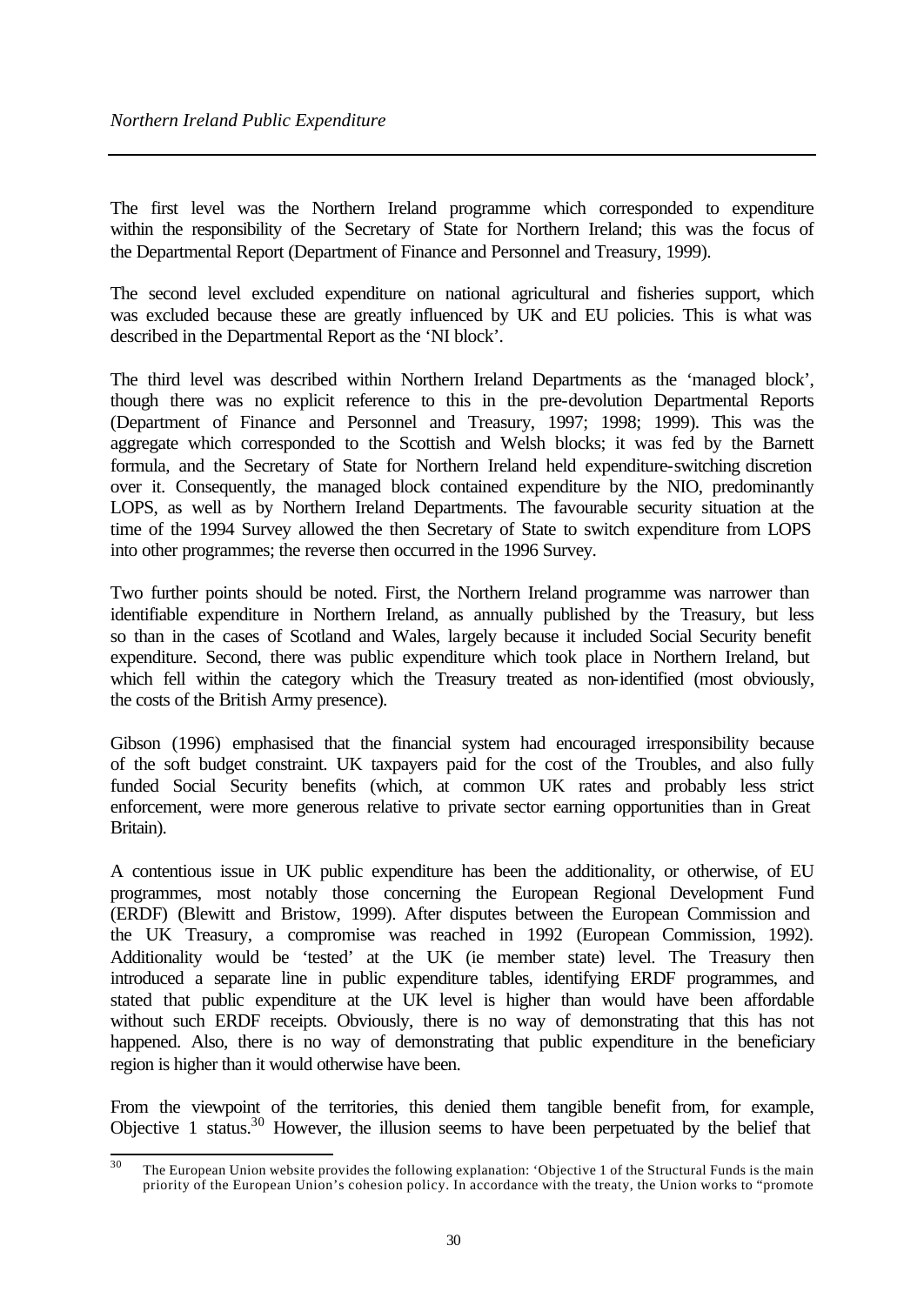EU programmes made sceptical publics more favourable to the European Union itself and, specifically in the case of Northern Ireland, promoted valuable cross-community collaboration. The territorial departments valued the advantages of the block grant system fed by automated Barnett formula consequences. This issue of EU funding was not viewed as sufficiently large in expenditure terms to be worth the risk of destabilising the broader framework. From a Northern Ireland perspective, the incremental effect of Objective 1 status was much lower than for the Republic of Ireland, for which testing at the member-state level encouraged genuine additionality. In contrast to main ERDF programmes, the EU Peace and Reconciliation Programme is additional, in the conventional meaning of that term. However, Gudgin (1996, 2000) has de-emphasised the impact of EU funding on the Northern Ireland economy.

A recurrent theme in the academic literature on public expenditure in Northern Ireland has been that the large size of the local public sector has crowded out the private sector. These concerns operate on two distinct levels. First, a larger proportion of the workforce than in Great Britain is employed in the public sector,  $31$  where wages and salaries are pitched at the GB level. In contrast, local private sector pay rates markedly lag Great Britain, by about 20 percentage points, a differential usually explained in terms of industrial structure and low productivity. The argument has been that higher skilled employees were absorbed into the public sector, denying their availability to embryonic, higher value-added private sector activities (Barnett and Hutchinson, 1998). Second, the combination of lower private sector wages, UK benefit rates and laxer enforcement of benefit regulations (Gibson, 1996, Gudgin, 1999) provides a structural basis for higher unemployment rates.

Co-existing alongside these concerns has always been a countervailing factor: the high levels of public expenditure on employment, implicitly financed from Great Britain, have supported Northern Ireland GDP and incomes. This leads to a concern that reductions in public employment will remove one of the strongly positive factors at the macro level. Moreover, in recent years, the growth of public expenditure and public sector employment in the Republic of Ireland has created a new market for public sector manpower and skills. For certain categories of employee, Northern Ireland public services may be now competing more with the Republic of Ireland than with Great Britain.

# **3.4 The Northern Ireland Funding System Under Devolution**

l

To a greater extent than in Scotland and Wales, the funding system for devolution in Northern Ireland has been a black box which attracted little attention. For example, the question of peace naturally dominated the Northern Ireland referendum (22/05/98), in contrast to Scotland

harmonious development" and aims particularly to "narrow the gap between the development levels of the various regions". This is why more than 2/3 of the appropriations of the Structural Funds (more than EUR 135 billion) are allocated to helping areas lagging behind in their development ("Objective 1") where the gross domestic product (GDP) is below 75% of the Community average… Some fifty regions, home to 22% of the European population, are covered in the period 2000-06' (Regional Policy - Inforegio, 2002).

<sup>&</sup>lt;sup>31</sup> Comparisons of the proportion of public employees in Northern Ireland, in relation to that in Great Britain, need to take account of the coverage of the public sector: certain activities, privatised in Great Britain, have not been privatised in Northern Ireland. Obvious examples are the rail and bus networks.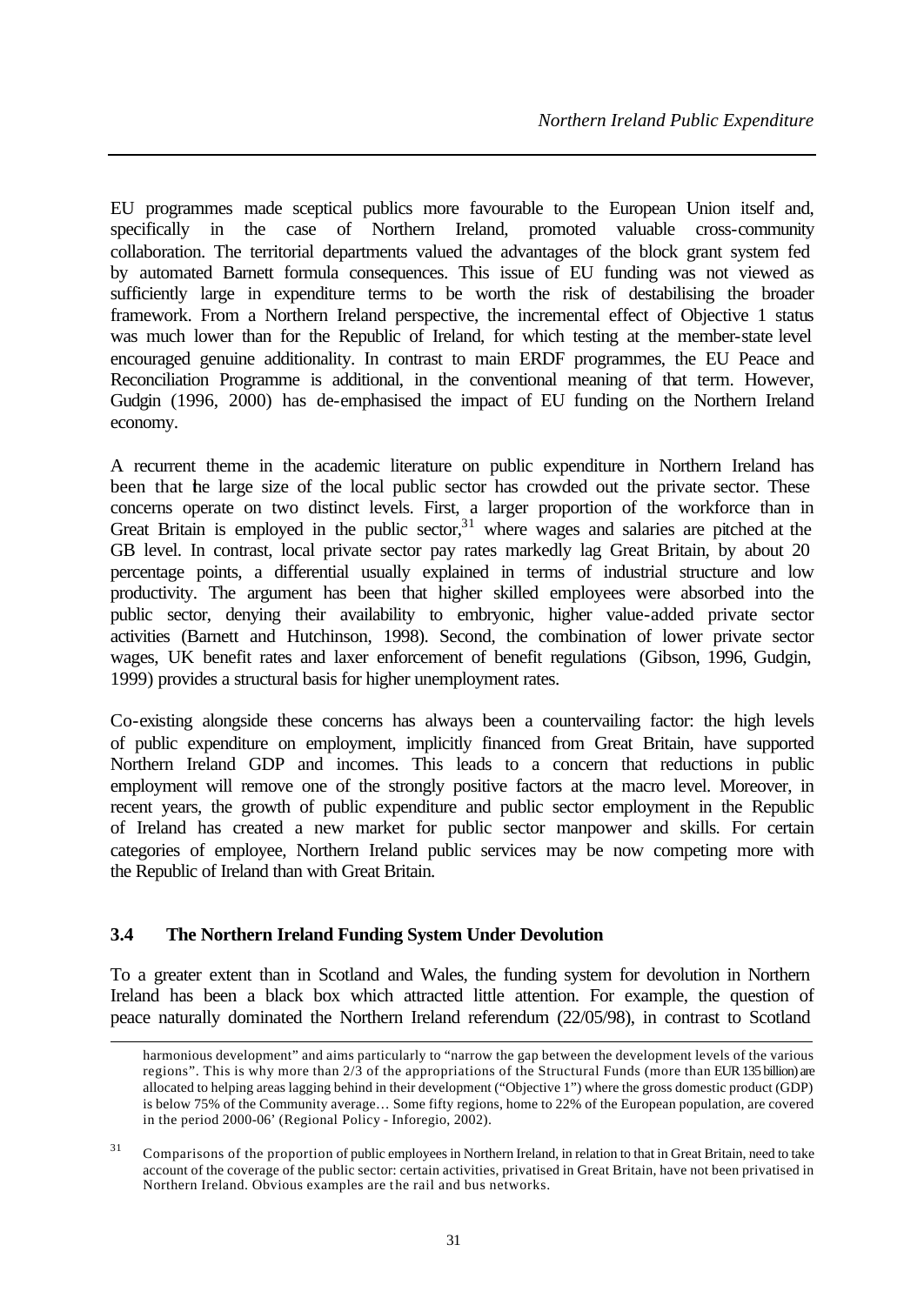(11/09/97), where the tax-varying powers were controversial, and Wales (18/09/97). The synchronised wording of the July 1997 White Papers (Scottish Office, 1997, Welsh Office, 1997b) on the role of the Barnett formula did a certain amount of embedding.

Given that there was much less attention to the financial mechanics in Northern Ireland, the necessary consequence of the Barnett formula that headline percentage increases would be lower than in England was not widely appreciated. Ironically, 'reviewing Barnett' became in Northern Ireland a plea for more funding whereas, in London, this had become shorthand for cutting the Assigned Budgets. There was almost no public attention in Northern Ireland to the overall position, necessarily involving consideration of the baseline. It became accepted across all Northern Ireland parties that Northern Ireland was being treated badly by the Barnett formula system and would benefit from a review, in terms of higher resources. Without a full needs assessment, it is impossible to know how the Northern Ireland expenditure index would compare with its needs index. However, at present, it seems more likely that the expenditure index would exceed the needs index, than vice versa.

Devolution has markedly altered the context in which the Barnett formula is operated. First, the Barnett formula has become a mechanism for transferring resources *between tiers of government*, and not a mechanism *internal to one government* (Heald and Geaughan, 1998). The intensity of political and media interest gives some indication of what the future holds. The lack of transparency, characterising the past use of the formula, will no longer be sustainable. The failure to collect or to publish relevant information will be challenged. For example, the Treasury did not publish figures for expenditure comparable to the territorial blocks until March 1999 (Treasury, 1999a), and even then the form of publication was singularly uninformative. There were improvements in the subsequent issues of the block funding rules (Treasury, 2000a; 2002b), though much improvement is still required.

The following exposition focuses upon how the system of devolved financing now operates for Northern Ireland, whilst providing some discussion of certain features (eg the treatment of EU funding) which have continued, unchanged by devolution.

# *3.4.1 The Structure of Expenditure*

Devolution brought significant changes to the structure of government in Northern Ireland. Hadden (2001) explained the distinction between transferred (ie devolved), reserved (ie presently held by the Secretary of State for Northern Ireland), and excepted (ie outside the scope of devolution) functions. This terminology is different from that in Scotland and Wales, where 'reserved' is used in the sense of 'excepted'.

NIO functions, mostly in relation to LOPS, were removed from the managed block, and thereby taken outside the scope of the Barnett formula. The budgets for these reserved services would therefore be settled bilaterally between the NIO and the Treasury. Before devolution, the Department of Finance and Personnel (DFP) had acted as a mini-Treasury for the Secretary of State for Northern Ireland, effectively bridging the gap between Northern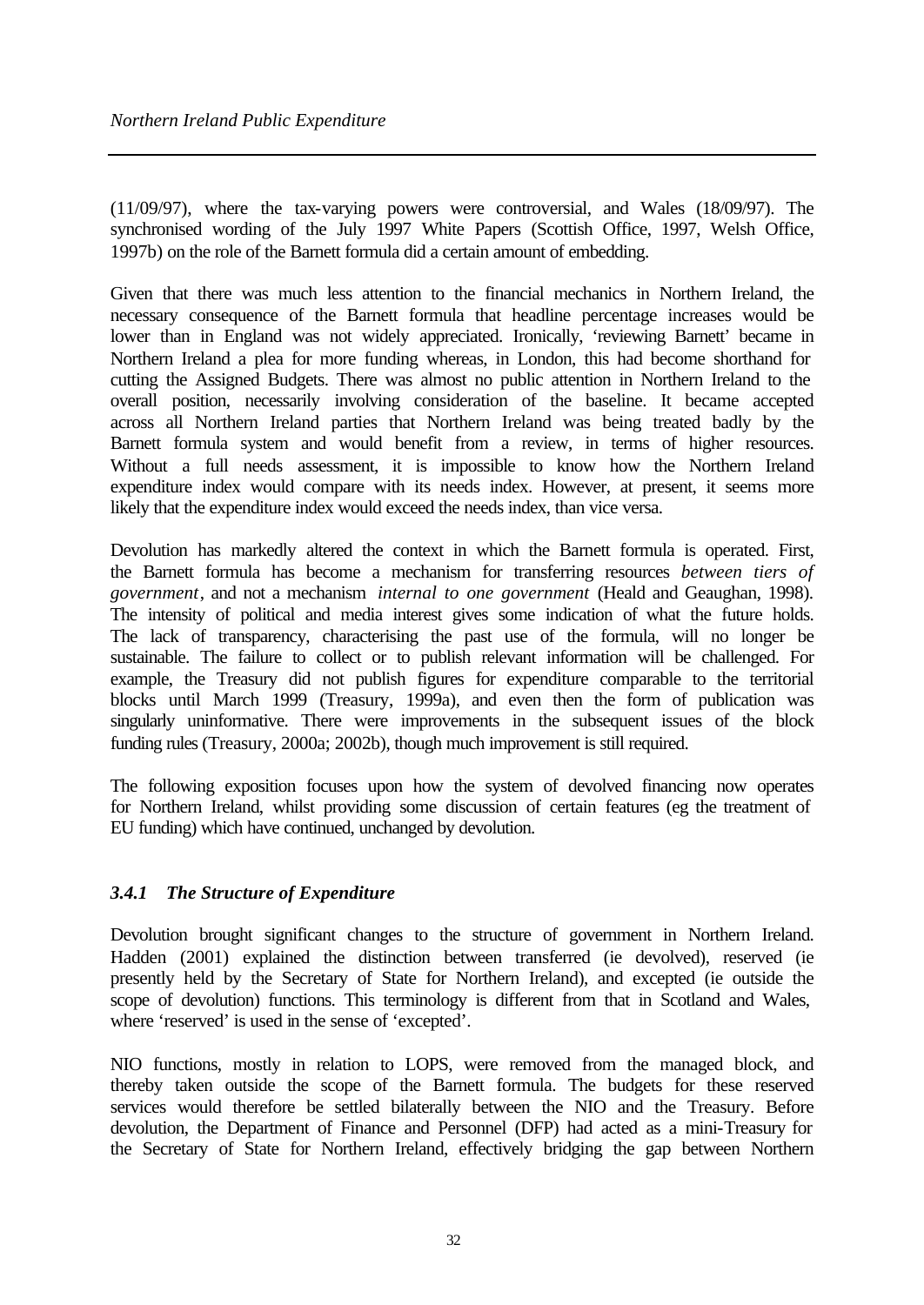Ireland Departments (Northern Ireland Civil Service) and the NIO (the UK Civil Service). Under devolution, the finances of the NIO are more separate than before.

These changes had two financial effects. First, transferred services could not benefit from such a 'peace dividend' within the managed block, something which had been widely anticipated (Gorecki, 1995, Roper, 1995). Second, devolved functions were protected from the redundancy costs associated with the contraction of policing and prisons, expenditure which would be both large and irregular in timing. Therefore, Northern Ireland sacrificed the notional gains from the peace dividend for such protection, without which programmes could have been seriously disrupted.

# *3.4.2 The Operation of the Barnett Formula*

For 20 years, there was little formal documentation in the public domain as to how the territorial block actually operated. The election of the devolved Parliament and Assemblies was necessarily going to change this. The Treasury (1999a) made public the block rules on 31 March 1999, shortly before the elections in Scotland and Wales. Revised versions were published in July 2000 (Treasury, 2000a) and July 2002 (Treasury, 2002b), just after the publication of the results of SR 2000 and SR 2002.

The July 2002 document, like its 1999 and 2000 predecessors, included a schematic representation of the devolved funding system for Northern Ireland. Reproduced as Figure 8, this demonstrates clearly that the component of expenditure controlled by the Barnett formula is a large part of the total, but not the whole picture. Figure 8 shows that the DEL for the Northern Ireland Assembly has two principal components. The first, and by far the largest, part is the Assigned Budget (formerly the managed block), changes to which are governed by the Barnett formula. The second component is outside the formula mechanism, consisting of specific items<sup>32</sup> that are negotiated bilaterally. Similarly, AME has two components: certain items categorised within main programme spending (eg Social Security benefits); and certain items categorised within 'other AME' (eg District Councils' self-financed expenditure). The Barnett formula is not used in relation to AME. In practice, expenditure in AME falls into two categories, which are very distinct in character: that which is most directly controlled by the Treasury on a bilateral basis; and that expenditure which represents the self-financing discretion of the Devolved Administration.

 $32<sub>0</sub>$ In the July 2002 document, the one item remaining in the Non-Assigned Budget is the EU Peace and Reconciliation Programme II. Previously, there were other items: Welfare to Work (in Assigned Budget DEL from 2001/02); Hill Livestock Compensation Allowances (first renamed Less Favoured Areas Support Scheme and in Assigned Budget DEL from 2003/04); and the ERDF gas link and electricity interconnector. The possibility of items being in Non-Assigned Budget DEL remains important, even if this channel now appears to be falling into disuse.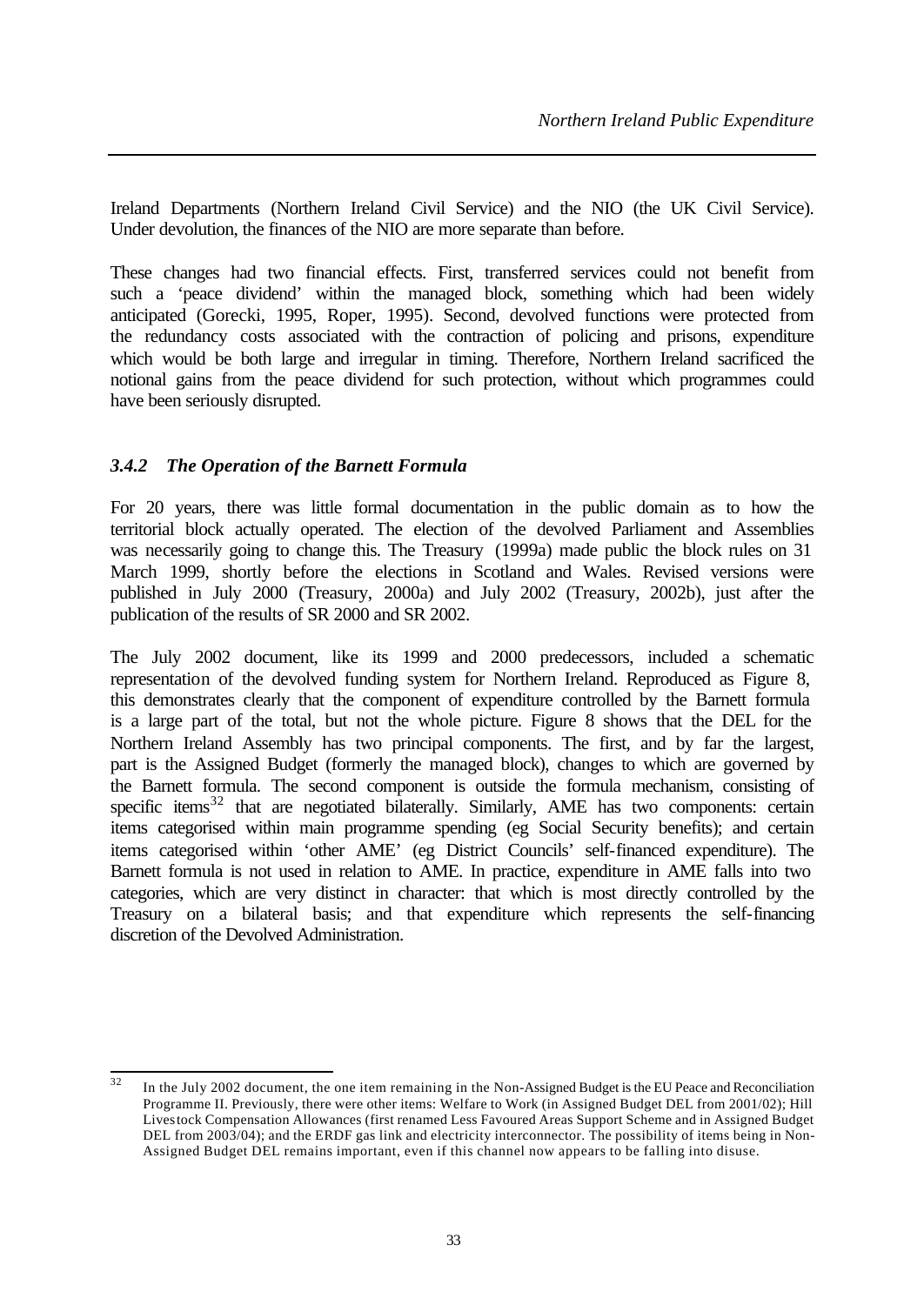| Figure 8<br>The Public Expenditure Regime for the Northern Ireland Assembly                                                                                                                                       |                                  |                                                                                                             |  |  |  |  |  |  |  |
|-------------------------------------------------------------------------------------------------------------------------------------------------------------------------------------------------------------------|----------------------------------|-------------------------------------------------------------------------------------------------------------|--|--|--|--|--|--|--|
| <b>Public Expenditure Regime</b>                                                                                                                                                                                  |                                  |                                                                                                             |  |  |  |  |  |  |  |
| <b>Assigned Budget</b>                                                                                                                                                                                            | <b>NonAssigned Budget</b>        |                                                                                                             |  |  |  |  |  |  |  |
| <b>Annually Managed</b><br><b>Expenditure (AME)</b><br><b>Departmental Expenditure Limit (DEL)</b>                                                                                                                |                                  |                                                                                                             |  |  |  |  |  |  |  |
| <b>Barnett Formula determined</b>                                                                                                                                                                                 | <b>Non-Barnett</b><br>determined | <b>Main programme</b><br>spending                                                                           |  |  |  |  |  |  |  |
| Agriculture<br>Trade and industry<br>Employment                                                                                                                                                                   | <b>EU</b> Peace<br>Programme     | Common Agricultural<br>Policy                                                                               |  |  |  |  |  |  |  |
| Energy<br>Roads and transport<br>Housing                                                                                                                                                                          |                                  | Social Security benefits                                                                                    |  |  |  |  |  |  |  |
| Environment and water<br>Fire<br>Education<br>Health                                                                                                                                                              |                                  | NHS and Teachers'<br>Pensions                                                                               |  |  |  |  |  |  |  |
| Social security administration<br>Public corporations & other public services<br>Student Loans: implied subsidies and<br>provision for bad debts<br>Capital Receipts Initiative<br><b>Trust Debt Remuneration</b> |                                  | <b>Other AME:</b><br>Certain accrual items<br>such as capital charges<br>for roads and the Water<br>Service |  |  |  |  |  |  |  |
| <b>Fossil Fuel Obligation</b><br><b>Bus Fuel Duty Rebate</b>                                                                                                                                                      |                                  | District Councils' self<br>financed expenditure                                                             |  |  |  |  |  |  |  |
|                                                                                                                                                                                                                   |                                  | <b>Regional Rates</b>                                                                                       |  |  |  |  |  |  |  |

*Source: Treasury (2002b), p.36*

The purpose of Table 7 is to convert the diagrammatic representation of Figure 8 into numbers. The aim is to treat items on the basis on which they were treated in a particular financial year. Consequently, this involves discontinuities when treatment changes. In the present context, this is a more interesting approach than adopting a consistent retrospective treatment across years. In this way, the full operation of the Northern Ireland Assembly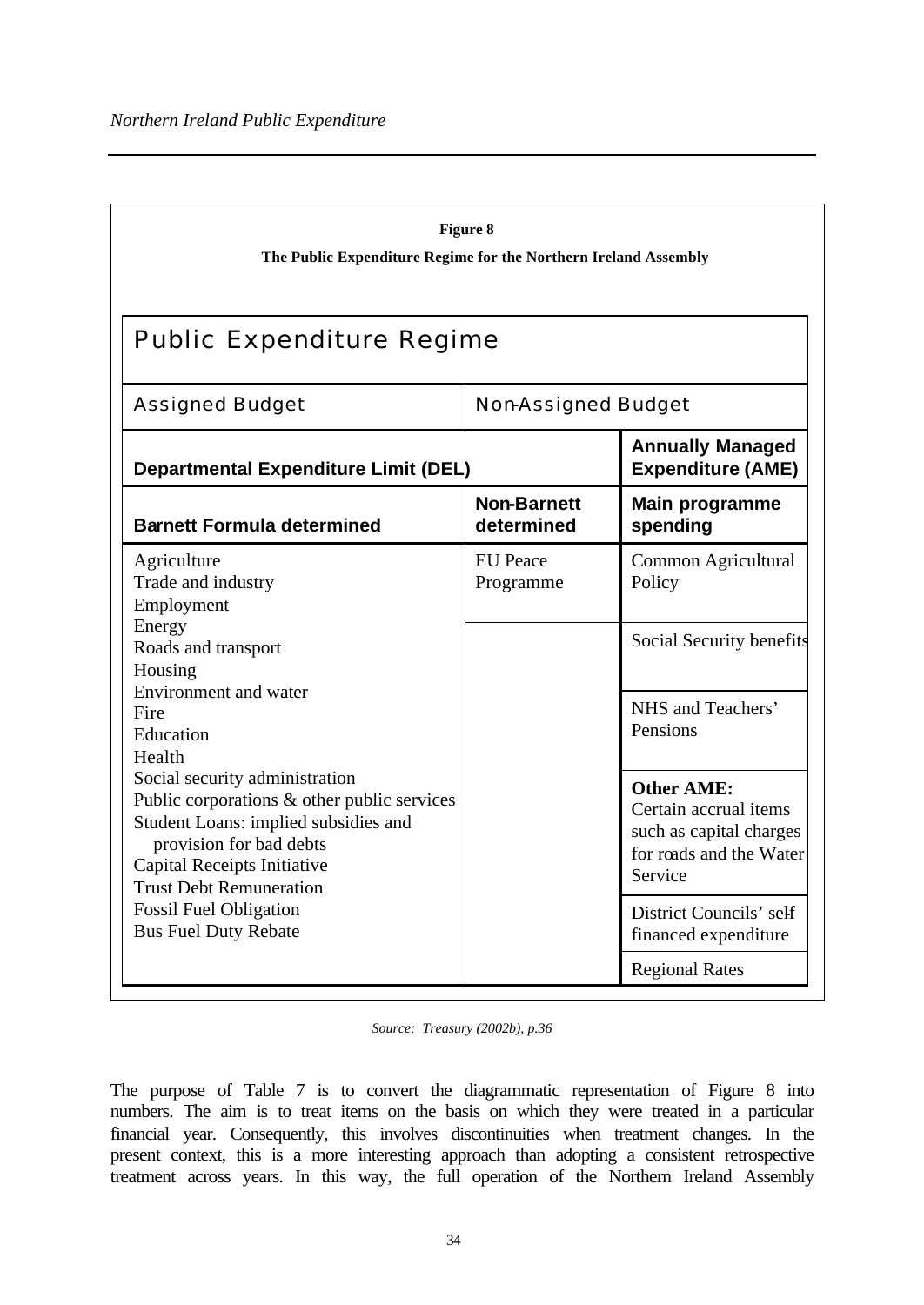expenditure regime can be documented. The Budget documents presented to the Northern Ireland Assembly by the Minister of Finance concentrate almost exclusively on DEL (ie the controllable part).

Table 7 is complicated by the transition from cash (1999/2000 and 2000/01) to RAB Stage 1 (2001/02 and 2002/03) and then to RAB Stage 2 (2003/04 onwards). Consequently, years expressed on different bases are not comparable. DEL is subdivided into the Assigned Budget (ie Barnett formula controlled) and Non-Assigned Budget components. Notwithstanding the complexities introduced by there being items within the Non-Assigned Budget, it is clear that the Assigned Budget dominates DEL. Welfare to Work was absorbed into the Assigned Budget in SR 2000 (taking effect from 2001/02) and the Less Favoured Areas Support Scheme (formerly Hill Livestock Compensation Allowances) in SR 2002 (taking effect from 2003/04).

The only remaining item within the Non-Assigned Budget is the fully additional EU-funded Peace and Reconciliation Programme II. There is a great deal of misunderstanding about the impact of EU funding and how this relates to the overall financial system. Devolution did not change these EU funding arrangements, but gave them more visibility. The absence of additionality at the Wales level for the newly acquired Objective 1 status for West Wales, covering 63% of the land area and 64% of the population, contributed significantly to the downfall of the first First Secretary (Alun Michael). The subsequent concession to Wales, announced in July 2000 as part of SR 2000 (Treasury, 2000c, para 21.3), allowed additionality 'above Barnett' for ERDF receipts, but not for the matching funding which required to be found from within the Welsh Assigned Budget.<sup>33</sup> Like the Scottish Highlands & Islands, Northern Ireland lost Objective 1 status for the 2000-2006 programming period, but was awarded a compensatory programme (Department of Finance and Personnel, 2001b, European Commission Directorate-General Regional Policy, 2001). The forthcoming enlargement of the European Union will fundamentally alter regional support arrangements in the next programming period: this may involve countries which would account for 28% of the enlarged EU population but only for 11% of the enlarged EU GDP (Eurostat, 2001).<sup>34</sup>

Regarding the EU Peace Programme (Department of Finance and Personnel, 2001a), the size of the fully additional expenditure within the Non-Assigned Budget is small relative to the total budget of the Northern Ireland Assembly. The administrative costs of this type of programme are exceptionally high. It has been justified in terms of the intangible benefits associated with the Programme, such as international goodwill and extensive public engagement and support. Notwithstanding these benefits, there are two dangers to be avoided.

 $33$ <sup>33</sup> A media campaign to secure Scotland equal treatment instantly stopped when someone pointed out that what was beneficial to Wales at a time of increasing EU receipts would be detrimental to Scotla nd during a period of decline. Exactly the same consideration applies to Northern Ireland.

<sup>&</sup>lt;sup>34</sup> These figures are based on 2000, and take into account 12 of the 13 countries designated as 'candidate countries' by the European Union. Turkey is excluded as it is not expected to accede to the European Union in the near future. GDP figures are adjusted for purchasing power parities in order to improve comparability.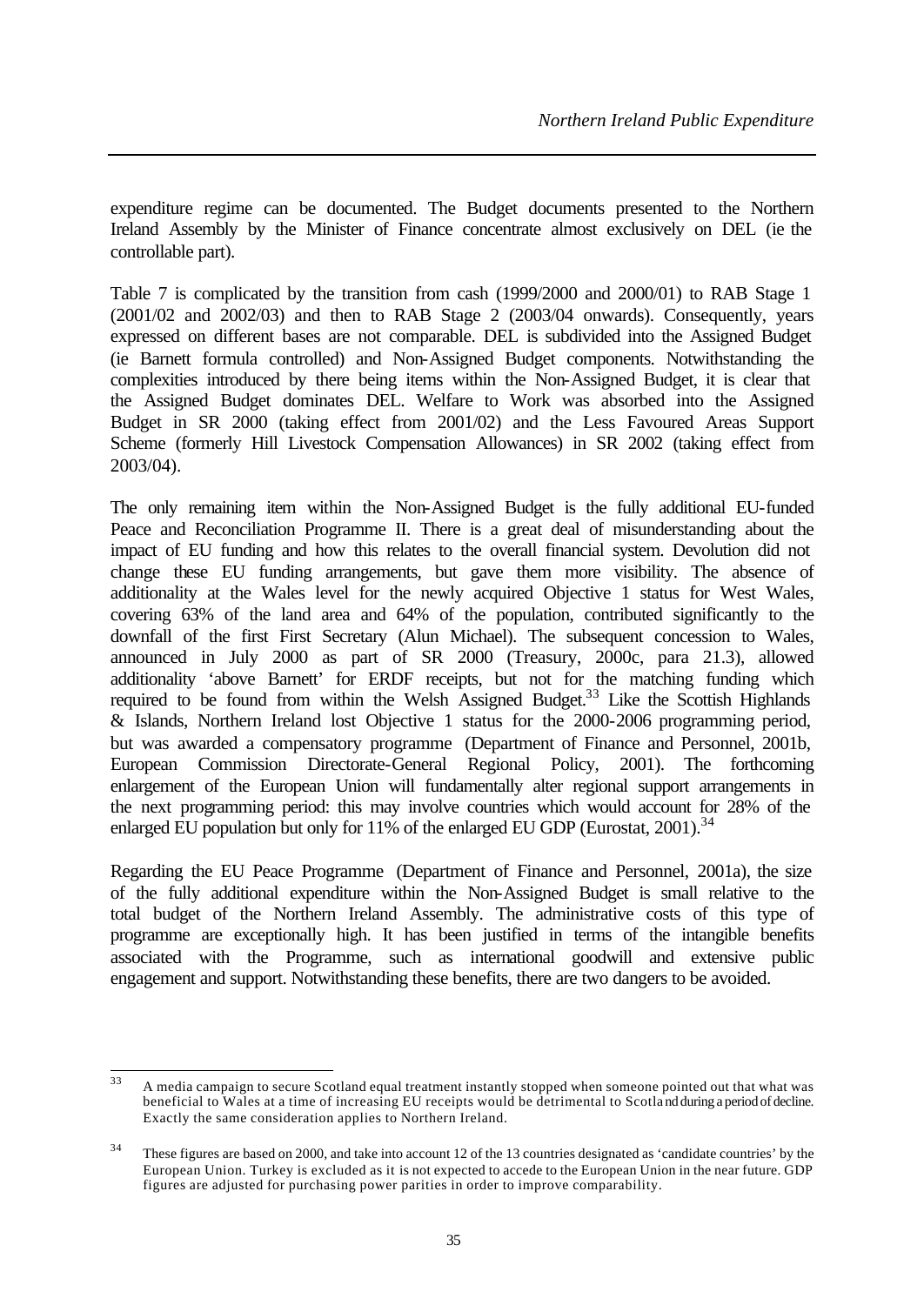| Table 7                                                                                                                     |                           |            |                       |                                                  |                       |  |  |  |  |  |
|-----------------------------------------------------------------------------------------------------------------------------|---------------------------|------------|-----------------------|--------------------------------------------------|-----------------------|--|--|--|--|--|
| The Northern Ireland Assembly Expenditure Regime (pro forma)                                                                |                           |            |                       |                                                  |                       |  |  |  |  |  |
|                                                                                                                             | 1999/2000 2000/01<br>cash | cash       | Stage 1<br><b>RAB</b> | 2001/02 2002/03 2003/04<br>Stage 1<br><b>RAB</b> | Stage 2<br><b>RAB</b> |  |  |  |  |  |
| <b>Departmental Expenditure Limit</b>                                                                                       |                           |            |                       |                                                  |                       |  |  |  |  |  |
| Assigned Budget                                                                                                             |                           |            |                       |                                                  |                       |  |  |  |  |  |
| Barnett formula-determined DEL                                                                                              | <b>XXX</b>                | <b>XXX</b> | XXX                   | <b>XXX</b>                                       | <b>XXX</b>            |  |  |  |  |  |
| Non-Assigned Budget                                                                                                         |                           |            |                       |                                                  |                       |  |  |  |  |  |
| Welfare to Work (now in Assigned Budget)                                                                                    | XXX                       | XXX        |                       |                                                  |                       |  |  |  |  |  |
| Housing loan charges <sup>1</sup> (now in Assigned Budget)                                                                  | XXX                       | XXX        |                       |                                                  |                       |  |  |  |  |  |
| Less Favoured Areas Support Scheme (now in Assigned Budget)                                                                 | XXX                       | XXX        | XXX                   | XXX                                              |                       |  |  |  |  |  |
| EU Peace and Reconciliation Programme                                                                                       | XXX                       | XXX        | XXX                   | XXX                                              | XXX                   |  |  |  |  |  |
| ERDF gas link and electricity interconnector $2$                                                                            | XXX                       | XXX        | XXX                   |                                                  |                       |  |  |  |  |  |
| DEL Total                                                                                                                   | <b>XXX</b>                | <b>XXX</b> | <b>XXX</b>            | <b>XXX</b>                                       | <b>XXX</b>            |  |  |  |  |  |
| <b>Annually Managed Expenditure</b>                                                                                         |                           |            |                       |                                                  |                       |  |  |  |  |  |
| Main Programme Spending                                                                                                     |                           |            |                       |                                                  |                       |  |  |  |  |  |
| Common Agricultural Policy                                                                                                  | XXX                       | XXX        | XXX                   | XXX                                              | XXX                   |  |  |  |  |  |
| Social Security benefits                                                                                                    | XXX                       | XXX        | XXX                   | XXX                                              | XXX                   |  |  |  |  |  |
| NHS and teachers' pensions                                                                                                  | XXX                       | XXX        | XXX                   | XXX                                              | XXX                   |  |  |  |  |  |
| New Deal 50+                                                                                                                |                           |            | XXX                   | XXX                                              | XXX                   |  |  |  |  |  |
| Notional, non-cash items                                                                                                    |                           |            | XXX                   | XXX                                              | XXX                   |  |  |  |  |  |
| <b>AME</b> Total                                                                                                            | <b>XXX</b>                | XXX        | XXX                   | XXX                                              | XXX                   |  |  |  |  |  |
| <b>Overall Total</b>                                                                                                        | <b>XXX</b>                | <b>XXX</b> | <b>XXX</b>            | <b>XXX</b>                                       | <b>XXX</b>            |  |  |  |  |  |
| NOTES:<br>This represented a minor adjustment for changes in NIHE borrowing costs outside a certain threshold, either up or |                           |            |                       |                                                  |                       |  |  |  |  |  |

down; this adjustment was discontinued in SR 2000. 2

As from 2002/03, there is no further spending on the ERDF gas link and electricity interconnector.

 $\beta$  The original intention was to populate this Table with numbers relevant to each financial year, on the basis of the treatment of items in that year. However, it has not been possible to produce a version of the Table which can be reconciled with the published Budget documents. Accordingly, a pro forma treatment has reluctantly been adopted. As at the December 2001 Budget, and on a RAB Stage 1 basis, in 2001/02 the Assigned Budget constituted 46.5% of the Overall Total; the Non-Assigned Budget 1.0%; and AME 52.5%.

*Source: Various Budget documents, with additional information supplied by the Department of Finance and Personnel*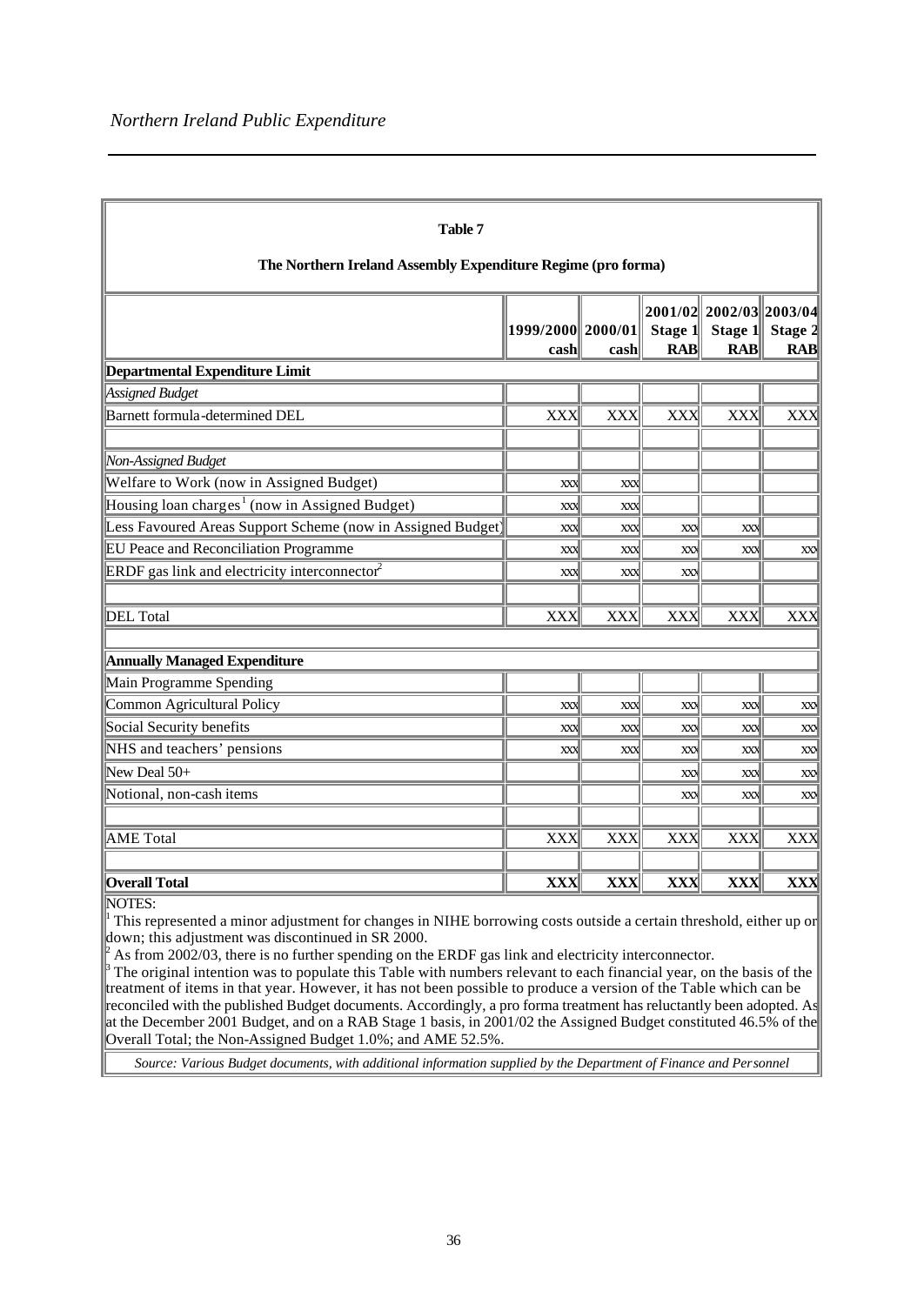First, the time-consuming nature of programme implementation should not divert attention from the tasks of securing Value For Money (VFM) and avoiding underspending on main programmes. Second, additionality tests involve risks. If expenditure would not have been otherwise undertaken, that might indicate a low priority relative to other programmes. There is also the possibility that there might be an overhang of locked-in expenditure, arising from expectations of continued funding after the expiration of this additional funding, whatever the formal conditions of the grant. Accordingly, the importance attached in Northern Ireland to 'sustainable' programmes is to be welcomed.

The Assigned Budget is overwhelmingly important within the funding system. Over the past 20 years, there have been several outsider accounts of the operation of the Barnett formula (Bell et al, 1996, Heald, 1994), and a report by the Treasury Committee (1997). However, these accounts of the process lacked access to the relevant data held within government. Accordingly, the publication of the block rules in the funding policy documents (Treasury, 1999a; 2000a; 2002b) was an important landmark. Nevertheless, crucial information is still missing, for example a series for that expenditure in England which is comparable to expenditure in the Northern Ireland Assigned Budget. Until this information reaches the public domain, conclusions about the operation of the formula have to remain tentative.<sup>35</sup>

Table 8, which is based upon Annex C of Treasury (2002b), explains the calculation of formula consequences, whereby changes in comparable expenditure in England automatically generate changes to the Assigned Budgets. One reason for the complex structure of Table 8 is that, owing to differences in functional responsibilities, there must be separate calculations for Scotland, Wales and Northern Ireland.

The first column of Table 8 shows the provision in England for 2002/03 (as in July 2002) for each programme. Subsequently there are two columns each for Scotland, Wales and Northern Ireland. The first of the pair of Northern Ireland columns shows the percentage of expenditure which, at the sub-programme level explicitly shown in Annex C (but not in Table 8), is comparable to the Northern Ireland Assigned Budget. This percentage is then applied to the provision in England (column 1) in order to calculate the second of the pair of columns for

 $\overline{35}$ <sup>35</sup> The following exchange in 2002 between the House of Commons Scottish Affairs Committee and the Scotland Office illustrates just how far there is to go in terms of the transparency of formula operation:

<sup>&#</sup>x27;Paragraph 6 of the Supplementary Financial Memorandum states that "the levels of comparable England spending are not readily available". It is difficult to understand how it is possible to calculate the changes to comparable England spending without the Treasury having data on the levels of such spending for a multi-year period. The Committee would like to have this information, for the years 1999-2000 to 2003-04, with the same level of programme detail as provided in the table in paragraph 3 of the Supplementary Financial Memorandum' (Scottish Affairs Committee, 2002, requesting information on 31 July 2002).

<sup>&#</sup>x27;It is difficult to determine exactly how much is spent in England on services which are devolved in Scotland. The Barnett formula determines increases in provision, not levels of provision. The nature of services devolved in Scotland, Wales and Northern Ireland varies between e ach country. The detailed arrangements for, for example, local government spending varies between countries. Also, some types of spending exist in one country but not another, for example water is privatised in England but not Scotland… As previously explained to the Committee, therefore, figures on the level of devolved spending in England are not routinely available. However, data on identifiable total managed spending by country are published in chapter 8 of Public Expenditure: Statistical Analyses 2002-03 (Cm 5401)' (Scotland Office, 2002, replying on 6 December 2002).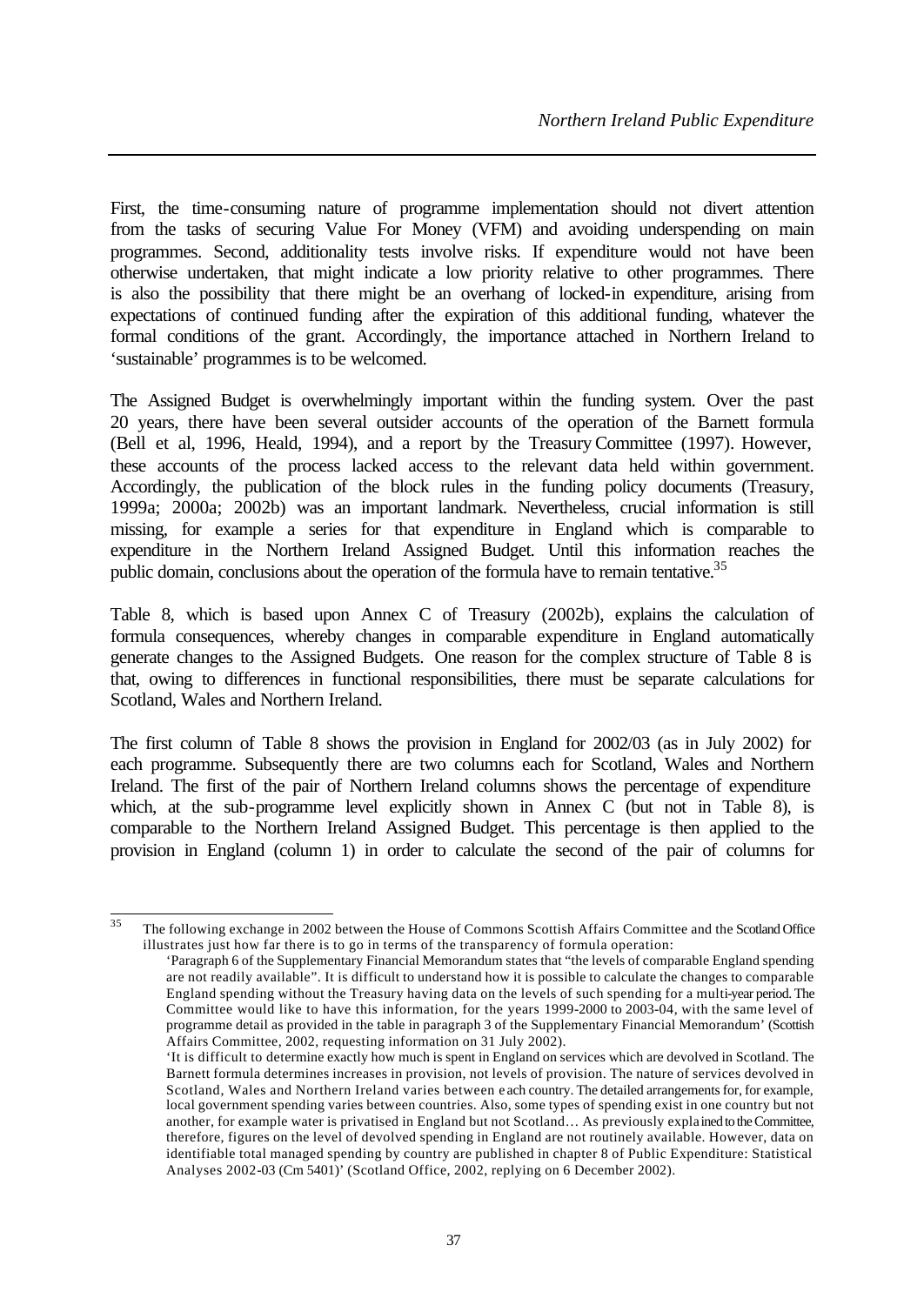Northern Ireland. For example, Health in Northern Ireland is 99.66% comparable, whilst Local Government is 40.68% comparable.

These percentages are a weighted average of the comparabilities of the sub-programmes within the main programmes. This averaging process is necessary because, at the time of a Spending Review or Budget, the total change for the Whitehall department is likely to be settled before the detailed composition is determined. Thus, for reasons of speed, the weighted comparability is applied to the change in the English programme.<sup>36</sup> The overall comparability percentage for Northern Ireland, shown as 72.91%, is not actually used for any calculation.

The final step in the calculation is to multiply the Northern Ireland population percentage (3.40% in SR 2002) by the product of the actual change in, say, Health expenditure in England and the Northern Ireland comparability percentage  $(99.66\%)$  for Health.<sup>37</sup> The sum of these changes on all programmes represents the Barnett formula consequences, which are then added to the Assigned Budget DEL, over which the Northern Ireland Executive has full expenditure-switching discretion.

 $36$ <sup>36</sup> Prior to the top-down reforms of the public expenditure management system in 1992 (Heald, 1995), formula consequences were calculated at sub-programme level.

 $37$  Accordingly, an increase in Health expenditure in England of £100 million would increase the Northern Ireland Assigned Budget DEL by £3.39 million. This is calculated as £100 million multiplied by 99.66%, then multiplied by 3.40%. Whether this increment is in fact allocated to the Northern Ireland health programme is a matter for the Executive and the Assembly.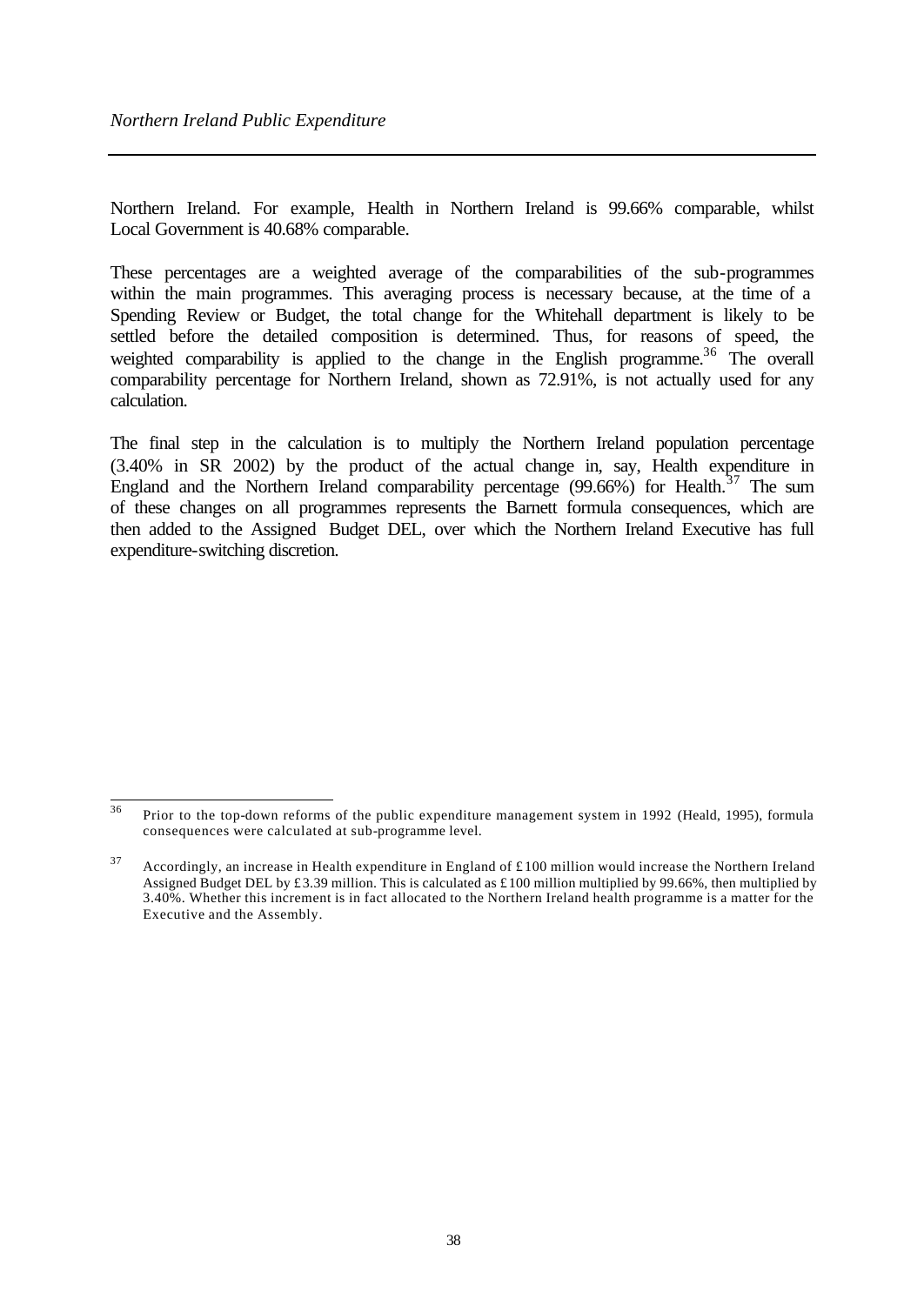| Table 8                                                                                             |                                           |                                            |                                                                                                    |                                       |                                          |                                                                         |                                                                      |  |  |  |
|-----------------------------------------------------------------------------------------------------|-------------------------------------------|--------------------------------------------|----------------------------------------------------------------------------------------------------|---------------------------------------|------------------------------------------|-------------------------------------------------------------------------|----------------------------------------------------------------------|--|--|--|
| Comparable English Expenditure and Comparability Percentages (Scotland, Wales and Northern Ireland) |                                           |                                            |                                                                                                    |                                       |                                          |                                                                         |                                                                      |  |  |  |
| Programme description                                                                               | <b>Provision</b><br>$\pmb{\mathsf{.000}}$ | $2002/03$ % expenditure<br><b>Scotland</b> | <b>Comparable</b><br>English<br>comparable to expenditure $(S)$ , comparable to<br>$\pounds$ ,000s | $\frac{0}{0}$<br>expenditure<br>Wales | English<br>expenditure<br>$(W)$ , £,000s | Comparable % expenditure<br>comparable to<br><b>Northern</b><br>Ireland | <b>Comparable</b><br>English<br>expenditure<br>$(NI), \pounds, 000s$ |  |  |  |
| Education and Employment                                                                            | 23,324,437                                | 99.72%                                     | 23,259,022                                                                                         | 93.08%                                | 21,709,886                               | 99.83%                                                                  | 23,284,197                                                           |  |  |  |
| Health                                                                                              | 58,232,985                                | 99.62%                                     | 58,011,774                                                                                         | 99.62%                                | 58,011,774                               | 99.66%                                                                  | 58,032,718                                                           |  |  |  |
| $\ $ Transport                                                                                      | 8,222,401                                 | 86.77%                                     | 7,134,812                                                                                          | 60.20%                                | 4,949,757                                | 89.88%                                                                  | 7,390,379                                                            |  |  |  |
| Office of the Deputy Prime Minister                                                                 | 5,793,550                                 | 99.57%                                     | 5,768,864                                                                                          | 98.41%                                | 5,701,470                                | 99.54%                                                                  | 5,766,816                                                            |  |  |  |
| Local Government                                                                                    | 37,648,469                                | 55.82%                                     | 21,015,969                                                                                         | 99.98%                                | 37,641,969                               | 40.68%                                                                  | 15,314,341                                                           |  |  |  |
| Home Office                                                                                         | 9,878,234                                 | 99.76%                                     | 9,854,136                                                                                          | 0.76%                                 | 75,236                                   | 2.60%                                                                   | 257,309                                                              |  |  |  |
| Legal Departments                                                                                   | 3,280,766                                 | 95.87%                                     | 3,145,280                                                                                          | 0.00%                                 |                                          | 1.56%                                                                   | 51,048                                                               |  |  |  |
| Trade and Industry                                                                                  | 4,456,541                                 | 22.47%                                     | 1,001,528                                                                                          | 21.86%                                | 974,297                                  | 28.07%                                                                  | 1,251,059                                                            |  |  |  |
| Agriculture                                                                                         | 2,668,577                                 | 83.11%                                     | 2,217,875                                                                                          | 81.44%                                | 2,173,375                                | 85.49%                                                                  | 2,281,488                                                            |  |  |  |
| $\blacksquare$ Forestry                                                                             | 105,668                                   | 100.00%                                    | 105,668                                                                                            | 100.00%                               | 105,668                                  | 100.00%                                                                 | 105,668                                                              |  |  |  |
| Culture, Media and Sport                                                                            | 1,441,929                                 | 92.10%                                     | 1,328,000                                                                                          | 86.25%                                | 1,243,699                                | 97.13%                                                                  | 1,400,561                                                            |  |  |  |
| Work and Pensions                                                                                   | 6,465,236                                 | 8.65%                                      | 559,299                                                                                            | 8.65%                                 | 559,299                                  | 100.00%                                                                 | 6,465,236                                                            |  |  |  |
| Chancellor's Departments                                                                            | 4,541,235                                 | $(0.03\%)$                                 | (1,161)                                                                                            | $(0.03\%)$                            | (1,161)                                  | 3.55%                                                                   | 161,063                                                              |  |  |  |
| Cabinet Office                                                                                      | 1,277,534                                 | 4.41%                                      | 56,335                                                                                             | 4.41%                                 | 56,335                                   | 18.57%                                                                  | 237,186                                                              |  |  |  |
| Total                                                                                               | 167, 337, 562                             | 79.75%                                     | 133,457,401                                                                                        | 79.60%                                | 133,201,604                              | 72.91%                                                                  | 121,999,069                                                          |  |  |  |

#### NOTES:

1. Regarding 'Domestic Agriculture', the following explanation appears in Treasury (2002b): 'The comparability for the Agriculture programme was determined on a Great Britain basis for the 1998 Comprehensive Spending Review. United Kingdom domestic agriculture for Scotland and Wales was therefore calculated by allocating a population share of changes in domestic spending for England. Agriculture sub-programmes have now been re -aligned to reflect spending within England.' 2. 'Social Security' refers only to the administration of benefits, not to benefit expenditure.

*Source: Treasury (2002b), p.45-66.*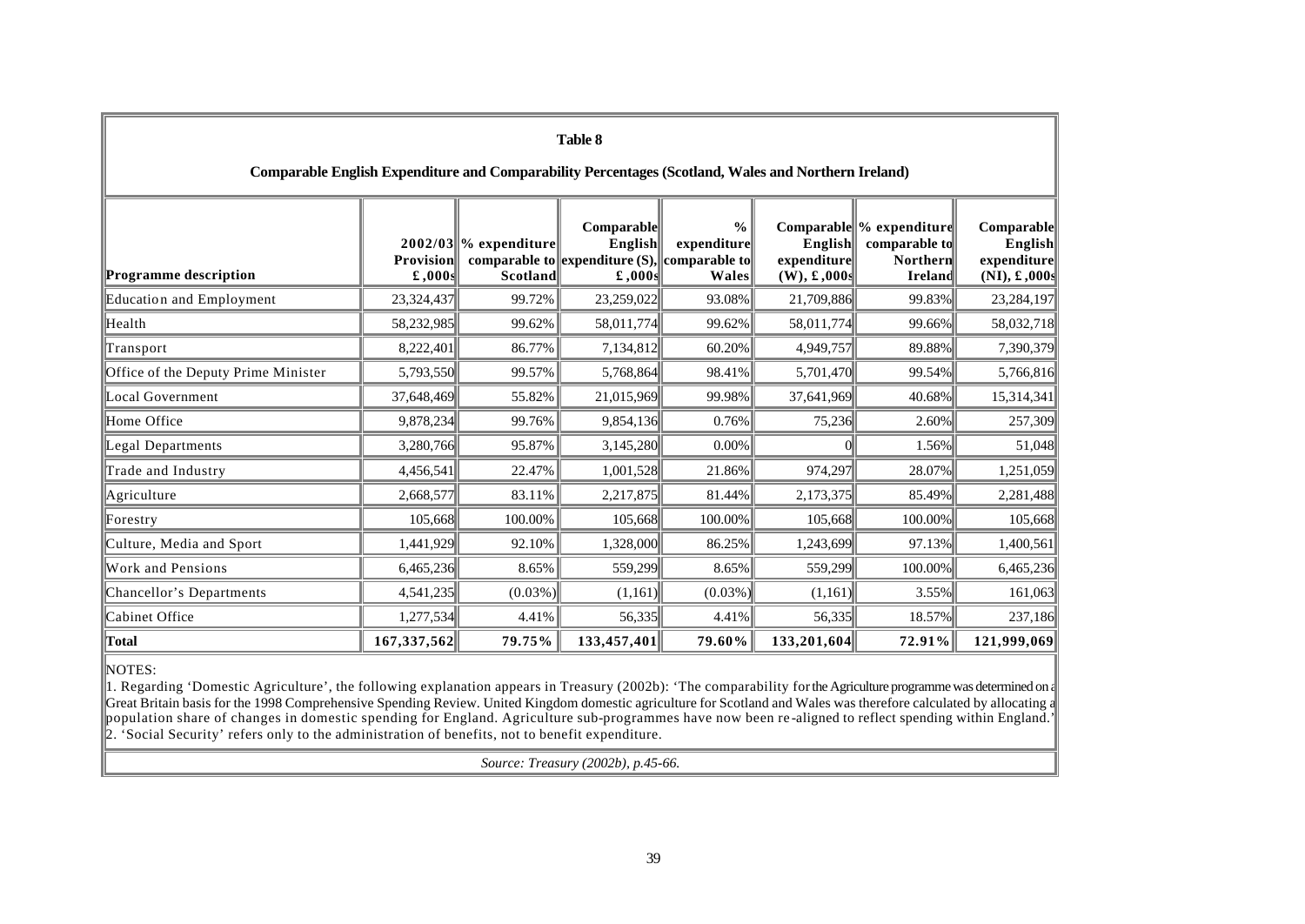Table 9 provides the full set of comparabilities at sub-programme level for Local Government. Although not a typical case, this shows how there can be interconnections between the devolved funding system for Northern Ireland and the highly complex local government finance system in England. For example, a large increase on one of the 100% comparable sub-programmes on Local Government would only augment the Assigned Budget by the weighted average for the programme. For example, an increase of £100 million would bring formula consequences of £1.38 million (using the weighted average) rather than £3.40 million (using 100%). How the Treasury defines the level at which comparability is exercised is clearly of fundamental importance.

A great deal of concern has been expressed in Northern Ireland about the so-called 'Barnett squeeze'. The main discussion will be postponed until Chapter 5. However, two points should be emphasised here. First, the reason why there is so much discussion at present is, paradoxically, that public expenditure is currently growing so quickly. The Barnett formula delivers to Northern Ireland the same per capita increase as in England. Arithmetically, this is bound to be a smaller percentage increase on the much larger base. As was shown in Tables 3 and 5, the real rate of growth of public expenditure is unprecedented in recent times. The high rates of nominal growth in the 1970s were at times of high inflation and were not deliberately planned. If there were to be marked convergence, this would be through England catching up towards a much higher real level of expenditure in the territories than could ever have been envisaged in 1997.

Second, if public expenditure growth at the present rate were to be continued in the medium term, there would be considerable convergence in per capita indexes. This has not been seen in the past 20 years, though some convergence might have been expected given the properties of the Barnett formula.<sup>38</sup> The issue of how far convergence should go has not been addressed, but resolution probably means recourse to some kind of needs assessment. In the predevolution period, particularly after the 1992 top-down reforms to public expenditure management (Heald, 1995), there was an understanding that a territorial Secretary of State who thought that convergence was going too far could call for a needs assessment; this option was never exercised. The only published needs assessment was conducted in the 1970s (Treasury, 1979). However, there has been regular updating of that exercise by the Treasury, with major exercises in 1988 (undertaken by a Cabinet Office interdepartmental committee) and in 1994 (by the Treasury itself). The unpublicised nature of this updating, without any of the necessary transparency or institutional independence, might be seen as an implicit threat to the Devolved Administrations. For example, a UK government might suddenly announce that it has completed a new needs assessment, or the results might be spun to newspapers hostile to the Devolved Administrations.

<sup>38</sup> There are not enough data in the public domain to be confident about why more convergence has not occurred. Formula bypass and low rates of nominal expenditure growth, together with relative population decline in the case of Scotland, might be expected to be important (Heald, 1994).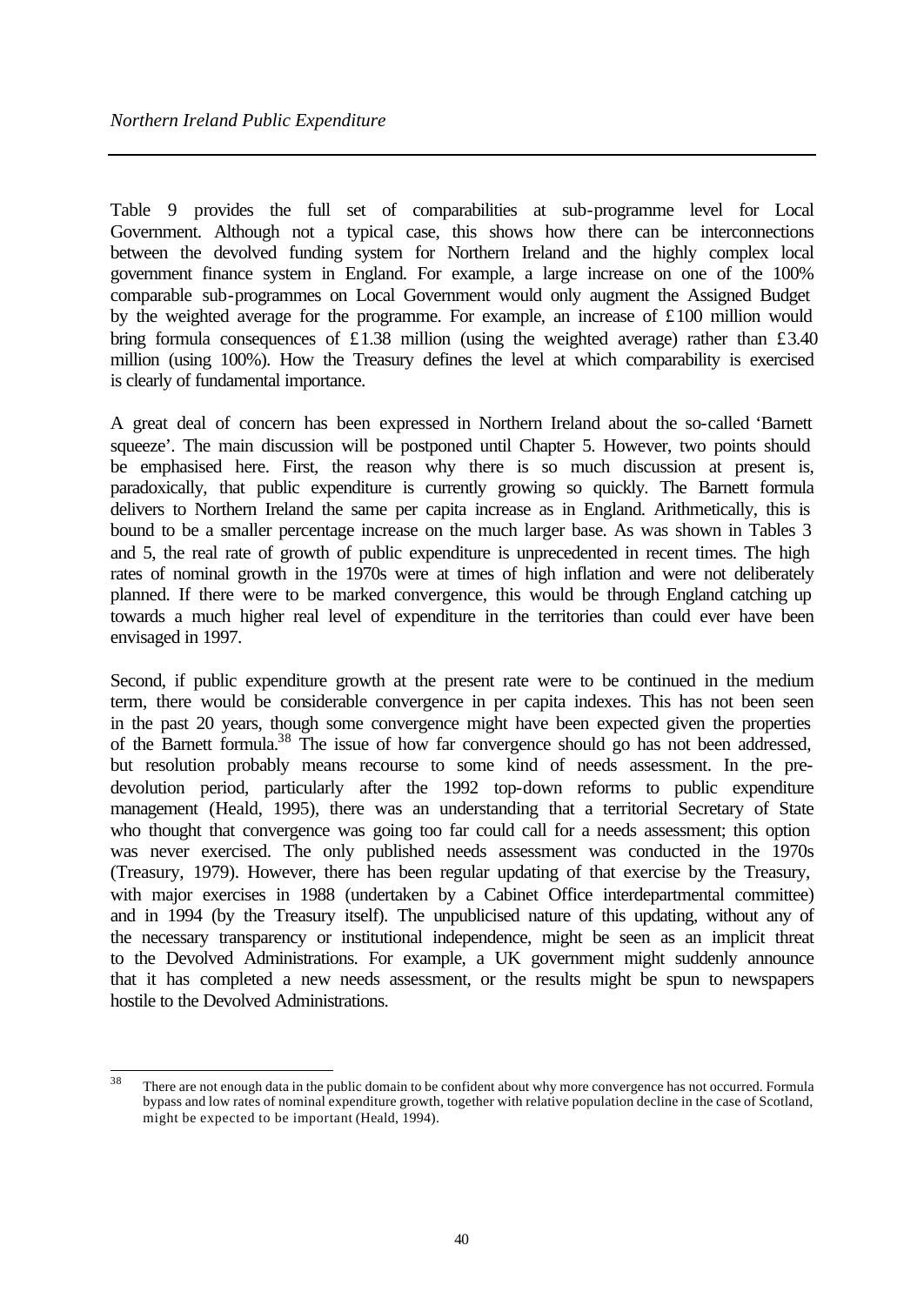| Table 9                                                                          |            |                                    |             |                     |                                                                                                                |                                                                                  |                                                               |  |  |  |
|----------------------------------------------------------------------------------|------------|------------------------------------|-------------|---------------------|----------------------------------------------------------------------------------------------------------------|----------------------------------------------------------------------------------|---------------------------------------------------------------|--|--|--|
| <b>Comparability for Local Government (Scotland, Wales and Northern Ireland)</b> |            |                                    |             |                     |                                                                                                                |                                                                                  |                                                               |  |  |  |
| Sub-programme description                                                        |            | 2002/03 expenditure                | %Comparable | English expenditure | Provision comparable expenditure comparable expenditure<br>£,000s to Scotland (S), £,000s to Wales (W), £,000s | %Comparable % expenditure<br>English comparable to<br><b>Northern</b><br>Ireland | Comparable<br>English<br>expenditure<br>$(NI), \pounds, 000s$ |  |  |  |
| ocal Covernment                                                                  |            |                                    |             |                     |                                                                                                                |                                                                                  |                                                               |  |  |  |
| National non-domestic rate nayments - collection costs                           | 83606      | $100\%$                            | 83606       | $100\%$             | 83606                                                                                                          | 100%                                                                             | 83606                                                         |  |  |  |
| Valuation office rating services renayment                                       | 110.067    | 100%                               | 110.067     | 100%                | 110.067                                                                                                        | 100%                                                                             | 110.067                                                       |  |  |  |
| Valuation tribunale                                                              | 11.543     | 100%                               | 11.543      | 100%                | 11.543                                                                                                         | 100%                                                                             | 11.543                                                        |  |  |  |
| Valuation Office Council Tax Services Renayment                                  | 16.670     | 100%                               | 16.670      | 100%                | 16.670                                                                                                         | 100%                                                                             | 16.670                                                        |  |  |  |
| Revenue Support Grants (RSG) excluding Capital SSA and Law $\&$ Order            | 14 227 217 | 100%                               | 14 227 217  | 100%                | 14 227 217                                                                                                     | 100%                                                                             | 14 227 217                                                    |  |  |  |
| $RSG$ (Canital SSA and Law & Order)                                              | 5 701 628  | 100%                               | 5 701 628   | 100%                | 5 701 628                                                                                                      | 0%                                                                               | $\Omega$                                                      |  |  |  |
| National non-domestic rate nayments                                              | 16.626.000 | $\Omega\%$                         | $\Omega$    | 100%                | 16 626 000                                                                                                     | $\Omega\%$                                                                       | $\Omega$                                                      |  |  |  |
| National non-domestic rate nayments - City of London offset                      | 6,500      | 0%                                 | $\Omega$    | 0%                  | $\Omega$                                                                                                       | 0%                                                                               |                                                               |  |  |  |
| redit annrovals: commutation'                                                    | 8 000      | 100%                               | 8 000       | 100%                | 8000                                                                                                           | 100%                                                                             | 8 000                                                         |  |  |  |
| ocal Government Publicity                                                        | 738        | 100%                               | 738         | 100%                | 738                                                                                                            | 100%                                                                             | 738                                                           |  |  |  |
| <b>H</b> A Prenaration Costs                                                     | 6997       | 100%                               | 6.992       | 100%                | 6.992                                                                                                          | 100%                                                                             | 6.992                                                         |  |  |  |
| <b>PFI Special Grant</b>                                                         | 210.000    | 100%                               | 210.000     | 100%                | 210.000                                                                                                        | 100%                                                                             | 210.000                                                       |  |  |  |
| General GLA Grant                                                                | 27.950     | 100%                               | 27.950      | 100%                | 27.950                                                                                                         | 100%                                                                             | 27.950                                                        |  |  |  |
| ocal Government Standards Roard                                                  | 7.900      | 100%                               | 7.900       | 100%                | 7.900                                                                                                          | 100%                                                                             | 7.900                                                         |  |  |  |
| Rest Value Inspectorate                                                          | 21.700     | 100%                               | 21.700      | 100%                | 21,700                                                                                                         | 100%                                                                             | 21.700                                                        |  |  |  |
| Frants to beacon schools                                                         | 1.700      | 100%                               | 1,700       | 100%                | 1,700                                                                                                          | 100%                                                                             | 1,700                                                         |  |  |  |
| Rest value intervention costs                                                    | 1.020      | 100%                               | 1.020       | 100%                | 1.020                                                                                                          | 100%                                                                             | 1.020                                                         |  |  |  |
| GC manning costs                                                                 | 400        | 100%                               | 400         | 100%                | 400                                                                                                            | 100%                                                                             | 400                                                           |  |  |  |
| nyest to Save special grant                                                      | 11 518     | 100%                               | 11 518      | 100%                | 11 518                                                                                                         | 100%                                                                             | 11 518                                                        |  |  |  |
| ocal Government on line                                                          | 135.000    | 100%                               | 135.000     | 100%                | 135.000                                                                                                        | 100%                                                                             | 135.000                                                       |  |  |  |
| Neighbourhood Renewal Fund                                                       | 300,000    | 100%                               | 300,000     | 100%                | 300,000                                                                                                        | 100%                                                                             | 300,000                                                       |  |  |  |
| PSA Performance Fund                                                             | 130.000    | 100%                               | 130.000     | 100%                | 130.000                                                                                                        | 100%                                                                             | 130.000                                                       |  |  |  |
| ocal government research                                                         | 230        | 100%                               | 2,320       | 100%                | 2,320                                                                                                          | 100%                                                                             | 230                                                           |  |  |  |
| ocal Government Total                                                            | 37 648 469 | 55 82%                             | 21.015.969  | 99 98%              | 37 641 969                                                                                                     | 40.68%                                                                           | 15 314 341                                                    |  |  |  |
|                                                                                  |            | Source: Treasury (2002b), p.52-53. |             |                     |                                                                                                                |                                                                                  |                                                               |  |  |  |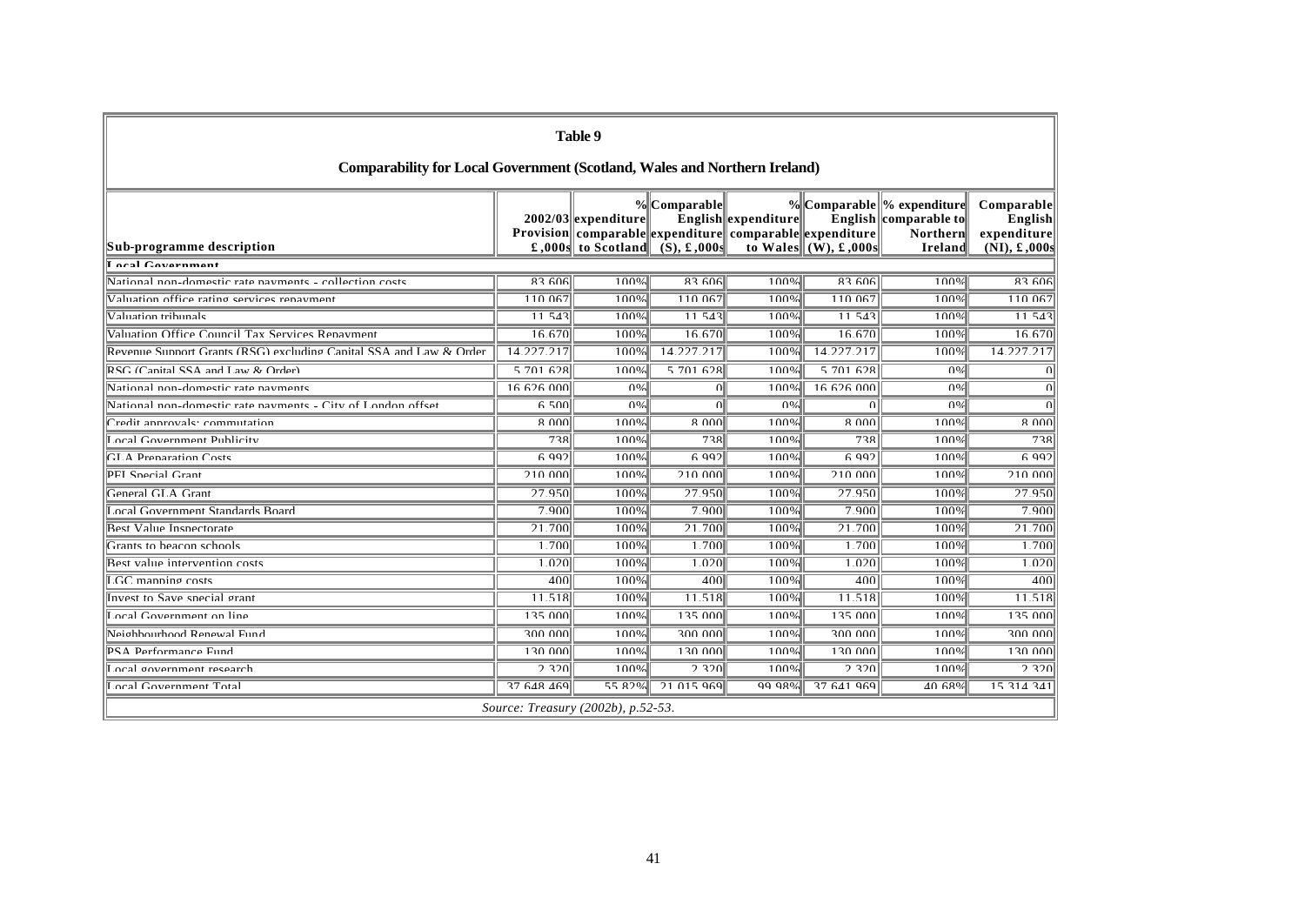# *3.4.3 The Presentation of Budgetary Plans*

The Budget documents presented to the Northern Ireland Assembly focus upon DEL. The following discussion is anchored on the numbers presented in the Budget Statement of 11 December 2002 (Northern Ireland Office, 2002).<sup>39</sup>

Derived from this latest Northern Ireland expenditure document, Table 10 provides a summary of total devolved spending from 2002/03 to 2005/06. The top section analyses spending by department. For two departments, upper and lower figures are provided, necessarily meaning that there are also upper and lower figures for Total Departmental Spend.

The middle section then shows the necessary steps to reach Total DEL. There are two expenditure items: Unallocated Executive Programme Funds<sup>40</sup> and the EU Peace and Reconciliation Programme  $II^{41}$ . There are two revenue items here netted off: target for asset sales and regional rates.<sup>42</sup> The fifth item is a composite, as is explained in the note to Table 10. The sixth item is the anticipated underspend, with the difference between the upper and lower figures offsetting the difference between the upper and lower figures already discussed in the top section. The final step to reach Total DEL is to deduct borrowing under the new powers, £125 million in 2003/04 plan and £200 million in the following two years. Such borrowing therefore enables more expenditure of a DEL character to be undertaken.

The final section of Table 10 then shows the AME components. Benefits and Common Agricultural Policy expenditure are areas where the Executive has least policy discretion. New Deal 50+ is a very small item. Pensions is within AME because what scores is the residual of current pensions and transfers in and out of relevant superannuation schemes, and current contributions. Notional non-cash items are the result of the implementation of stage 2 RAB. Finally, borrowing under the Strategic Investment Programme is scored as AME.

Two further points about expenditure management in Northern Ireland are worth making. First, there is no DEL Reserve as there is, for example, in the UK plans. In practice, the problem of underspending is so pronounced that the December 2002 plans explicitly provide for shortfall. Second, DFP have not cascaded down to departments the new 1998 freedoms allowed by the Treasury to UK departments and the Devolved Administrations. The disadvantage is to postpone the managerial benefits of EYF which have been much proclaimed at the UK level. The advantages are that DFP control is reinforced, at a time of new departmental structures and of weak collective responsibility in the Executive. Moreover,

 $39$ Because of suspension, this document was tabled by the NIO, but relates to devolved expenditure within the responsibility of the Northern Ireland Assembly and Executive.

<sup>&</sup>lt;sup>40</sup> Executive Programme Fund (EPF) was intended as a pot out of which Executive priorities could be funded, but in practice has been the subject of a second-round bidding process by departments. Although the numbers in the December 2002 Budget are no longer large, the existence of top slices to be allocated at a later stage means that percentage changes on other programmes have to be interpreted with caution.

<sup>&</sup>lt;sup>41</sup> This part of EU expenditure is genuinely additional; see Sections 3.3 and 3.4.3.

<sup>&</sup>lt;sup>42</sup> See Section 3.5 and Annex 3.1. 'Regional rates' is scored as negative public expenditure, meaning that higher revenue from this source allows more gross expenditure to be incurred whilst remaining within the Total DEL.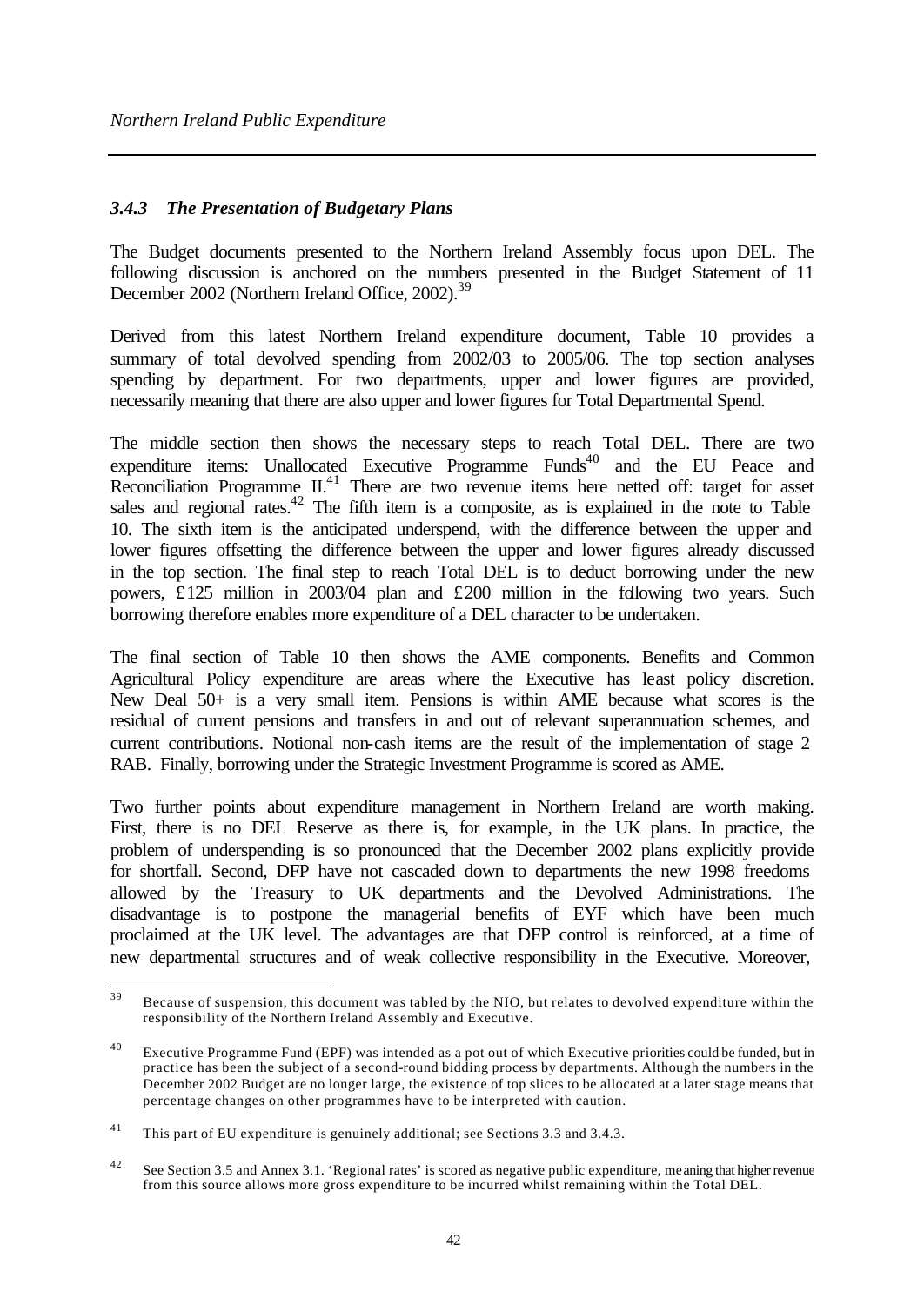DFP's ability to recover unspent money in-year is a means of limiting the scale of underspend. The unusual nature of the Executive will be an enduring feature of devolved government in Northern Ireland, meaning that the balance of advantages regarding the extent of budget delegation may be different from elsewhere.

Table 11 presents the 11 December 2002 Budget in indexed real terms, having converted the data shown in Table 10. The budget weights in 2002/03, calculated on Total DEL, are revealing. Two departments dominate: Department of Health, Social Services and Public Safety (DHSSPS) and Department of Education (DE) together account for 63.2% of Total DEL (or 60.4% of Total Departmental Spend). Three other departments account for a further 26.8% of Total DEL: Department of Employment and Learning (DEL), 9.7%; Department for Regional Development (DRD), 8.7%; and Department for Social Development (DSD), 8.4%.

The conversion to real terms underlying Table 11 uses the latest GDP deflators available. $43$ This allows for general inflation, not price changes in individual services. Total DEL (100 by definition in 2002/03 plan) is planned to be 110 in 2005/06. The 2005/06 index for Total Departmental DEL is 113 (lower end of range) to 114 (upper end of range). In terms of individual programmes, the strongest growth among the six larger departments is for DHSSPS (121). Only the Department of Enterprise, Trade and Investment (DETI) has a 2005/06 index (lower end of range 83; upper end of range 99) below 100. Finally, the Minister of Finance's intention to increase the proceeds of regional rates is demonstrated by its index being 112 in 2005/06.

The clarity of the Northern Ireland Executive Budget documents on successive changes to the Total DEL allows Table 12 to be assembled, largely from published sources. This starts with DEL immediately after the SR 2000 announcement in July 2000 (Treasury, 2000c), and finishes with the 11 December 2002 statement (Northern Ireland Office, 2002). There is a step-by-step reconciliation at each intermediate stage:

- 12 December 2000 Budget (Northern Ireland Executive, 2000);
- 25 September 2001 Draft Budget (Northern Ireland Executive, 2001b);
- 3 December 2001 Budget (Northern Ireland Executive, 2001a); and
- 5 June 2002 Position Report (Northern Ireland Executive, 2002).

Concentrating upon 2002/03, the evolution of Total DEL can be traced. Rather than go through each stage item by item, the approach adopted here is to highlight issues of importance and items that are numerically significant.

Table 12 demonstrates that the evolution of the Assigned Budget DEL depends upon more than just the application of the Barnett formula to changes in comparable expenditure. At each stage in Table 12, those changes attributable to the generation of Barnett formula consequences have been clearly labelled.

 $\overline{43}$ Slightly different results would be obtained if alternative GDP deflators, which are issued by the Treasury threemonthly, were used. This would not affect the argument.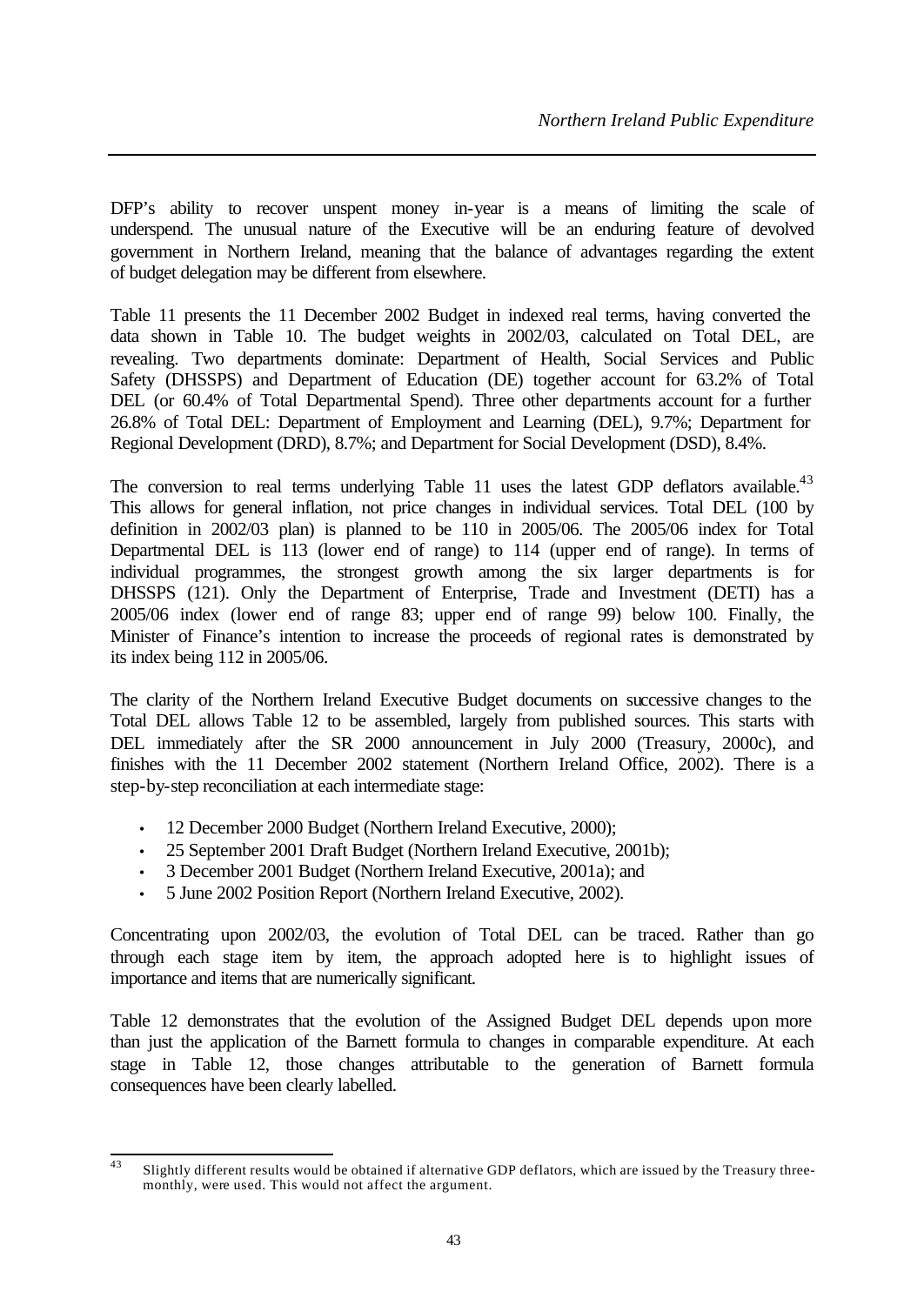| Table 10<br>Northern Ireland Assembly Expenditure 2002/03 to 2005/06 (current prices, £ million)              |         |         |         |         |
|---------------------------------------------------------------------------------------------------------------|---------|---------|---------|---------|
|                                                                                                               | 2002/03 | 2003/04 | 2004/05 | 2005/06 |
|                                                                                                               | plan    | plan    | plan    | plan    |
| Department of Agriculture and Rural Development                                                               | 229.3   | 260.9   | 254.3   | 265.1   |
| Department of Culture, Arts and Leisure                                                                       | 89.0    | 100.0   | 104.2   | 101.9   |
| Department of Education                                                                                       | 1,427.6 | 1,535.9 | 1,624.6 | 1,671.0 |
| Department of Employment and Learning                                                                         |         |         |         |         |
| Upper end of range                                                                                            | 631.9   | 710.3   | 738.0   | 755.7   |
| Lower end of range                                                                                            | 631.9   | 705.3   | 728.0   | 745.7   |
| Department of Enterprise, Trade and Investment                                                                |         |         |         |         |
| Upper end of range                                                                                            | 275.6   | 291.8   | 289.0   | 294.3   |
| Lower end of range                                                                                            | 275.6   | 251.8   | 239.0   | 244.3   |
| Department of Finance and Personnel                                                                           | 157.3   | 172.2   | 179.8   | 190.2   |
| Department of Health, Social Services and Public Safety                                                       | 2,693.7 | 3,094.5 | 3,248.3 | 3,496.6 |
| Department of the Environment                                                                                 | 116.5   | 136.9   | 136.4   | 146.8   |
| Department for Regional Development                                                                           | 567.1   | 607.5   | 691.2   | 707.7   |
| Department for Social Development                                                                             | 548.5   | 559.4   | 587.3   | 622.3   |
| Office of First Minister and Deputy First Minister                                                            | 35.1    | 47.0    | 46.0    | 48.2    |
| Northern Ireland Assembly                                                                                     | 50.4    | 52.2    | 52.2    | 52.2    |
| Other Departments                                                                                             | 6.4     | 7.6     | 8.0     | 8.3     |
|                                                                                                               |         |         |         |         |
| <b>Total Departmental Spend: Upper end of range</b>                                                           | 6,828.4 | 7,576.3 | 7,959.2 | 8,360.3 |
| Lower end of range                                                                                            | 6,828.4 | 7,531.3 | 7,899.2 | 8,300.3 |
|                                                                                                               |         |         |         |         |
| Unallocated Executive Programme Funds                                                                         | 13.9    | 3.6     | 36.1    | 42.4    |
| European Union Peace and Reconciliation Programme II                                                          | 80.0    | 50.0    | 62.0    | 80.0    |
| Target for asset sales                                                                                        |         | (9.0)   | (15.0)  | (15.0)  |
| <b>Regional Rates</b>                                                                                         | (350.6) | (375.1) | (395.3) | (420.7) |
| Other items $1$                                                                                               | (46.0)  | (16.6)  | 28.6    | 87.2    |
| Anticipated underspend                                                                                        |         |         |         |         |
| Upper end of range                                                                                            |         | (181.2) | (204.7) | (211.6) |
| Lower end of range                                                                                            |         | (136.2) | (144.7) | (151.6) |
|                                                                                                               |         |         |         |         |
| <b>Total Spend</b>                                                                                            | 6,525.6 | 7,047.9 | 7,470.9 | 7,922.6 |
| less borrowing                                                                                                |         | (125.0) | (200.0) | (200.0) |
|                                                                                                               |         |         |         |         |
| <b>Total DEL (Assigned Budget + Non-Assigned Budget), net of</b><br><b>Assembly Self-Financed Expenditure</b> | 6,525.6 | 6,922.9 | 7,270.9 | 7,722.6 |

#### **Table 10**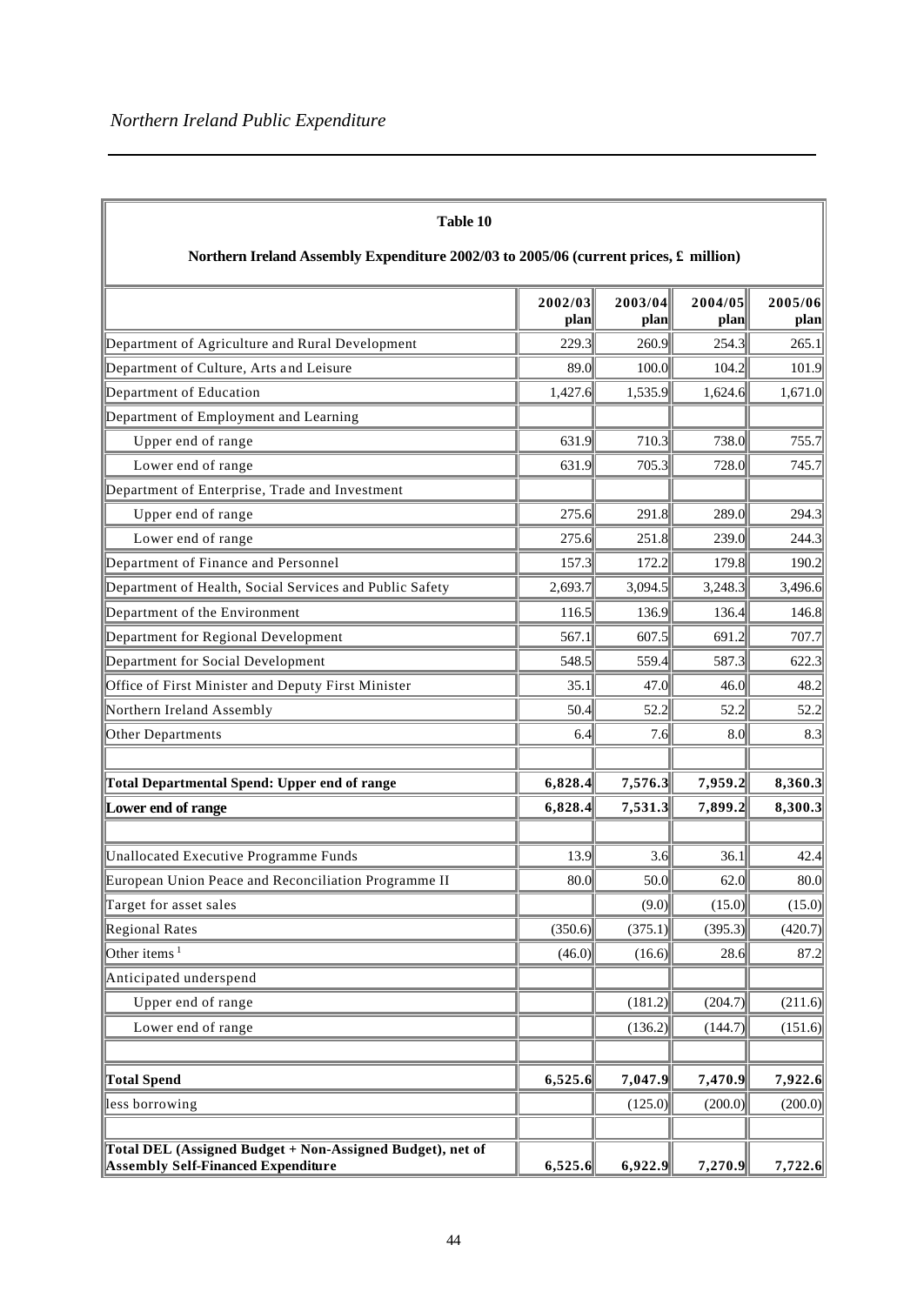| <b>Annually Managed Expenditure (AME)</b>                        |          |          |          |          |
|------------------------------------------------------------------|----------|----------|----------|----------|
| Benefits                                                         | 3,721.2  | 3,863.8  | 3,938.1  | 4,094.8  |
| Common Agricultural Policy                                       | 179.3    | 186.9    | 186.7    | 187.5    |
| New Deal $50+$                                                   | 1.6      | 1.0      | 1.0      | 1.0      |
| Pensions                                                         | 191.1    | 173.5    | 204.0    | 233.8    |
| Notional non-cash items                                          | 1,459.6  | 1,657.9  | 1,669.9  | 1,681.9  |
| Strategic Investment Programme expenditure financed by borrowing |          | 125.0    | 200.0    | 200.0    |
|                                                                  |          |          |          |          |
| Total AME                                                        | 5,552.8  | 6,008.0  | 6,199.7  | 6,398.9  |
|                                                                  |          |          |          |          |
| <b>Total DEL plus AME</b>                                        | 12,078.5 | 12,931.0 | 13,470.6 | 14,121.5 |
|                                                                  |          |          |          |          |

#### NOTES:

1 Other items include: RAB technical issues; items awaiting final decisions on allocations; expenditure to cover foreseen costs; and End-Year Flexibility in those cases where the resources are distributed in-year.<br><sup>2</sup> This table is based on RAB Stage 2 figurework. Outturn figures would necessarily be on a cash basis for 1999/2000 and on a

RAB Stage 1 basis for 2000/01 and 2001/02. Comparisons with previous years would therefore be meaningless. At the UK level, the lack of overlapping data currently makes it very difficult to identify trends in public exp enditure (Heald and McLeod, 2002, para 496).

 $3$  The 2002/03 figures represent the position at the beginning of that financial year.

*Source: Northern Ireland Office (2002), pp 14 and 61, with supplementary information supplied by the Department of Finance and Personnel.*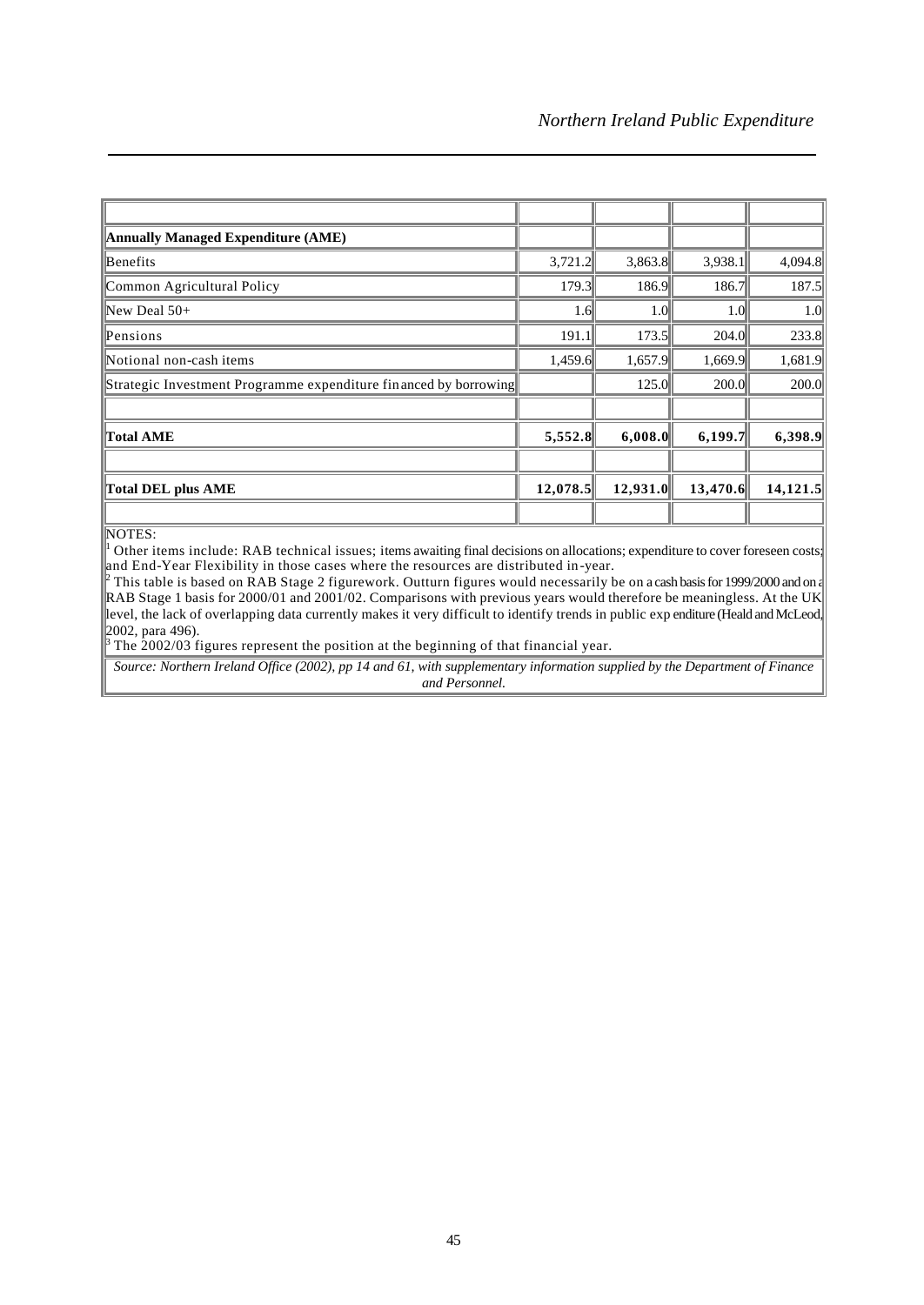'n

| Table 11<br>Northern Ireland Assembly Expenditure 2002/03 to 2005/06 (index of real terms) |                            |       |                                                             |        |         |  |  |  |
|--------------------------------------------------------------------------------------------|----------------------------|-------|-------------------------------------------------------------|--------|---------|--|--|--|
|                                                                                            | <b>Budget</b><br>weight in |       | 2002/03 2002/03 plan 2003/04 plan 2004/05 plan 2005/06 plan |        |         |  |  |  |
| Department of Agriculture and Rural Development                                            | 3.51%                      | 100.0 | 111.3                                                       | 105.8  | 107.6   |  |  |  |
| Department of Culture, Arts and Leisure                                                    | 1.36%                      | 100.0 | 109.9                                                       | 111.7  | 106.6   |  |  |  |
| Department of Education                                                                    | 21.88%                     | 100.0 | 105.2                                                       | 108.6  | 109.0   |  |  |  |
| Department of Employment and Learning                                                      |                            |       |                                                             |        |         |  |  |  |
| Upper end of range                                                                         | 9.68%                      | 100.0 | 109.9                                                       | 111.4  | 111.3   |  |  |  |
| Lower end of range                                                                         | 9.68%                      | 100.0 | 109.2                                                       | 109.9  | 109.9   |  |  |  |
| Department of Enterprise, Trade and Investment                                             |                            |       |                                                             |        |         |  |  |  |
| Upper end of range                                                                         | 4.22%                      | 100.0 | 103.5                                                       | 100.1  | 99.4    |  |  |  |
| Lower end of range                                                                         | 4.22%                      | 100.0 | 89.4                                                        | 82.7   | 82.5    |  |  |  |
| Department of Finance and Personnel                                                        | 2.41%                      | 100.0 | 107.1                                                       | 109.1  | 112.6   |  |  |  |
| Department of Health, Social Services and Public Safety                                    | 41.28%                     | 100.0 | 112.4                                                       | 115.1  | 120.8   |  |  |  |
| Department of the Environment                                                              | 1.79%                      | 100.0 | 114.9                                                       | 111.7  | 117.3   |  |  |  |
| Department for Regional Development                                                        | 8.69%                      | 100.0 | 104.8                                                       | 116.3  | 116.2   |  |  |  |
| Department for Social Development                                                          | 8.41%                      | 100.0 | 99.7                                                        | 102.2  | 105.6   |  |  |  |
| Office of First Minister and Deputy First Minister                                         | 0.54%                      | 100.0 | 131.0                                                       | 125.0  | 127.8   |  |  |  |
| Northern Ireland Assembly                                                                  | 0.77%                      | 100.0 | 101.3                                                       | 98.8   | 96.4    |  |  |  |
| Other Departments                                                                          | 0.10%                      | 100.0 | 116.1                                                       | 119.3  | 120.7   |  |  |  |
| <b>Total Departmental Spend: Upper end of range</b>                                        | 104.64%                    | 100.0 | 108.5                                                       | 111.2  | 114.0   |  |  |  |
|                                                                                            | 104.64%                    | 100.0 | 107.9                                                       | 110.4  | 113.2   |  |  |  |
| Unallocated Executive Programme Funds                                                      | 0.21%                      | 100.0 | 25.3                                                        | 247.8  | 283.9   |  |  |  |
| European Union Peace and Reconciliation Programme II                                       | $1.23\%$                   | 100.0 | 61.1                                                        | 73.9   | 93.1    |  |  |  |
| Target for asset sales                                                                     |                            |       | n/c                                                         | n/c    | n/c     |  |  |  |
| Regional Rates                                                                             | $-5.37%$                   | 100.0 | 104.6                                                       | 107.6  | 111.7   |  |  |  |
| Other items <sup>1</sup>                                                                   | $-0.70%$                   | 100.0 | 35.3                                                        | (59.3) | (176.5) |  |  |  |
| Anticipated underspend                                                                     |                            |       |                                                             |        |         |  |  |  |
| Upper end of range                                                                         |                            |       |                                                             |        |         |  |  |  |
| Lower end of range                                                                         |                            |       |                                                             |        |         |  |  |  |
| <b>Total Spend</b>                                                                         | 100%                       | 100.0 | 105.6                                                       | 109.2  | 113.0   |  |  |  |
| less borrowing (AME)                                                                       |                            |       | n/c                                                         | n/c    | n/c     |  |  |  |
|                                                                                            |                            |       |                                                             |        |         |  |  |  |

Ŧ.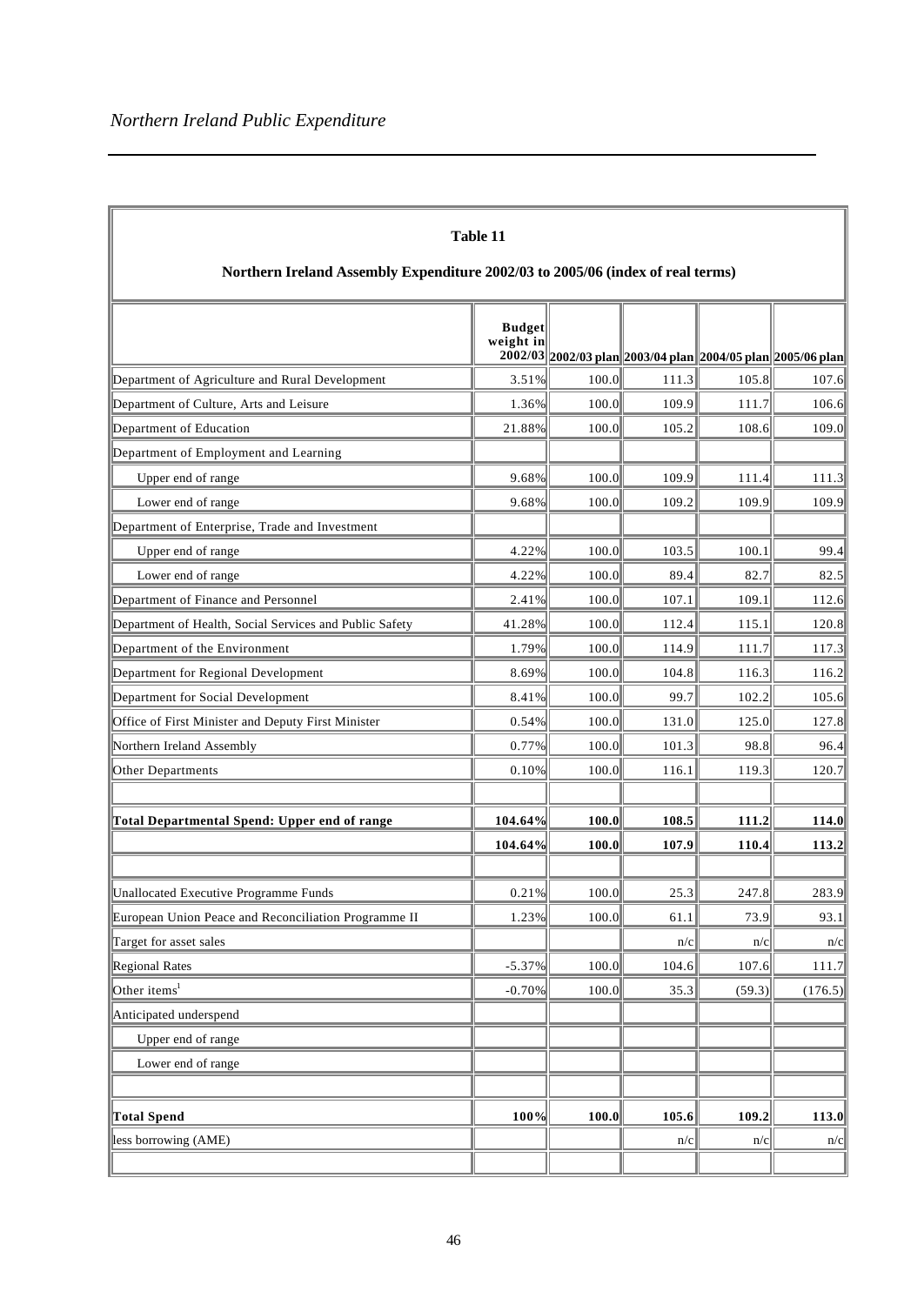| Total DEL (Assigned Budget + Non-Assigned Budget), net of<br><b>Assembly Self-Financed Expenditure</b> | $100\%$ | 100.0 | 103.8 | 106.3 | 110.2 |
|--------------------------------------------------------------------------------------------------------|---------|-------|-------|-------|-------|
|                                                                                                        |         |       |       |       |       |
| Annually Managed Expenditure (AME)                                                                     |         |       |       |       |       |
| Benefits                                                                                               |         | 100.0 | 101.5 | 101.0 | 102.4 |
| Common Agricultural Policy                                                                             |         | 100.0 | 101.9 | 99.4  | 97.3  |
| $\mathbb{N}$ ew Deal 50+                                                                               |         | 100.0 | 61.1  | 59.6  | 58.2  |
| Pensions                                                                                               |         | 100.0 | 88.8  | 101.9 | 113.9 |
| Notional non-cash items                                                                                |         | 100.0 | 111.1 | 109.2 | 107.3 |
| Strategic Investment Programme expenditure financed by borrowing                                       |         |       | n/c   | n/c   | n/c   |
|                                                                                                        |         |       |       |       |       |
| Total AME                                                                                              |         | 100.0 | 105.8 | 106.5 | 107.3 |
|                                                                                                        |         |       |       |       |       |
| Total DEL plus AME                                                                                     |         | 100.0 | 104.7 | 106.4 | 108.8 |
| $\sqrt{2}$                                                                                             |         |       |       |       |       |

NOTES:

1 Other items include: RAB technical issues; items awaiting final decisions on allocations; expenditure to cover foreseen costs; and End-Year Flexibilty where the resources are distributed in-year.

 This table is based on RAB Stage 2 figurework. Outturn figures would necessarily be on a cash basis for 1999/2000 and on a RAB Stage 1 basis for 2000/01 and 2001/02. Comparisons with previous years would therefore be meaningless. At the UK level, the lack of overlapping data currently makes it very difficult to identify trends in public expenditure (Heald and McLeod, 2002, para 496). 3 The 2002/03 figures represent the position at the beginning of that financial year.

4 'n/c' indicates that an index could not be calculated since the 2002/03 baseline is zero.

*Source: Northern Ireland Office (2002), with supplementary information supplied by the Department of Finance and Personnel.*

However, four other sources of change to the Assigned Budget DEL can be identified. First, there are adjustments that are not done through the formula (eg £72.7 million in 2003.04 as part of SR 2002). Second, there are transfers into Assigned DEL (eg Welfare to Work from 2001/02) and out of Assigned DEL (eg non-cash water costs from 2002/03). Third, there is a sequence of technical adjustments, usually small but massive in the case of the conversion of the measurement basis from Stage 1 RAB to Stage 2 RAB (£866.9 million in 2002/03).<sup>44</sup> Fourth, there are other changes, such as the SR 2002 baseline adjustment in 2003/04 and the reprofiling of EU Peace and Reconciliation Programme II in 2003/04. Taken together, the number and scale of these changes, and the combination of positive and negative items, demonstrate that the changes to the Assigned Budget come from a wider range of factors than the Barnett formula. An assessment of whether the predicted convergence due to the mathematical properties of the Barnett formula is taking place cannot be made simply on the basis of the numbers published in successive Budget plans. For this to be done, full information on technical adjustments and on comparable programmes in England must be available.

 $44$ See the discussion of RAB in Section 4.5.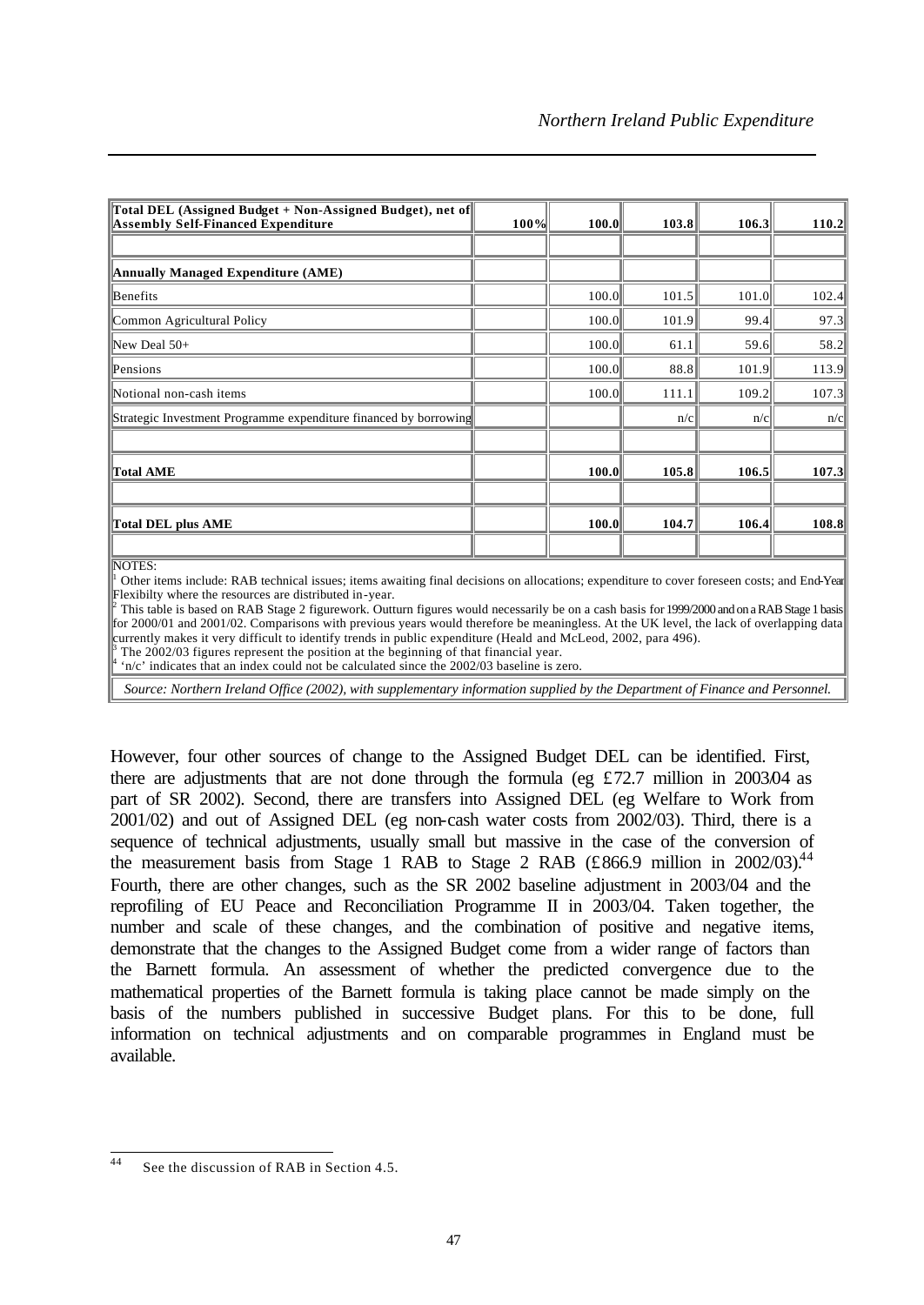| Table 12<br>Modifications to the Northern Ireland Assembly Total DEL (£ million) |         |         |         |         |         |         |  |  |  |
|----------------------------------------------------------------------------------|---------|---------|---------|---------|---------|---------|--|--|--|
|                                                                                  | 2000/01 | 2001/02 | 2002/03 | 2003/04 | 2004/05 | 2005/06 |  |  |  |
| DEL as announced in July 2000 (SR2000)                                           | 5,306.1 | 5,667.4 | 5,973.2 | 6,294.1 |         |         |  |  |  |
| Changes:                                                                         |         |         |         |         |         |         |  |  |  |
| CAP modulation                                                                   |         | 3.0     | 4.0     | 4.5     |         |         |  |  |  |
| Technical adjustments:                                                           |         |         |         |         |         |         |  |  |  |
| Welfare to Work                                                                  |         | 52.4    | 52.4    | 52.4    |         |         |  |  |  |
| New Deal for Schools                                                             |         | 8.2     | 8.2     | 8.2     |         |         |  |  |  |
| Other                                                                            |         | 2.9     | 0.7     | 1.0     |         |         |  |  |  |
| Barnett formula consequences on allocations after SR 2000                        |         | 0.9     | 13.9    | 18.0    |         |         |  |  |  |
| DEL at time of 12 December 2000 Budget                                           | 5,306.1 | 5,734.8 | 6,052.5 | 6,378.2 |         |         |  |  |  |
| Changes:                                                                         |         |         |         |         |         |         |  |  |  |
| Technical adjustments:                                                           |         |         |         |         |         |         |  |  |  |
| Reclassification of Community Care from AME to DEL                               |         |         | 19.0    | 21.5    |         |         |  |  |  |
| Other technical transfers                                                        |         | 4.9     | (1.6)   | (1.9)   |         |         |  |  |  |
| Barnett formula consequences from March 2001 Budget                              |         | 19.5    | 21.3    | 21.4    |         |         |  |  |  |
|                                                                                  |         |         |         |         |         |         |  |  |  |
| DEL at time of 25 September 2001 Draft Budget                                    |         | 5,759.2 | 6,091.2 | 6,419.2 |         |         |  |  |  |
|                                                                                  |         |         |         |         |         |         |  |  |  |
| Changes:                                                                         |         |         |         |         |         |         |  |  |  |
| Barnett formula consequences from November 2001 Pre-Budget                       |         | 0.3     | 28.2    |         |         |         |  |  |  |
| DEL at time of 3 December 2001 Budget                                            |         | 5,759.6 | 6,119.4 | 6,419.2 |         |         |  |  |  |
| Changes:                                                                         |         |         |         |         |         |         |  |  |  |
| Technical adjustments                                                            |         |         | 1.2     | 1.5     |         |         |  |  |  |
| SR2000 baseline adjustment                                                       |         |         |         | (22.0)  |         |         |  |  |  |
| RAB Stage 2 conversion                                                           |         |         | 866.9   | 889.5   |         |         |  |  |  |
| Transfer of certain non-cash costs from DEL to AME <sup>1</sup>                  |         |         | (91.6)  | (92.3)  |         |         |  |  |  |
| Barnett formula consequences from April 2002 Budget-<br>Health                   |         |         | 10.3    | 73.6    |         |         |  |  |  |
|                                                                                  |         |         |         |         |         |         |  |  |  |
| DEL at time of 5 June 2002 Position Report (RAB Stage 2) <sup>2</sup>            |         |         | 6,906.3 | 7,269.5 |         |         |  |  |  |
| <b>EL</b> at time of 5 June 2002 Position Report (RAB Stage 2) <sup>2</sup>      |         |         | 6,906.3 | 7,269.5 |         |         |  |  |  |
| Barnett formula consequences from April 2002 Budget-Health <sup>3</sup>          |         |         |         | (72.4)  |         |         |  |  |  |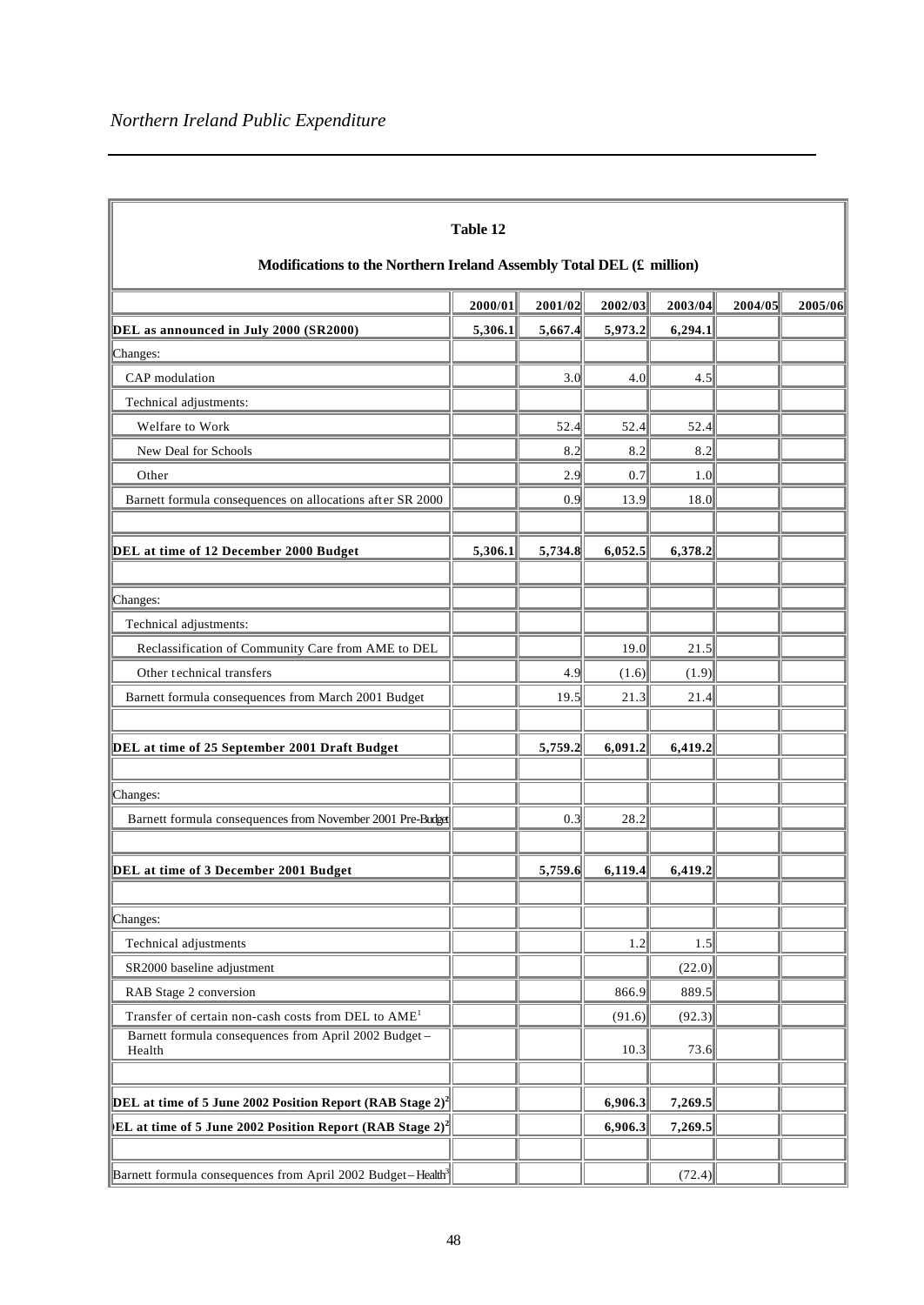| Technical adjustments <sup>4</sup>                                    |         |         |         | (18.7)  |         |         |
|-----------------------------------------------------------------------|---------|---------|---------|---------|---------|---------|
| Reprofiling of EU Peace & Reconciliation <sup>5</sup>                 |         |         |         | (80.0)  |         |         |
| Reclassification of water costs from DEL to AME <sup>6</sup>          |         |         | (373.0) | (393.0) |         |         |
| <b>Baseline for SR2002</b>                                            |         |         | 6,533.3 | 6,705.4 | 6,705.4 | 6,705.4 |
| Changes:                                                              |         |         |         |         |         |         |
| Barnett formula consequences from SR2002                              |         |         |         | 148.9   | 507.0   | 930.6   |
| Non-Barnett changes from SR2002 <sup>7</sup>                          |         |         |         | 72.7    | 67.0    | 95.1    |
| Technical adjustments                                                 |         |         | (7.6)   | (7.8)   | (8.5)   | (8.5)   |
| Barnett formula consequences from November 2002 Pre-<br><b>Budget</b> |         |         |         | 3.6     |         |         |
|                                                                       |         |         |         |         |         |         |
| DEL at time of 11 December 2002 Budget                                |         |         | 6,525.6 | 6,922.9 | 7,270.9 | 7,722.6 |
| Memorandum line: DEL Outturn                                          | 5,192.8 | 5,637.2 |         |         |         |         |
|                                                                       |         |         |         |         |         |         |

#### NOTES:

1 The non-cash costs involved relate to: local roads; personal social services; flood protection; and urban regeneration. In England, these functions would be discharged by local government.

2 Prior to the 5 June 2002 Position Report, all figurework is on a RAB Stage 1 basis, whereas all subsequent figurework is on a Stage 2 basis. 3 This was removed to align with the baseline for SR2002, which was set before this addition. The sum was added back as part of the formula consequences from SR2002.

4  $£18.7m$  was taken out of the provision for 2003/04 as these items were not to be carried forward to future years. The items were subsequently added back, along with the Non-Barnett changes. 5

 This was removed to align with the baseline for SR2002. The sum was added back as part of the Non-Barnett changes from SR2002. 6 It is only the non-cash costs associated with water (ie depreciation and cost of capital) that have moved to AME. This is contingent upon the Northern Ireland water system being self-financing by April 2006. 7

This includes some pre-SR2002 Non-Barnett additions.

*Source: Successive Northern Ireland Budget statements, with supplementary information from the Department of Finance and Personnel.*

# **3.5 Fiscal Effort**

'Fiscal effort' has a specific technical meaning in the public finance literature. With regard to sub-national governments, it refers to the extent to which they make use of the taxable capacity that they have acquired through the assignment of tax bases. In federations with systematic schemes of fiscal equalisation, such as Australia and Canada, the calculation of vertical transfers to be received from the federal government will involve assumptions about some standard level of sub-national fiscal effort.

In the United Kingdom, most taxes are raised by the central government and applied on a uniform basis. With regard to those limited cases of sub-national discretion, fiscal effort in Northern Ireland is much lower than that in Great Britain. In relation to property taxes, the Northern Ireland fiscal effort is only 55.3% of the England level.<sup>45</sup> However, this kind of comparison involves certain difficulties, especially when taxation systems diverge.

 $45$ The basis of this calculation is explained in Section 3.5.1 below.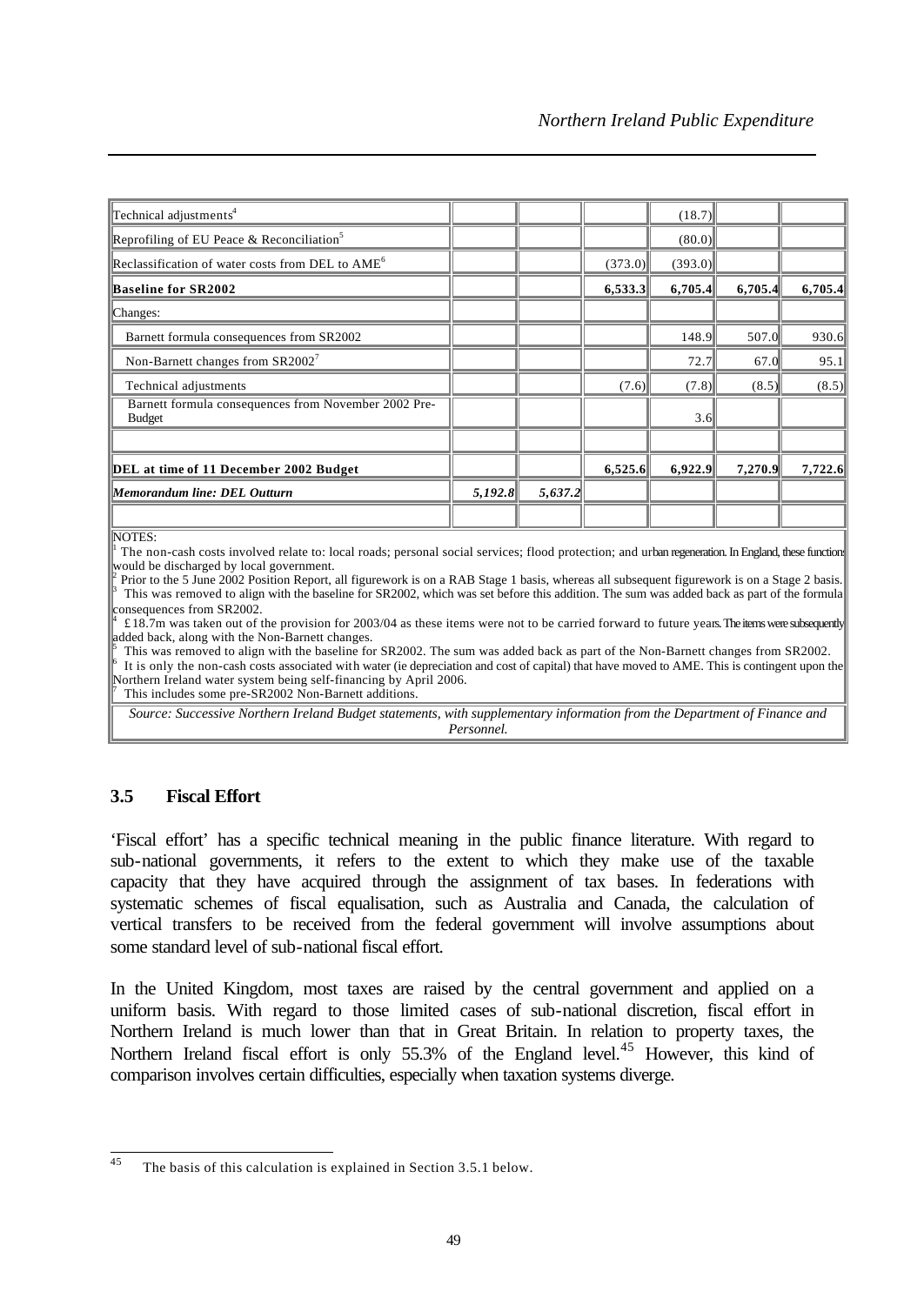The community charge was never introduced in Northern Ireland and therefore there was not the same transition, as in Great Britain, from a rental-value based domestic property tax, through community charge, to council tax, which is based on capital values. There are problems of comparison, even if the systems were identical. For example, the average tax might mean the average amount paid on a house of a certain value (council tax band D on the mainland), or the average amount paid by households (which will be heavily influenced by the distribution of domestic property values across council tax bands).<sup>46</sup> Moreover, a significant part of domestic rates and council tax is paid by the Social Security system. The fact that about 20% of increases in council tax are not met by council tax payers<sup>47</sup> is used by the Treasury in order to justify its powers to make offsetting reductions in the Assigned Budgets (Treasury, 2002b, para 5.3), should property tax increases in the Devolved Administrations be out of line with increases in England.<sup>48</sup>

If fiscal effort is interpreted to include charges for public services as well as taxes, variations in fiscal effort can make expenditure comparisons even more difficult to interpret. The different allocation of functions in Northern Ireland from that in Great Britain between central and local government also hinders comparisons. It was shown in Table 2 that Northern Ireland's identifiable public expenditure per capita is much higher than England's; this is measured on a net expenditure basis. Higher net expenditure per capita can be the result of higher gross expenditure per capita, or of lower charges per capita, or of some combination. An important example is the absence in Northern Ireland of water and sewerage charges for the publicly provided service. Industrial derating is another example of lower fiscal effort. Under the present funding system, this means that expenditure of an equivalent amount is foregone, that other charges or taxes must be higher, or some combination of these.

# *3.5.1 Property Taxes*

The lower yield of property taxes in Northern Ireland is connected in part with the muchreduced scope of local government, following the Macrory Report (1970). This led to a single-tier local authority structure with limited functions; major areas of spending were pulled back into central government departments and other centrally-controlled bodies (Carmichael, 1996).

The academic literature scores property taxes highly as suitable revenue sources for subnational governments, and they are used throughout the world for this purpose. However, two issues have to be addressed. The first is ensuring that the tax base is kept up to date by means

 $\overline{46}$ In Great Britain, there are two different banding systems for council tax: one system applies to England and Wales, and another system (which applies the same band labels to lower property price brackets) applies to Scotland. It is also relevant to note that resources equalisation to offset differences in tax bases is conducted separately in England, Scotland and Wales, and not at the GB level.

<sup>&</sup>lt;sup>47</sup> Gieve (1997) illustrated some of the complex interactions between local government revenue-raising and central government expenditure. For example, part of incremental council tax revenue will be met from the Social Security budget. Moreover, local authorities have recognised that increasing council rents provides them with access to the Social Security budget.

<sup>&</sup>lt;sup>48</sup> There is an equivalent provision with regard to the impact of higher rents on rent rebates (Treasury, 2002b, para 5.3).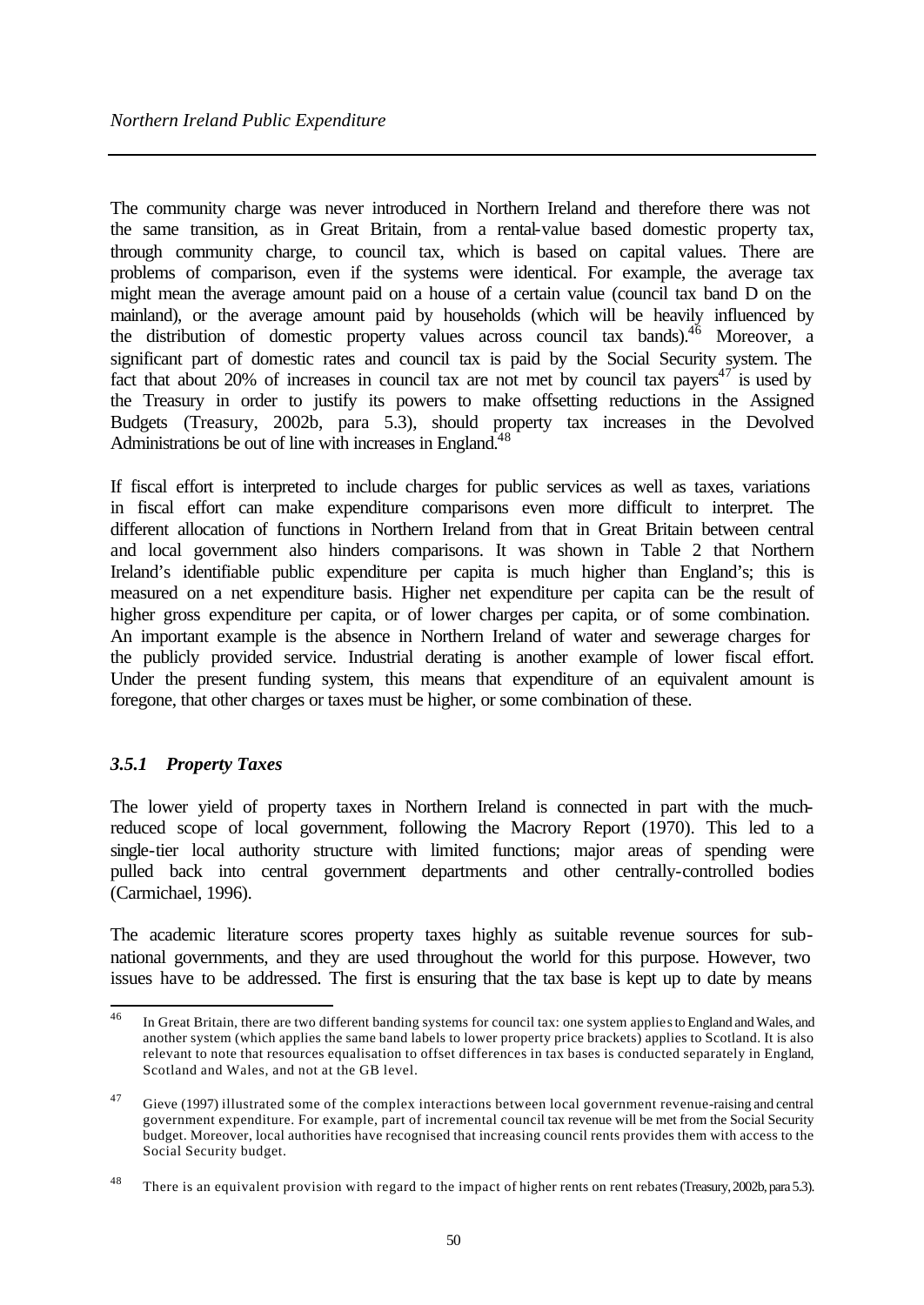of regular revaluations. This is often troublesome, primarily because politicians in office detest revaluations. Those taxpayers who would pay a larger share of the (constant) tax revenue complain vociferously, whereas those who would pay a smaller share either do not notice or remain silent. The second is how to moderate the burden of domestic property taxes (taxing housing consumption) on lower income groups, without sacrificing a large proportion of revenue or introducing serious economic and political distortions.<sup>49</sup>

Northern Ireland exhibits the first problem, in terms of a seriously outdated valuation basis for domestic property. The valuation basis retains rental values from the late 1960s as established by a 1976 revaluation (Department of Finance and Personnel, 2002b, para 39), since when the dispersion of property values must have widened considerably and there must have been significant geographical shifts within Northern Ireland in the distribution of market values. In consequence, some households will face pre-rebate bills that are 'too high', whereas others will face pre-rebate bills that are 'too low'. Once such a situation develops, it is very difficult to correct this without intense political controversy. Following an internal review within DFP of the rating system, a consultation paper was published on 27 May 2002 (Department of Finance and Personnel, 2002b) and a summary of the consultation process was published on 5 December 2002 (Department of Finance and Personnel, 2002a). The Committee for Finance and Personnel (2002b) has also reported. An extended discussion of regional and district rates can be found in Annex 3.1 to this Chapter. The likely course of development is that there will be a move to a capital value-based system in the domestic sector.

There has been considerable media discussion about the distributional effects of peace in Northern Ireland. In the long run, there would be downwards pressure on the real incomes of middle-class households (especially those benefiting from GB-pegged wages and low house prices), though in the short run this may be masked by the availability of windfall capital gains as house prices rise in response to economic confidence and GDP growth. Muellbauer and Murphy (1998) attached exceptional macroeconomic importance to UK house-price inflation, and Muellbauer (1997) has strongly argued that residential property is too lightly taxed under the council tax system, even at GB tax levels well above those in Northern Ireland.

The Northern Ireland Executive should consider carefully the desirable future path of regional rates. The 1998 change of public expenditure treatment of the regional rate in Northern Ireland is of major long-term significance. Whereas the regional rate was previously only a financing issue, in the sense that its level did not affect expenditure totals, variations upwards or downwards now directly affect how much can be spent.

The average gross domestic rate bill in Northern Ireland in 2002/03 is £445. However, the average gross council tax bill in England, excluding water charges, is £804. The gross Northern Ireland figure, therefore, represents only 55.3% of the gross England figure

 $\overline{49}$ A claim by those who advocated the community charge was that the domestic rate rebate system meant that highspending Labour councils could increase the rate poundage, knowing that a large proportion of their voters were exempt from paying (increases in) domestic rates.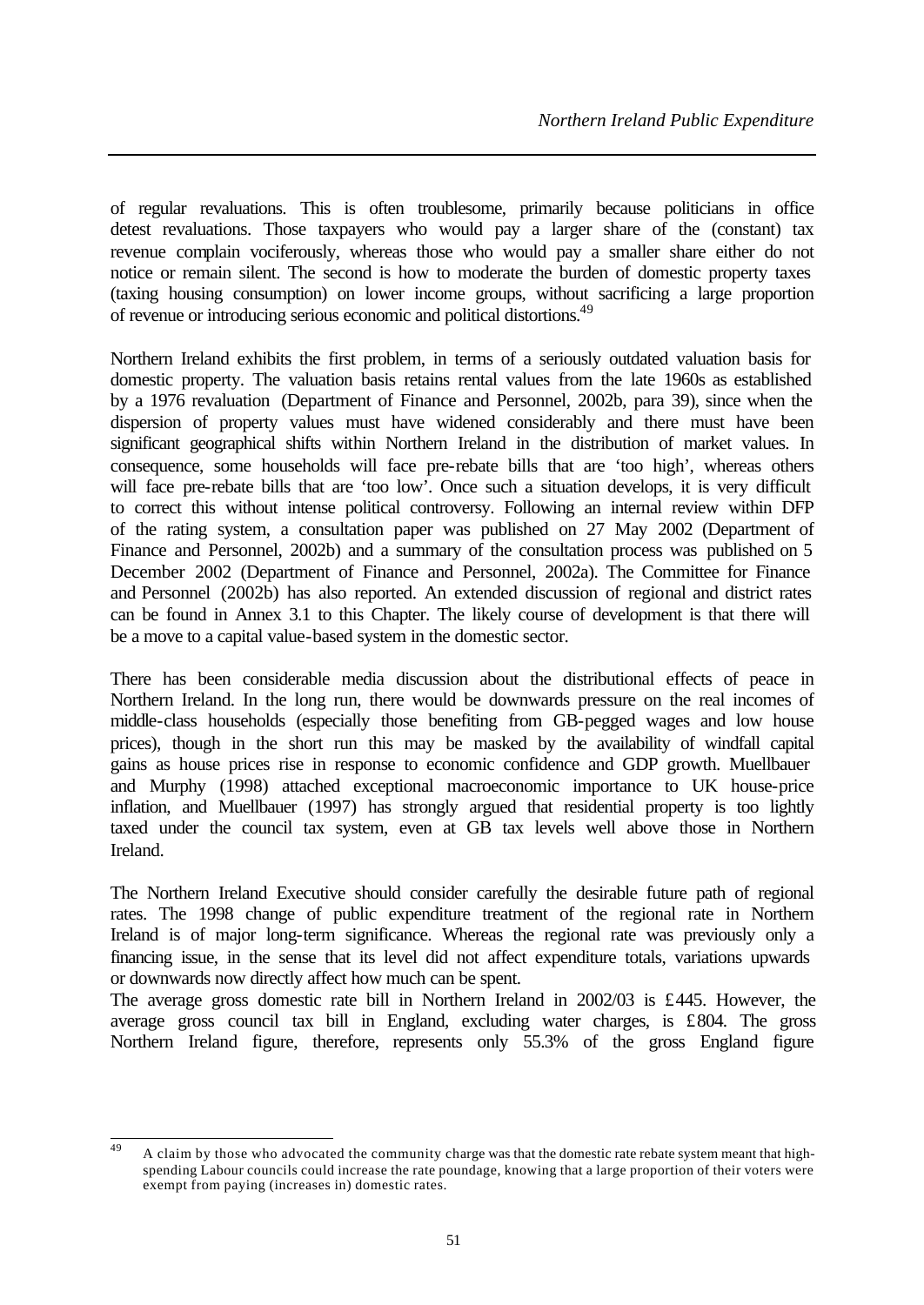(Department of Finance and Personnel, 2002b). <sup>50</sup> In part, this is because Northern Ireland taxpayers benefit from the Domestic Rate Aid Grant (DRAG), which had the effect of reducing the average domestic rate bill in Northern Ireland by £116 in 2002/03.<sup>51</sup>

Another fiscal effort issue concerns industrial derating, whose continuation has been advocated by CBI Northern Ireland (2001). This is now an expensive form of industrial support for Northern Ireland because it reduces the yield of a given level of regional and district rates. The DFP (2002b, para 13) estimates the cost of industrial derating in 2002/03 at £66 million, now met by public expenditure in Northern Ireland being lower (or other locally controlled taxes and charges higher) than otherwise. A decision has now been taken that industrial derating will be abolished, though the timing and phasing are not yet settled.<sup>52</sup>

# *3.5.2 Water and Sewerage*

A significant difference between Northern Ireland and Great Britain is that domestic consumers in Northern Ireland do not pay water and sewerage charges. The industry was privatised in England and Wales in 1989, whereas in Scotland it has remained in public ownership but is financed through charges.<sup>53</sup> In Northern Ireland, the Water Service is an Executive Agency within the Department for Regional Development. In 2001/02, it incurred a net deficit on operations before interest and cost of capital charges of £165.846 million (Water Service, 2002). After cost of capital and interest charges, the net deficit was stated as £442.751 million. From its 2001/02 accounts, the actual amount received from the DRD was stated as £198.8 million. In the December 2001 Executive Budget, this single item was planned at £217.5 million and represented 3.7% of total departmental DEL (46.4% of DRD departmental DEL) in that year. The charges paid separately in England represent significant

 $50^{\circ}$ It is estimated that raising the domestic rate bill to constitute the same proportion of average household income as England would raise an extra £116 million in revenue in Northern Ireland (Department of Finance and Personnel, 2002b, para 12). Even with such an increase in revenue, rate bills would be at a level 'no greater than the least prosperous areas of England and Wales'; household income and GDP are significantly lower in Northern Ireland than in Great Britain.

<sup>&</sup>lt;sup>51</sup> It should be noted that DRAG applies only to the regional element of domestic rate bills, not to the District Council part of the bill. In 2002/03, DRAG was set at 66.82p and so, with an average domestic Net Annual Value (NAV) of about  $£173$ , represents a reduction in the domestic rate bill of about £116. The cited figures for council tax in England and domestic rates in Northern Ireland take no account of council tax benefit or rate rebates.

<sup>52</sup> The Parliamentary Under-Secretary at the NIO, currently with responsibility for Finance and Personnel (Ian Pearson MP), announced at the CIPFA annual conference in the Slieve Donard Hotel, Newcastle, County Down on 24 October 2002 that industrial derating would be phased out (Pearson, 2002). Neither the start date (possibly April 2004 or April 2005) nor the period of phasing has yet been determined. Primary legislation will be required and the presumption is that this will be taken forward by Direct-Rule ministers. If a restored Assembly wished to overturn this decision, the loss of revenue would have implications for spending plans.

<sup>&</sup>lt;sup>53</sup> The three geographically-based Scottish water authorities, established in 1996 when these services were removed from local authority control, were merged on 1 April 2002 to form Scottish Water, now treated as a self-financing public corporation. The term 'charging' has to be used circumspectly in the context of unmeasured domestic water and sewerage, as charges are based on council tax bands. The Water Industry Commissioner for Scotland (2001, p. 304) states that 'in 2002-03, customer revenue funds 86% of the total expenditure of Scottish Water'.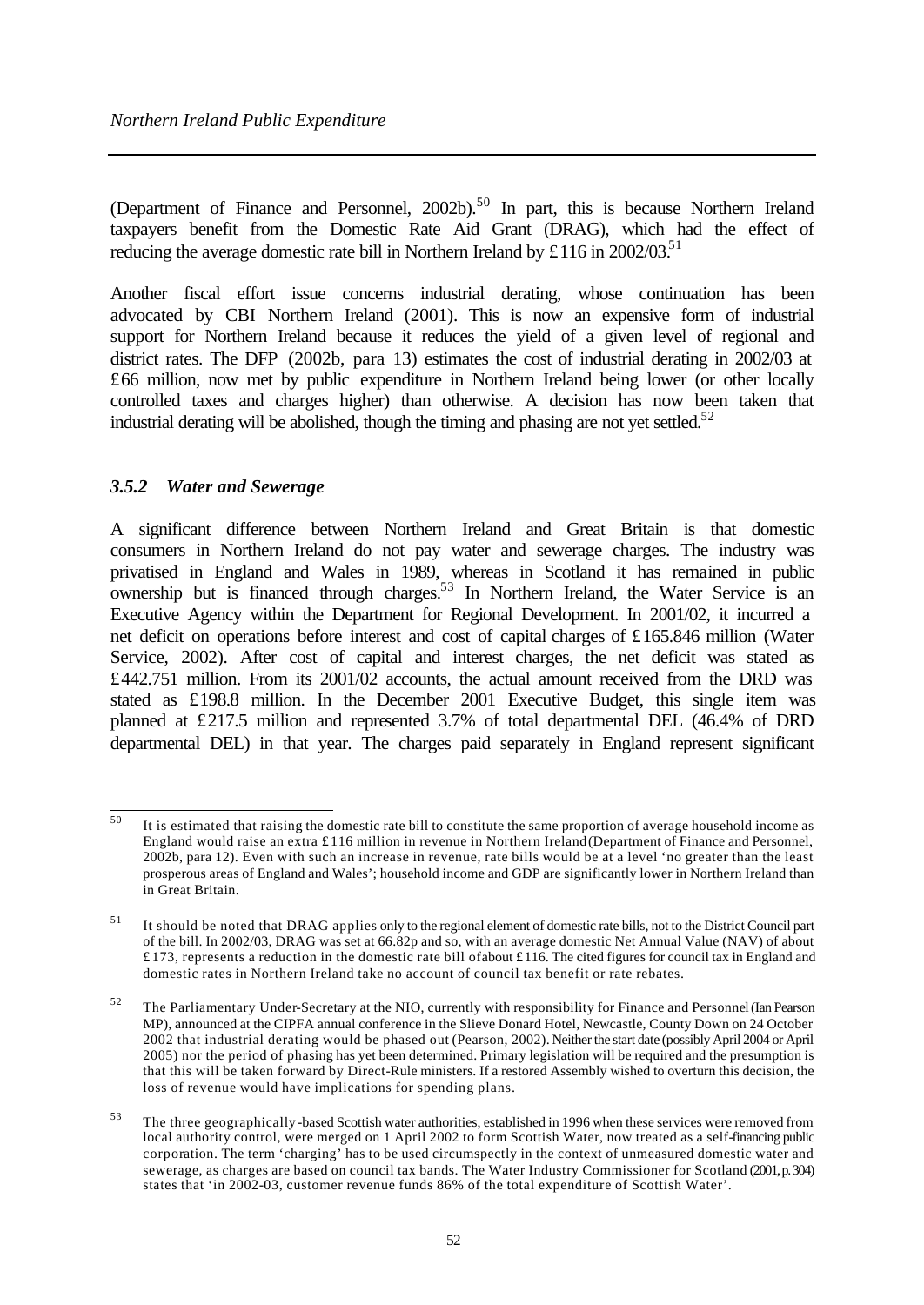amounts: according to OFWAT (2002), the average household water and sewerage bill in England and Wales in 2002/03 is  $£227.52^{54}$ 

These differences in institutional arrangements between Northern Ireland and England result in there being no Barnett formula consequences on account of the water and sewerage service. While this may be reasonable, given that consumers in Great Britain are paying for the service over and above what they pay in taxes, the Northern Ireland Assembly is currently faced with a need for additional expenditure of £50 million per year to meet EU requirements (Department of Finance and Personnel, 2002b, para 122).

Several measures have recently been announced. First, the Treasury has agreed to non-cash water expenditure (ie depreciation and capital charges) being transferred from DEL to AME, though resource expenditure on water remains within the Assigned Budget. An advantage of this step is that it protects the Assigned Budget from the volatility and unpredictability likely to be a feature of this sector. However, the condition of that transfer was that the Water Service would become self-financing by 1 April 2006. Second, the Treasury have agreed to additional borrowing by the Executive, provided it is then serviced from additional local revenues.<sup>55</sup> Third, the section of the Review of Rating Policy's Consultation Paper (Department of Finance and Personnel, 2002b) dealing with water lists four possible methods of distributing the cost burden among domestic consumers: a uniform household contribution at a flat rate; a linkage to property valuation such as NAV, as in England; a linkage to property valuation such as capital value, as in Scotland; and some combination of these methods.

#### *3.5.3 Additional Revenue from Fees and Charges*

The present author is not in a position to judge whether other fees and charges in Northern Ireland are currently at the same level as those in Great Britain, or to assess the scope for generating additional revenue from charges. Significant charges are likely to be intensely controversial within Northern Ireland. Another consideration is that inappropriate or badly designed charges may seriously hinder the achievement of programme objectives. Charges will affect the behaviour of the users of public services, in ways which may be beneficial (eg transport congestion charges ration capacity) or dysfunctional (eg priority groups reduce their use of services) (Bailey, 2002). There will often be some conflict between efficiency and distributional considerations, though these may sometimes point in the same direction, either for or against user charges.

 $\overline{54}$ This is a weighted average of measured (£197.94) and unmeasured (£236.16) consumers. Comparable figures for Wales in its entirety are not available, but the average total water and sewerage bill for Dwr Cymru, which serves more than one million properties in Wales, is £275.56. Figures for Scotland are provided by the Water Industry Commissioner: the average planned water and sewerage bill for 2002/03 across the whole Scottish Water area was £248.44 (North of Scotland Water Authority area £279.57; West of Scotland Water Authority area £230.88; East of Scotland Water Authority area £254.84).

<sup>55</sup> Further discussion of borrowing powers appears in Section 5.3's c overage of the Reinvestment and Reform Initiative, announced in May 2002.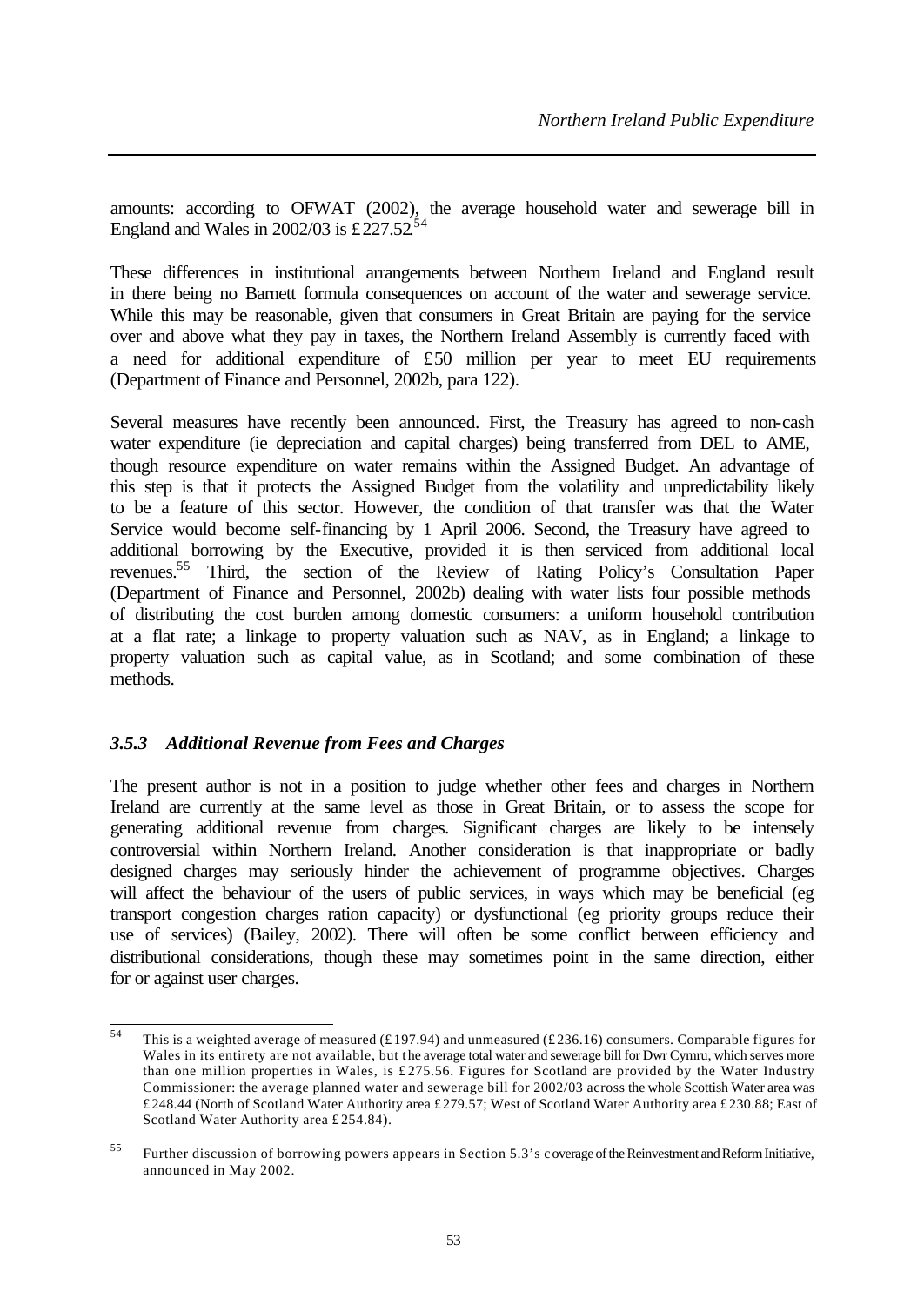The point to be stressed is that the Assigned Budget system operates in terms of expenditure net of fees and charges. Consequently, a higher level of fees and charges permits a given level of Assigned Budget to support a higher level of gross expenditure.

# *3.5.4 A Northern Ireland Variable Rate of Income Tax*

Only the Scottish Parliament has a tax-varying power over income tax (Heald and Geaughan, 1997); the Northern Ireland Assembly has legislative powers without this income tax power,  $56$ whilst the Welsh Assembly has neither. In Scotland, where the Labour Party had ruled out use of the Scottish Variable Rate of Income Tax (tartan tax) during the first Parliament, the issue of raising additional revenue temporarily subsided.

There is a broad academic consensus that elected bodies should be fiscally responsible at the margin, especially when they have legislative powers (Bell et al, 1996, Blow et al, 1996, Constitution Unit, 1996, King, 1984, Smith, 1996). The key qualifier is the phrase 'at the margin', meaning that, after the fiscal equalisation system has compensated for differences in needs and resources (ie taxable capacity), the cost of additional expenditure (and the benefit of lower expenditure) should fall on 'local' taxpayers. There are powerful economic factors, including globalisation and membership of the European Union, which mean that sub-national governments cannot be fully 'self-financing' (Heald et al, 1998).

There was an intense political debate before Scottish devolution on the topic of the tartan tax. This allows the Scottish Parliament, by passing a resolution initiated by the Executive, to vary the basic rate of income tax in Scotland by up to 3p in either direction (Heald and McLeod, 2002c, para 538). The Inland Revenue would collect the additional amount from taxpayers with Scottish residence and, similarly, would deal with rebated amounts. In the case of an upward variation, the allowed spending of the Scottish Parliament would be increased by the Treasury by the relevant amount. In the case of a downward variation, an offsetting reduction would be made.<sup>57</sup>

The Labour Government's plans for Scottish devolution were tested in a pre-legislative referendum held on 11 September 1997; the second question, effectively about the tartan tax, though worded more broadly, was carried by 63.5% to 36.5% on a 60.4% turnout (Heald and Geaughan, 1997). The legislative intention was that this would provide a capability for the Scottish Parliament to determine its overall budget size, though to a modest extent. The actual operation of the tartan tax would require more transparency in the operation of the Barnett

<sup>56</sup> <sup>56</sup> The restrictions on the taxation powers of the Northern Ireland Assembly (*Northern Ireland Act 1998*, Schedule 2 para 9) are as follows. It cannot levy: (a) taxes or duties under any law applying to the United Kingdom as a whole; (b) stamp duty in Northern Ireland before the appointed day (ie date of devolution); and (c) taxes or duties substantially of the same character as those mentioned in sub-paragraph (a) or (b). Thus, the Assembly has powers to levy taxes where the UK government is not already occupying the base. In practice, this probably amounts to not much more than property taxes.

 $57$  The counterpart diagram for Scotland to Figure 8 shows the classification of the proceeds of the tartan tax, whether positive or negative, as Other AME (Treasury, 2002b, p. 32).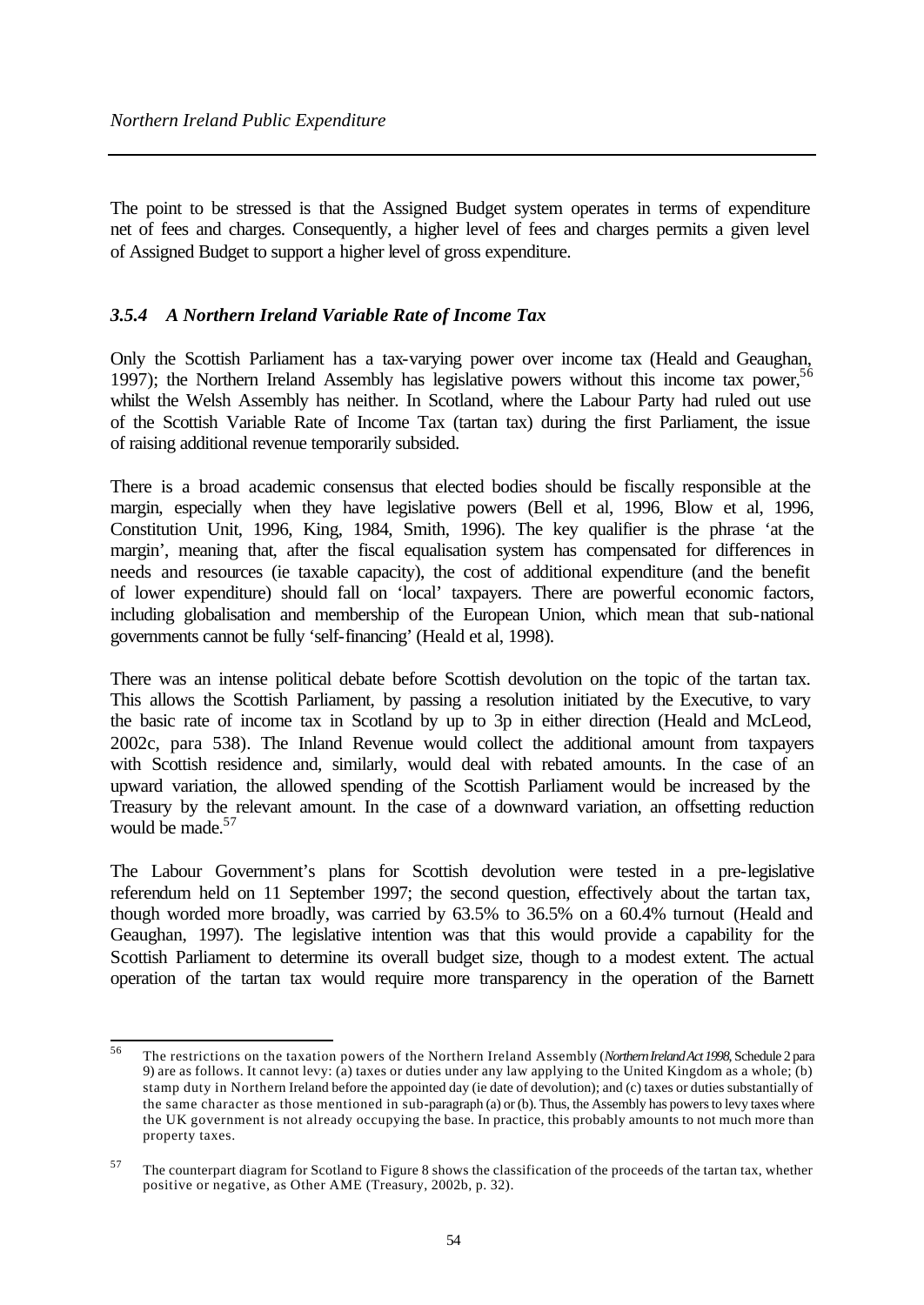formula than currently exists, as otherwise it would not be possible to establish whether the total budget had indeed been varied by the relevant amount.

The tartan tax power is embedded in the UK tax system and thus affected by changes in it. The March 1999 Budget restructured tax bands, replacing the existing 20% band  $(\text{\textsterling}\,0\text{\textsterling}4,300)$ of taxable income) with a starting band of 10%  $(\text{\pounds}0 \text{\pounds}1,500)$ , with the net effect that the basic rate (23% in 1999/2000, 22% from 2000/01) started at a taxable income of £1,500. Treasury (1999b, p. 99) stated:

Effects on the Scottish Parliament's tax varying powers – statement regarding Section 7b of the Scotland Act 1998: After the changes…, a one penny change in the Scottish variable rate in 2000-01 could then be worth approximately plus or minus £230 million, compared with plus or minus £180 million prior to these changes. In the Treasury's view, an amendment of the Scottish Parliament's tax-varying powers is not required as a result of these changes.

Paradoxically, these changes increased the potential yield of the tartan tax, yet arguably made it more difficult to levy because its starting point would now be lower down the income scale. At the 1999 Scottish Parliament elections, there was a mistaken, but widely accepted, view that the tartan tax is regressive because it applies to the basic rate and does not extend to the higher rate. The Institute for Fiscal Studies (1999) showed that, until the top decile, the tartan tax would be progressive.<sup>58</sup> The difficulty in using the tartan tax is essentially political, and there would be much manoeuvring regarding whether the Scottish Executive or the UK government took the blame. One practical concern is that, given the Treasury's control over data and scoring, recourse to the tartan tax might be neutralised by a reduction in the Assigned Budget. However, the best safeguard would be full transparency about the Assigned Budget calculations.

The politics of the tartan tax have become rather tortured. The Labour Party gave an explicit electoral commitment not to use the tartan tax in the first term of the Scottish Parliament. This commitment, widely believed to have been imposed upon the Scottish Labour Party by the London leadership, was accompanied by a campaign against the SNP's 'Penny for Scotland' (ie the upward use of 1p of the 3p power), forecasting economic doom and mobilising business persons and celebrities, in a way highly reminiscent of the 'No' campaign during the 1997 Referendum.

Quite apart from these political developments, there was always a case for caution, in that the first step for the newly elected Parliament and Assemblies was to assess the expenditure situation, notably composition and the possibilities for greater VFM. Contrary to all expectations prior to devolution, the Devolved Administrations have thus far experienced financial plenty. Rather than a shortage of spending power, the problem has been mobilising real resources, as manifest in high levels of underspend across both the Devolved

<sup>58</sup> On the considerations which led to the tartan tax not being applied above the higher rate threshold, see Heald and Geaughan (1997).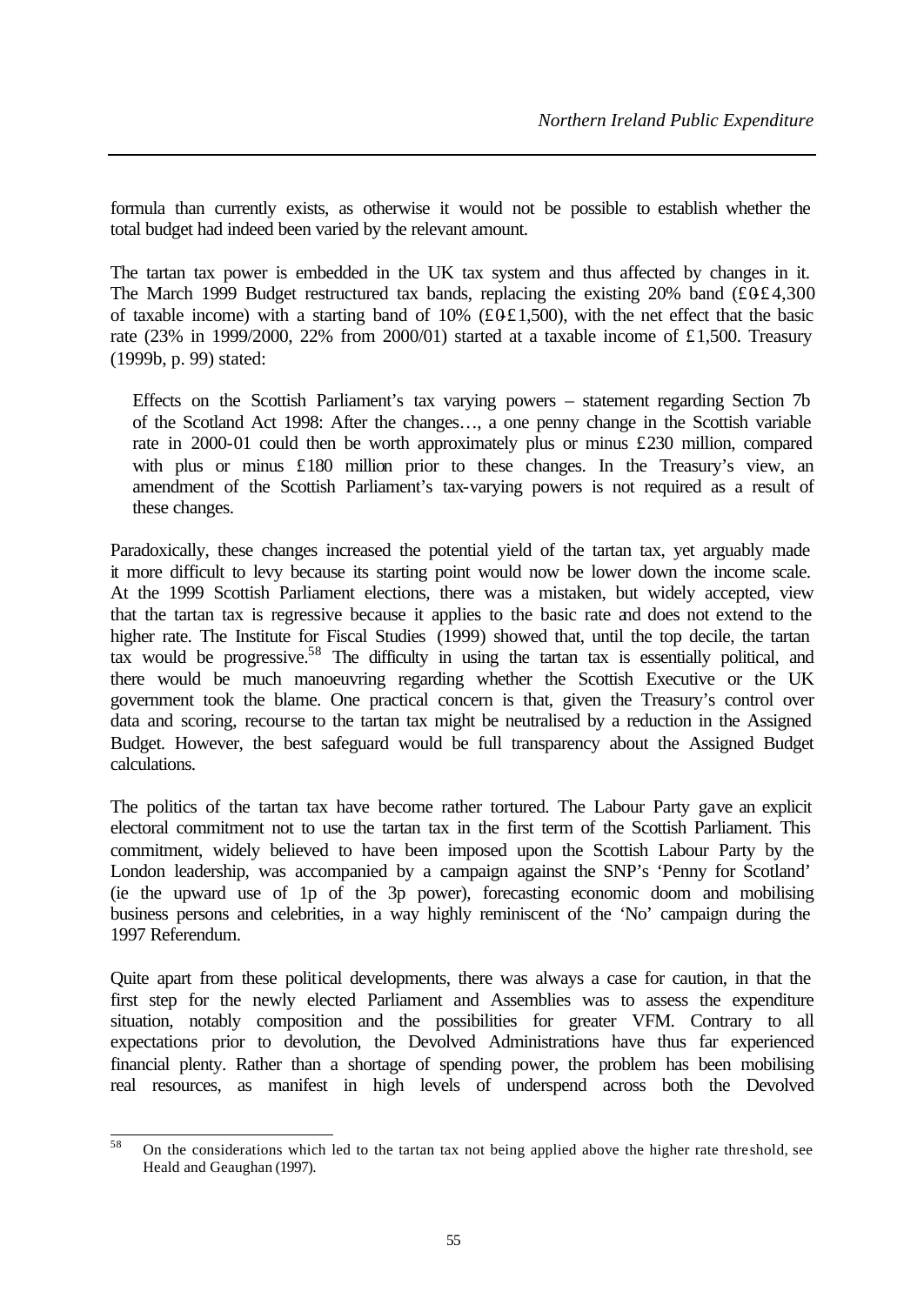Administrations and UK central government more generally (Treasury, 2000b; 2001d; 2002e).

Perhaps one of the most significant aspects of the tartan tax is that this proposal explicitly linked the legislative and executive powers of the Scottish Parliament to revenue raising. Although the referendum on the basis of two questions (one about the Parliament, the other effectively about the tartan tax) was widely interpreted as an attempt by the Labour Government to backslide on the revenue-raising power, the practical impact was to highlight the link in a way not previously done, despite the commitment of the Scottish Constitutional Convention (1990, 1995) to this proposal. After the referendum, some of those who had forecast dire economic consequences arising from a modest proposal then switched to a position advocating that the Parliament should raise all its own resources.<sup>59</sup>

For reasons which were entirely predictable and understandable, the pre-referendum debate in Scotland about financial aspects of devolution concentrated heavily upon the tartan tax and the possible repercussions upon the Barnett formula. The first priority of the Devolved Administrations should have been to review systematically the VFM secured from existing programmes. Nevertheless, the Scottish Parliament needs to use the tax-varying power in the medium term, as it will otherwise atrophy (Heald and Geaughan, 1997), both politically and administratively.

In the short term, such a tax-varying power is of marginal relevance to the tasks facing the Northern Ireland Executive and Assembly. Nevertheless, Northern Ireland needs to equip itself to contribute fully to UK debates.

## *3.5.5 Conclusion on Fiscal Effort*

This emphasis on improving fiscal effort should not be taken as encouragement to the Northern Ireland Assembly and Executive to think solely in terms of spending more. Per capita expenditure in Northern Ireland currently exceeds the UK average by a large margin (Barnett and Hutchinson, 1998, Gorecki, 1998, Treasury, 2002f). Revenue-raising should be regarded as a means of securing fiscal accountability at the margin (Barnett and Knox, 1992), and of securing proper attention to the full range of allocative and distributional effects of public expenditure programmes. Given the likelihood of downward pressure on the expenditure index in the medium term, there has to be a greater awareness in Northern Ireland of the opportunity costs of public sector activity.

Despite attracting little attention at the UK level, the pre-devolution system of territorial government embodied extensive devolution of expenditure responsibilities (Heald, 1980). The essence of contemporary constitutional reforms is to transfer these responsibilities from members of the UK Cabinet to those who owe their position and legitimacy to the support of directly elected territorial assemblies. The issue of 'local' fiscal accountability has naturally acquired more salience (Heald, 1990). The Devolved Administrations should eventually have

<sup>59</sup> The arguments in Scotland about 'fiscal autonomy' are examined in Section 4.3.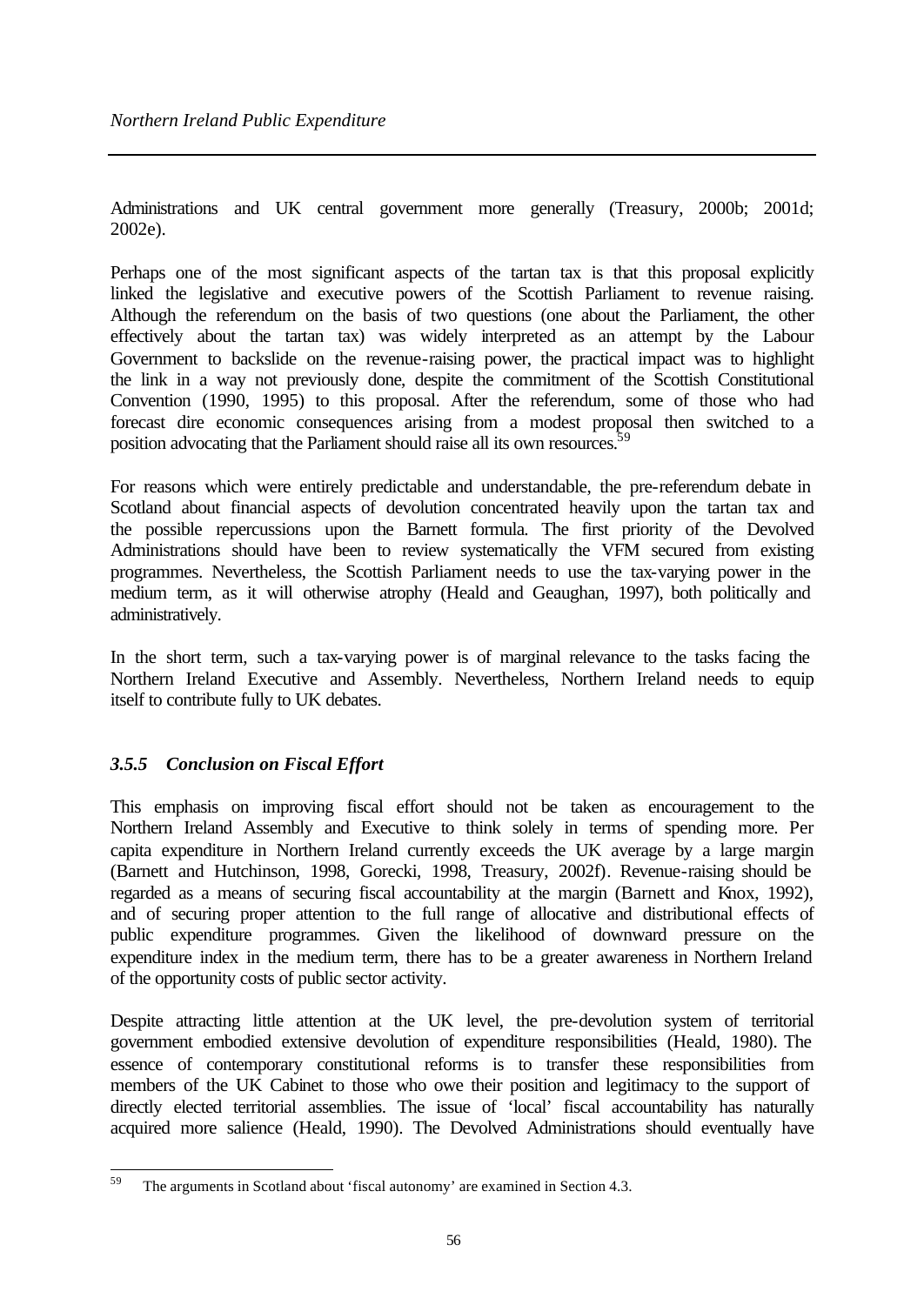more responsibility for raising revenue at the margin, though the obstacles to this should not be underestimated.

Fiscal accountability at the margin can only be secured for the Devolved Administrations following a thorough review of sub-national taxation in the United Kingdom. Indeed, the financing of devolved assemblies is intricately interwoven with questions about the financing of local authorities. This is more obvious in Great Britain than in Northern Ireland, where local authorities are less important in expenditure terms because of their much narrower functional responsibilities. Northern Ireland is nevertheless affected by these interconnections through the operation of the Barnett formula.

There is a warning in the block funding rules (Treasury, 2002b, para 5.2) that disproportionate growth in self-financed expenditure relative to England might be scored against the Assigned Budget:<sup>60</sup>

It is, however, open to the Government to take into account levels of this self-financed expenditure in each country when determining the assigned budget where:

- i. levels of self-financed spending have grown significantly more rapidly than equivalent spending in England over a period; and
- ii. this growth is such as to threaten targets set for the public finances as part of the management of the United Kingdom economy.

This seems likely to be an area of delicate negotiations between the UK government and the Devolved Administrations. There would only be scope for a sustained switch of the burden of financing a given level of sub-national expenditure if there were a UK-wide consensus about the desirability of such a change.

Fiscal effort is primarily about the extent to which the resources required to finance public services are extracted from the taxpayers and service users of that political jurisdiction. However, a number of related technical issues are also examined here, even though they do not all fit into a narrow understanding of fiscal effort.

First, there is an urgent requirement for UK-wide rules on a series of technical issues which have considerable potential for generating political conflict. Obvious examples relate to the treatment of EU funds, National Lottery funds, assets financed through the Private Finance Initiative (PFI), and tax expenditures granted by UK government which touch upon devolved programme areas. Each of these issues opens up scope for budgetary gamesmanship and poor VFM, suggesting that scorekeeping on these should be part of the remit of a Territorial Exchequer Board, the establishment of which is proposed in Section 5.6.

Second, one of the ways in which the Northern Ireland Executive might generate additional proceeds relates to the sale of public assets, particularly those now redundant, or business undertakings to the private sector. There is explicit coverage of this issue in the Treasury

<sup>60</sup> The tartan tax is specifically excluded.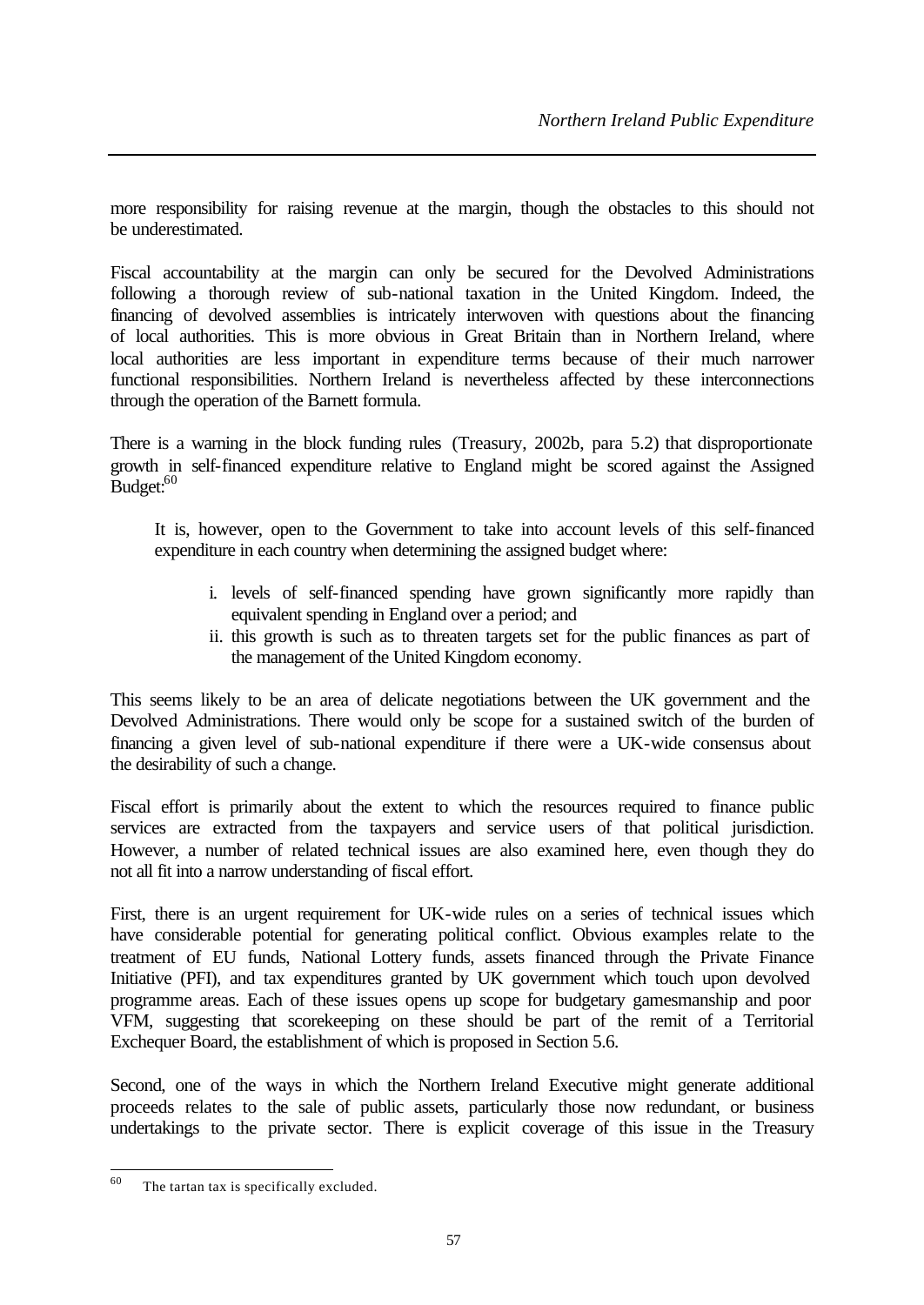(2002b) funding rules.<sup>61</sup> Therefore the treatment of such asset sale proceeds would have to be discussed bilaterally with the Treasury, the obvious point being that desirable disposals might not go ahead in the presence of a high level of clawback.

Such disposals would not be easy or uncontroversial; a classic case is the Chancellor of the Exchequer's initiative of 11 May 1998 (Treasury, 1998d), whereby the managed block was enhanced by £70 million in anticipation of sales proceeds from the privatisation of the Belfast Port Authority. On that occasion, the managed block gained the money but the privatisation never took place. One aspect of the Reinvestment and Reform Initiative (RRI), launched on 2 May 2002 (Treasury, 2002c), is the transfer, at zero cost, of certain UK government assets in Northern Ireland. Some of these constitute economic development opportunities, and the disposal of others, which will count as negative expenditure, will bring financial benefits to the Assigned Budget.

Third, the present level of recourse to the PFI in Northern Ireland seems to be substantially below that in Great Britain for comparable services, most particularly in Scotland where there is, for example, a large programme of schools' PFI new build and renovation (Accounts Commission, 2002). Although VFM justifications are offered in Scotland, the political context is one in which local authorities know that they would definitely not receive consents to undertake capital expenditure themselves (such consents score against the Assigned Budget), without which there would be no new schools. The PFI has definitely been the 'only show in town'.

The PFI may, in certain contexts, be useful if it brings management benefits, but care is required to ensure that bills for budget-funded services are not simply posted to the future. Although there are shortfalls in Northern Ireland's physical infrastructure, there is also much evidence of extensive shopping lists of projects, rather than of prioritisation (CBI Northern Ireland, 2000).<sup>62</sup> Care will have to be taken to avoid getting the worst of both worlds along the public/private finance spectrum: not using the private sector when there are genuine efficiency gains to be reaped, but using the private sector to postpone scoring against the Assigned Budget even when the present-valued cost is higher.

Fourth, a good rule of thumb is that the funding system needs to reward fiscal effort by subnational governments (rather than punish it), provided that the (at least first-round) incidence of sub-national taxes is broad and not unreasonably targeted at particular groups. A political rather than technical difficulty is that the Devolved Administrations will naturally fear that higher fiscal effort will afford the Treasury opportunities to reduce the Assigned Budget in

<sup>61</sup> <sup>61</sup> Para 7.4 of the July 2002 document states that the Treasury has the right to reduce the 'grant' if Devolved Administrations make capital receipts from the sale of assets, originally financed by UK taxpayers, which represent a 'major change in the role of the public sector'. Para 7.5 additionally states that, like all UK departments, the Devolved Administrations may retain 100% of receipts only if the individual sale is less than £100 million and total asset sales are less than 3% of total departmental provision. Para 7.6 requires the Devolved Administrations to tell the Treasury before selling assets which may cause the Assigned Budget to be adjusted, and requires the Treasury to tell the Devolved Administrations before making such adjustments.

 $62$  An assessment of the potential role of the PFI in Northern Ireland is provided by the Committee for Finance and Personnel (2001).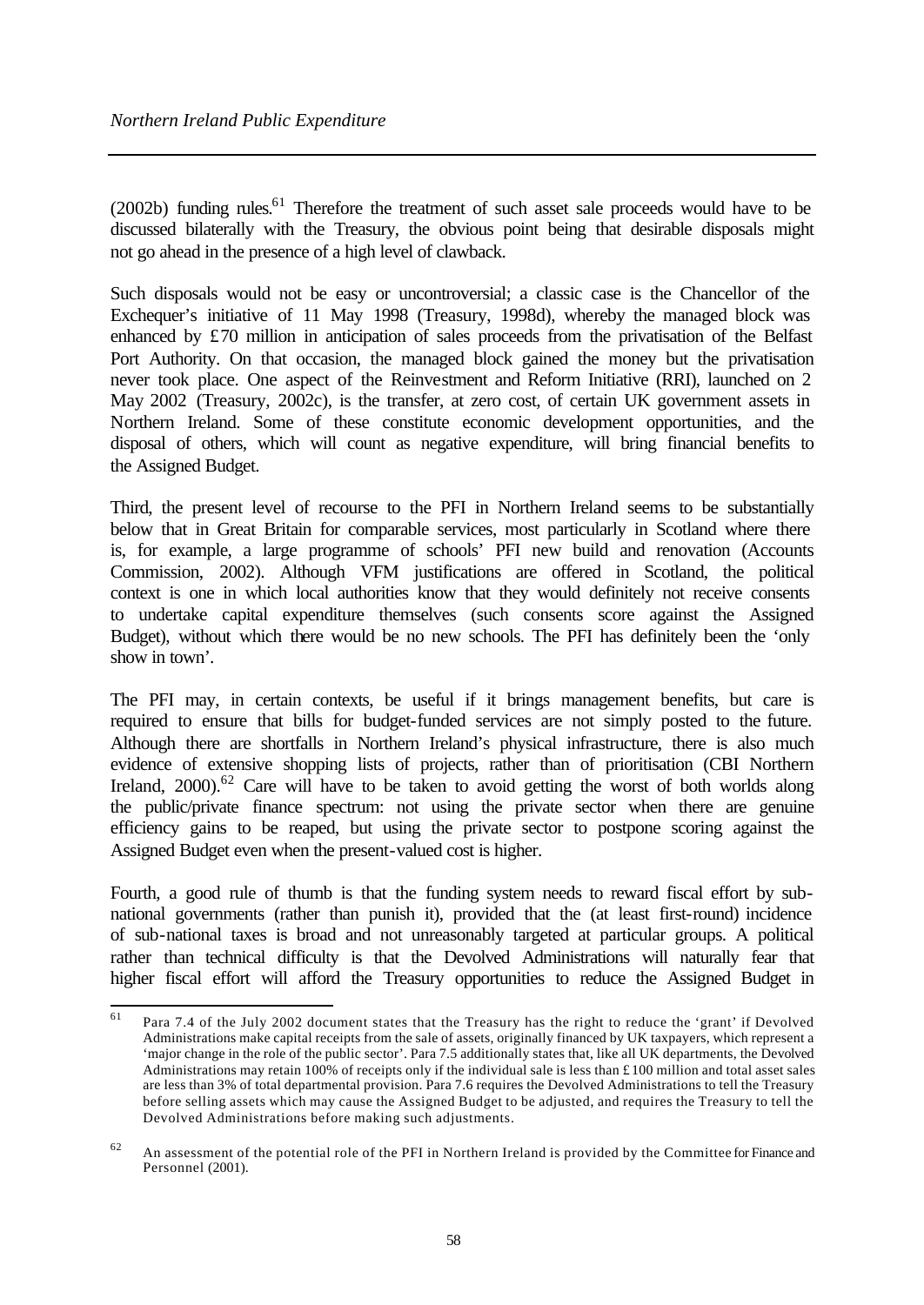discretionary ways. The system could then become gridlocked: low fiscal effort by the Devolved Administrations would encourage the Treasury not to take seriously requests for additional resources; and high fiscal effort could be seen by the Treasury as a substitute for central grant.

The final point is political rather than technical: the public finance culture of Northern Ireland has to change. There has been a financially irresponsible culture, in the sense that the UK Exchequer would insulate the residents of Northern Ireland from the cost of internal conflict and the resulting inefficiency in both microeconomic and macroeconomic terms (Gibson, 1996). Even when – perhaps especially when – there are generous fiscal equalisation arrangements, there has to be a credible budget constraint. These Northern Ireland circumstances give added force to the general requirement that perceptions of a soft and manipulable budget constraint have to be erased. There will have to be an increase in Northern Ireland's fiscal effort if the Assembly and Executive want to maintain anything like the existing expenditure differentials on England. There also has to be tougher enforcement of certain taxes and regulations, regarding which a culture of non-payment may have  $developed.<sup>63</sup>$ 

<sup>63</sup> <sup>63</sup> A frequently discussed example is the lower proportion of Northern Ireland households holding television licences, not thought to reflect lower use of televisions. This particular licence fee is a UK imposition, though it seems unlikely that non-payers are making this distinction.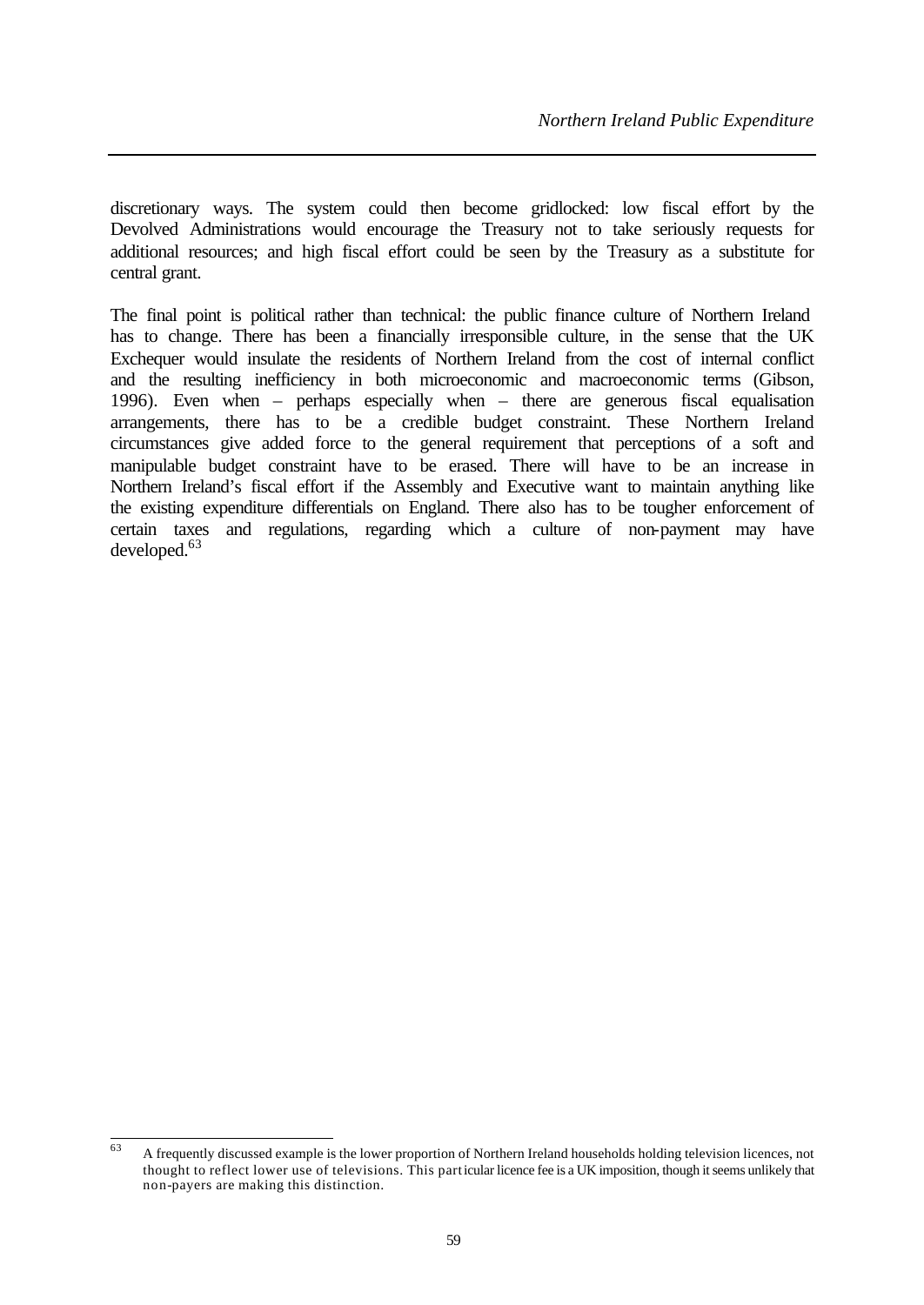# **Annex 3.1 Regional and District Rates in Northern Ireland**

In 1995, the Valuation and Lands Agency undertook a revaluation of the non-domestic sector, with the revised NAVs, based on 1995 rental values, coming into effect in April 1997. Industrial property was revalued, but the present system of industrial derating, now estimated to cost £66 million per year in foregone revenues, was unaffected. The overall NAV adjusted to a 1995 valuation base is £1,637.80 million in 2002/03. This consists of £882.82 million of non-domestic NAV, and £754.98 million of domestic NAV, after adjusting to a 1995 valuation.<sup>64</sup> This calculation holds constant the relative shares of the tax base attributable to the domestic and non-domestic sectors (Department of Finance and Personnel, 2002c). There has recently been another non-domestic revaluation, which will take effect from 2003/04, with businesses valued on the basis of 2001 rentals.

There are two components to the property tax paid by both domestic and non-domestic ratepayers. Regional rates are set by the DFP in respect of such services as education, housing, personal social services, roads, and water and gewerage. The level of regional rates is decided annually by the Executive, brought forward into legislation by the DFP and approved by the Assembly. Both the domestic and non-domestic regional rates are uniform across Northern Ireland.

District rates are fixed by each District Council to meet its own net expenditure on such functions as leisure facilities, economic development and environmental matters. The variation in district rates reflects the rateable resources and spending policy of individual councils. Individual rate bills are calculated by multiplying the property's NAV by the regional and district rate poundages. The domestic regional rate poundage is calculated by factoring up the non-domestic regional rate poundage by the conversion factor (6.342) and then subtracting the Domestic Rate Aid Grant poundage.

The collection and rebate system in Northern Ireland has distinctive characteristics. Central roles are played by the Rate Collection Agency (RCA) (an executive agency of DFP) and the Northern Ireland Housing Executive (NIHE) (an Executive Non-Departmental Public Body of the Department for Social Development); District Councils have no role.

The channel of payment depends on the category to which the taxpayer belongs: owneroccupiers; NIHE tenants; and private tenants. First, owner-occupiers pay a combined bill, though separately itemised, for regional and district rates to the RCA. Where relevant, owneroccupiers apply to the RCA for a rate rebate. Such applications must be accompanied by documentary confirmation, provided by the Social Security Agency (SSA), to state that the applicants are entitled to Income Support. On the basis of this evidence, the RCA estimates how much housing benefit in the form of rate rebate is to be allowed and how much rate income to write off as a consequence. Second, NIHE tenants apply to NIHE to determine the amount of rate rebate. The NIHE pays the gross amount of rates to the RCA, obtaining reimbursement of the rate rebates from the SSA. Third, private tenants apply to the NIHE, which either pays the tenant directly or, at the tenant's request, pays the rate rebate directly to

 $\overline{64}$ The domestic NAV at 1995 valuation is calculated by multiplying the 1976 valuation of £119.04 million by a factor of 6.342, which is the ratio of the non-domestic NAVs at  $1995$  rental values to 1976 rental values.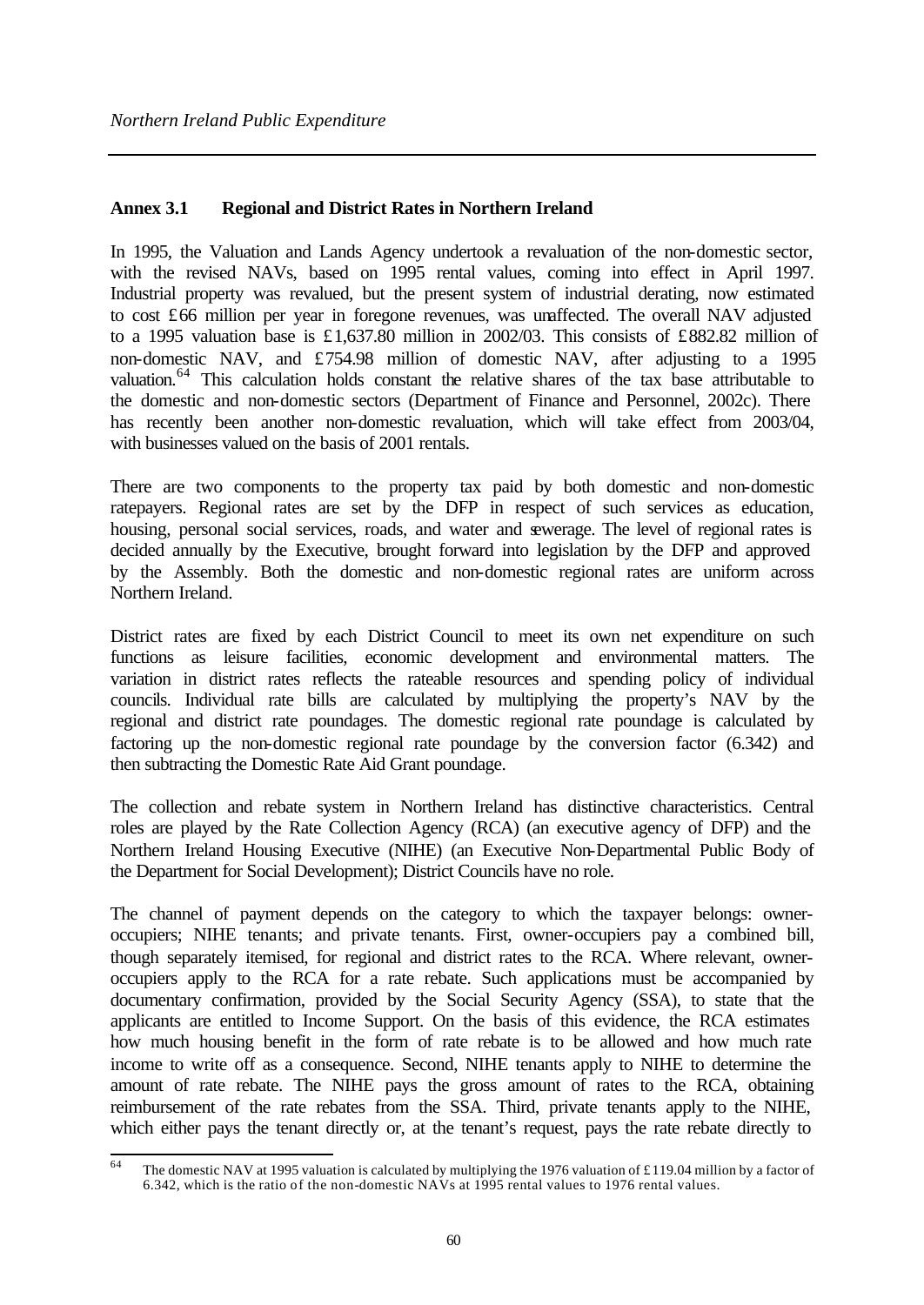the RCA. Alternatively, private landlords can apply to the NIHE for rent and rate rebate on behalf of private tenants; the NIHE either pays the landlord directly or, at the landlord's request, pays the rate element to the RCA.

The total rate receipts collected by the RCA are paid into the Northern Ireland Consolidated Fund, out of which each District Council is paid the rate receipts owing to them. The amount payable to each District Council is reduced by an amount equal to 3% of the total amount of rebates in the year within the district.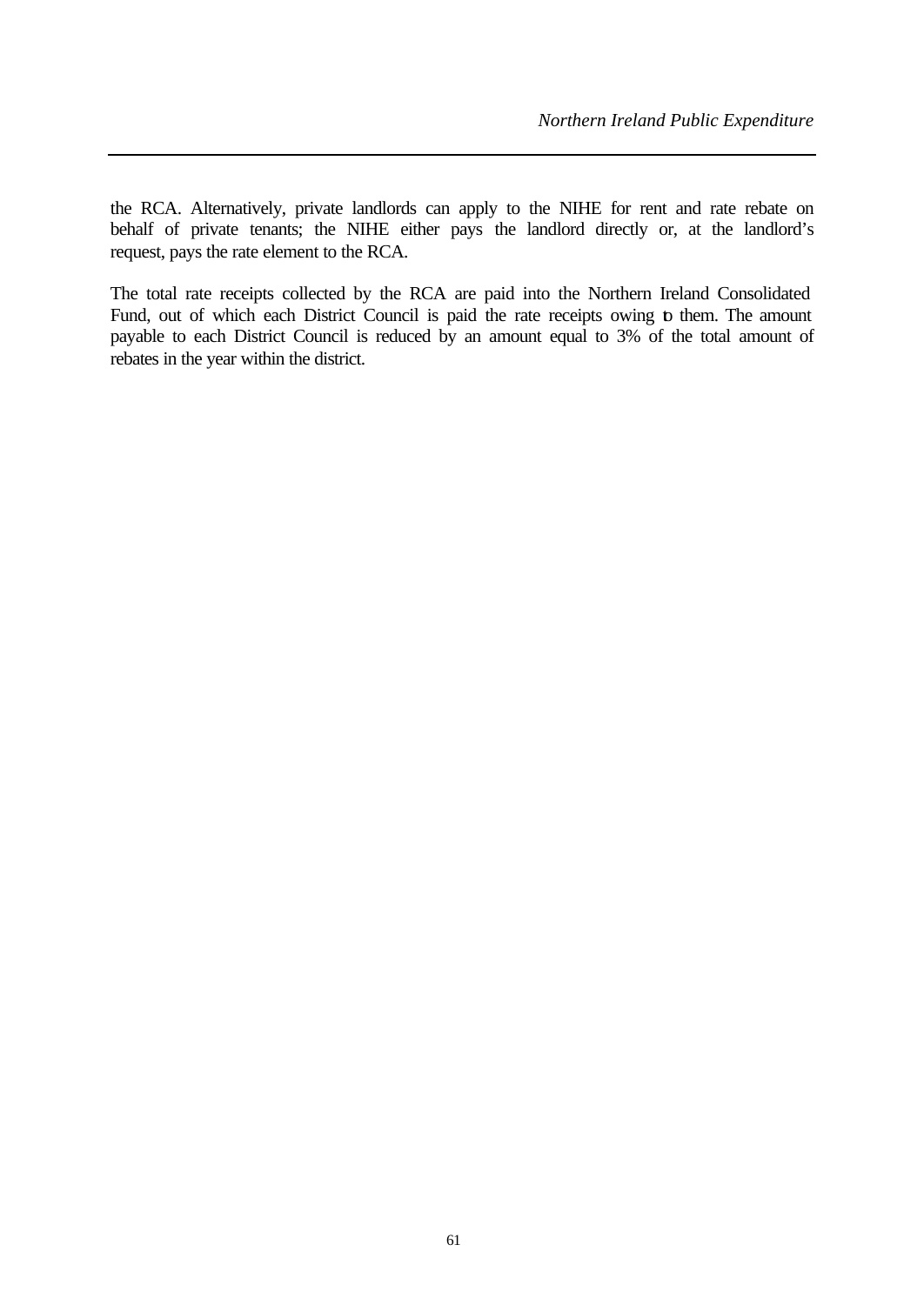#### **4 FUTURE OF THE DEVOLVED FUNDING SYSTEM**

The previous chapters have analysed the UK public expenditure context and the special circumstances of Northern Ireland. The purpose of this Chapter is to provide a bridge from these analyses to the proposals set out in Chapter 5. Sections 4.1 and 4.2 evaluate the Barnett formula: the former analyses the technical properties of the formula, whereas the latter reviews the political controversies that are now enveloping it. Section 4.3 considers the Scottish debate on fiscal autonomy, as this may influence UK-wide discussion of the future of the funding system. Interestingly, there are strong echoes of the issues already discussed in Section 3.2 (Legacy of History). Section 4.4 examines the institutional deficit that currently characterises intergovernmental fiscal relations in the United Kingdom. Finally, Section 4.5 discusses the impact of the implementation of RAB, the switch of UK central government accounting and planning from cash to accruals.

#### **4.1 The Predicted Effects of the Barnett Formula**

The Barnett formula has often been misrepresented and even more frequently misunderstood, in part because its operation has not been transparent. There is now a reasonable account available, though not securely rooted in hard data, of how the UK territorial finance system operated in the 1980-1999 period. Following the implementation of devolution in 1999, more systematic data are coming into the public domain, though they remain seriously incomplete. The purpose here is to explain how the present system has evolved and why it now takes the form it does. Although a few insiders know how the system works, most people are understandably confused by much error in political comment and media reporting.

An explanation is first provided of what would be involved in a systematic application of the formula. Having established key results on its convergence properties, it is then stressed that the Barnett formula has not in fact been operated on this 'clean' basis. Instead, there have been a number of important factors which combine to qualify the convergence results.

Figure 9 demonstrates that the internal dynamic of the Barnett formula, when implemented over a long period in which all increments of expenditure pass through the formula, will bring about the convergence of per capita expenditure in all four countries. As expected, base expenditure (on which the three territories have per capita indexes above  $UK = 100$ ) over time becomes a smaller proportion of total block expenditure, with incremental expenditure (which has passed through the population-based formula) becoming a larger proportion.

In Figure 9, the vertical intercepts indicate the per capita index at the beginning of the simulation. In this particular simulation, the starting points are Heald's (1994) estimates of the positions in 1981/82.<sup>65</sup> The horizontal axis measures successive increments of expenditure, all of which go through the Barnett formula. Moving from left to right, the cumulative amounts

<sup>65</sup> 1981/82 was the first year for which the Barnett formula was used for Scotland, Wales and Northern Ireland. This particular simulation, taken from Heald (1996), uses the original formula proportions 10:5:85 and 2.75:100. Precisely which constant formula proportions are used makes little difference to the appearance of the diagram. This kind of simulation cannot be run in the case of changing population and formula proportions, without a prior specification of that relative population change. As a result of the data published for Wales (Treasury, 1998a), there are doubts about the 1981/82 starting point for Wales which Heald (1996) used to determine that intercept.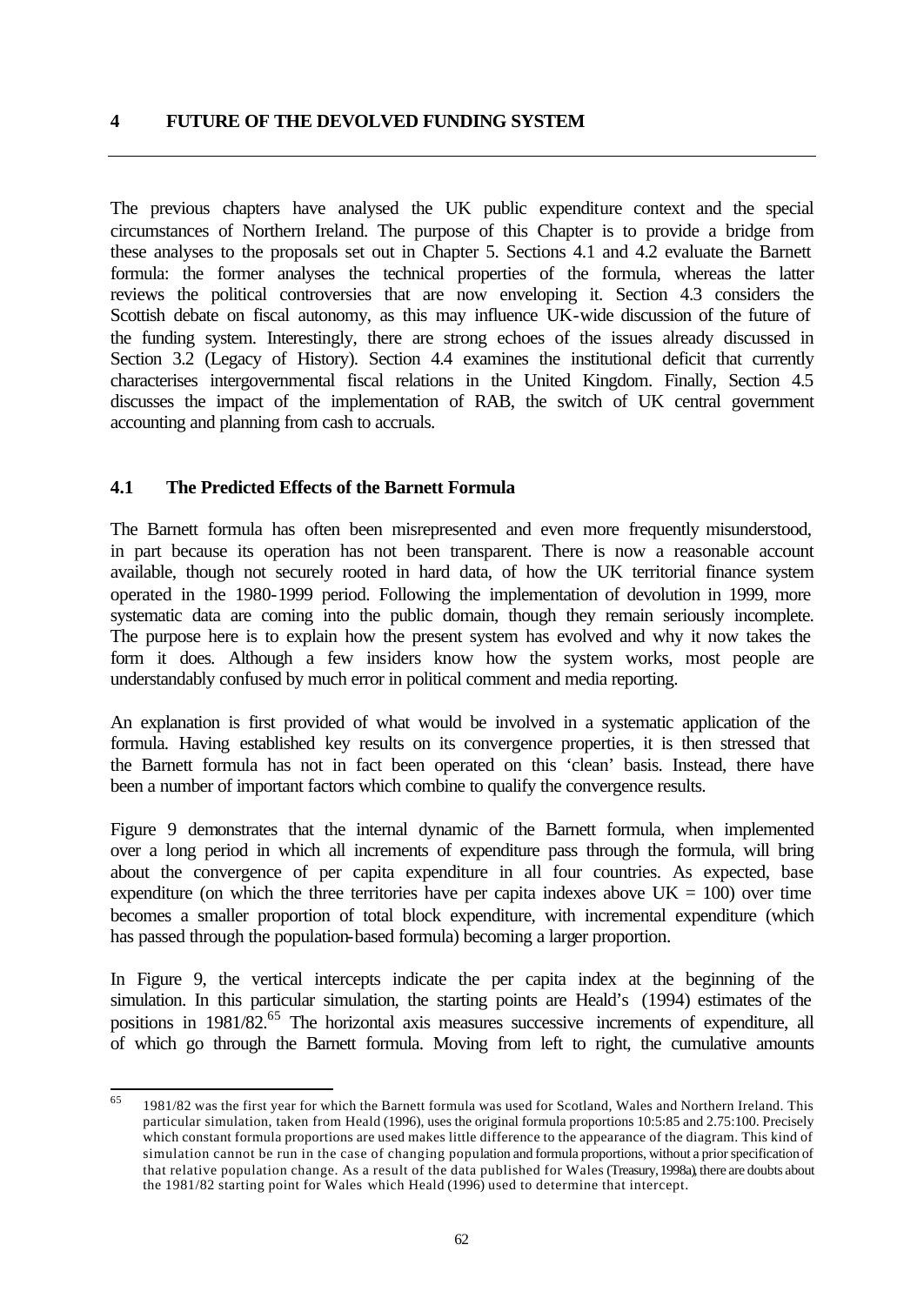of incremental expenditure become very large and the initial baselines become a small proportion of total expenditure.



However, this conclusion critically depends upon three assumptions: that the initial formula proportions exactly match relative populations; that relative populations do not change through time; and that all expenditure increments pass through the formula (Heald, 1996). There are important implications if these three assumptions do not hold.

First, the original formula proportions were advantageous to Scotland (10/85 rather than 9.57/85.31 as at mid-year 1976) and disadvantageous to Wales (5/85 rather than 5.12/85.31). On this basis, the convergence would not be on 100: Scotland would converge on an index above 100 and Wales on one below 100. Even though the Northern Ireland formula percentage was expressed to two decimal places (2.75%) in relation to its base of Great Britain, there was an adverse 'rounding' as the population percentage at mid-year 1976 was 2.79%. Consequently, Northern Ireland, like Wales, would converge on an index below 100. This point was important because the formula proportions were not updated until 1992. With effect from CSR 1998, there would be annual updating of the formula proportions, based on the mid-year estimates of the Registrars General (Darling, 1997). Taken together, the 1992 recalibration (by moving the GB component of the formula to two decimal places) and the 1997 modification (annual population updating) have eliminated rounding as an inhibitor of long-run convergence.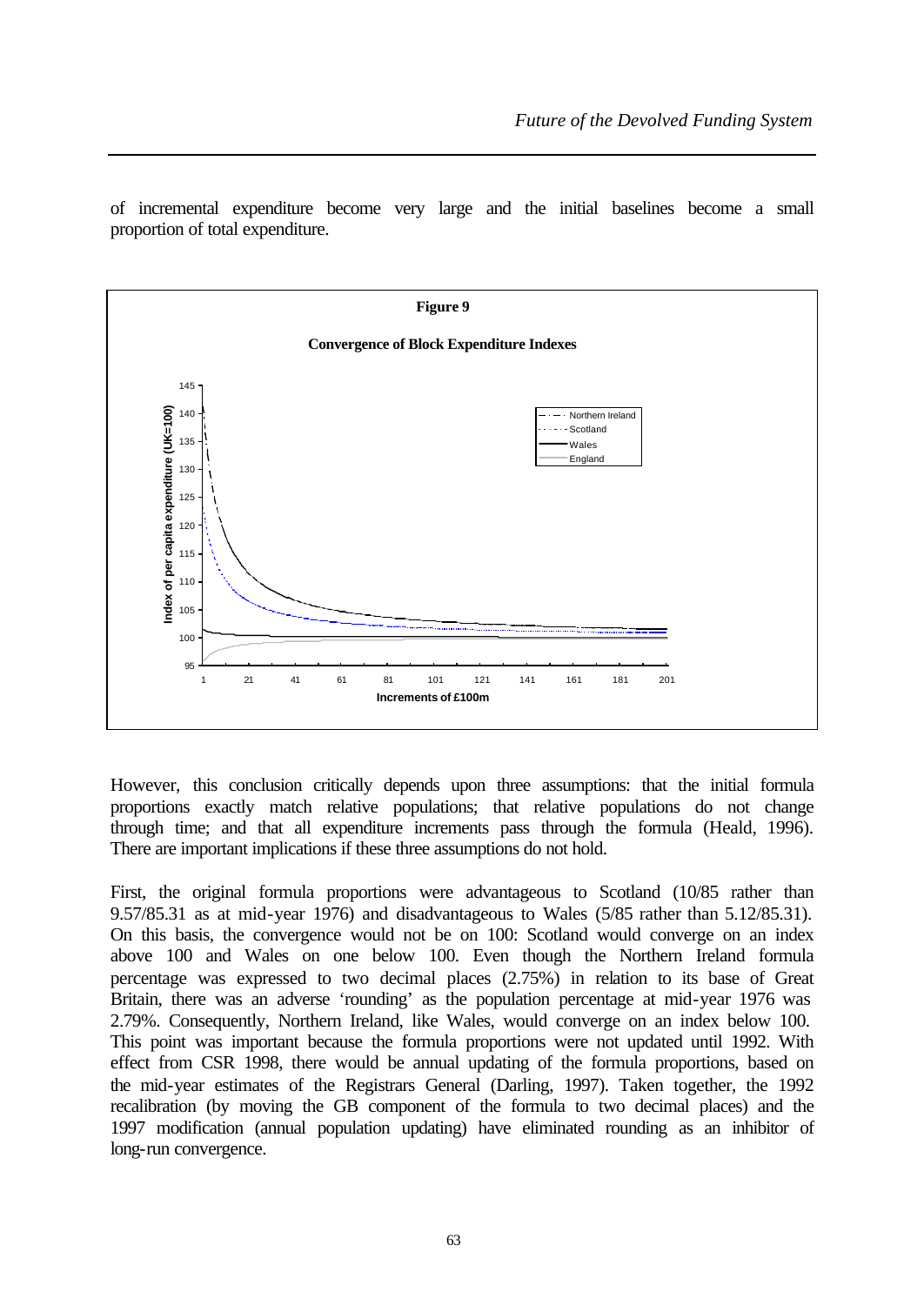Second, significant changes are taking place in the relative populations of the countries of the United Kingdom: in particular, the population of Scotland relative to England is in long-term decline. Cuthbert (2001) proved mathematically that territories with future relative population decline would converge, even with current populations being used in the Barnett formula, on an index above 100, and those with a future relative population increase on an index below 100.

The contrast between Scotland and Northern Ireland is particularly marked; the population ratio between Scotland and England has changed from 11.24% (ie 9.57/85.13) in 1976 to 10.23% in 2002. In contrast, Northern Ireland's population expressed as a percentage of GB population has risen from 2.79% to 2.92%. This equates to an increase from 3.28% (ie 2.79/85.13) in 1976 to 3.40% in 2002, expressed relative to England.

Therefore, the convergence effect of the Barnett formula on per capita expenditure indexes has been attenuated in Scotland (falling relative population) but accentuated in Northern Ireland (increasing relative population). Even with the current practice of regular population updating, the figures used in determining Barnett formula consequences will be somewhat out of date, meaning that a territory experiencing relative population decline (eg Scotland) will receive a higher percentage of English expenditure than it would on the basis of actual population at the time of the settlement. Additionally, when relative population is falling, the territory's per capita index will be higher due to the relative reduction in the denominator. The numerical effects of population updating clearly depend upon how much incremental expenditure is going through the formula. If nominal expenditure growth is low, marginal changes in the formula proportions will have a limited effect.

Third, Heald (1994) summarised the limited evidence in the public domain about the mechanisms of formula bypass, whereby not all incremental expenditure has gone through the formula. Heald's (1994) examples were confirmed by Treasury (1997a, 1997b) evidence to the TreasuryCommittee (1997), but there has been no quantification of the numerical importance of bypass.<sup>66</sup> An example from the 1980s clarifies the issue. When the territorial expenditure index on health is substantially above  $UK = 100$ , this is likely to reflect in part a higher per capita employment of nurses. If the Treasury were to underwrite the full cost to each health department of a UK nurses' pay settlement, the territories would receive more than if the total UK cost of the award were to be distributed through the Barnett formula.

If a considerable amount of expenditure change does not go through the formula, the convergence results may not hold. It is generally believed that there were more opportunities for formula bypass, favourable to the territories, in the 1980s than there were after the 1992 revamping of the public expenditure control system (Heald, 1995). There is no guarantee that bypass will be more favourable to the territories than the Barnett formula. On at least one

<sup>66</sup> The concept of bypass is problematic at the operational level. It is sometimes difficult to decide what are structural features of the public expenditure system with consequences for territorial funding, and what are cases of the Barnett formula not being applied. An example concerns the effects of volume planning (and its partial continuation in the form of the annual uplift). One reason why this has become labelled as bypass is that the arrangements for uplift, and indeed its abolition, were not in the public domain, and thus rendered incomplete pre-1997 accounts of the operation of the Barnett formula system.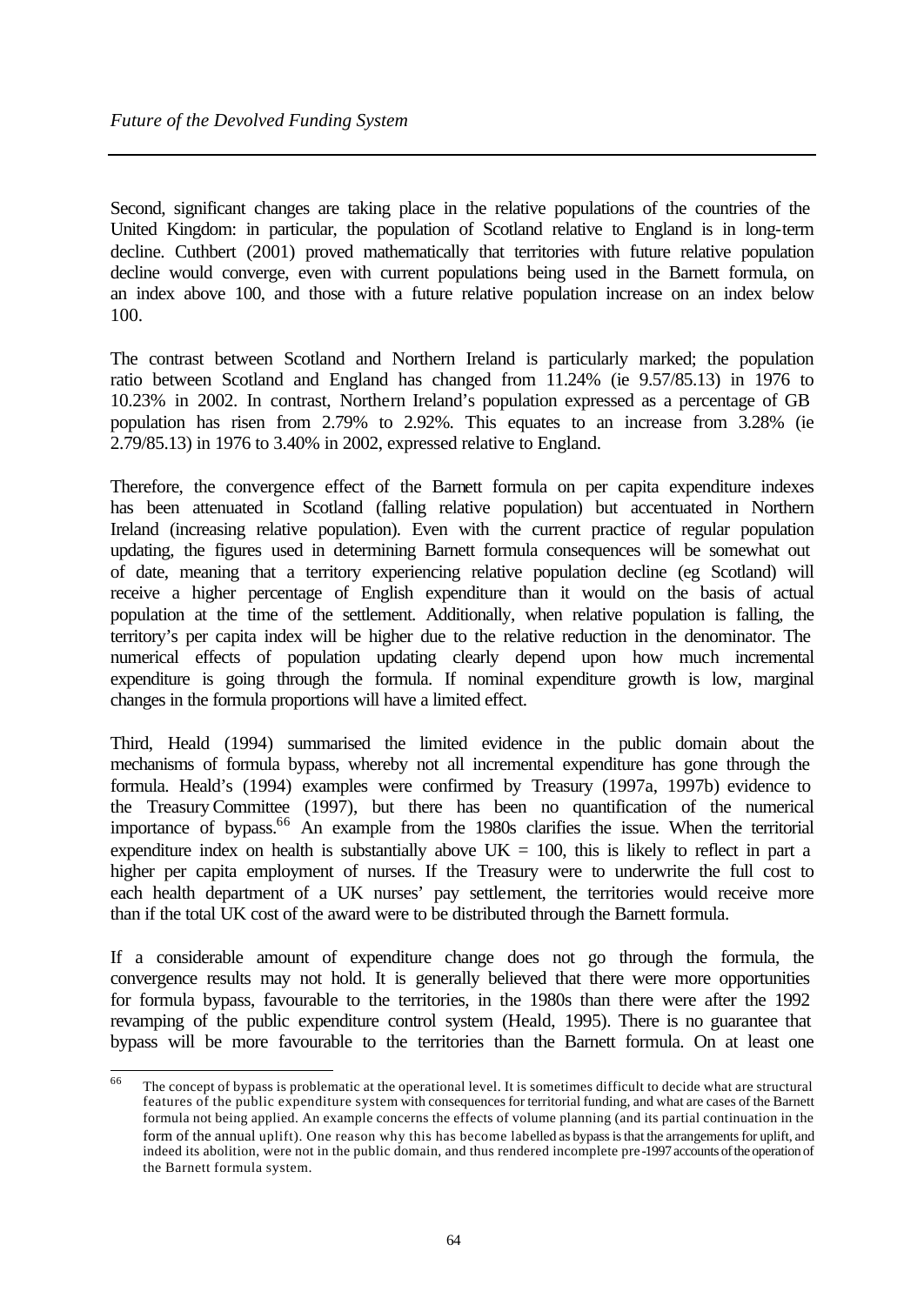occasion during the 1992-97 Major Government, the Treasury implemented an across-theboard percentage reduction in departmental baselines, before applying the formula. Whether by accident or design, this device allowed ministers to state that the Barnett formula had been implemented, even though it eroded the protection afforded by the formula to inherited expenditure.<sup>67</sup> This device was permitted by the then secret rules governing the operation of the formula; it now appears within the published rules (Treasury, 2002b), though a recourse to it is now more likely to attract attention.

Figure 10 presents the effect of convergence in a different way. It shows the inevitable downside for Northern Ireland of a formula which does not challenge the baseline, but which allocates incremental expenditure on a population basis. Arithmetically, it must be the case that expenditure in Northern Ireland, regulated on this basis, will rise more slowly than expenditure elsewhere in the United Kingdom. This is an inevitable consequence of Northern Ireland having the highest per capita expenditure.

In Figure 10, the plotted lines show the percentage formed by dividing the growth rate in the Northern Ireland block by that, for example, in Scotland. In contrast with Figure 9, in which the horizontal axis measured cumulative expenditure increments, the horizontal axis in Figure 10 is the percentage of total expenditure accounted for by cumulative increments. At the origin, there is only baseline expenditure and no cumulative increments. Moving from left to right, the cumulative increments become successively more important.

At the beginning of the convergence process started by the adoption of the Barnett formula in the context of then expenditure indexes, the percentage increase in expenditure in Northern Ireland would be approximately 70% of that in Great Britain. The growth indexes with England and Wales are little different from that with Great Britain. In contrast, the comparable figure for Northern Ireland with Scotland would be between 85% and 90%; this is a direct result of Scotland itself converging. Naturally, the more expenditure which has gone through the formula (ie the further to the right along the horizontal axis), the closer these percentages tend to 100.

Heald (1994) demonstrated that the effects of the formula can be significantly modified by unconnected changes in the technical detail of public expenditure management systems.<sup>68</sup> For example, the switch from volume to cash planning in 1982 increased the amount of expenditure which would, in principle, pass through the formula. Previously, the territorial

<sup>67</sup> Money 'saved' by applying a constant percentage cut to the territorial blocks and to comparable expenditure can then be passed through the Barnett formula, generating formula consequences supplementary to those generated by year-onyear increases in comparable expenditure. Naturally, the arithmetical e ffect is disadvantageous to the territories because the constant percentage cut generates more 'savings' from their blocks than they subsequently receive back in these 'artificial' formula consequences.

<sup>&</sup>lt;sup>68</sup> This can happen even when changes in the public expenditure planning system (Heald, 1995) have no immediate connection with policy on territorial programmes. Some changes are not even announced by the Treasury. Heald (1994) identified that the Treasury's practice of creating a baseline for the third year of each Survey by incorporating an automatic inflation adjustment meant that a significant proportion of the increment for that year did not go through the formula. Not until December 1997 did it reach the public domain that this practice had changed: 'In Surveys since 1993 it has been the practice to create the year three baseline by rolling forward Year 2 cash plans at the same level in cash terms' (Treasury, 1997b).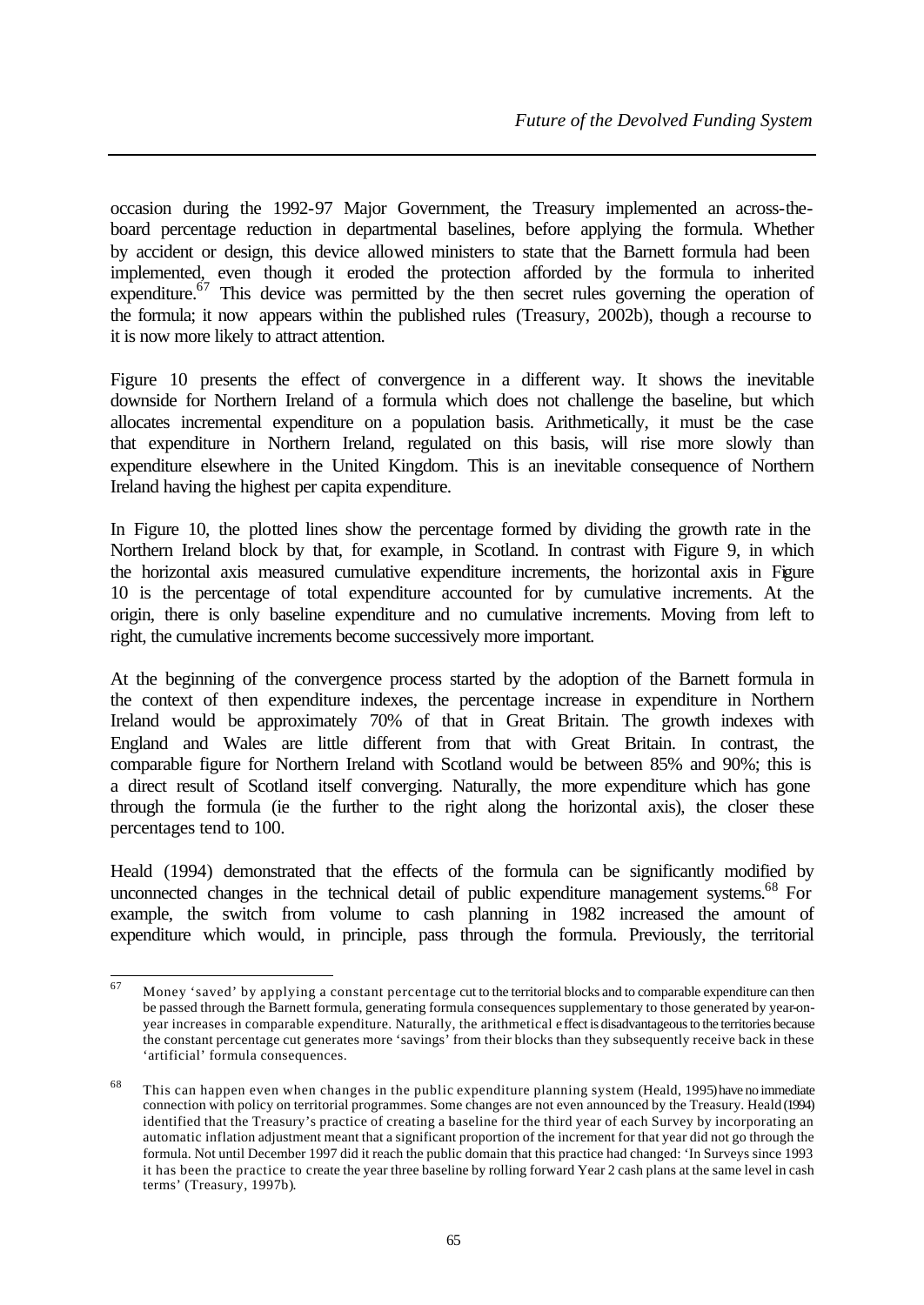blocks had been revalued by specific price factors each year before the formula was applied to the growth component. Subsequently, both the growth and inflation components would pass through the formula; in practice, however, an element of revaluing the 'horizon' year in successive surveys continued until the early 1990s. Other things being equal, putting the inflation component through the formula would speed up convergence. This should be taken as a caution that all discussion about the impact of the Barnett formula must be located within a secure knowledge of the operation of the UK public expenditure system as a whole.



#### **4.2 Controversies Surrounding the Barnett Formula**

Both 1997 devolution White Papers (Scottish Office, 1997, Welsh Office, 1997b) stated that there would not be fundamental change to the Barnett formula without a new needs assessment. Perceptions of how each territory has fared under the Barnett formula are markedly different, and perceptions can diverge from reality. It seems likely that both Scotland and Northern Ireland have fared well out of the Barnett formula arrangements, resulting in their expenditure indexes probably being kept at a higher level than their needs indexes. In comparison, it is often claimed that Wales has done less well (MacKay et al, 1997, Richards, 1997). Firm conclusions cannot be reached without a full needs assessment. The only previous *published* assessment of needs (Treasury, 1979) was conducted in the context of the then Labour Government's devolution plans for Scotland and Wales (Heald, 1980). Those figures are dated, were constructed under a different system of public expenditure aggregates and government policies, and relate to a different range of services from those that are now devolved.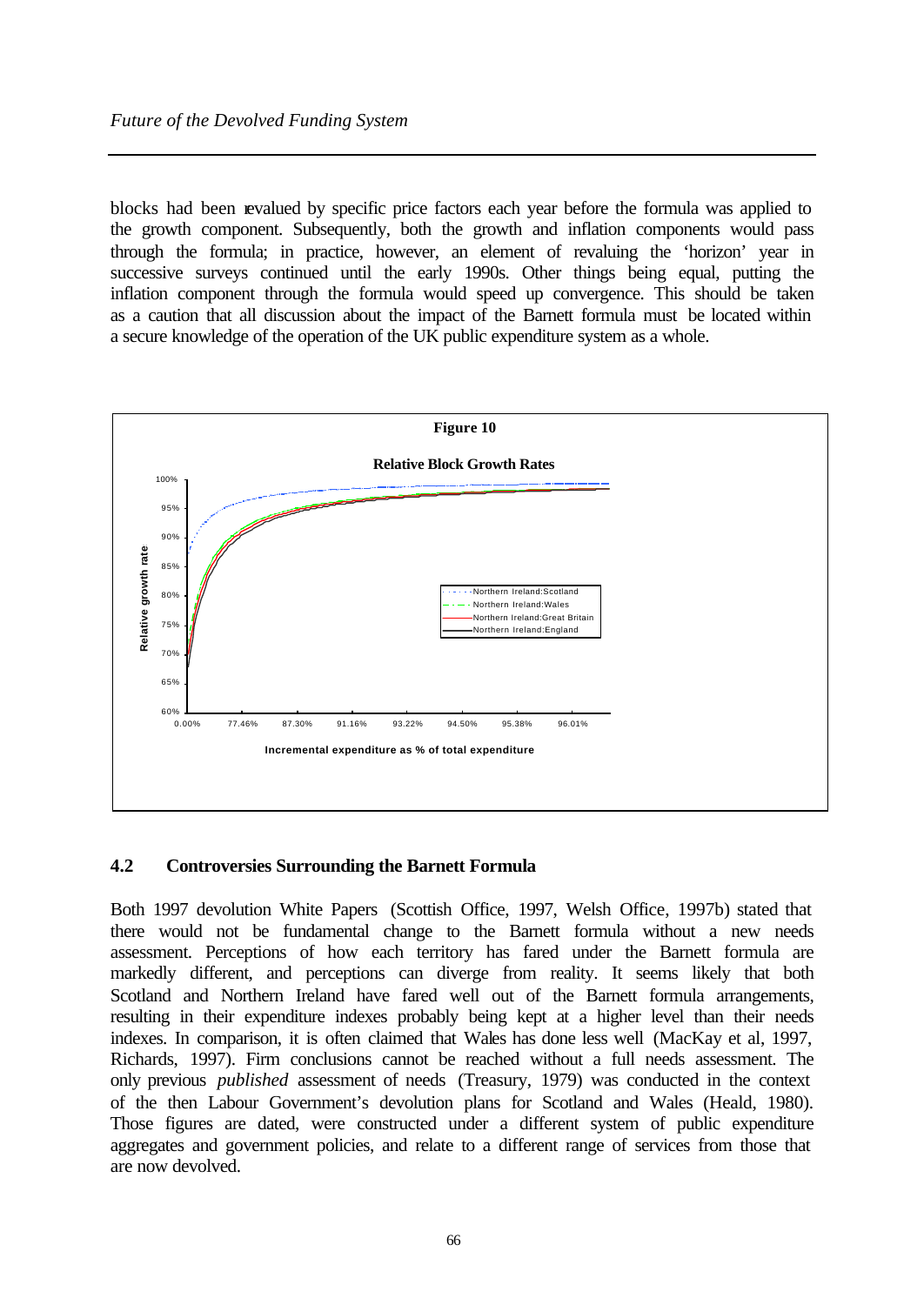It seems to be taken for granted in Wales that the needs index for Wales would definitely be higher than its expenditure index. However, the indexes for comparable expenditure in 1995/96, which can be calculated from data supplied by the Treasury (1998a) to the Treasury Committee, suggest that expenditure, on definitions relevant to a needs assessment, may be higher in Wales than had been appreciated.<sup>69</sup> On the basis of data presently in the public domain, second-guessing the outcome of a needs assessment is a dangerous activity.<sup>70</sup>

Political debate about funding concentrates upon the supposed inequities of the Barnett formula. The Barnett formula is frequently said to be unfair, unjustifiable, or at least to have run its course. Among those taking this view are Lord Barnett himself, for example in the House of Lords debate which he personally initiated on 7 November 2001 (Lords Hansard, 2001), having been successful in a ballot. This apparent unanimity is deceptive, since the Barnett formula – even when correctly understood – is criticised from diametrically opposing viewpoints. This view that 'something better must be found' conceals dramatically different understandings of how the present system works and divergent predictions of what would be the results of a 'review' of the Barnett formula, as advocated by Lord Barnett in both 1997 and  $2001$ <sup>71</sup>

On the one hand, the so-called Barnett squeeze is said to be wrecking public services in Scotland, Wales and Northern Ireland; therefore, the Devolved Administrations should be funded 'above Barnett'. In Northern Ireland, for example, there has been much extravagant language about the 'injustice' of the Barnett formula. Many comments have focused on headline increases being lower than those in England.

On the other hand, the Barnett formula is regularly portrayed, especially in the London and English regional media, as a gravy train of subsidy for the territories. It is said to sustain the unfair advantage in terms of public expenditure per capita held by the Devolved Administrations; therefore, they should be funded 'below Barnett'.

<sup>69</sup> Expressed in terms of England  $= 100$  for that expenditure which is comparable with each territorial block, the coverages of which differ significantly, the block indexes for 1995/96 implied by the Treasury data are: Scotland 132; Wales 125; and Northern Ireland 132. The Northern Ireland figure is significantly affected by the inclusion of social security expenditure in the comparison, thereby reducing the index. Whilst the Scotland index is in line with the data for earlier years in Heald (1994), the Wales index is considerably higher. Nothing more can be said definitely, unless the disaggregated, rather than just summary, numbers are published. Speculatively, the uncertainty may in part be rooted in past failures to fully separate out Welsh expenditure from that in England, and the differential way in which successive public expenditure aggregates have scored local authorities within identifiable expenditure (Heald, 1995).

 $70$  A topical issue indicates the kind of complex questions which will arise during a needs assessment. The ethnic minority populations of Scotland (1.52% of total population, 1998) and Wales (1.48%) are shown by the Office for National Statistics (2000) to be much lower than that of England (7.26%). Although there have been no official data compiled on ethnic populations in Northern Ireland, Irwin and Dunn (1997) approximate this at 1.5%. It is obvious that one of the issues confronting a needs assessment would be whether, say, a large proportion of schoolchildren whose home language is not English increases the cost of school education.

<sup>71</sup> 'Review' has become code for abolition. On 27 January 2003, Lord Barnett asked the following oral Parliamentary question: 'Whether [Her Majesty's Government] have any plans to scrap the Barnett formula with respect to the allocation of public expenditure'. In response to a negative answer, he replied: '… if [the Minister] has no plans to scrap the formula, the simple question must be, "Why not?" (Barnett, 2003).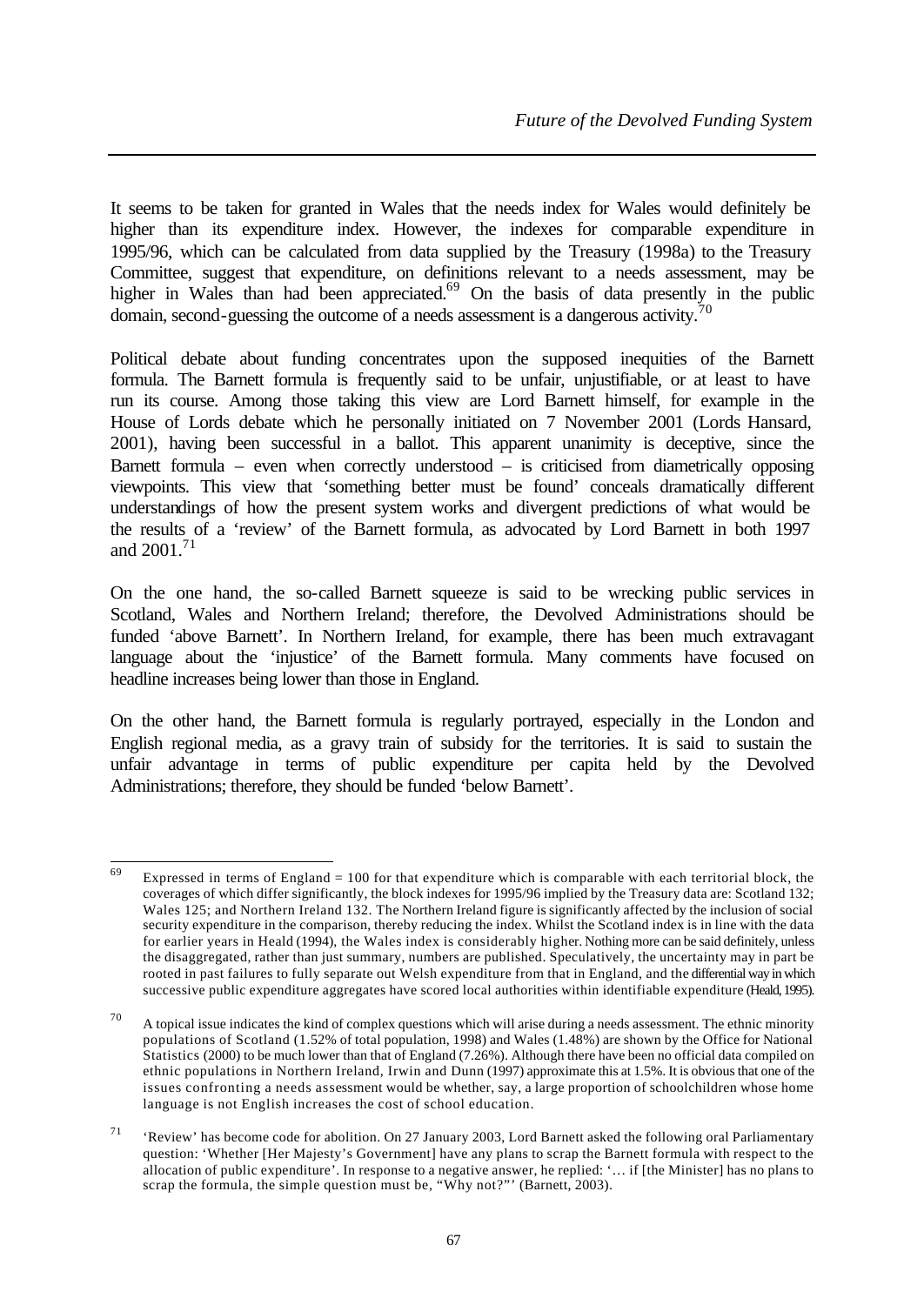Both before and after devolution, McLean (1997, 2001) has expressed enthusiasm for evicting Scotland from the Union; his analogy is with Slovakia, effectively thrown out of the Czechoslovak federation by the Czech Republic in 1993. The terms on which Scotland would be allowed to stay in the Union would include per capita expenditure at the England level and Westminster parliamentary representation at the below-parity level established for Northern Ireland by the *Government of Ireland Act 1920*. His argument could, if so desired, be extended to Wales and Northern Ireland, though this was not done.

Heffer's (1999) book is noteworthy for its offensiveness and technical inaccuracy. As examples of the latter, a Scottish general government financial deficit is treated as the measure of subsidy received from England, in years in which the United Kingdom as a whole had a large financial deficit; and there is a failure to distinguish between expenditure indexes and deficit levels. It has become fashionable in the media to blame Scotland for the dire condition of the London underground system; this happened frequently during the May 2000 mayoral election campaign. A predictable consequence of the new governmental arrangements for London is that both the Mayor and the Greater London Authority (2001) will lobby hard for extra public expenditure in London. More specifically, arguments will be mounted against the transfer of tax revenues from London to other regions, as, for example, through the Revenue Support Grant system for English local authorities. In turn, this will make the Barnett formula system more visible to the English regions; the North East, in particular, campaigns vociferously against what are perceived to be unfair advantages held by Scotland. This is the background to the 'blood on the carpet' threat by John Prescott MP, the Deputy Prime Minister, on the eve of the 2001 General Election (Hetherington, 2001).

Overall, however, events in the territories still attract relatively little attention, though more than before devolution. Several participants in the House of Lords debate on the Barnett formula noted the predominance of Scottish and Welsh speakers, with limited attendance and participation by peers from England. Midwinter (1997) observed that spreading, across England, feasible reductions in the territorial programmes would make only a marginal difference to the level of per capita expenditure in England. Despite this arithmetic, differences in per capita expenditure will have a much higher prominence in future.

There is also a set of reasoned arguments that need to be addressed. First, Lord Barnett's (1997, 2001) criticism of the eponymous formula overstates the significance of relative GDP, on which measure Scotland has improved its position. Given the composition of expenditure financed by the Assigned Budgets, geography, demographic structure and participation rates in publicly provided health and education will be far more important determinants of relative need than will be relative GDP.

Second, it has frequently been argued that the funding arrangements for devolution are inherently unstable, and that a system based on the Barnett formula is untenable beyond the short term (Bell and Christie, 2001; 2002). Midwinter and McVicar (1996a, 1996b) provided statements of this position, written before the 1997 General Election. Indeed, their contributions read as an exhortation not to sail into the 'uncharted waters' (Midwinter and McVicar, 1996b), as they characterised the proposed funding scheme (later enacted by the *Scotland Act 1998*).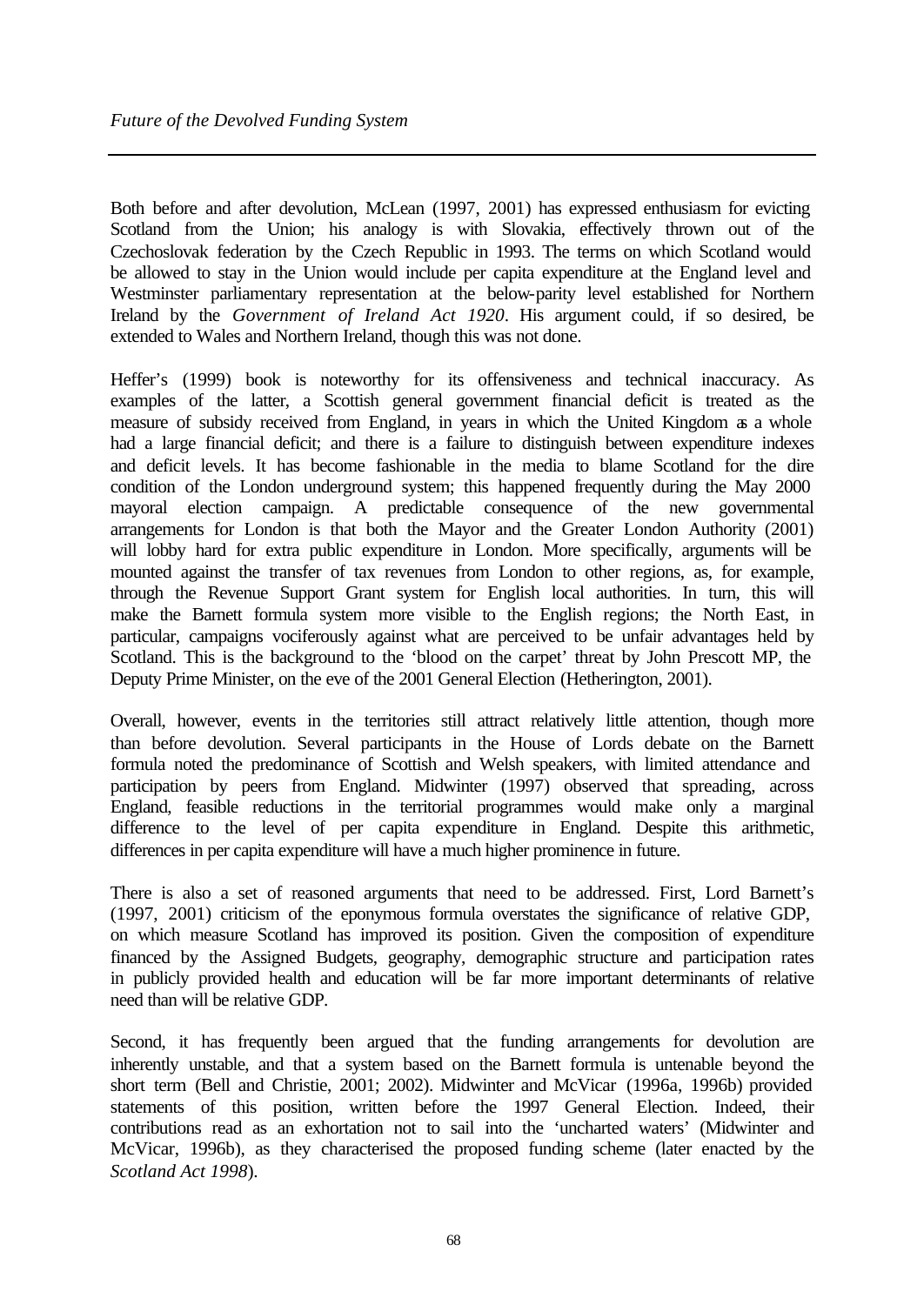Arguments about the inherent instability of the funding arrangements also appear in Hazell and Cornes (1999). Much of the criticism, however, oscillates between two arguments, sometimes run in tandem: that the Devolved Administrations will be starved of resources, which will lead to political conflict; or that they will be fiscally irresponsible and will have to be bailed out by the UK government. Simultaneously, there is argued to be an excessively hard budget constraint, but also an indulgently soft budget constraint. There may be a problem in terms of the costing of long-term commitments, particularly those taken on by the Scottish Executive in relation to teachers' pay (McCrone, 2000), student financial support (Cubie, 1999), and care of the elderly (Sutherland, 1999). In part, this represents a challenge to the policy leadership of Whitehall departments. The eventual net cost to the Devolved Administrations of new expenditure commitments critically depends upon whether England subsequently emulates and thereby generates formula consequences. Potential problems of over-commitment are presently obscured by the problem of underspending.

With Devolved Administrations in place, the obvious question relates to what would replace the Barnett formula, if it were abolished. This is likely to be a matter of continuing political controversy. Yet, if the Barnett formula did not exist, something like it would now have to be invented. This does not mean that the formula might not be modified, or renamed to detach the use of a formula-adjustment mechanism from the controversy which now surrounds the Barnett formula.<sup>72</sup>

Given the vertical fiscal imbalance<sup>73</sup> which characterises the United Kingdom, and the limited likelihood of that changing, the devolved funding system will, in the terminology of the Kilbrandon Report (1973), remain expenditure-based, not revenue-based. Providing the power to vary some taxes would facilitate limited flexibility on total budget size, though what is achievable in the UK context is fiscal accountability at the margin (Smith, 1996).

## **4.3 The Scottish Debate on Fiscal Autonomy**

A very quiet 2001 UK General Election campaign in Scotland was enlivened by a controversy about 'fiscal autonomy', taken to mean that the Scottish Parliament would finance all its own expenditure. This was prompted by a letter to the *Scotsman*, signed by 12 economists (Cross et al, 2001), whose case was taken up by that newspaper. The discussion here can only be brief,<sup>74</sup> but this is a debate of which Northern Ireland should be aware, even if not an active participant.

 $72$ McLean (2002) has proposed the following reforms. There should be a territorial grants board making allocations by a unanimity rule. In the case of unanimity not being achieved, incremental grant in the next time period would be awarded by an inverse GDP rule. If this mechanism were applied only to increments, the path of expenditure indexes for Scotland would not be substantially different from the paths under the present population-based rule.

 $73$  Vertical fiscal imbalance refers to a mismatch between the expenditure responsibilities and the revenue-raising powers of different tiers of government.

<sup>74</sup> See, also, the discussion in Ashcroft (1999), and the Symposium in the journal *Scottish Affairs*, particularly the papers by Darby et al. (2002) and Cuthbert and Cuthbert (2002).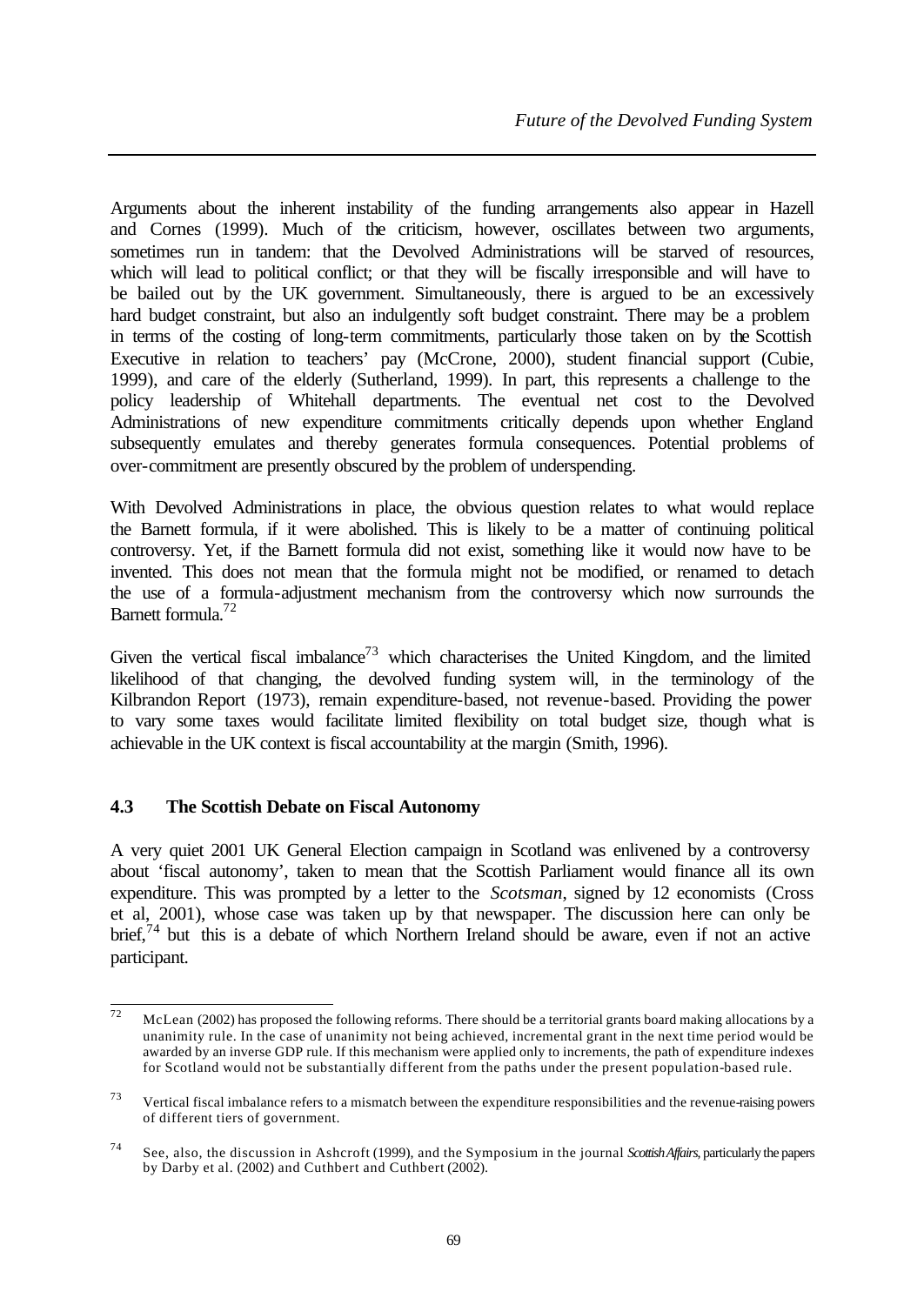The concept of fiscal autonomy is ambiguous. If Scotland were independent, its public finances would be entirely separate from those of the remaining part of the United Kingdom. There would be no more link than there presently is between the public finances of the United Kingdom and those of the Republic of Ireland. Scotland would have the same powers, and be subject to the same EU constraints on taxation policy, as any other member state.

The difficulty arises when the discussion is of fiscal autonomy in the context of devolution. From the content of the letter to the *Scotsman*, Scotland would retain all the tax revenue generated in Scotland and meet all its own public expenditure requirements, including a payment to Westminster for reserved services, effectively modelled on the Imperial contribution of the *Government of Ireland Act 1920*. <sup>75</sup> By implication, there would be no equalisation with other parts of the United Kingdom. It was explicitly stated that the present direction of subsidy runs from Scotland to the rest of the United Kingdom. The legality or practicality of a devolved Scotland setting particular tax rates was not considered, leaving doubt as to whether the Scottish Parliament would determine its own total revenue or receive an amount effectively set by the UK government.

There are three sets of issues to consider: the implications of being a *component* of an EU member state; the implications for control over public borrowing; and the relationship between interpersonal and territorial fiscal redistribution. First, there are significant differences in the way that EU constraints affect variations in taxes within a member state, as opposed to among member states. For example, much of the tax policy discretion which would be enjoyed by an independent Scotland would not be enjoyed by a devolved Scotland. In other words, revenue attributed would have to be calculated mainly as UK tax rates applied to an estimated Scottish base.

Second, such an arrangement would require that the Scottish Parliament had extensive borrowing powers, as otherwise it could not balance expenditure and revenue at the time of a cyclical downturn, especially if Scotland were differentially affected. Under such a scheme, there would have to be some mechanism for joint decision-making on UK fiscal policy.<sup>76</sup>

Third, fiscal autonomy, in the sense that fiscal derivation applies without any fiscal equalisation between jurisdictions, raises fundamental questions about the nature of the state. If the state operates a scheme of interpersonal redistribution, that necessarily implies that there will be territorial transfers of resources, except in the unlikely case that households with different resources and needs are spread evenly across all jurisdictions. If this unlikely condition does not hold, fiscal autonomy for the sub-national government cannot be combined with interpersonal redistribution at the national level, unless there is a clear separation between central (redistributive) and devolved (non-redistributive) functions. Although this

 $\overline{75}$ This is the arrangement in Spain for the Basque Country and Navarra, though the level of the 'cupo' is a political, rather than economic, calculation. Unlike Catalonia, which is within the uniform scheme applying to the rest of Spain, these do not contribute to equalisation transfers to the poorer Autonomous Communities (Lámbarri and van Mourik, 1997).

<sup>76</sup> The House of Lords Select Committee on the Constitution (2003, para 109) proposed 'consultation'. In the context of a genuine revenue-based system, consultation alone would not be sufficient.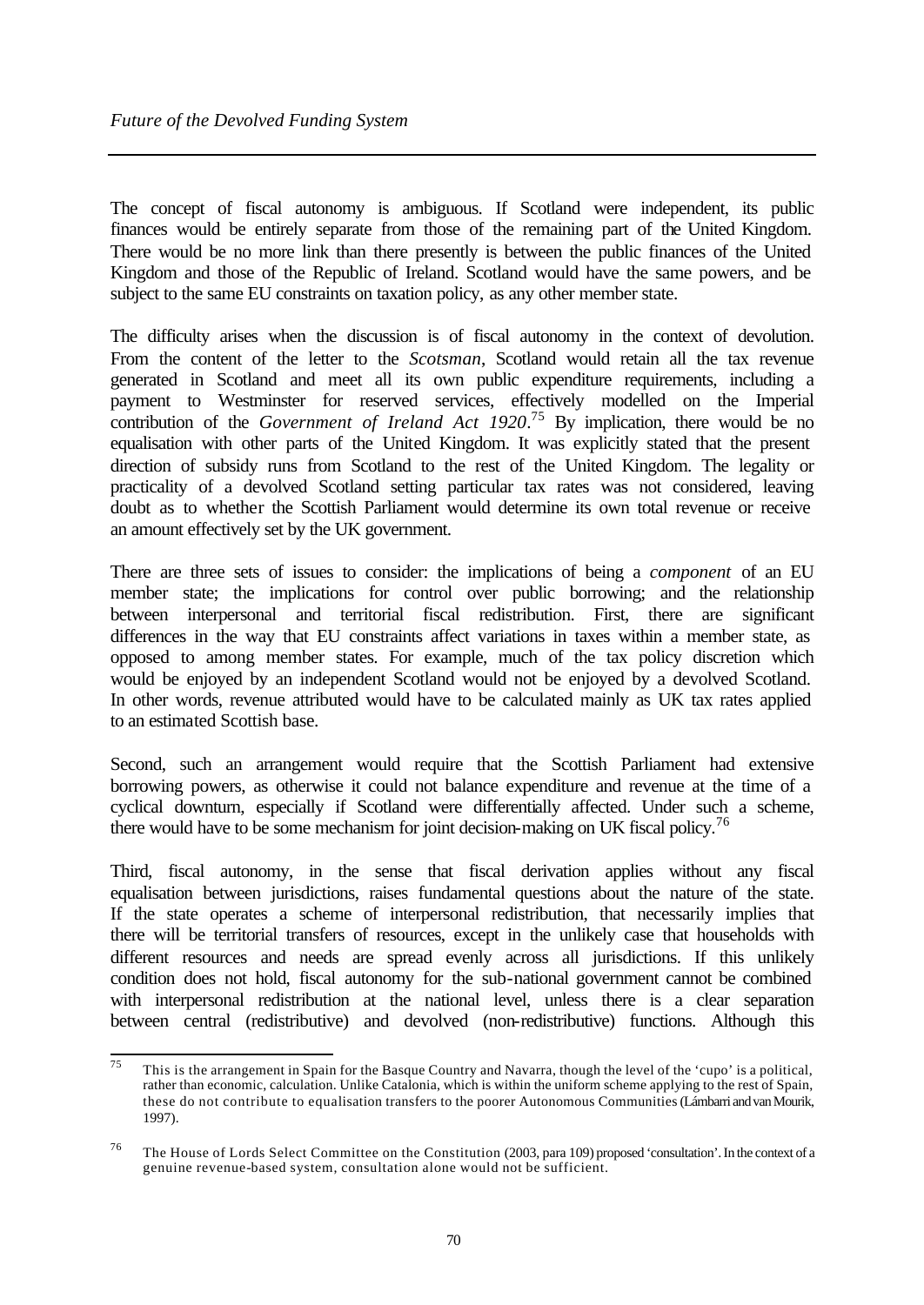might have been possible in the context of the Gladstonian minimal state, it is not consistent with the existing European model of welfare states.<sup>77</sup> Commentators on the public finances of the 1921-72 Stormont period regularly made the point that Northern Ireland could not afford the British welfare state from its own resources (Green, 1979), thus undermining the viability of the 1920 scheme.

It is important to disentangle two strands of opinion behind the arguments advanced in Scotland for fiscal autonomy. One strand operates on the assumption that Scotland would be financially better off outside the Union, because the direction of fiscal transfer is from Scotland to England.<sup>78</sup> Accordingly, fiscal autonomy would facilitate a higher level of public expenditure and/or lower taxes where tax rates are under the control of the Scottish Parliament. There is little enthusiasm for fiscal equalisation to England, Wales and Northern Ireland. Indeed, some of the advocates within this strand are explicitly thinking in terms of independence rather than devolution.

The second strand considers that the direction of fiscal transfer has been to Scotland, but believes that huge economies can be made in public expenditure. This is the current editorial stance of the *Scotsman*: antagonistic towards the Scottish Parliament and the Scottish Executive; hostile to the euro and dismissive of EU constraints on fiscal decentralisation; contemptuous of the alleged inefficiency of the Scottish public sector and canvassing private sector substitution in health and education; and optimistic that the resulting budgetary shortfall would lead to fundamental economic changes.

## **4.4 The Institutional Deficit**

Asymmetric government has long existed in the United Kingdom, even though this attracted little attention in England. Devolution takes this further in one sense, namely that there are two distinct sources of democratic legitimacy. In most federations, the existence of a considerable number of sub-national governments provides protection against the power of central government. Sometimes, this protection originates from the design of the federal constitution. For this reason, the standing of the German Länder is massively increased by their representation in the Bundesrat (Upper House of the Federal Parliament) (Keating, 1999). In Australia, there is a well-developed formal machinery for conducting policy dialogue between the Commonwealth government and the States. Arrangements differ, but a common effect is to afford the sub-national tier far more protection from central power than is embodied in the formal constitutional position. For example, assigned tax revenues do not have the same appeal in the United Kingdom as in the German context, because the Länder's Bundesrat role gives them genuine influence over policy and budgetary matters.

 $77$ <sup>77</sup> A different vision, reflecting the distinctive US tradition of fiscal federalism, is presented by Weingast (1995) and McKinnon (1997). This treats territorial equalisation with suspicion and emphasises the role of market forces in equilibrating regional incomes and public service standards. Riker (1996) considers that the great benefit of federalism is that it imposes limits on government size.

<sup>78</sup> Conflicting views on Scottish public finances are assessed by Heald et al. (1998) and Heald and Geaughan (1999).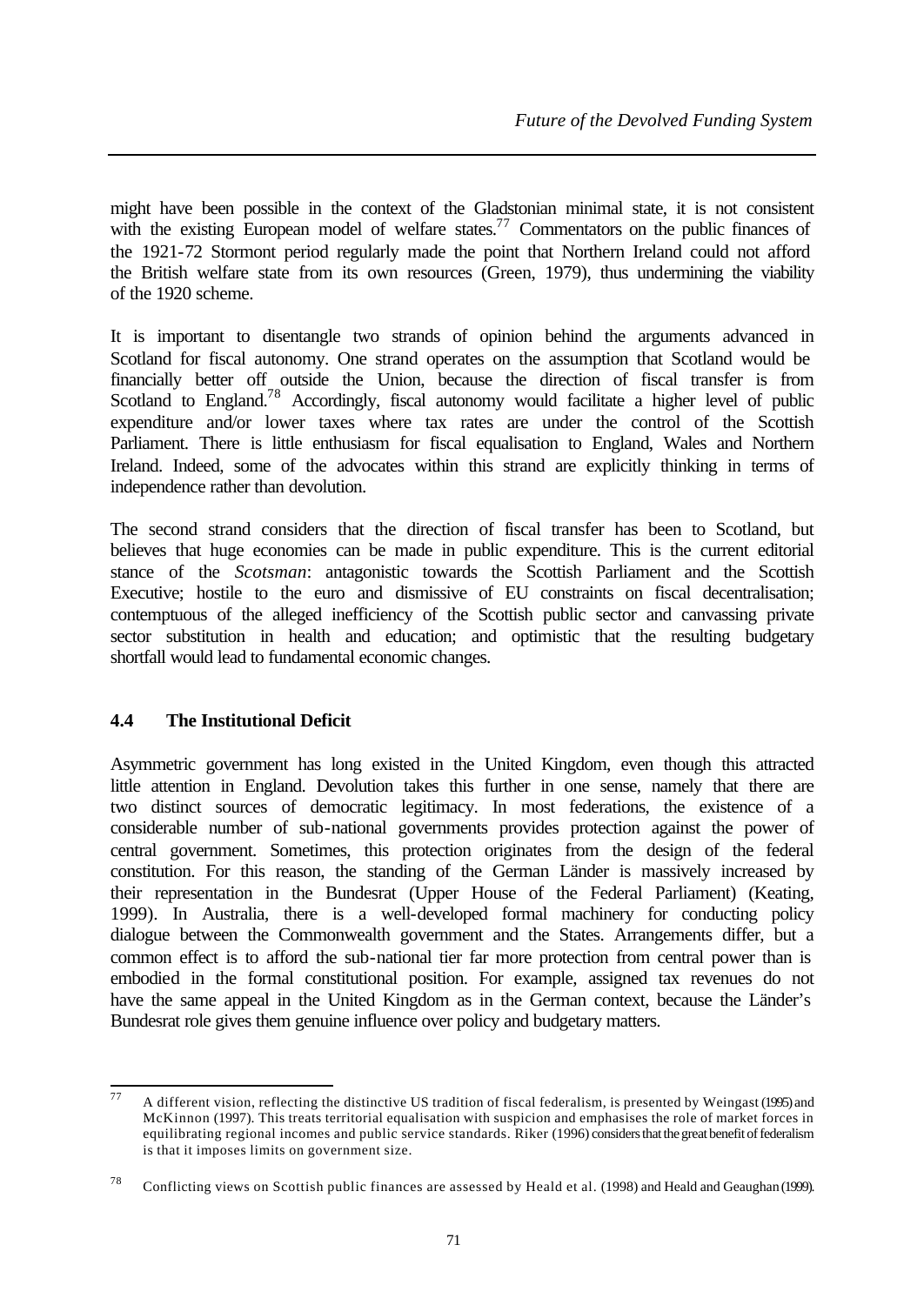There is the pressing issue for the United Kingdom of how to design institutional machinery to regulate the devolved funding system. Northern Ireland's unfortunate precedent (Joint Exchequer Board from 1921-72) should prove less relevant than the experience of Australia's Commonwealth Grants Commission (Searle, 1996). Nevertheless, there is bound to be scepticism, as there was in 1979:

There is little in the history of Northern Ireland's Joint Exchequer Board to reinforce the extended role proposed by Kilbrandon for a comparable body for a devolved Scotland or Wales (Green, 1979, p. 8).

The counter-argument is that the context of 'devolution around the periphery' is quite different from the context of 'reluctant devolution' in Northern Ireland under the *Government of Ireland Act 1920*. The potential role of a Territorial Exchequer Board will be briefly considered in Section 5.6.

## **4.5 Resource Accounting and Budgeting**

The financial arrangements for devolution have been implemented at a time when there has been substantial change in the UK public expenditure planning system. Resource Budgeting (RB) was only partially implemented in 2001/02, following the completion of SR 2000 in July 2000; this is described as RAB Stage 1. The Treasury fully implemented RB, with effect from SR 2002 and financial year 2003/04; this is described as RAB Stage 2.

The introduction of RAB in central government has involved both Resource Accounting (RA) and RB. As a result of RA, capital assets are valued and depreciated, with financial reporting much more closely aligned to that of the private sector. The Treasury has adopted the term 'resource' to signify the use of accruals accounting, as modified for application in central government. The effects of RB are that the planning and control systems are operated in resource terms, and Supply is voted by Parliament at a disaggregated level in resources and at a more aggregated level in cash (Treasury, 2001a; 2001b).

These modifications to the planning system have implications for the calculation of formula consequences. These could have been worked out in resource, in cash, or in both. Under RAB Stage 1 for the SR 2000 settlement, the Treasury's decision to place the non-cash items in AME rather than DEL greatly limited the impact. With effect from SR 2002, these items were transferred into DEL, with a considerable impact on territorial funding via Barnett formula consequences.<sup>79</sup>

Northern Ireland is differentially affected by this change, owing to the higher level of public assets. Data on this differential are provided in the 2001 edition of the National Asset Register (Treasury, 2001c), on which Table 13 is based. Part A shows asset levels by territory; the Northern Ireland total is much the highest, despite its lower population. Part B analyses, by

 $\overline{79}$ In Table 12, it was noted that non-cash water costs, transferred from AME to DEL as part of SR 2002, were subsequently transferred back to AME. Moreover, the Treasury agreed that certain other non-cash costs would also be transferred to AME on the basis that the counterpart services in Great Britain were provided by local government.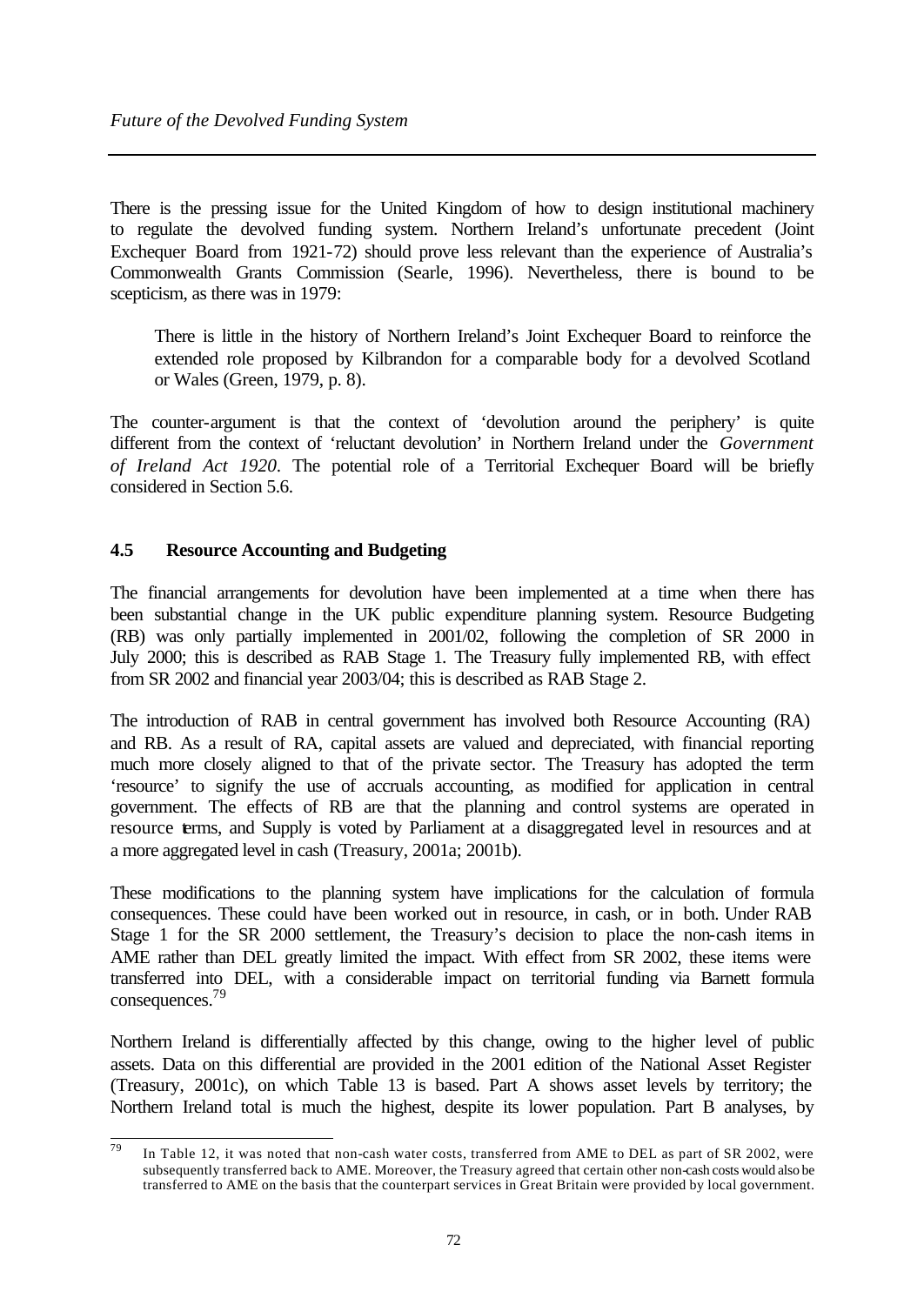asset category, those assets on the balance sheet of the NIO, then repeats the analysis for the Northern Ireland Departments. A large proportion (71%) of the asset base of the Northern Ireland Departments is held by the Department for Regional Development. Of this, 28% is represented by the Water Service, and 71% by the Roads Service.

The Treasury prepared carefully for the implementation of RAB and consulted with the UK Parliament at each stage of implementation. Nevertheless, it has been important to ensure that the full implementation of RAB did not have unintended consequences (eg intensify convergence) for the operation of the Barnett formula. This is another illustration of the general point that such a formula mechanism can be sensitive to unconnected changes in the public expenditure system as a whole.

|                                             |                        |                       | Table 13             |                                                             |                        |                              |         |
|---------------------------------------------|------------------------|-----------------------|----------------------|-------------------------------------------------------------|------------------------|------------------------------|---------|
|                                             |                        |                       |                      | The Northern Ireland Entries in the National Asset Register |                        |                              |         |
| <b>PART A: TERRITORY</b>                    |                        |                       |                      |                                                             |                        |                              |         |
|                                             |                        | £ $000s$ (all tables) |                      |                                                             |                        |                              |         |
| Scotland Office                             |                        | 1,113,318             |                      |                                                             |                        |                              |         |
| Scottish Executive                          |                        | 15,609,977            |                      |                                                             |                        |                              |         |
| Scotland Total                              |                        | 16,723,295            |                      |                                                             |                        |                              |         |
| <b>Wales Office</b>                         |                        | 14,117                |                      |                                                             |                        |                              |         |
| National Assembly for Wales                 |                        | 8,185,241             |                      |                                                             |                        |                              |         |
| Wales Total                                 |                        | 8,199,358             |                      |                                                             |                        |                              |         |
|                                             |                        |                       |                      |                                                             |                        |                              |         |
| Northern Ireland Office                     |                        | 581,676               |                      |                                                             |                        |                              |         |
| Northern Ireland Departments                |                        | 21,420,373            |                      |                                                             |                        |                              |         |
| Northern Ireland Total                      |                        | 22,002,048            |                      |                                                             |                        |                              |         |
|                                             |                        |                       |                      |                                                             |                        |                              |         |
| PART B: DISAGGREGATION FOR NORTHERN IRELAND |                        |                       |                      |                                                             |                        |                              |         |
| Northern Ireland Office                     | NIO Core<br>Department | Police<br>Authority   | NI Prison<br>Service | Compensation<br>Agency                                      | Forensic<br>Science NI | Probation<br>Board for<br>NI | Total   |
| Land and Buildings                          | 11,884                 | 336,970               | 109,148              |                                                             | 285                    | 2,363                        | 460,650 |
| Plant and Machinery                         | 2,008                  | 43,843                | 10,986               | 275                                                         | 1,585                  | 220                          | 58,917  |
| Assets under construction                   |                        | 300                   | 3,243                |                                                             |                        |                              | 3,543   |
| Assets awaiting disposal                    |                        |                       | 1,018                |                                                             |                        |                              | 1,018   |
| Intangible Assets                           | 368                    |                       |                      |                                                             | 60                     |                              | 428     |
| Heritage Assets <sup>1</sup>                |                        |                       |                      |                                                             |                        |                              | 57,120  |
| Total                                       | 14,260                 | 381,113               | 124,395              | 275                                                         | 1,930                  | 2,583                        | 581,676 |
|                                             |                        |                       |                      |                                                             |                        |                              |         |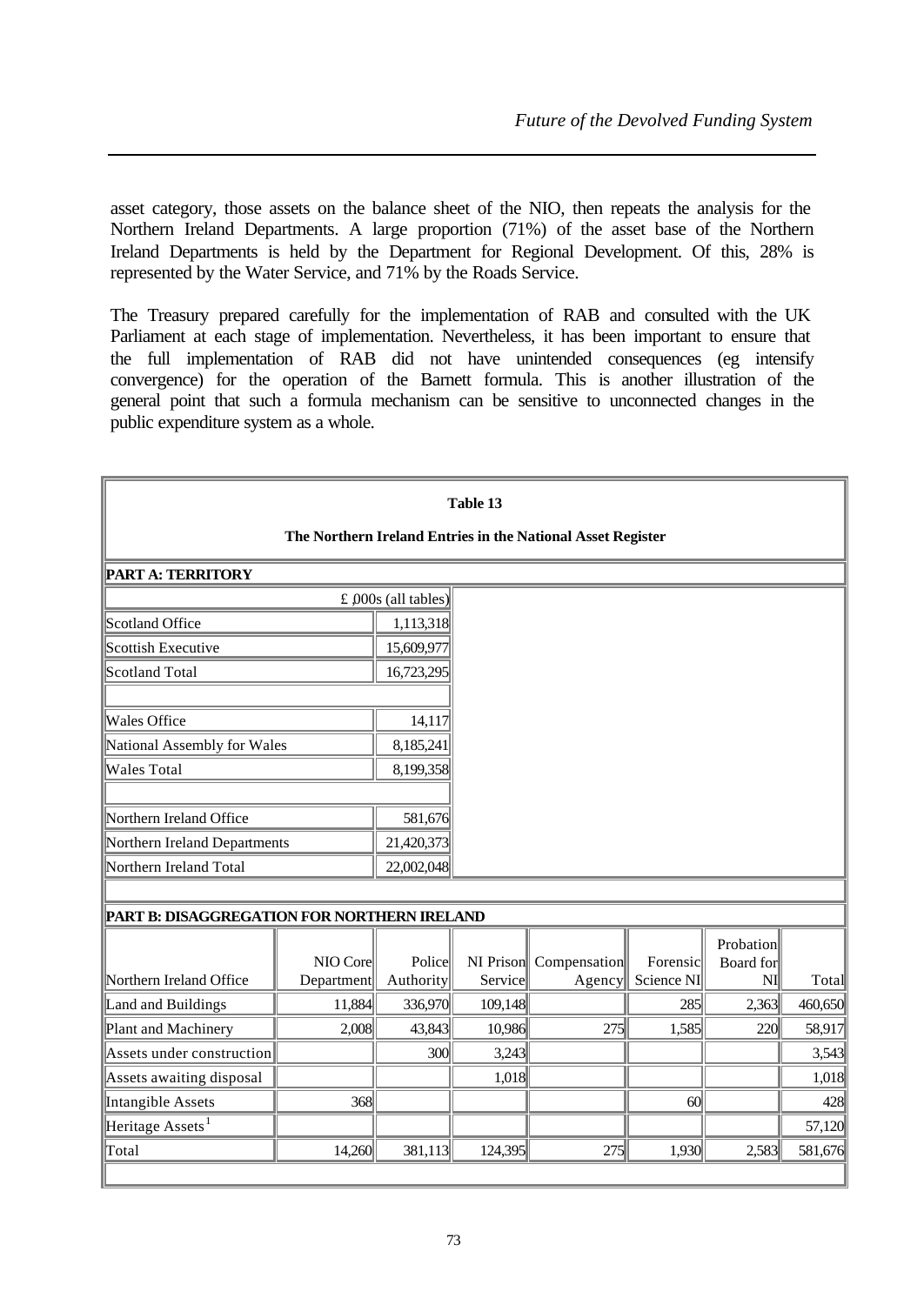I

| Northern Ireland<br>Departments                                                                                                                   | Land $&$<br><b>Buildings</b> | Plant $\&$<br>Machinery | Other<br>Tangible | Intangible | Total      |  |  |  |
|---------------------------------------------------------------------------------------------------------------------------------------------------|------------------------------|-------------------------|-------------------|------------|------------|--|--|--|
| <b>DARD</b>                                                                                                                                       | 146,841                      | 10,949                  | 168,390           | 806        | 326,986    |  |  |  |
| Dept of Education                                                                                                                                 | 1,290,361                    | 5,491                   | 16,481            |            | 1,312,333  |  |  |  |
| DETI                                                                                                                                              | 88,530                       | 6,041                   | 810               | 31,076     | 126,457    |  |  |  |
| Department of<br>Environment                                                                                                                      | 17,908                       | 3,952                   | 1,920             | 655        | 24,435     |  |  |  |
| <b>DFP</b>                                                                                                                                        | 181,729                      | 25,311                  |                   | 135        | 207,175    |  |  |  |
| <b>DHFETE</b>                                                                                                                                     | 9,626                        | 1,331                   | 971               | 1,935      | 13,863     |  |  |  |
| <b>DHSSPS</b>                                                                                                                                     | 1,084,941                    | 75,129                  | 111,965           | 823,461    | 2,095,496  |  |  |  |
| DRD                                                                                                                                               | 14,982,418                   | 284,276                 |                   | 5,210      | 15,271,904 |  |  |  |
| <b>DSD</b>                                                                                                                                        | 2,008,551                    | 2,820                   | 30,111            |            | 2,041,482  |  |  |  |
| <b>OFMDFM</b>                                                                                                                                     |                              | 236                     |                   |            | 242        |  |  |  |
| NI Departments Total                                                                                                                              | 19,810,905                   | 415,536                 | 330,654           | 863,278    | 21,420,373 |  |  |  |
| NOTE:<br>Heritage Assets refer to Hillsborough Castle, which belongs to the Northern Ireland Office but not to any separate departmen<br>therein. |                              |                         |                   |            |            |  |  |  |

*Source: Treasury (2001c). Some literals have been corrected.*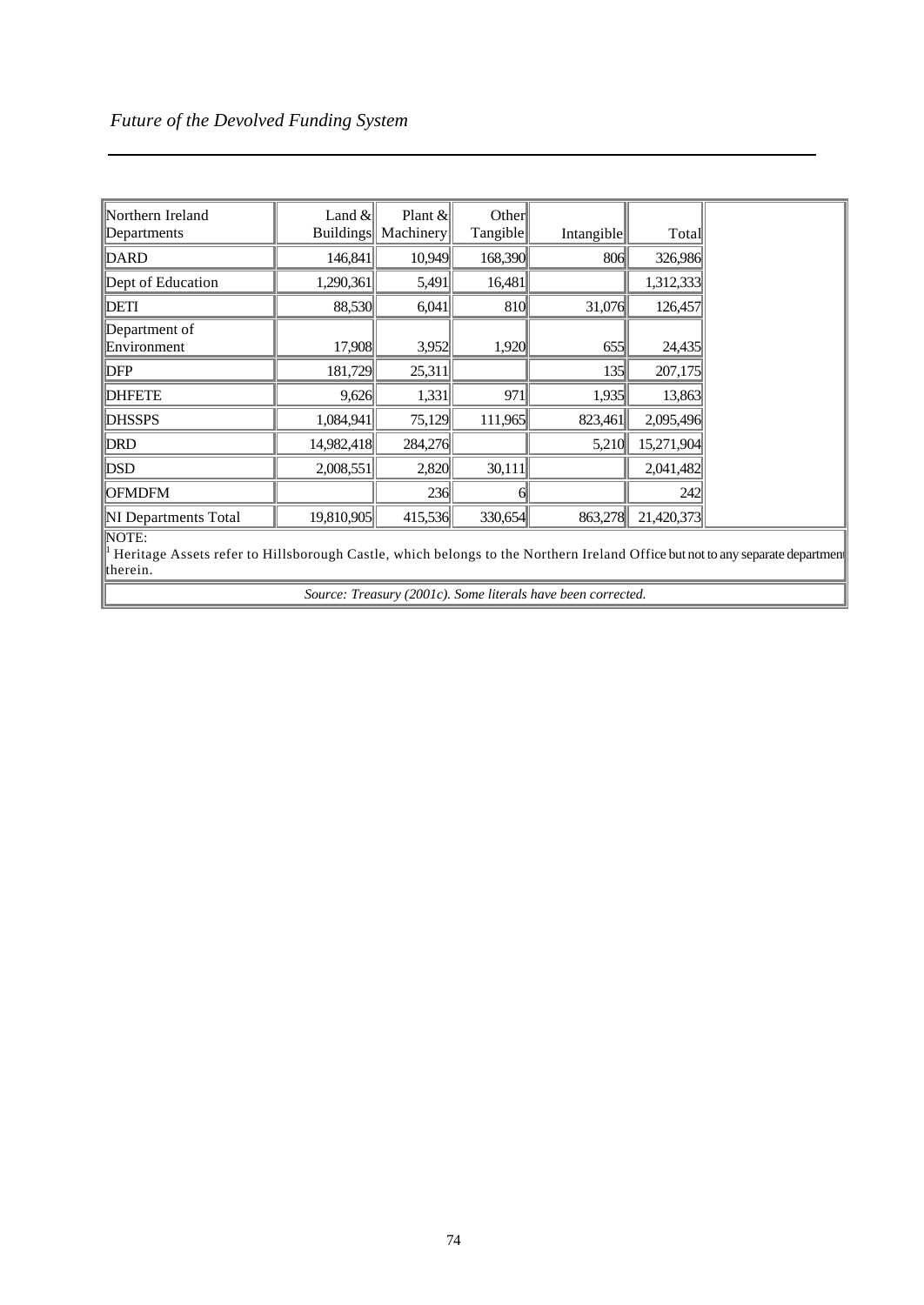The purpose of this Chapter is to bring the various arguments together and to draw policy conclusions about the devolved funding system, specifically, though not exclusively, as it affects Northern Ireland. This context of 'devolution in the periphery' is extremely important; the isolation of the Northern Ireland funding system during the 1921-72 period was a fundamental problem.

#### **5.1 Building Policy Capacity**

In the UK system of government, it is not possible to embed anything: Westminster could repeal its own primary legislation, drawing back all devolved powers. This possibility received a great deal of attention in Scotland during the 1990s, when plans were being drawn up for Scottish devolution. It seems unlikely that the United Kingdom will convert itself into a formal federation, though quasi-federal characteristics are becoming increasingly apparent.

In practice, the only protection that can be afforded to a devolved system is political, namely that the costs of challenging that system are too great for a UK government. In formal constitutional terms, the future application of the Barnett formula, indeed its possible abolition, is entirely a matter for the UK government of the day. The practical politics are quite different. There is an irony in that what was widely interpreted as an attempt to sabotage devolution, namely the two-question referendum in Scotland, conferred an unexpected legitimacy upon the devolved funding system. The Labour Government urged affirmative votes for devolved Assemblies financed via the Assigned Budget system, with the tax-varying power only in Scotland. Given that the referendum was conducted on the basis of the wording of the 1997 White Papers, this gave the Barnett formula more status than even a statutory formula. It therefore puts pressure on UK governments not to alter the system, unless this is to propose financial arrangements preferred by the Devolved Administrations.<sup>80</sup> White Paper undertakings would normally be regarded as of questionable value, but this may be different. In the absence of a total and unlikely revamp of the UK tax system in a more decentralised form, there is clearly a benefit to the Devolved Administrations in preserving this line of legitimacy back to those referendums. Both 1997 devolution White Papers (Scottish Office, 1997, Welsh Office, 1997b) stated that there would not be fundamental change to the Barnett formula without a new needs assessment. The financing issue was predictably of secondary importance in the Northern Ireland referendum, but the unified funding system for devolution effectively extends the commitment.

Devolution has arrived in Northern Ireland in circumstances when Northern Ireland is short of policy capacity, especially outside government. This is a failing obviously attributable to the historical inheritance. The problems of small size have been exacerbated by experience during the devolved period (when parity offered the route to matched funding) and the period of Direct Rule (when the lack of local democratic legitimacy encouraged lagged imitation of mainland policy). This gap will be hard to fill, but there are steps that can be taken.

 $\overline{80}$ Some of the issues involved in modifying the existing funding arrangements are discussed by the House of Lords Select Committee on the Constitution (2003, particularly paras 103-109).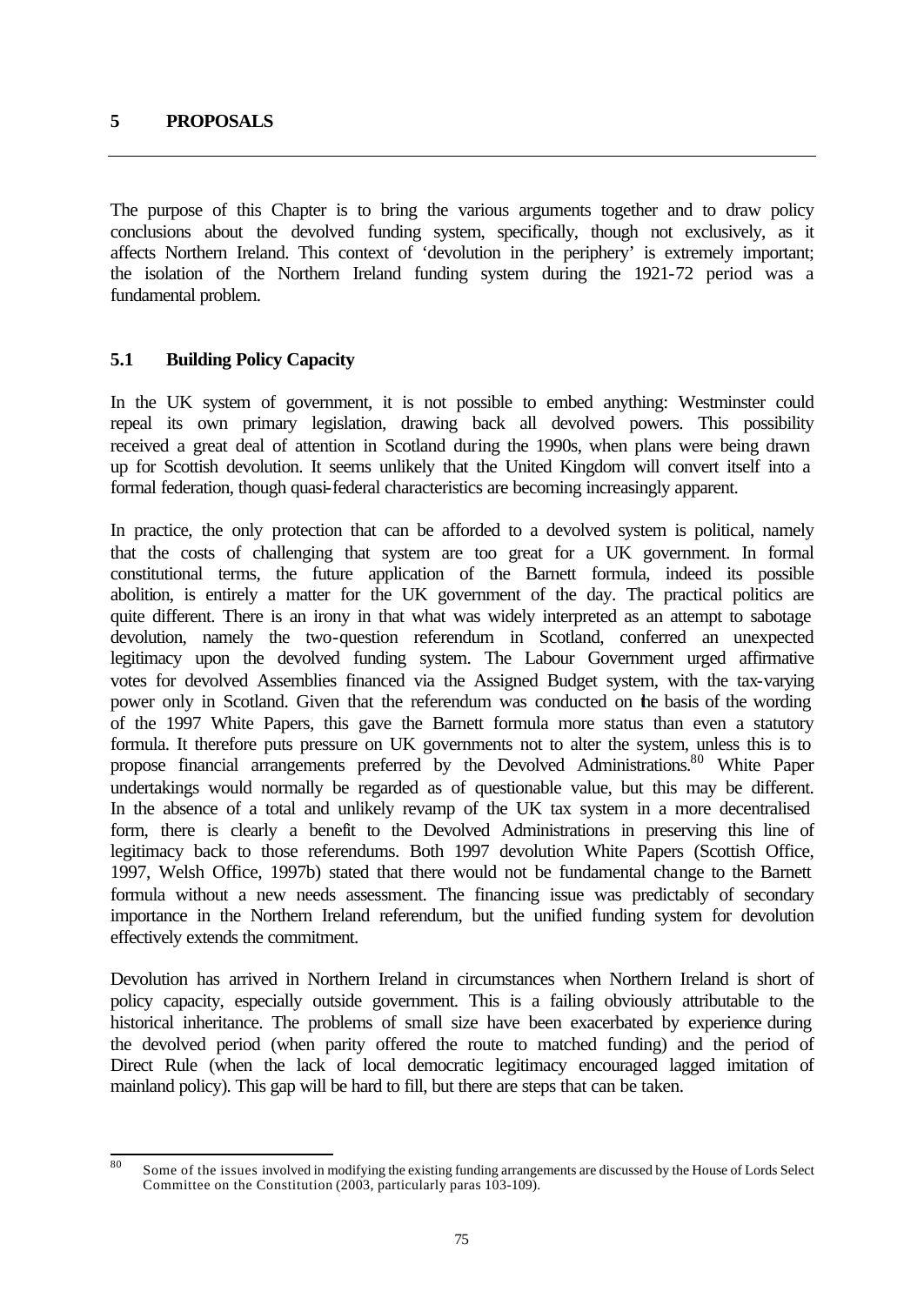What makes it even more important to build policy capacity in Northern Ireland is that the devolution settlement incorporates all major parties in government. In contrast, the Lab-Lib Dem coalition in Edinburgh may be replaced in May 2003 by, for example, an SNP-Lib Dem coalition. In parliamentary democracies, oppositions have a double role: they criticise government programmes (in general, a valuable function); and they develop alternative programmes for government. Higher-order considerations in Northern Ireland effectively remove this government-opposition distinction. Therefore, compensatory mechanisms have to be developed to deal with the absence of prospects for alternation. It will be difficult to build collective responsibility within the Executive, as clearly illustrated by the opposition in the Assembly, by parties that had agreed them in the Executive, to regional rate increases for  $2001/02$ <sup>81</sup> Assembly Committees will have to form a vital part of the accountability mechanism, though this should not be taken as implying a duty on the part of the Executive to follow Assembly Committee recommendations.

In time, devolution should gradually erode the oppositionalist politics stimulated by Direct Rule (Knox, 2001), under which there was no reason for Northern Ireland parties to accept any responsibility for unpopular decisions taken by Direct-Rule ministers. One historical factor is that the domination of electoral politics by the constitutional issue has limited the development of conventional left-right politics. Whatever its other faults, such a spectrum focuses attention on what the state should do, and how it should do it. Not least, this is important in terms of developing policy options and in discouraging populist posturing, such as advocating 'spend but not tax'.

Additionally, there are difficult accommodations to strike between civil servants, elected politicians, and various organisations in civil society. Each of these groups has to make adjustments to the devolved context. Civil servants were not encouraged to develop distinctive policies under Direct Rule, looking towards the mainland, particularly England, for policies to imitate. In terms of escaping oppositionalism, the task facing politicians is rendered more difficult by the electoral politics of multi-member Single Transferable Vote constituencies; there is likely to be even less enthusiasm than usual for closing local facilities. Civil society organisations partly filled the vacuum of policy development under Direct Rule, but their credentials will increasingly be challenged by those with electoral mandates. One of the forums where these groups can meet is in the evidence-gathering process of Assembly Committees, which can both monitor performance and encourage a more relaxed debate about policy.

A small polity such as Northern Ireland has to look to its local universities for some of its policy capacity. The absence of recent academic research on Northern Ireland public expenditure was discussed in Section 3.1; the gap in applied economic research is wider. The research priorities of a small academic community are likely to be driven by a mixture of factors: the chance events of individual careers; the demands of the Research Assessment

 $81$ <sup>81</sup> For 2001/02, at the Draft Budget stage, there was a proposed regional rate increase of 8% (domestic) and 6.6% (nondomestic). However, following intense opposition, it was announced at the Budget stage that savings had been found, thereby limiting regional rate increases to 7% (domestic) and 3.3% (non-domestic). This was passed with crosscommunity support.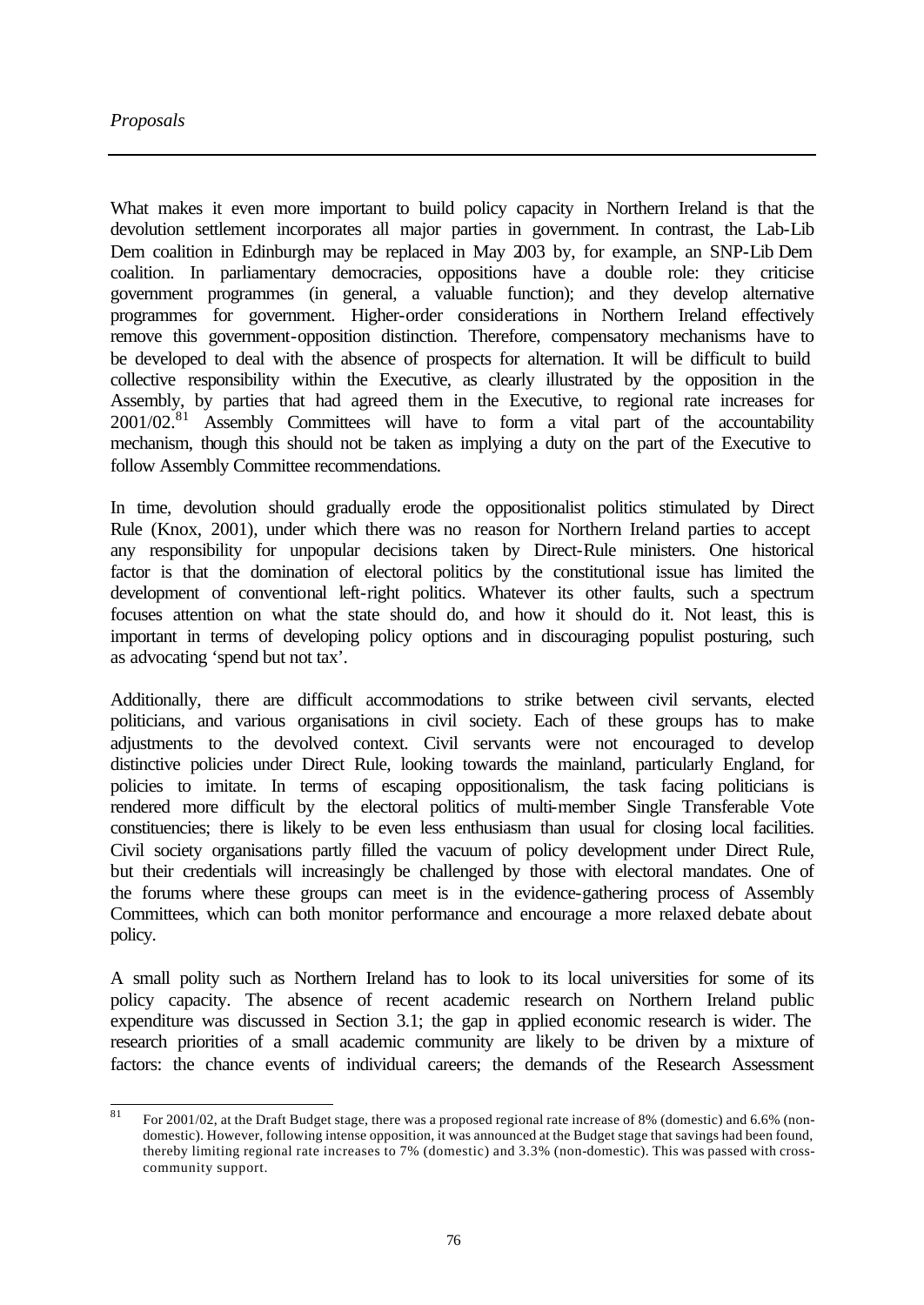Exercise which determines institutional funding; and the diversion of much effort towards the 'bigger' constitutional and conflict-resolving issues. Moreover, the absence of 'normal politics' may have simultaneously drawn some academics closer to these bigger issues, but also detached others from policy engagement.

The kind of public expenditure work done at an earlier period by Wilson (1955), Lawrence (1965) and Simpson (1980, 1984) no longer exists. This earlier work was probably, in part, the product of a better funded and more leisurely age in universities, where curiosity-driven research had greater scope. Universities have been compelled to become more business-like; systematic research on applied Northern Ireland topics is unlikely to be forthcoming unless it is supported by an identifiable funding stream. Paradoxically, some of those most instinctively sympathetic to universities being business-like expect work relevant to the local economy automatically to be done, irrespective of the incentive structure. In reality, researchers in a small polity may find their work difficult to publish in internationally-rated outlets, unless it is genuinely comparative. Comparative work is not only difficult, but also very expensive.

Independent work on public expenditure is double-edged: on occasions it may prove unhelpful to the current generation of policy-makers. There needs to be confidence that a better informed polity leads, in the long term, to better public policy. The bottom line is that, unless core funding on the Northern Ireland economy, including public expenditure, is provided directly or indirectly by the Executive, this kind of research and policy contribution will not be forthcoming. Occasional pieces commissioned on a contractual basis will not resolve this deficiency; continuity in public expenditure research is urgently required. Northern Ireland needs to find a mechanism for promoting long-term research with the potential of inputting into policy development, without becoming too concerned if this sometimes turns out to be 'off-agenda' or produces inconvenient results.<sup>82</sup>

Although the interests of the three Devolved Administrations may diverge, there is much to give them common ground, in contrast with the isolation of Northern Ireland from 1921-72. In turn, Northern Ireland can facilitate relationships with Scotland and Wales under the aegis of the British-Irish Council (Meehan, 2001), whose significance is enhanced by the 'Celtic Tiger' performance of the Republic of Ireland economy since 1988. Devolution may fundamentally challenge the centralist *status quo* of UK public policy development. A trivial – but indicative – incident is the absence of Northern Ireland participation in the House of Lords debate of 7 November 2001, occasioned by Lord Barnett's winning of a ballot and his call for a 'review' of the eponymous formula. This debate was dominated by Scottish and Welsh peers, with no contribution from Northern Ireland. 'Review' was understood by peers other than the Welsh peers to mean cuts in expenditure baselines in the Devolved Administrations. For the time being, the continuation of the Barnett formula, or something resembling it, is probably assured by its legitimation through the referendum campaigns, though such underpinning will depreciate.

 $82$ There are similar problems in Scotland, though it is much larger than Northern Ireland, having 13 rather than two universities. Academic work on devolution, though 'off-agenda' from 1979-97, undoubtedly provided some of the ballast for the devolution scheme enacted in 1998.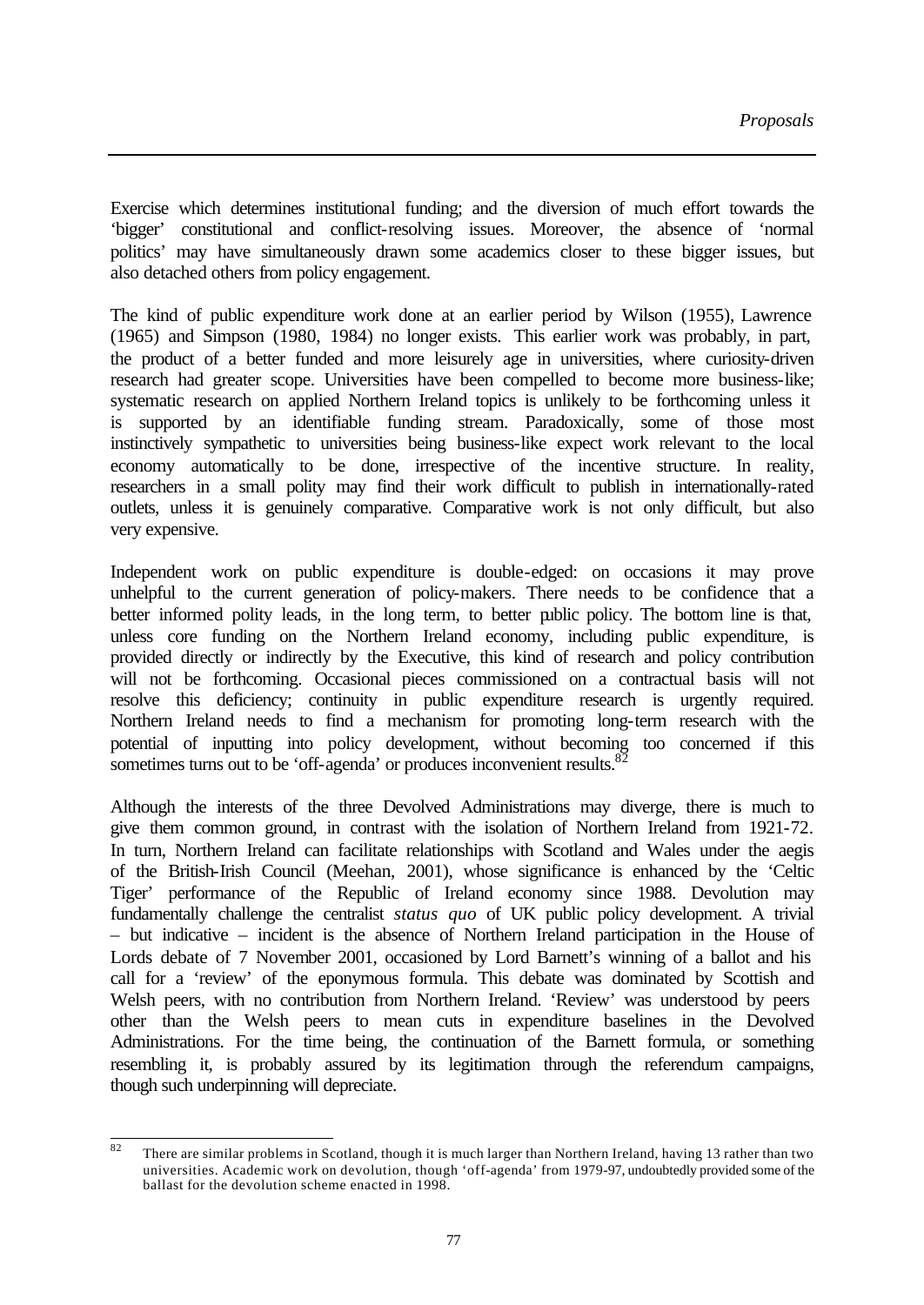As Chapter 2 demonstrated, the practical effects of the Barnett formula, and other aspects of the funding system, can be unexpectedly affected by changes made by the Treasury to the public expenditure system, for reasons unconnected with territorial management. The avoidance of damaging effects through this route is one of the considerations that should bind together the finance officials of the three Devolved Administrations.

The required institutional mix in Northern Ireland will be a strong DFP, functioning as a mini-Treasury, monitored by a vigorous Assembly Committee for Finance and Personnel and by an external policy community which will have to be publicly funded on an arm's-length basis. Policy capacity therefore should have two dimensions. The governmental part, incorporating both Executive and Assembly, must generate objective statistics, facilitate scrutiny and compensate in part for the role that would customarily be played by the opposition. The external policy community must also partly compensate for the missing opposition, as well as undertaking the filtering and interpretation roles that are performed in other jurisdictions.<sup>83</sup>

#### **5.2 The Future of the Barnett Formula**

The operation of the Barnett formula causes political difficulties in Northern Ireland, rather than public expenditure management problems. There is a high level of media and political awareness of the headline numbers on the mainland, such as the announced percentage increase in NHS or education spending in England. For the reasons explained in Section 3.4.2, Northern Ireland cannot match these percentage increases without distorting allocations among programmes. This is a matter of taking the rough (lower percentage increases) with the smooth (no challenge to, or close Treasury control over, the base). Although the Barnett formula is now heavily criticised, these criticisms come from diametrically opposing viewpoints: the formula is variously said to overfund and to underfund the Devolved Administrations.

There are no data in the public domain which would enable confident judgements to be made about whether there has been convergence, or, if not, why. Although it is generally thought that the formula was applied with less bypass in the 1990s than in the 1980s, no data are available (Heald and McLeod, 2002a). The 1990s were a period of low nominal expenditure growth, reflecting both low inflation and low real expenditure growth. Under such circumstances, the mathematics of the formula suggest that there would not be much convergence.

Figure 11 explores the relationship between convergence and the annual rate of nominal expenditure growth. In terms of the mechanics of the Barnett formula, the relative proportions of inflation and real expenditure growth are of no significance. The horizontal axis represents years over which the Barnett formula is strictly applied, without any bypass. No allowance is made in Figure 11 for relative population change, though it could be modified if the mathematical formof the relative population change were specified.

<sup>83</sup> The Executive has agreed to merge the Northern Ireland Economic Research Centre and the Northern Ireland Economic Council to establish a new independent economic advice body. This will create a significantly larger organisation with the potential to provide more outputs than the existing bodies working separately. Work on the establishment of the new body is ongoing (Neill, 2003).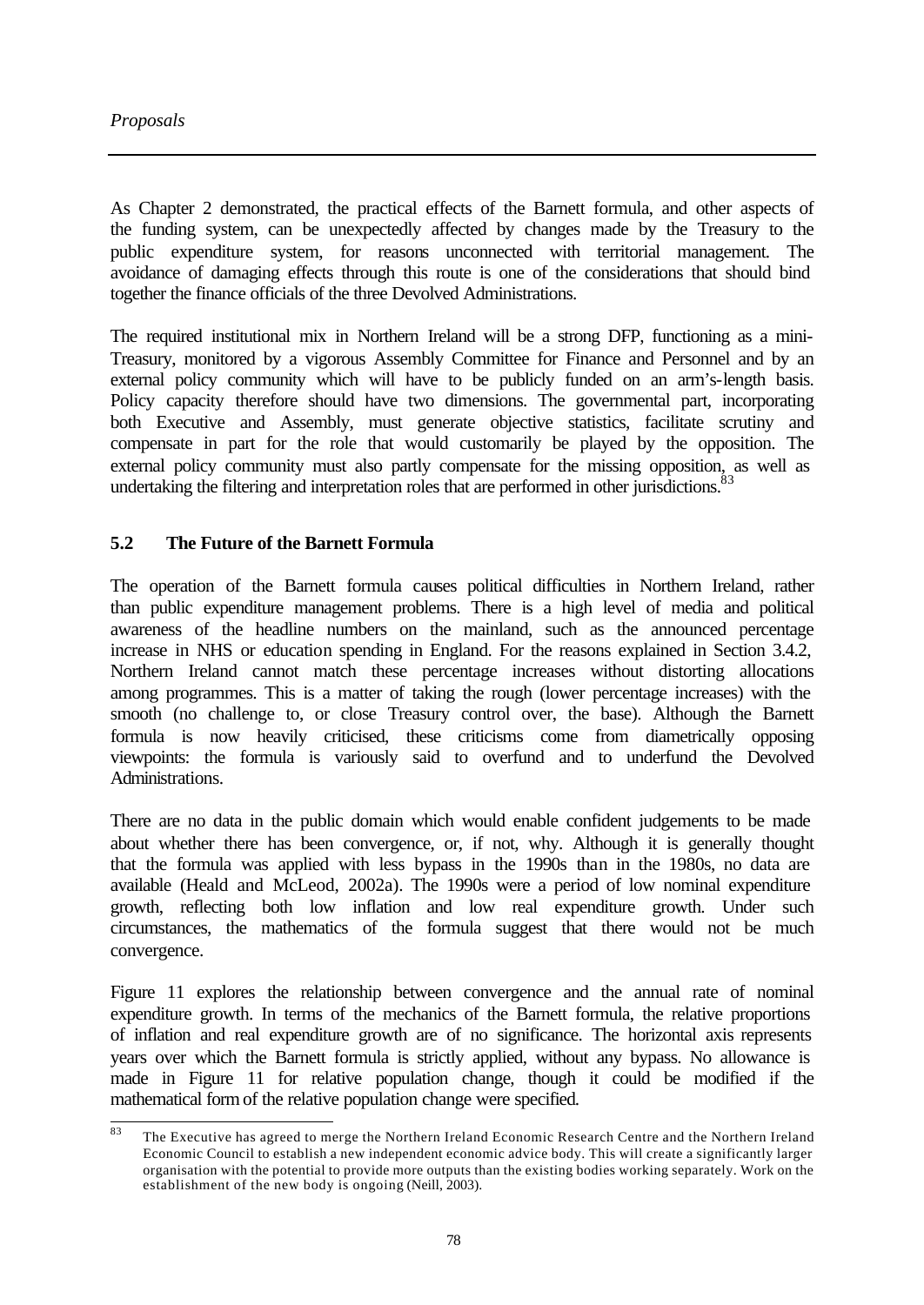

Figure 11 provides insights into why there appears to have been less convergence than expected, and into the prospects for the future. Indexes converge asymptotically on 100, meaning they will never precisely reach 100. Practical measures of the rate of convergence are therefore required.

Two lines are plotted in Figure 11: the half-life; and the number of years for the strict operation of the formula to reduce an index of 130 to 120. The concept of the half-life comes from nuclear physics, where the half-life indicates the time it takes for the activity of a radioactive particle to decay to half its original value. With an annual rate of nominal expenditure growth of 2%, it would take 35 years for half the differential (upwards or downwards) from 100 to be eliminated, for example to move from 120 to 110, or from 110 to 105. With a nominal annual expenditure growth rate of 8%, this half-life becomes nine years.<sup>84</sup>

It is also possible to consider how many years it takes for the index to fall from one value to another; the example plotted is from 130 to 120. The effect of the annual rate of nominal expenditure growth is clear: 20.5 years at 2%; and 5.3 years at 8%.

 $\overline{84}$ <sup>84</sup> For the calculations underlying Figure 11, all growth rates relate to English expenditure only. Automatically, nominal annual expenditure growth in the territories is lower.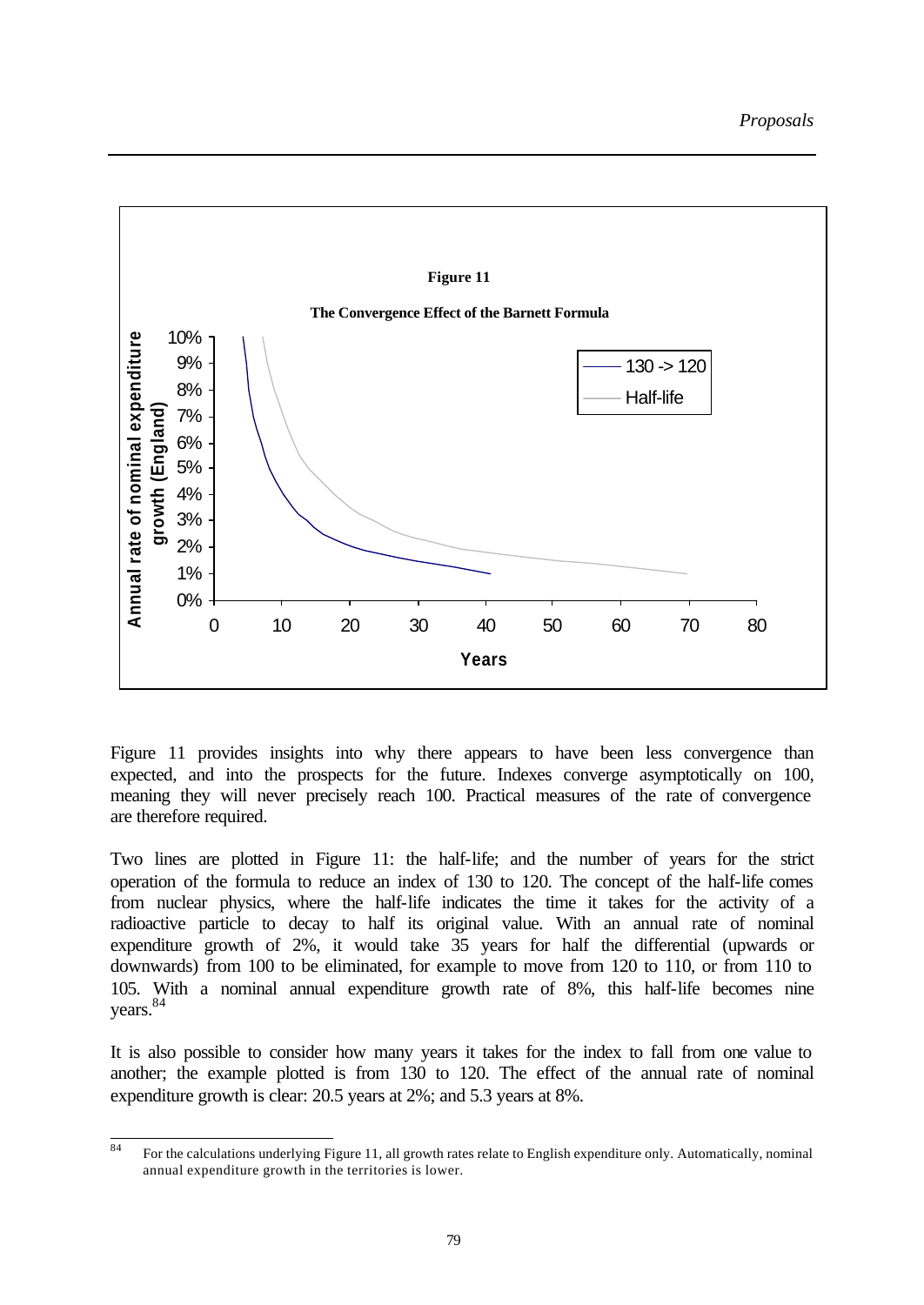Comparable lines can be plotted for any pair of index values. The line for 130 to 120 is to the left of the half-life line because this reduction is less than 50% of the initial difference. This means that, for any given annual rate of nominal expenditure growth, this reduction takes less years than the half-life. In the case of a specified reduction greater than 50%, the corresponding line would be to the right of the half-life line. In Figure 11, both the half-life and '130 $\rightarrow$ 120' functions are 'steep' when there are annual rates of nominal expenditure growth above 6%.

If the annual rate of nominal expenditure growth envisaged by SR 2000 and SR 2002 were to be continued throughout the first decade of the 21st century, and the Barnett formula was strictly applied, evidence of convergence with regard to the formula-controlled DEL would soon appear.<sup>85</sup> Nevertheless, were this to happen, devolved expenditure would be at a much higher level in absolute terms than would have been envisaged when devolution was implemented in 1999.

Such a development would make a needs assessment much more likely, and Section 5.6 will consider some of the relevant issues. If a needs assessment had been completed for all four countries, the issue would then arise of how the upward or downward adjustments from the actual expenditure indexes to the needs indexes would be effected. It would certainly not be feasible for a sudden drastic reduction to be imposed on any of the Devolved Administrations, as that would destabilise them. It would be possible, though the Treasury might well resist, for a Devolved Administration whose expenditure index was below its needs index to receive a sudden increase. The availability of EYF within the three-year SR system would offset some of the traditional concerns about a sudden budget increase not being well used. Something looking rather like the Barnett formula, operating on increments, would be quite likely to follow the conduct of a needs assessment, particularly in the case of a country whose expenditure index exceeded its needs index.

Over the past 20 years, the limited data available have not suggested strong convergence; indeed, there has been little apparent shift, at least at the level of identifiable expenditure indexes. However, this may now change, as a result of high rates of growth of nominal (and real) expenditure, and stricter application of the Barnett formula (ie less opportunity for formula bypass).<sup>86</sup> This necessitates thought as to how the convergence process should be managed as the expenditure index comes closer to the needs index.

Figure 12 plots expenditure and needs indexes on the vertical axis (England = 100). The horizontal axis measures cumulative incremental expenditure, which begins at zero and increases along that axis. The horizontal axis can also be thought of in terms of years, provided that the annual rate of growth of nominal expenditure is known.<sup>87</sup> Line B represents

 $85$ <sup>85</sup> However, the data required to monitor convergence are not in the public domain (Scotland Office, 2002, Scottish Affairs Committee, 2002).

<sup>&</sup>lt;sup>86</sup> Goudie (2002, Figure 6) provides data for Scotland supporting the view that, if the correct expenditure aggregate were to be used for comparative purposes, more convergence would be observed.

<sup>&</sup>lt;sup>87</sup> Strictly, the annual rate of nominal expenditure growth must be constant, or the average rate up to a specific date must be known.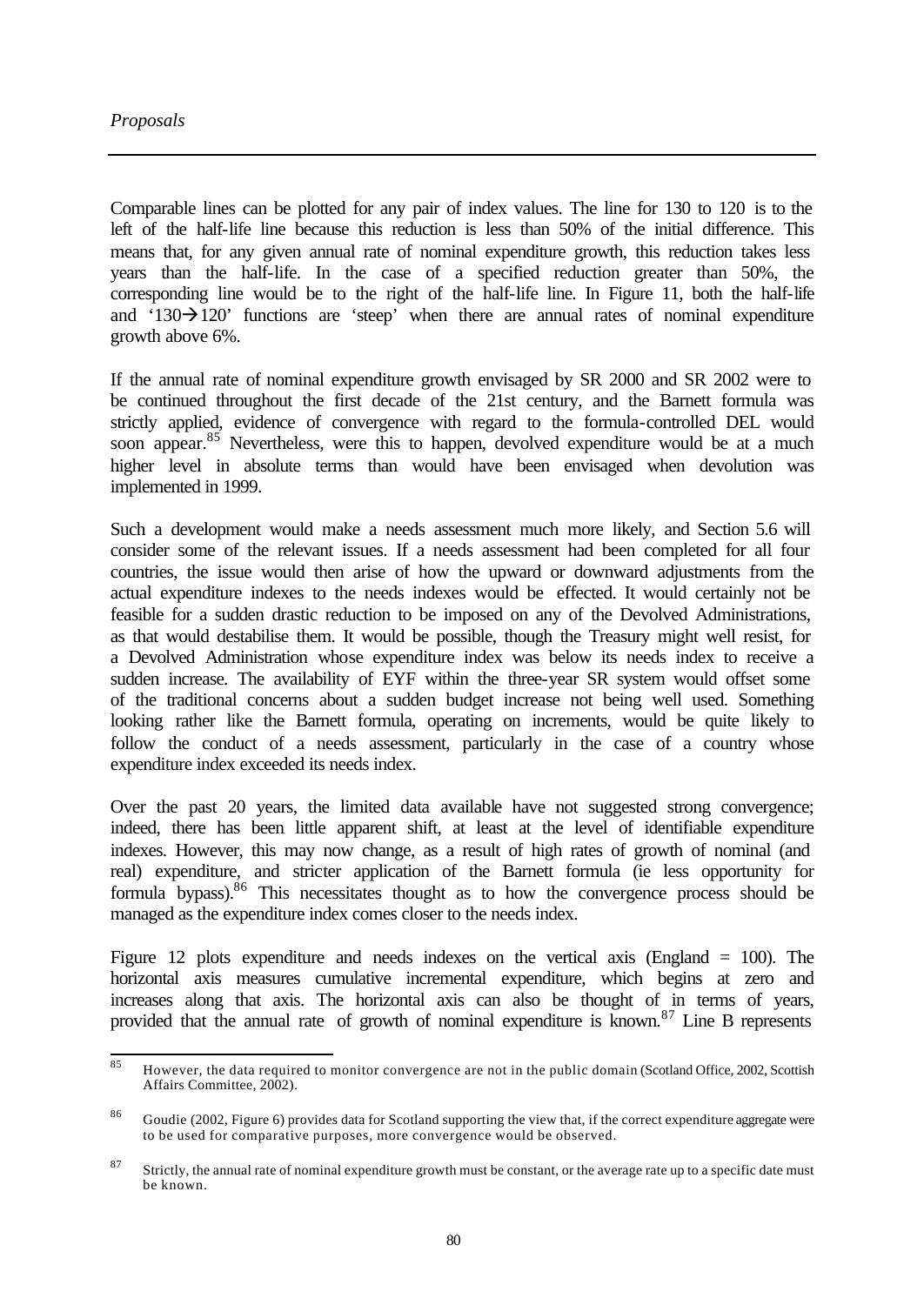the Barnett formula convergence on 100, in the case where there is no relative population change.<sup>88</sup> Line B<sup>nw</sup> plots what might be described as the needs-weighted Barnett formula. Instead of incremental expenditure being allocated on the basis of population, it is allocated on the basis of weighted population (ie population multiplied by the needs index for that Devolved Administration). Obviously,  $B^{nw}$  can only be implemented after a decision has been taken on relative needs, possibly through the mechanism of a needs assessment.

There has been concern that rapid nominal expenditure growth would produce excessive convergence, with a Devolved Administration 'crashing through' its needs index as the Barnett formula drives convergence on England = 100. The motivation for using  $B^{nw}$  would be that convergence is now upon N (the needs index of that Devolved Administration). It would be possible to adopt  $B^{nw}$  either immediately (when expenditure is at  $E_0$ ) or when the expenditure index reaches some threshold value above N. In Figure 12, the threshold is represented by T and the horizontal dotted line. The convergence path from Z (the intersection of B with the threshold) is labelled  $B^{nw}$ <sub>z</sub>.



<sup>&</sup>lt;sup>88</sup> With higher levels of nominal public expenditure growth and thus convergence over shorter time periods, relative population change becomes less important.

l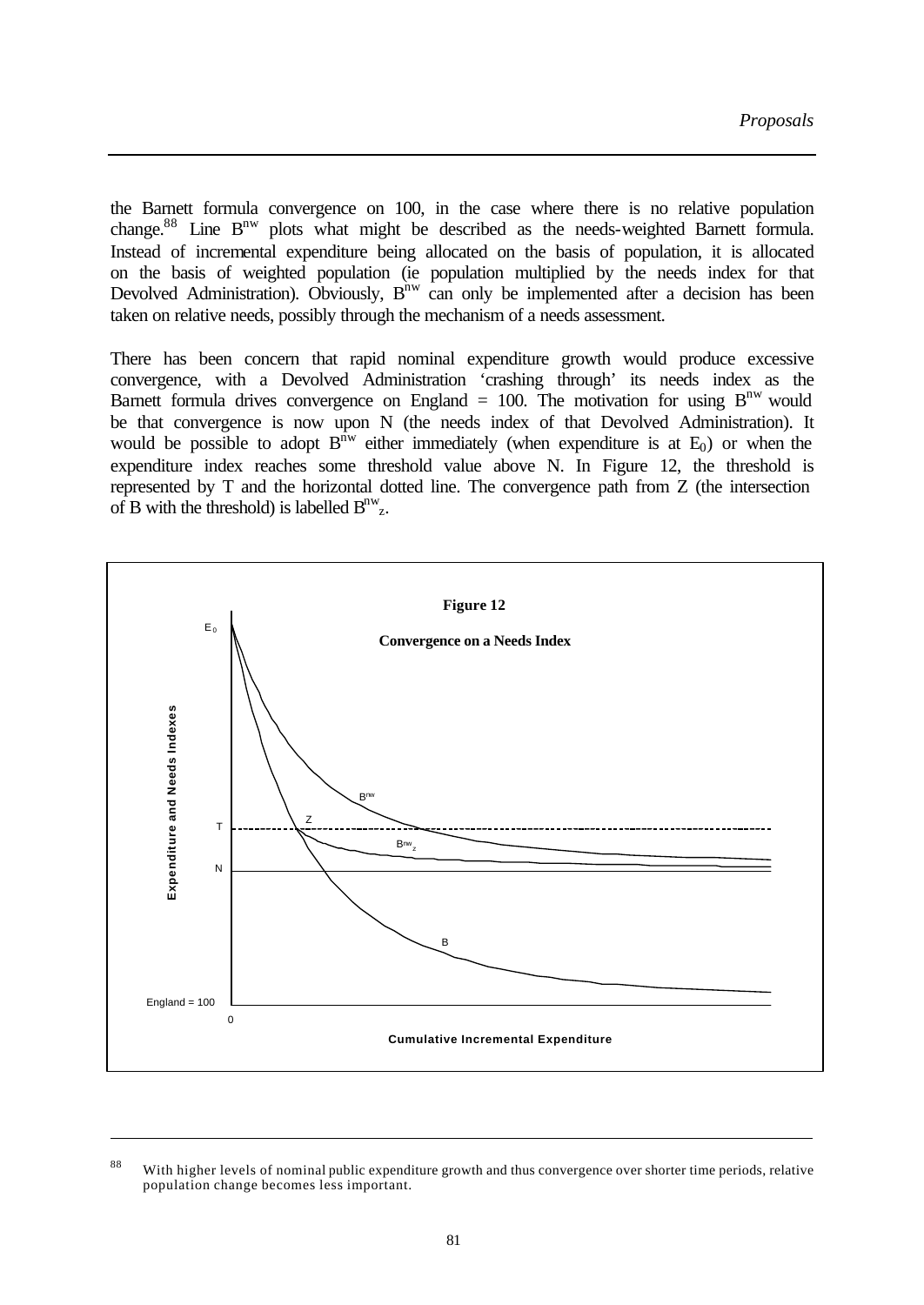The adoption of either  $B^{nw}$  or  $B^{nw}$ <sub>z</sub> would be more favourable to the Devolved Administrations than using B, and therefore more expensive to the Treasury. Regardless of the political importance of devolution, territorial funding remains a minor part of the Treasury's portfolio of activities. An advantage from the viewpoint of the Treasury would be that, by avoiding the risk of overshooting the needs index, there would be less risk that the devolved funding system would be subjected to excessive strain. A possible consequence of excessive strain would be large amounts of *ad hoc* formula bypass. Consequently, the cushioning of convergence, as shown in Figure 12, might increase the resilience of the formula system.

## **5.3 Expenditure Which Has No Effective Comparator**

The Assigned Budget system, modulated by a formula, can work smoothly when public services in Northern Ireland are also provided in England. However, an obvious difficulty arises when there is no comparable English service that generates formula consequences. In such cases, additional expenditure in Northern Ireland on such a service necessitates the use of formula consequences generated by those services that do have comparators, unless there is special treatment.

First, there may be a view in the UK government that the public sector should not provide this particular service, in which case special treatment may be denied. Even when there is public expenditure, in support of a service which has been privatised (such as rail in Great Britain), the time profiling of formula consequences from subsidy payments may not match what is required in terms of, for example, investment in Translink (Northern Ireland rail). There are several such examples in Northern Ireland, particularly in services that were not privatised in the 1980s and 1990s, either because the Northern Ireland component was small or the security situation would complicate the sale.

Second, in order for the Northern Ireland public sector to continue to maintain an expenditure differential over England, more of the financing for services without effective comparators may have to come by means of raising revenue from fees and charges levied upon users. Fees and charges are always controversial, but their role should be assessed when making decisions on expenditure levels. As the Assigned Budget operates in terms of net expenditure, higher fees and charges permit higher gross expenditure.

Necessarily, there has to be political agreement between the Northern Ireland Executive and the UK government on the extent to which funds will be separately channelled in support of activities for which there is no comparator. Some of these services are sufficiently important to the performance of the Northern Ireland economy that it is clearly desirable that they avoid capital starvation and do not put undue pressure on mainstream devolved services.

A significant change in SR 2002 was the reclassification of non-cash water costs from DEL to AME. This reduced the Assigned Budget DEL by £373 million in 2002/03 and by £393 million in 2003/04 (see Table 12). This transfer was made on the basis that the water sector would become self-financing by 1 April 2006, a position justifying treatment as AME. This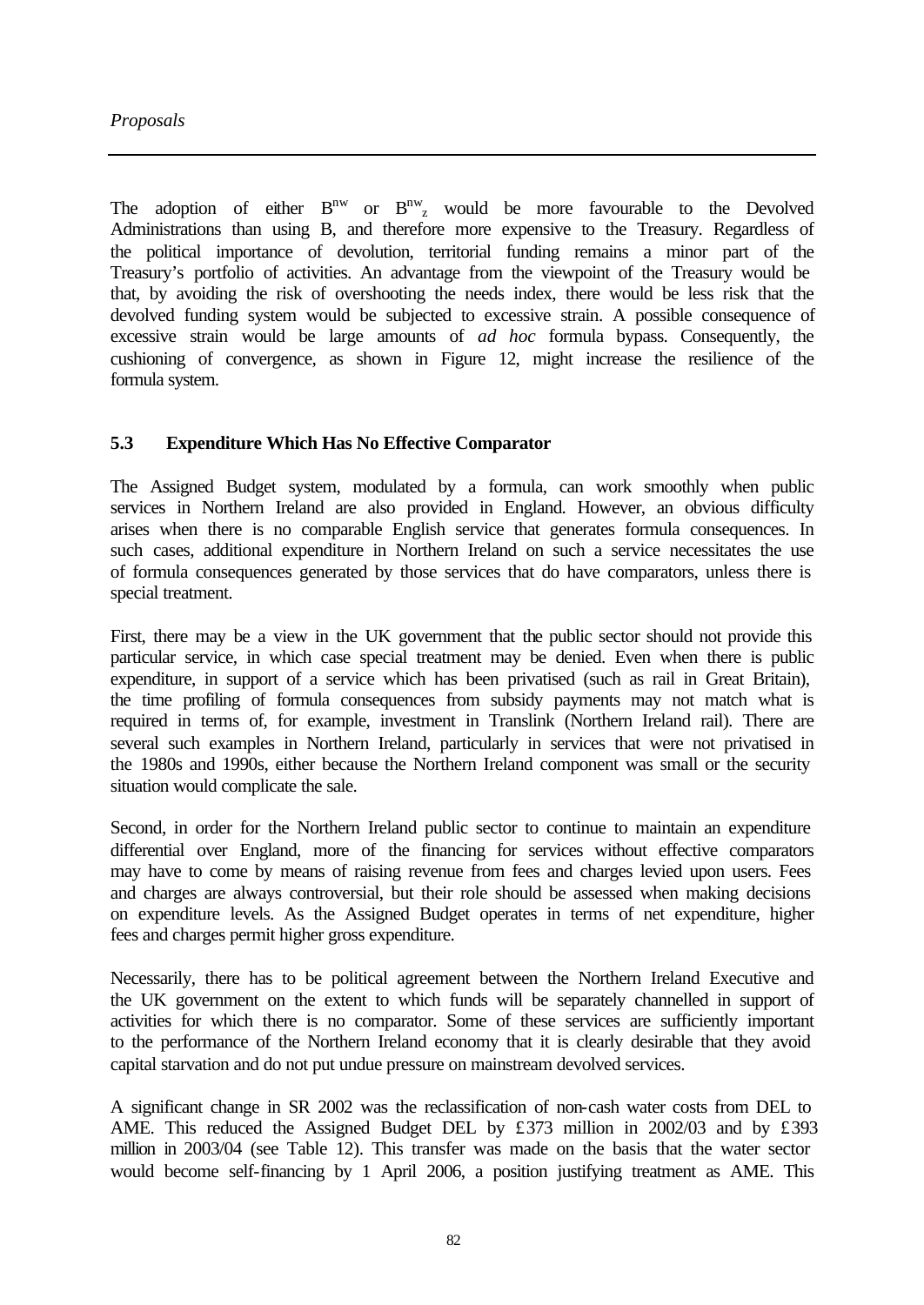decision means that the problem identified above, namely the absence of a comparator to generate formula consequences, is resolved. However, there are also disadvantages within the devolved financing system in expenditure being classified to AME rather than DEL. First, the Executive loses the flexibility of being able to transfer funds between water and services within the Assigned Budget. Second, savings generated by increased efficiency automatically accrue to the Treasury and do not stay with the Devolved Administration. In contrast, Scottish Water is treated as a public corporation. Its net borrowing and subsidy (the latter being zero) is scored as DEL. Consequently, the Scottish Assigned Budget benefits directly from increases in efficiency which reduce Scottish Water's net borrowing. Third, a substantial amount of policy autonomy may be sacrificed when total expenditure on non-cash water costs has to be agreed on a yearly basis with the Treasury. Notwithstanding the desirability of greater fiscal effort in Northern Ireland, towards which 'payments' (ie taxes or charges) for water should play a part, the leverage now enjoyed by the Treasury over the staging of increases may well cause future difficulties on a politically sensitive issue.

In terms of the changes made at the time of SR 2002, the changed treatment of non-cash water costs may be seen as part of a larger package, including the granting of borrowing powers.<sup>89</sup> The specific issue arose that Northern Ireland, where local government functions are limited, would be unable to benefit from an equivalent to the prudential regime for local government borrowing, in the course of being introduced in Great Britain.

There are several components to the  $RRI$ , announced by the Chancellor of the Exchequer in May 2002 (Office of the First Minister and Deputy First Minister, 2003). First, the Executive has gained a temporary borrowing power of £125 million in the financial year 2003/04. This takes the form of a loan from the Treasury, repayable from regional rate income. Second, a permanent borrowing power, which requires legislation currently being progressed at Westminster, will become available from 2004/05. This will be repayable from regional rates and additional revenue sources, as yet unspecified. There is a commitment that there will be no major increases in local revenue until after full public consultation and until there is a fairer system for raising revenue from the domestic property tax. Third, the UK government has transferred, without charge, some exceptional security assets, the proceeds of whose disposal will be available to the Executive.

 $\overline{89}$ <sup>89</sup> 'In May 2002 the Government announced new borrowing powers for the Northern Ireland Executive and the establishment of a new strategic investment body, with funding of £200 million in the first three years' (Treasury, 2002d).

<sup>&</sup>lt;sup>90</sup> The Office of the First Minister and Deputy First Minister (OFMDFM) have been taking forward legislation over recent months to cover two key aspects of the RRI, namely the establishment of the Strategic Investment Board (SIB) and the empowerment of OFMDFM to hold and develop the former military and security sites which were transferred under the RRI. The draft Strategic Investment and Regeneration of Sites (Northern Ireland) Order 2003 was laid in Parliament on 14 January 2003 and is expected to come into effect shortly. After the legislation comes into effect, the SIB will be created as a company limited by guarantee; a designation Order will also be required. The process is likely to be completed by the end of March 2003.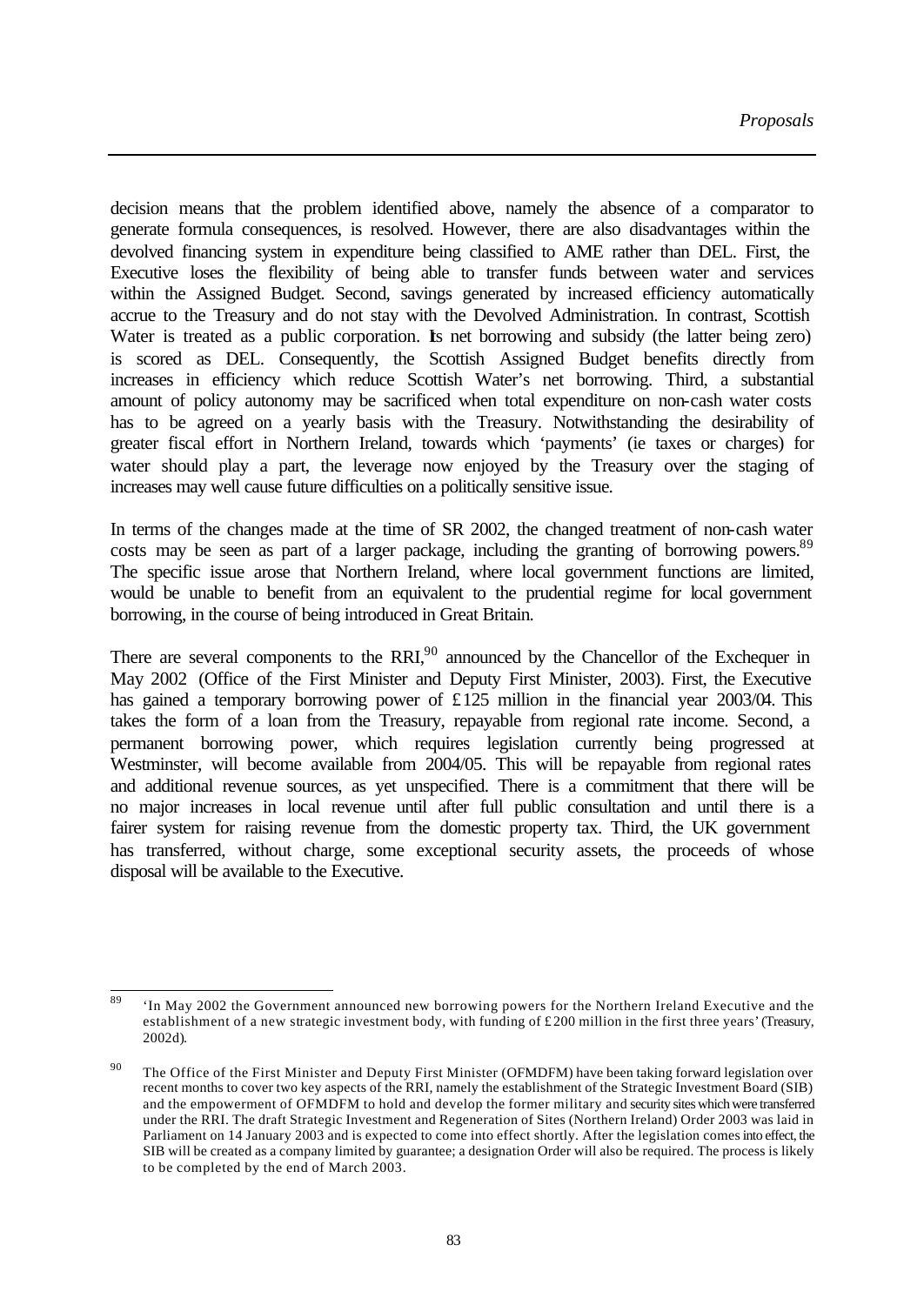# **5.4 The Trade-Off between Expenditure and Fiscal Effort**

It is not a popular thought, but the benefits of public expenditure in Northern Ireland will have to be traded off, at the margin, against their costs in terms of locally-borne taxes and charges. This trade-off will become more explicit for a number of reasons: the return to normality in which public services and financing issues rank more prominently on the political agenda; the restoration of the devolved legislature; and the mechanics of the Barnett formula. These factors will generate demands for better economic statistics about Northern Ireland in general, and specifically about its public finances.

There is no counterpart in Northern Ireland to *Government Expenditure and Revenues in Scotland (GERS)*, an annual series which began in 1992 (Scottish Office, 1992). Although there has been much controversy about *GERS*, its existence anchors political debate about Scottish public finances.<sup>91</sup> The Welsh Office abandoned its counterpart after only two issues (Welsh Office, 1997a). The reason why such a document does not exist for Northern Ireland might well be that provisional estimates suggest that the picture would be bleak, in terms of its dependence on external subvention. In the new context of devolved government, that is not a persuasive argument against developing and publishing better statistical data. Not least, a counterpart (Government Expenditure and Revenues in Northern Ireland: GERNI) would provide a benchmark for monitoring future improvement in the Northern Ireland economy and its public finances.

Better data from a future GERNI are likely to reinforce Simpson's (1984) conclusion, drawn from his study of the 1921-72 Stormont period, that a block grant system is appropriate in Northern Ireland. Unlike Scotland, whose macroeconomic performance does not depart much from the UK mean, Northern Ireland is well below. Several arguments used in Scottish debates do not affect Northern Ireland: for example, the territorial claim to oil revenues which allows different bottom lines to be struck; and the speculation that Scotland, freed from policies constructed for London and the South East, would emulate the recent economic performance of the Republic of Ireland. Fiscal autonomy, in whichever of the meanings covered in Section 4.3, is not relevant to Northern Ireland in the foreseeable future.

Against the background of a block grant system, Smith (1996) and Blow et al. (1996) emphasised the importance of fiscal accountability at the margin. In the short run, this is a question of increasing fiscal effort from the mechanisms (regional rates, water and sewerage charges etc.) within the competence of the Northern Ireland Assembly. In the medium term, there is bound to be a UK-wide review of how the devolution arrangements have bedded down in the three territories. That would provide an opportunity, *inter alia*, for Northern Ireland to request the tax-varying power over income tax now only allowed to the Scottish Parliament. Nevertheless, there should be no illusions about how difficult politically it would be to use such a power, especially given the land border with the Republic and the widely held view that there is a disproportionately large black economy. Leaving aside such issues of fiscal architecture, the point needs again to be stressed that current concerns about a shortage of budgetary resources are exaggerated. Obviously, such a situation is unlikely to last.

<sup>91</sup> For an analysis that brings together the data in successive issues of GERS, see Goudie (2002).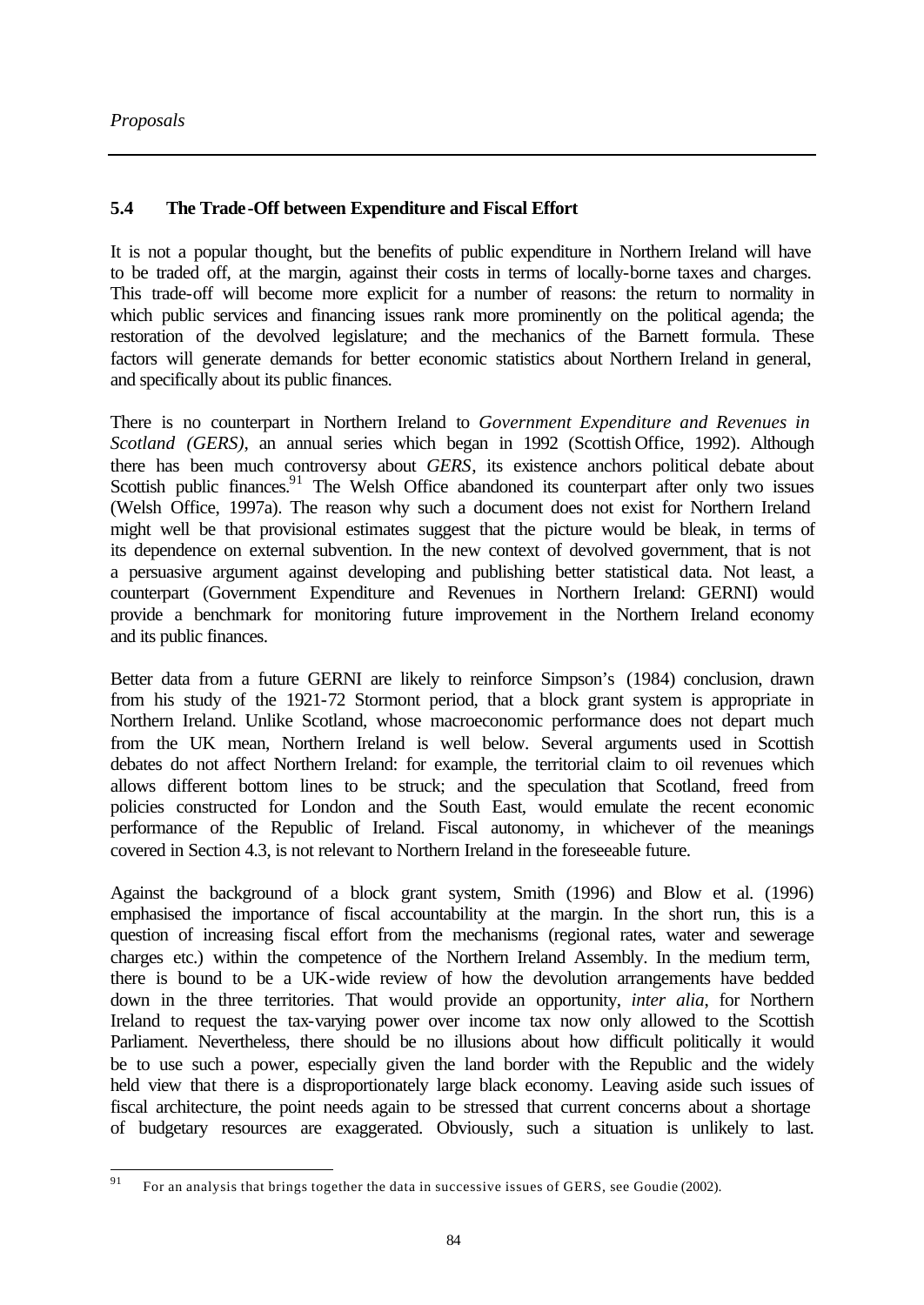Crucially, fiscal accountability at the margin should involve the ability both to increase and to reduce taxes and charges, without offsetting adjustments to the Assigned Budget.

#### **5.5 Improving VFM**

In this discussion, VFM should be understood to include 'policy effectiveness' as well as 'managerial efficiency'. Deciding exactly what is policy and what is management is notoriously elusive, not least because decisions characterised as policy are taken outside the scope of the public auditor. A neat example is the contrast between the privatisation of public utilities and the PFI. The Conservative Government embraced privatisation as a policy, thereby restricting the National Audit Office (NAO) to reviewing the implementation of that policy, though some reports stretched that remit. Both Conservative and Labour Governments have consistently stated that the PFI is about VFM, thereby allowing much greater scope to the NAO and the NIAO.

One of the advantages of the Assigned Budget system is that the Devolved Administrations automatically retain 100% of all savings from improved VFM. The particular circumstances of Northern Ireland have meant that improved VFM will be a gradual process, likely to involve substantial rationalisation of public administration and perhaps more outsourcing. Neither of these processes is likely to be easy, but a failure to use them, where appropriate, will negate an important element of the flexibility enjoyed by the Executive.

The Northern Ireland Executive exercises direct control over a much larger proportion of the Assigned Budget than do its Scottish and Welsh counterparts. This is a direct consequence of the much smaller importance, in terms of functions and expenditure, of local authorities in Northern Ireland. Consequently, the Executive can make policy over a broader canvas, without there emerging difficult issues of competing mandates and conflicting legitimacy.

The nature of the multi-party basis of the Executive makes it difficult to establish and sustain a corporate view of public expenditure priorities. Nevertheless, it is essential to think seriously about the scope for policy choice in Northern Ireland, within the framework of the scope of UK devolution (Keating, 2001). One of the distinguishing features of Northern Ireland is that there are far fewer political feedbacks between central and devolved government, via party, than in Great Britain, where the main parties compete at three (ie central, devolved and local) levels. The isolation from the UK party system means that the fear of 'embarrassing party colleagues' at different levels does not arise. Northern Ireland still enjoys the potential policy freedom arising from a lack of mainland interest. Pre-devolution, nothing emptied the Chamber of the House of Commons more effectively than a debate on Scottish legislation; being invisible can, on occasion, be a big advantage. Post-devolution, there is certainly more metropolitan interest in Scottish and Welsh policy measures which can be represented as 'anomalous'.

A crucial issue in Northern Ireland is how to insulate decision-making on incremental budgetary allocations from the pattern of incremental allocations in England. If Northern Ireland attempts to replicate English percentage increases on services involving large amounts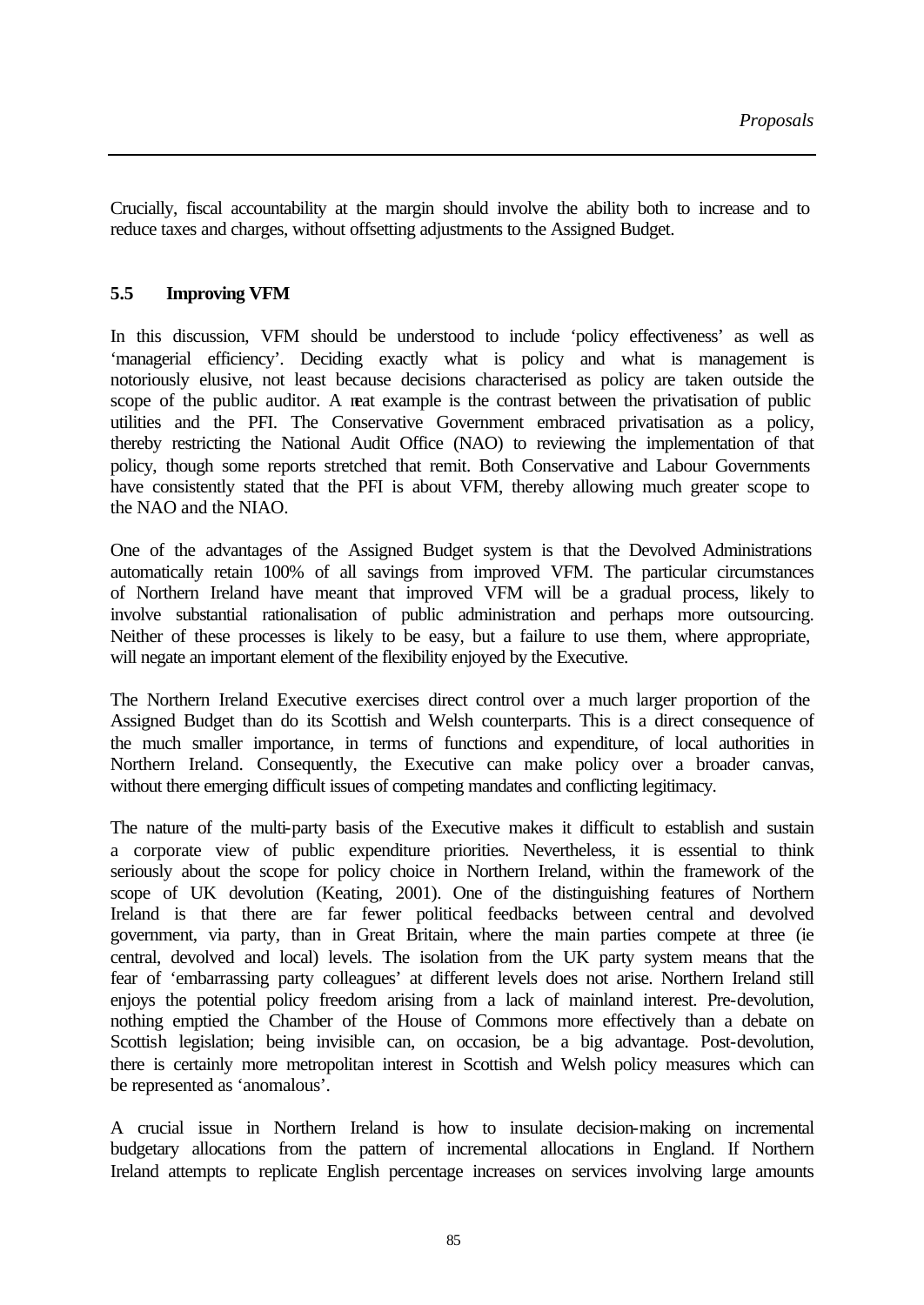of expenditure, this will suffocate other programmes. There will undoubtedly be pressure via media headlines to 'pass through' to Northern Ireland functional programmes, such as education and health, the percentage increases applicable in England to services currently spending markedly different amounts per capita and characterised by different service delivery problems. If formula consequences are passed through in this way, the Assigned Budget itself will become effectively segmented, thereby sacrificing one of the inherited advantages enjoyed by the Devolved Administrations.

Several priorities can be identified. First, a key issue in Northern Ireland will be to secure better VFM from devolved expenditure. Despite the problems of comparing expenditure levels, there can be no doubt that per capita expenditure is well above the UK average. An external observer would speculate that sustained peace in Northern Ireland should help this process, as the security situation must have complicated public service delivery across the board. There will be great interest in whether higher expenditure is represented by higher quantities and qualities of output, or by higher unit costs (which may themselves be the result of either more difficult production conditions or lower technical efficiency).

Managerial efficiency has been investigated by the NIAO, established in its present form in 1987, somewhat later than the establishment of the NAO in 1983. The NIAO's remit will, following the current transfer to it of local government audit and HPSS audit, cover ground occupied in England by the NAO and the Audit Commission. Northern Ireland public bodies might be expected to have been subject to audit pressures broadly comparable to those of their GB counterparts.

It seems likely that patterns of service configuration in Northern Ireland may significantly differ from those in Great Britain, or from what they would otherwise have been without the history of the last 35 years. These are not the questions of managerial efficiency on which the NIAO concentrates. For example, there is likely to be substantial duplication of certain facilities resulting from conflict between the two communities, thereby limiting catchment areas. Protests against facility closures acquire a significance in Northern Ireland not attached to parallel events in Great Britain.<sup>92</sup> Furthermore, communities outside Belfast are probably more self-contained in public facilities than would otherwise have been the case. Such differences in service configuration are likely to become an issue in the context of a needs assessment (see Section 5.6), during which there will be disputes as to which model of service configuration should be costed. For example, it will be questioned whether the more fragmented provision in Northern Ireland constitutes evidence of greater need or of lower efficiency.

 $92$ <sup>92</sup> For example, a riot and 141-day occupation against the closure of Go vanhill Baths in Glasgow in 2001 was treated as an unpleasant specific incident, constituting a serious threat to law and order but not a challenge to the authority of the state.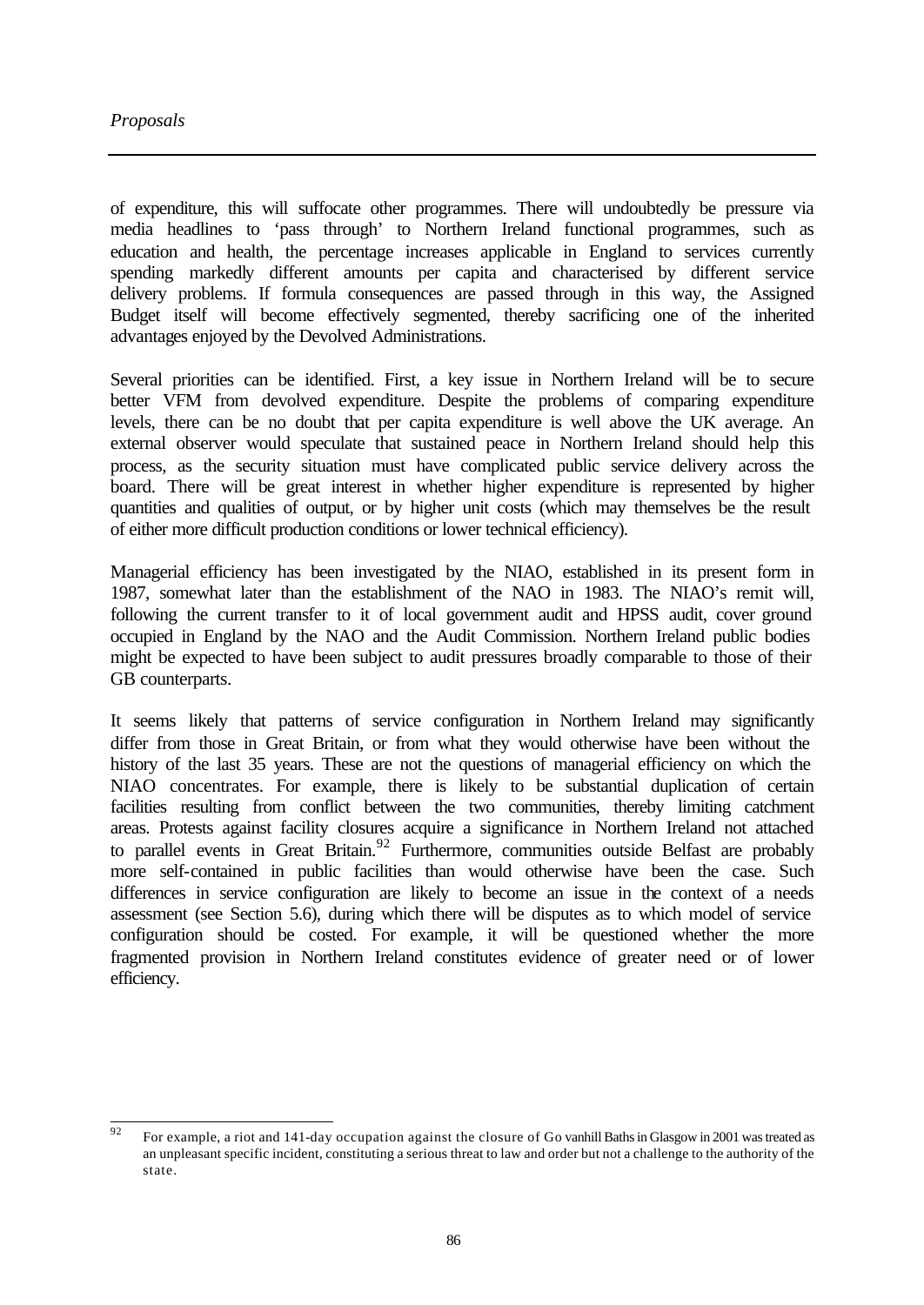Second, an urgent priority must be a rationalisation of the machinery of government in Northern Ireland,<sup>93</sup> the complexity of which (eg Education and Library Boards, and Health and Social Services Boards) suggests a use of quangos to legitimise Direct Rule. Carmichael (1996) discussed the political and historical background to service delivery by quangos, leading to centralisation in public service delivery. With devolved government restored, there would seem to be potential savings to be secured from simplification and delayering. This is rendered more urgent by the additional number of ministerial departments created when the Executive was established.

A systematic effort to streamline and simplify will be required. However, with the UK-wide emphasis now on public service delivery, it is important not to allow reorganisations and restructuring to divert managerial effort and to undermine service delivery. Moreover, such a process will not be painless; it will mean the disappearance of relatively well-paid jobs and may involve substantial up-front redundancy costs.

Third, and outside the scope of this Report, there will be important questions to ask about the optimal allocation of expenditure. For example, there is the question of how best to encourage economic development in Northern Ireland, with the objective of catching up with Great Britain and the Republic of Ireland in terms of GDP per capita. Two different views might be articulated: allocating more expenditure to economic development programmes, including subsidies to inward investment and tax expenditures; or giving expenditure priority to improved social and economic infrastructure, including mainstream services such as health and education. On these issues, Northern Ireland's position differs from those of the other two Devolved Administrations, notably because of its competitive position relative to the Republic of Ireland and because its demographic profile contains greater pressure for higher expenditure on education.

## **5.6 The Role and Conduct of a Future Needs Assessment**

A caveat is required before discussing the arrangements for a needs assessment. Such an exercise does not measure absolute needs, despite a general impression to the contrary. It is best thought of as providing an index of relative need, which can become the basis for dividing up a given amount of public money, when that amount is, at least in the short term, exogenously determined.

Needs, in an absolute sense, are extremely large, if not infinite, and it is certainly beyond the capacity of the public purse to meet all of them. One of the reasons why a needs assessment is often thought appealing is that it provides particular functional sectors and spending lobbies with an opportunity to press their claims. Generally speaking, even if people are well informed about the absolute level of their own needs, they are poorly informed about the needs of others, and hence about their relative need. This point is reinforced when the needs

<sup>93</sup> In May 2002, the Executive established a Review of Public Administration, which has established its own website (Review of Public Administration, 2002) (www.rpani.gov.uk). It has undertaken a mapping exercise of the Northern Ireland public sector, which is nearing completion. The intention is to prepare a formal consultation document. In practice, abolishing some existing non-trivial bodies will be difficult, as will resisting the creation of new ones.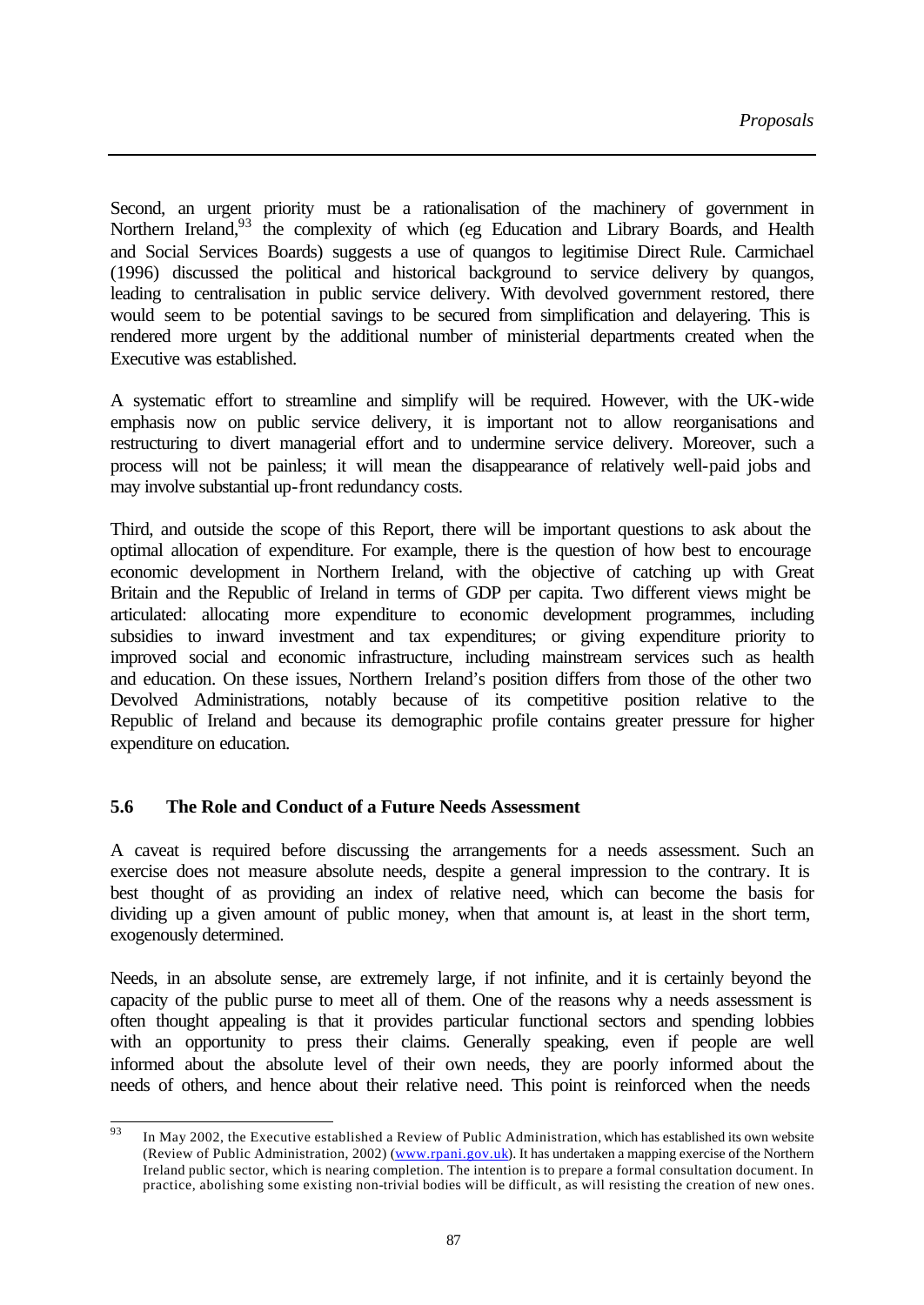assessment covers a wide range of public functions, whose benefits cannot be reduced to a common measurement.

A needs assessment is not a guarantee that needs will be met. Instead, the purpose is to construct a rational and defensible basis for allocating limited public resources in line with measured relative need. For example, the resource allocation mechanism might be thought of as allowing the same proportion of measured need to be met in each jurisdiction, at a standard level of fiscal effort. <sup>94</sup> It is possible, of course, that the conduct of a needs assessment may indicate to the UK government that the present ratio of public expenditure/GDP is insufficient to provide world-class public services across the board, leading to either higher taxes or the load-shedding of public functions. However, it is an illusion to think that a needs assessment automatically brings more resources.

Embarking on a needs assessment would bring to the fore some awkward questions. First, how does one strike a balance between territorial equity (ie full equalisation of taxable capacity relative to needs) and incentives (eg to adopt policies which enhance taxable capacity and minimise the generation of needs)? Second, how can the system avoid the perverse incentives which are created by rewarding failure: for example, should more NHS funds automatically go to areas with poor health outcomes, especially if these are controllable either by residents or by other public sector bodies? Third, there are trade-offs within any fiscal equalisation scheme. For example, it may be necessary to accept 'rough justice' in certain funding mechanisms, as preferable to costly administrative systems and incessant central intervention in service delivery patterns. In particular, a periodic needs assessment would be superior to an annual system. Serious thought must now be given to issues such as these.

In due course, there will be a comprehensive UK-wide needs assessment, whether the stimulus is resentment in England at the perceived advantages of the Devolved Administrations ('blood on the carpet' (Hetherington, 2001)) or concern in the Devolved Administrations that convergence may be going too far. If the present high rates of nominal expenditure growth continue for long, the timing of such a needs assessment will be sooner than previously expected.

A needs assessment will be a highly complex exercise, taking a lot of time and resources. Moreover, no-one should underestimate either the technical difficulty or the political sensitivity of such an exercise. The practical and political difficulties were highlighted, in the House of Lords debate on 7 November 2001, by Lord Forsyth (2001) and Lord Sewel  $(2001)$ .<sup>95</sup> These issues have also been examined by Midwinter (1999).

 $94$ There are alternative formulations of the territorial equity objective: for example, to leave the same per capita level of measured need unmet in each jurisdiction. Where the sub-national jurisdiction has taxable capacity of its own, decisions on how to use this might lead to more, or less, relative need actually being met, dependent on the actual level of fiscal effort.

<sup>95</sup> Lord Forsyth was Secretary of State for Scotland from 1995-97; Lord Sewel was Minister of State in the House of Lords at the Scottish Office from 1997-99 and responsible for the Lords' passage of the *Scotland Act 1998*.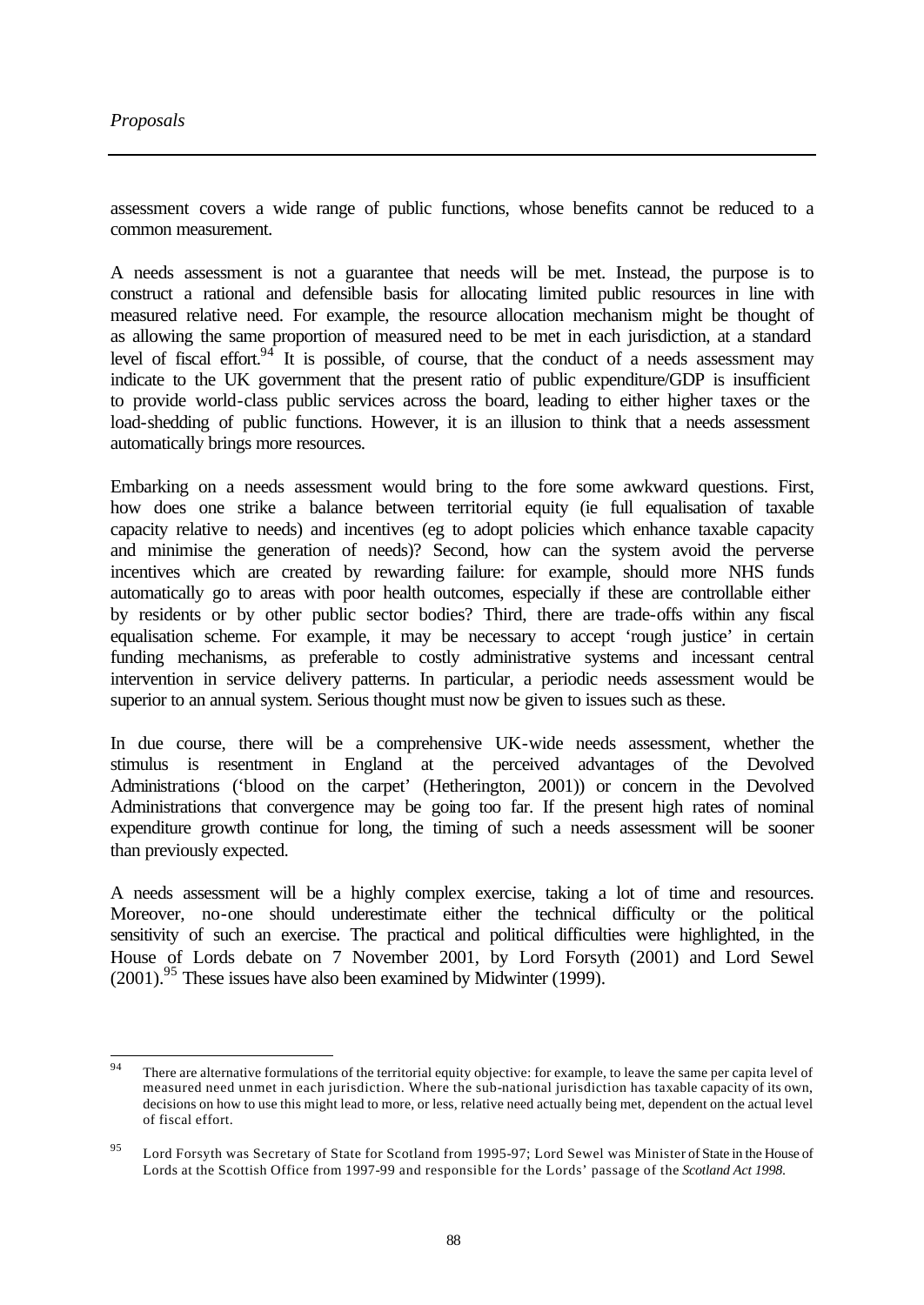Devolution on the basis of an unchanged Barnett formula probably exceeded the bargaining expectations of the territorial departments in the period before the devolution legislation was enacted. Furthermore, the Devolved Administrations gained some protection from the Labour Government's undertaking not to substantially revise the Barnett formula without a needs assessment, about which the Devolved Administrations would be fully consulted.<sup>96</sup> Subsequently, the Devolved Administrations have faced difficult political judgements about whether to keep their heads down and hope that 'dangerous' issues would go away. The political problem for the Devolved Administrations is that they must always look simultaneously in two directions. Such contortions, which were easier to effect in the predevolution period when territorial business was regarded as boring in London, are now less feasible. It is now more difficult to say one thing in Belfast (or Edinburgh or Cardiff) and something else in London. Not least, there is electronic access to what appears in the *Belfast Telegraph*, *Scotsman* and *Western Mail*.

There have been times when the lack of transparency about the Barnett formula and the confusion about what constitute valid comparisons have been advantageous to the territories. There remain questions about whether it is in the interests of the Devolved Administrations to flush certain numbers into the public domain. These would be helpful in explaining the present system to domestic audiences, but might also be used against the Devolved Administrations by hostile commentators. Nevertheless, continued reliance upon opaqueness is highly dangerous. For example, the present situation leaves the Devolved Administrations vulnerable to spins and leaks at crucial moments. The UK government has access to much better data on spending on comparable services than is in the public domain, and more work has been done within the Treasury to update the 1979 needs assessment exercise (Treasury, 1979) on a periodic basis than has ever been made public. Treasury officials tend to subscribe to the view that the territories have done too well out of the existing system, a view conditioned by the extent to which both the territorial departments and now the Devolved Administrations have been 'out of reach'. Given these circumstances, transparency is now the best protection for the Devolved Administrations.

This is the time to argue for better data in the public domain, and to deny the Treasury and other UK departments leverage over when to release data which are, or can be portrayed as, damaging to the Devolved Administrations. There is a pre-devolution Scottish example of the disreputable commissioning of research in this area. The terms of reference of the study (Coopers & Lybrand and Pieda, 1997) on comparative local authority expenditure, commissioned by the Scottish Office under Secretary of State Ian Lang, explicitly prevented the contractors from speaking to specified groups of organisations who were knowledgeable about policy differences and data issues. Predictably, this led to the report being portrayed as a political attack by central government on Scottish local authorities.

The Devolved Administrations need to be well prepared for the eventual needs assessment, even if they make the tactical judgement that they should not themselves initiate

<sup>96</sup> <sup>96</sup> The July 2002 Statement of Funding Policy (Treasury, 2002b, para 11.3) states: 'Substantial revisions to this Statement of Funding Policy would need to be preceded by a study of relative spending needs across the United Kingdom. The detailed arrangements for such a study would need to be decided at the time, but the Treasury would fully consult the Secretaries of State and devolved administrations on the arrangements.'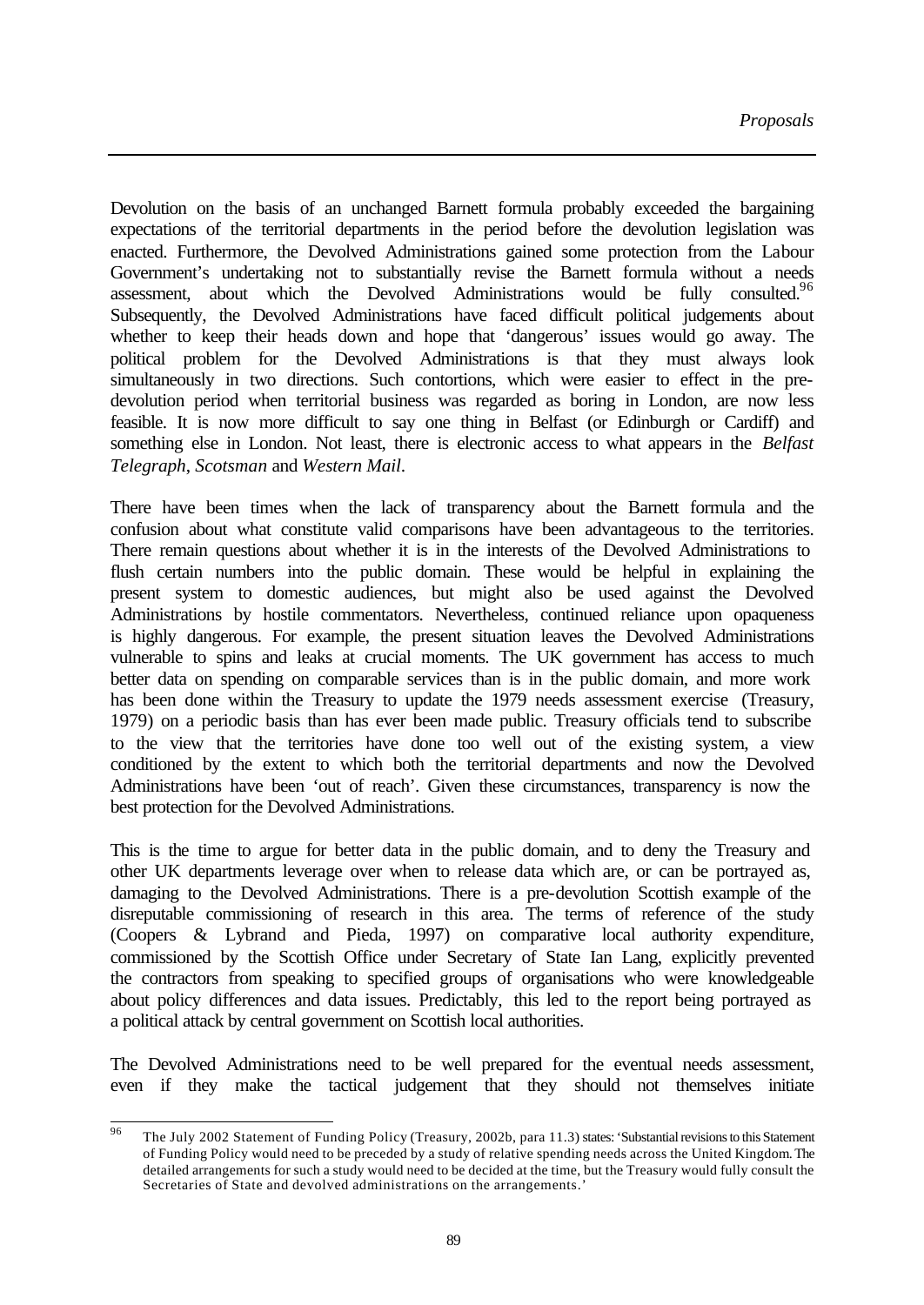developments. The vehicle which does the needs assessment, and its terms of reference, is of paramount importance. Categorically, the needs assessment should not be done by the Treasury or the Cabinet Office. The legacy of centralised government renders these bodies unsuitable for making the judgements necessary to sustain equalisation in a decentralised polity. The results of exercises under their control would lack legitimacy. This task has to be entrusted to a new body, at arm's length from both the Treasury and the Devolved Administrations. Heald and Geaughan (1996) proposed the establishment of a Territorial Exchequer Board on the Australian model. A similar proposal has recently been made by the House of Lords Select Committee on the Constitution (2003). The ineffectiveness of the Northern Ireland Joint Exchequer Board (Gibson, 1996), though providing a warning of the dangers to be avoided, should not discourage such an institutional innovation.

The most obvious example of such a body is the Commonwealth Grants Commission (CGC) in Australia, which is responsible for assessing the relative needs of the states and territories. Its judgements, though sometimes controversial, command respect (Commonwealth Grants Commission, 2001; 2002, Searle, 1996). The CGC is a technical body, which makes recommendations on grant distribution to the Commonwealth government; the final decision is political. The advantage of such a system is that it separates out, to the greatest extent possible, the technical issues about data, comparability and relative needs from the final political decision. Clearly, a Commonwealth government that wishes to depart from CGC recommendations will have to account for its actions.

Given the UK starting point, the specification of the terms of reference of such a UK body will be crucial, as these would determine the working methods and the scope for subsequent disagreement. Variations in demography can be objectively verified. However, a key issue will be variations in participation rates in public services, both total participation rates (ie proportion of an identified cohort consuming that service) and public sector participation rates (ie proportion of an identified cohort consuming that service from a public body). One of the factors behind the announcement of the Goschen formula in 1888 was higher participation rates in secondary education in Scotland than in England. There is a parallel issue now, with participation rates for higher education considerably higher in Scotland and Northern Ireland than in England. Also, there are marked differences in the extent of middle-class exit from publicly provided services such as health and education. This is much lower in the territories than in England, though much of the difference is attributable to London and the South East.

The needs assessment might proceed on the basis that the costed participation rate in publicly provided services would be the rate in England, or a UK average rate. Alternatively, it might proceed on the basis that there is a universal entitlement for members of a given cohort to use specified publicly provided services, and that budgetary resources should follow actual usage. It is unquestionably in the interests of the Devolved Administrations to pay careful attention to how these terms of reference are drafted. A needs assessment has to be given strong political steerage, otherwise it will become enmeshed in controversy and bad feeling. In political terms, the question of differentiation within England would force itself onto the agenda. However, such a development would greatly accentuate the data problems.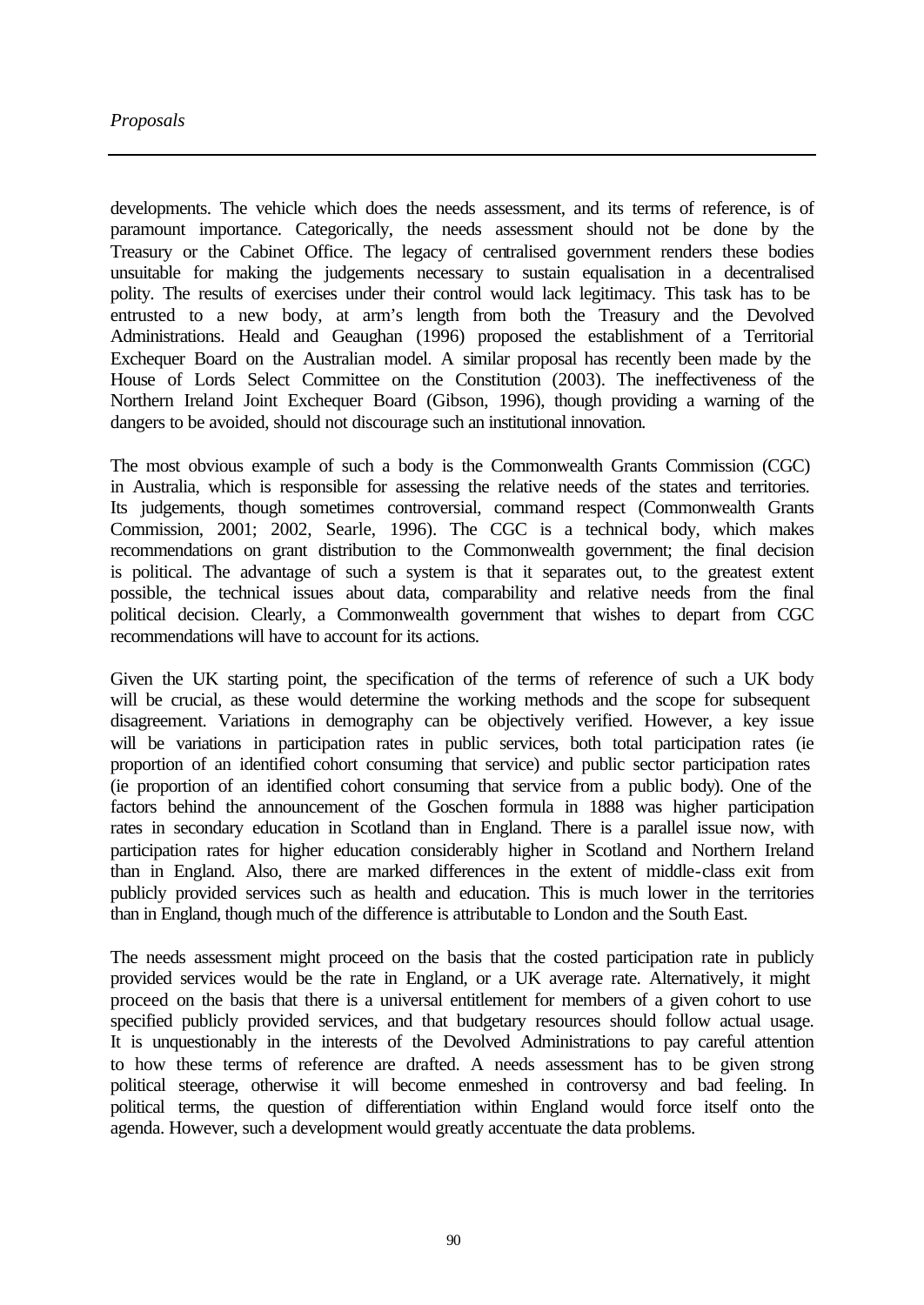Admiration for the independence of the CGC does not necessarily mean that its detailed methods should be emulated. There are important contextual differences between Australia and the United Kingdom. Australia is a long-established federation, towards the centralised end of the spectrum of federations. In particular, the Commonwealth government dominates revenue-raising. However, there are six states and two territories, none of which totally dominates the federation. In contrast, the United Kingdom currently has devolved government only on its periphery: devolution covers only 16% of the 2001 census UK population, though 47% of the land area. It is therefore impossible to speak of average practice in the United Kingdom which does not effectively mean English practice. The Devolved Administrations would rightly be wary of any kind of annual needs assessment exercise, which would in practice bind them to English policy mixes and implementation structures. Indeed, the suggestion has been made that the Devolved Administrations should become part of the Standard Spending Assessment for English local authorities and of the Resource Allocation Working Party assessment for health expenditure (Davies, 1997). It would be contrary to the spirit of devolution to bring the Devolved Administrations within annual mechanisms designed to allocate expenditure within England. Nevertheless, the developments set in train by the Labour Government's White Paper (Cabinet Office/DTLR, 2002) on devolution to the English regions means that these issues will not disappear.

Notwithstanding the broad similarities of public service provision throughout the United Kingdom, it is easy to find examples of difficult areas. First, the line between 'need' and 'policy choice' is less clear cut than it first seems. Assessments of relative need are partly technical exercises and partly matters of political judgement, notably about: what constitutes a policy; what is a consequence of policy discretion; and what is a binding constraint. A Scottish example illustrates this point. Since 1918, there have been separate nondenominational and Catholic school systems, both managed by local authorities. This duplication undoubtedly imposes extra costs, particularly in the Scottish context of falling school rolls. Treasury officials, especially if their ministers were hostile to devolution, might argue that these extra costs should be met entirely from Scottish resources. Needless to say, this would raise hugely sensitive issues because of the history of this separate provision (Devine, 1998). Whether this is treated as policy choice for the Scottish Parliament or as part of the topography of Scotland (as are the Cairngorm mountains) would become the subject of heated controversy.

Second, the system of four-year Honours degrees in Scottish universities is different from the three-year degree in England and has been criticised as wasteful. However, this is closely linked to marked differences from England in the structure of secondary education: a move to three-year Honours degrees would require greater capacity in the Scottish school system. There are other differences connected with qualification systems and the extent to which higher education is delivered within further education institutions. If the model costed for needs assessment purposes were the English model, there would be far-reaching repercussions, including pressures for greater policy and institutional uniformity.

It is misleading to think of a needs assessment exercise replacing the Barnett formula. Rather, a key question is how the Barnett formula and the needs assessment would interact. The purpose of a needs assessment would be to validate the continuing use of a Barnett-type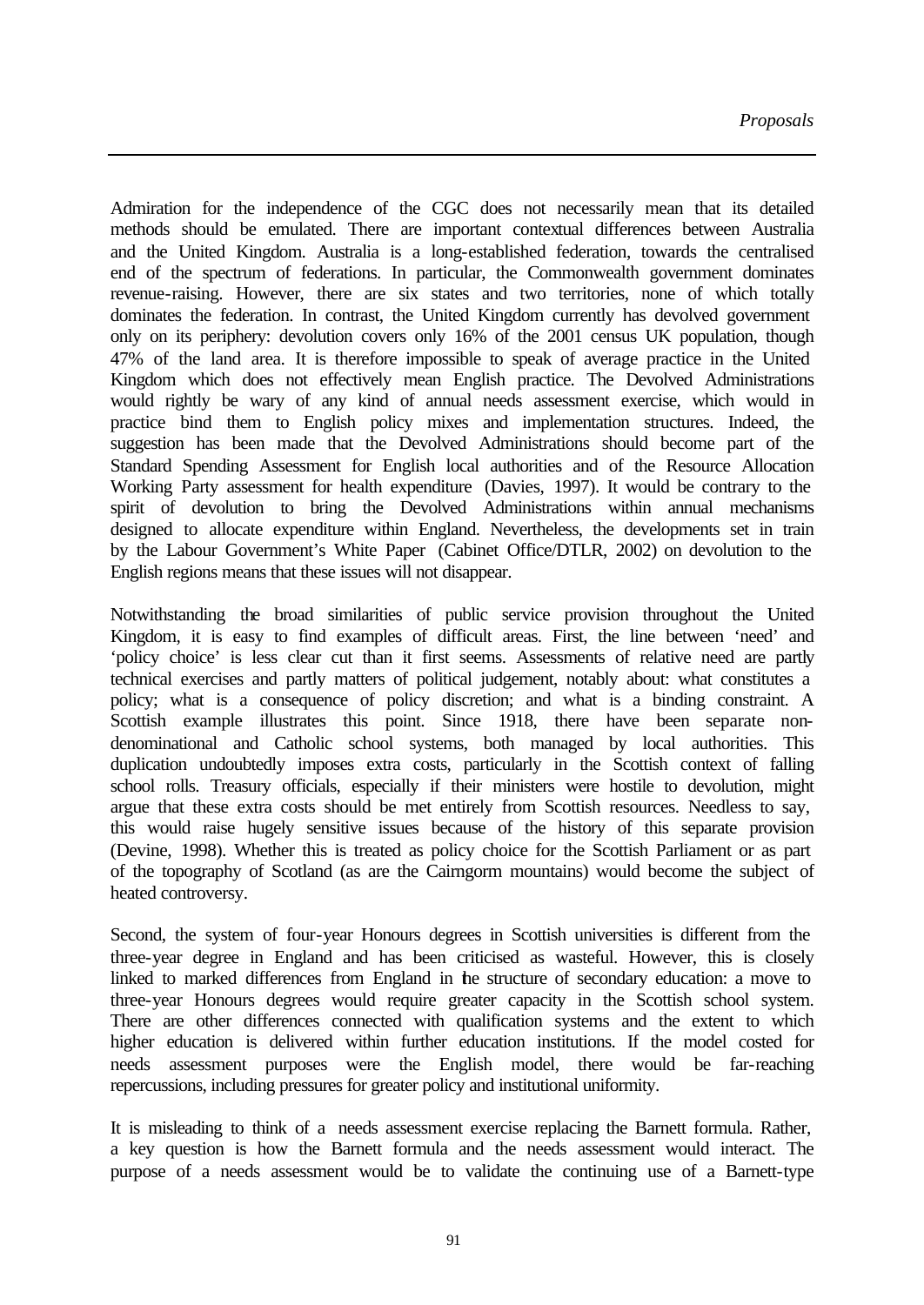mechanism for adjusting the Assigned Budgets. Such an exercise should be periodic, partly because of the resources involved and partly because greater frequency is likely in practice to reinforce uniformity in policy and delivery mechanisms. The cycle might be, say, every seven or ten years.

Once the results of a needs assessment have been produced, the key comparison is between the needs index (assessed need to spend per capita on devolved services, expressed as England = 100) and the expenditure index (actual expenditure per capita on devolved services, expressed as England  $= 100$ ). The purpose of the formula is then to eliminate these differences on timescales which are administratively and politically feasible. With high dependence on block grant, sudden reductions, and perhaps sudden increases, would be destabilising.

The finance ministries of the Devolved Administrations should therefore commence advance planning for a UK-wide needs assessment. Despite the temptation in Scotland and Northern Ireland to postpone any discussion of expenditure indexes, it will be safer for the Devolved Administrations to see such machinery put in place whilst the constitutional reform agenda still enjoys a reasonably fair wind at Westminster.

Unlike from 1921-72, Northern Ireland is now part of a broader system of devolved government. There is scope for the development of formal and informal links with Scotland and Wales, at Executive, Parliamentary and civil society levels. The Devolved Administrations are to some extent competitors, most obviously in the field of inward investment, but they share many common interests, including a stable funding system.

There will be material differences in circumstances in Northern Ireland which are relevant to a needs assessment. Two examples illustrate the kind of issues on which prior planning is required, so that relevant data can be assembled. First, there are 31% more school pupils per capita in maintained schools in Northern Ireland than in England (Office for National Statistics, 2002, Table 4.1), reflecting the different age structure of the population. This is clearly relevant to levels of expenditure per capita. There is no published relative for schools expenditure; for Education as a whole, the index is  $142$  (England  $= 100$ ). Second, there is a desire to expand higher education provision in Northern Ireland, in part in order to reduce the net emigration of those well-educated young people who, having studied in Great Britain, may not return.

There has recently been a lot of preparatory activity in Northern Ireland, with the DFP urging departments to think about both their performance and relative need factors. However, the results of this activity have not yet reached the public domain. The Executive commissioned six Needs and Effectiveness Evaluations (NEEs), covering the areas of: Financial Assistance to Industry; Education; Health and Social Care; Vocational Education and Training; Housing; and Culture, Arts and Leisure. The needs section of the reports sought to assess the level of need in Northern Ireland relative to England, using a variety of objective factors. The Public Finance Research Unit of the Northern Ireland Assembly commissioned Professor Arthur Midwinter of the University of Strathclyde to provide a preliminary assessment of the NEEs. The draft reports were being considered within the Executive, but the exercise has not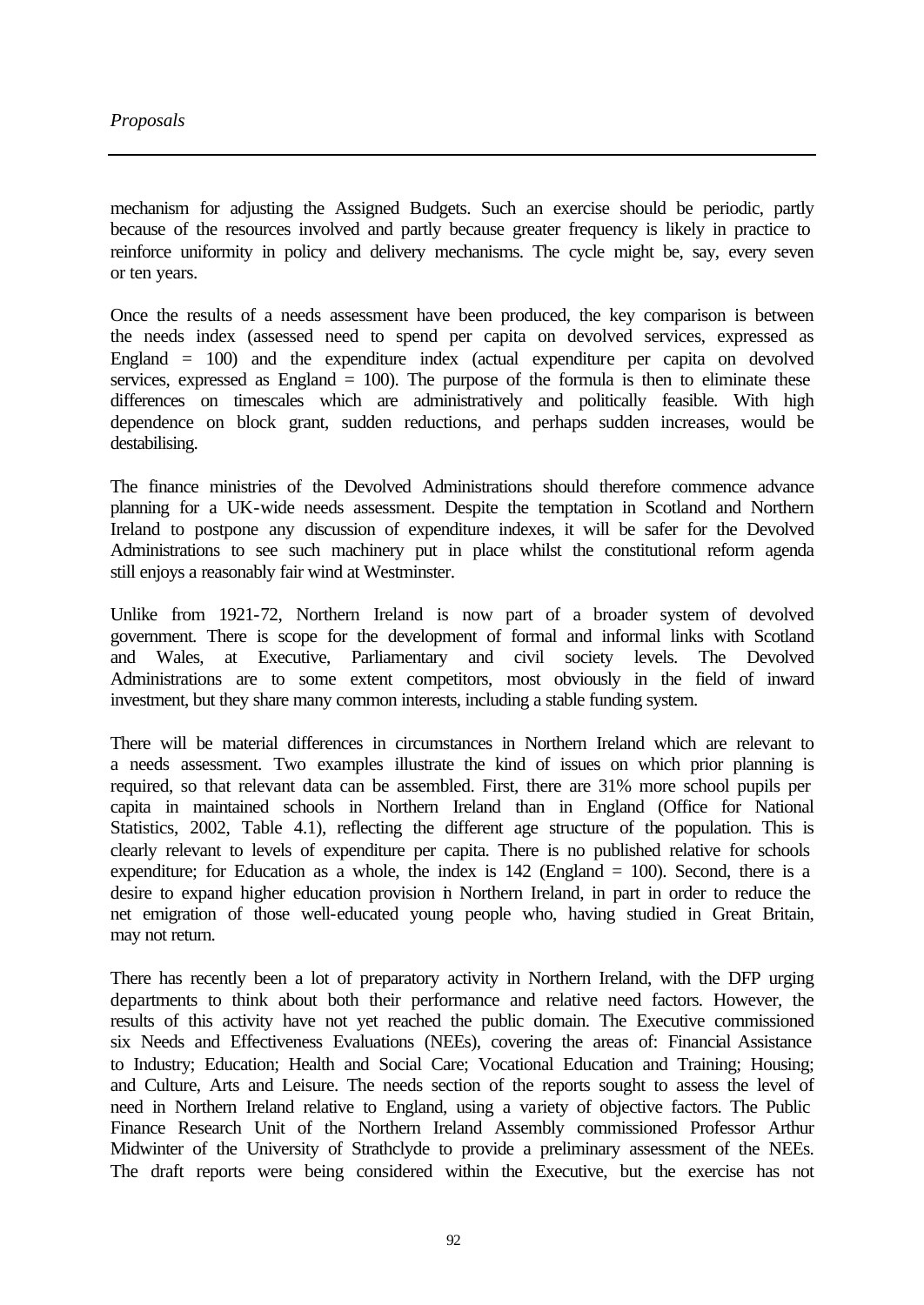continued under suspension. Consequently, the reports have not been published, though the Assembly's Committee for Finance and Personnel has expressed its desire to debate them (Committee for Finance and Personnel, 2002a, para 5.10).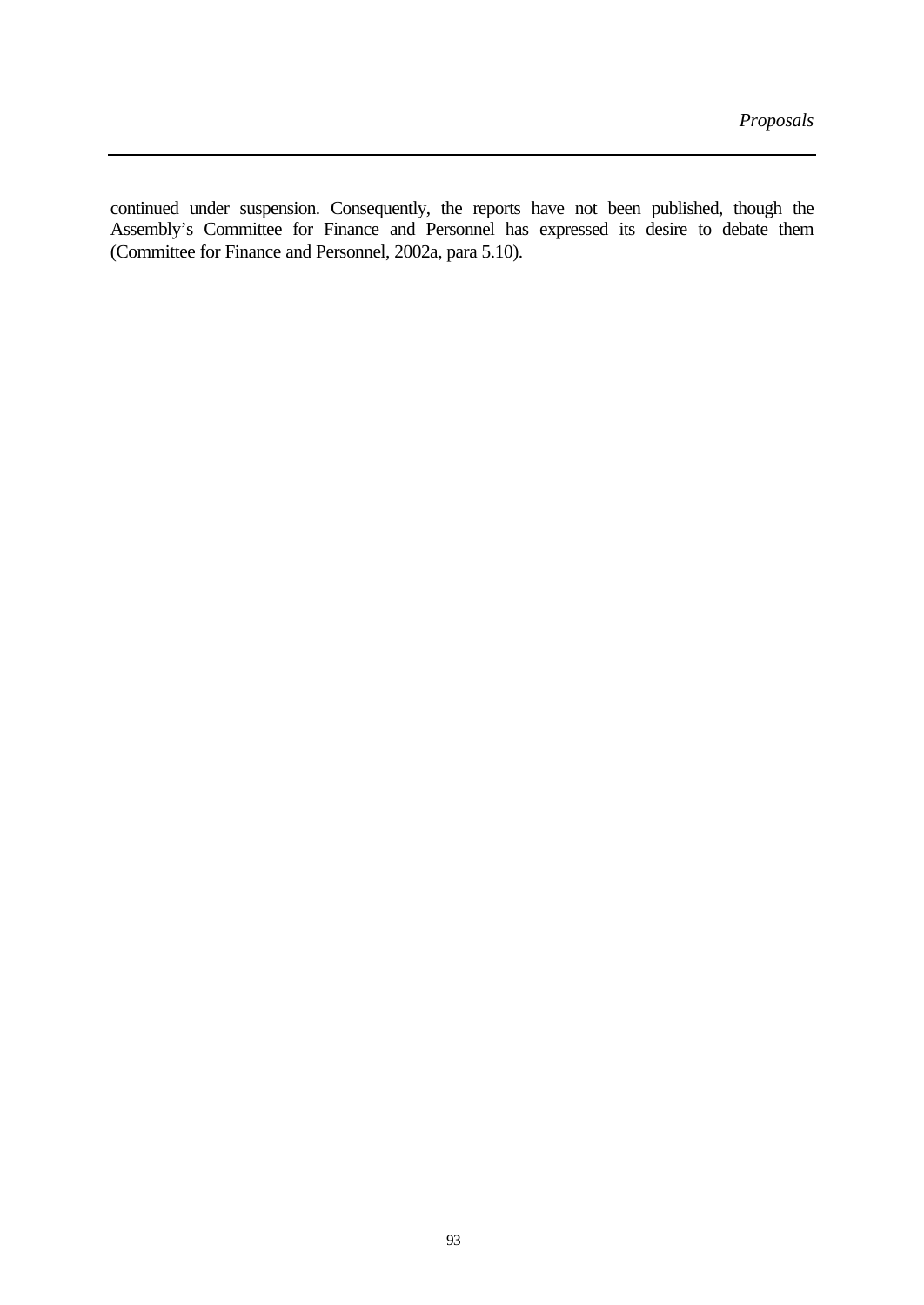# **6 CONCLUDING COMMENTS**

The proposals of this Report have been expounded in Chapter 5, so that this final Chapter is limited to some concluding remarks. These stress the importance of transparency, optimism and realism, and of meeting the challenges ahead.

First, the Northern Ireland Assembly and Executive should embrace *transparency*, as indeed should their counterparts in Scotland and Wales. This is a virtue much proclaimed by the Treasury, for example in its *Code for Fiscal Stability* (Treasury, 1998b). Such an approach will form the best long-run protection of the autonomy of the Devolved Administrations, and also serve as a means of educating their publics. Transparency naturally entails some risks, though it is clear from the Report that those risks already exist. Greater transparency of the territorial fiscal arrangements is now inevitable: the Devolved Administrations can either willingly embrace it, or wait for it to be imposed upon them, probably at an inconvenient time. The present author has an unshakeable belief that the principles governing the UK territorial fiscal system can be made accessible, despite the inevitable technical complexity of its detailed operation. The present opaqueness has owed much to obsessive secrecy and to limited institutional memory.

Second, there are grounds for *optimism* about financing devolved government. There is so much political capital tied up in making a success of devolution in Northern Ireland that the opportunities outweigh the difficulties. As stressed at many points in this Report, 'devolution all around the periphery' is very different from the isolated experience of devolution from 1921-72. Devolution in Northern Ireland is unlikely to fail because of questions of funding, though this conclusion should not be interpreted as implying that there will be a soft budget constraint. Managing fixed budgets, with limited revenue discretion, will prove demanding when resources are less abundant.

Third, there needs to be *realism* about the pace at which institutional developments can be embedded and at which desired improvements in the economy and in public services can be effected. In part, existing expenditure patterns are the result and price of consensus-building and the striking of a political accommodation. Accordingly, change needs to be managed carefully.

If there is sustained peace and economic prosperity, Northern Ireland can expect over the medium term to see its identifiable public expenditure index considerably reduce. The same will happen to its Assigned Budget index. Under such circumstances, this is a development which should be planned for and even welcomed. However, the need to spend on devolved services will remain dependent on, for example, demographic factors, which would feed into a needs assessment. High-quality information needs to be assembled well in advance.

The most likely outcome is for there to be some compression of territorial expenditure indexes, particularly from a level which may be higher than would emerge as needs indexes from a needs assessment exercise. This convergence needs to be accomplished in a gradual, non-disruptive way. The possibility of this being achievable has been greatly enhanced by the extent to which the results of CSR 1998, SR 2000 and SR 2002 favoured those functional areas that are devolved. For example, the substantial boosts to education and health expenditure in England have generated large formula consequences for Northern Ireland.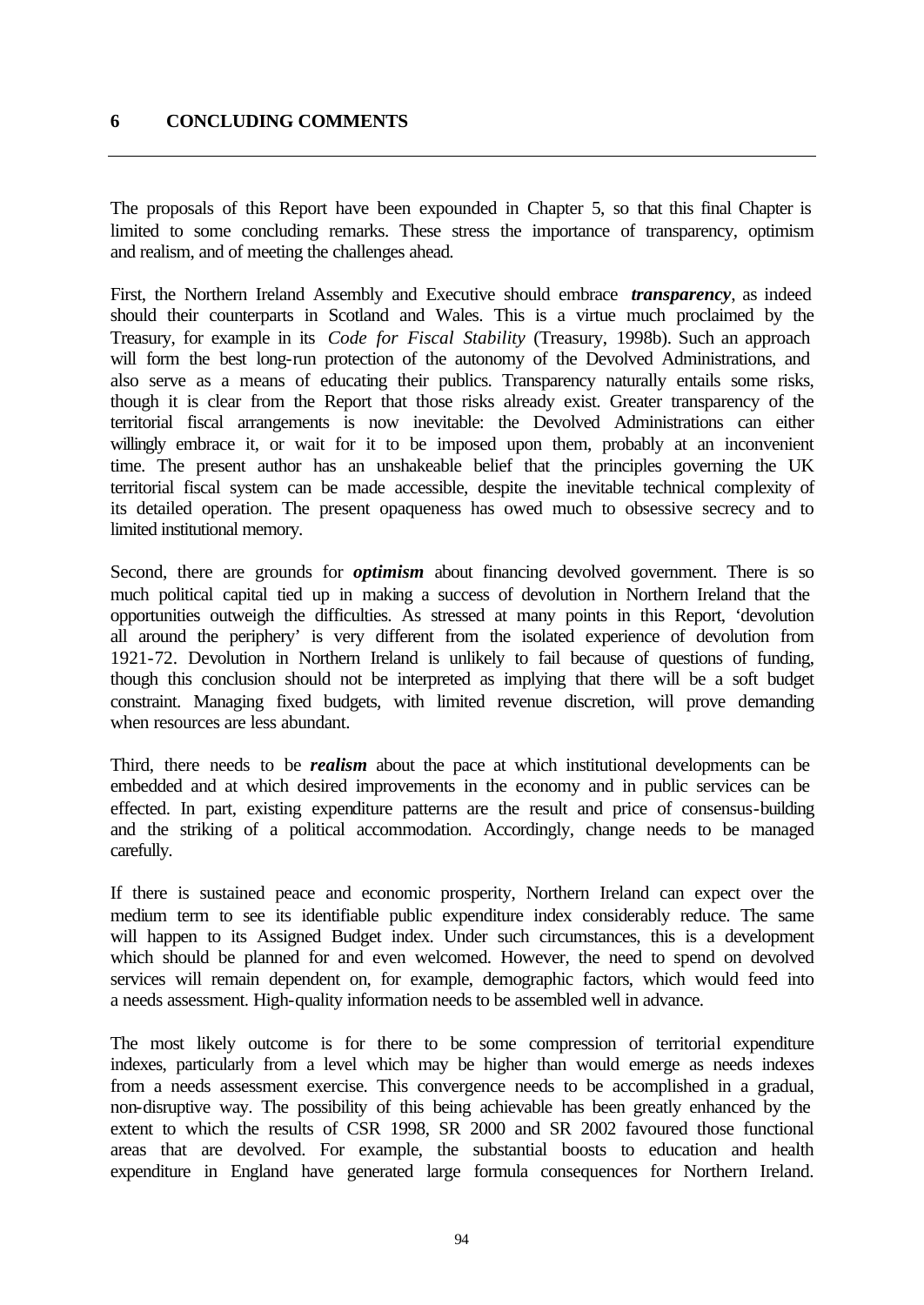Even were strong evidence of convergence to appear, this would still represent absolute levels of per capita expenditure in Northern Ireland much higher than would ever have been anticipated in 1997. Mixing up absolute levels and indexes in public debate is a guaranteed route to confusion.

Fourth, there are significant *challenges* ahead, about which much has been said in this Report. It is important that Northern Ireland does not become preoccupied with other people's agendas. In this instance, its detachment from mainland politics positively helps. It should not buy into the 'crumbling public services' agenda which now dominates the metropolitan media and which has provoked panic in the Labour Government, producing spending commitments in advance of the timetable originally set by SR 2002. What is required is reflective consideration of Northern Ireland circumstances, taking careful account of the extent to which expenditure and performance are different from those in England. Moreover, Northern Ireland should not become obsessed with headline comparisons of percentage increases, taking no account of the expenditure base. There is no rational basis on which Northern Ireland should expect to match percentage increases, regardless of the base. Matching must not be elevated into a principle, whatever the headlines, for example describing as 'robbery' the difference between the English percentage applied to the Northern Ireland base and the formula-derived increments. If there remains a fixation with the Barnett formula, that would be a recipe for paralysing changes in expenditure mix and for defeating the purpose of devolved government.

Finally, the contribution which this Report hopes to make is to render more accessible the funding arrangements for devolution in Northern Ireland. Consequently, it has contained a detailed technical description of the financial system as it operates today, showing how Northern Ireland is embedded within a system also covering Scotland and Wales. By pulling together the most up-to-date expenditure data, the Report has provided an explanation of recent trends and considered likely future developments. The proposals in Chapter 5 provide a basis for taking the agenda forward.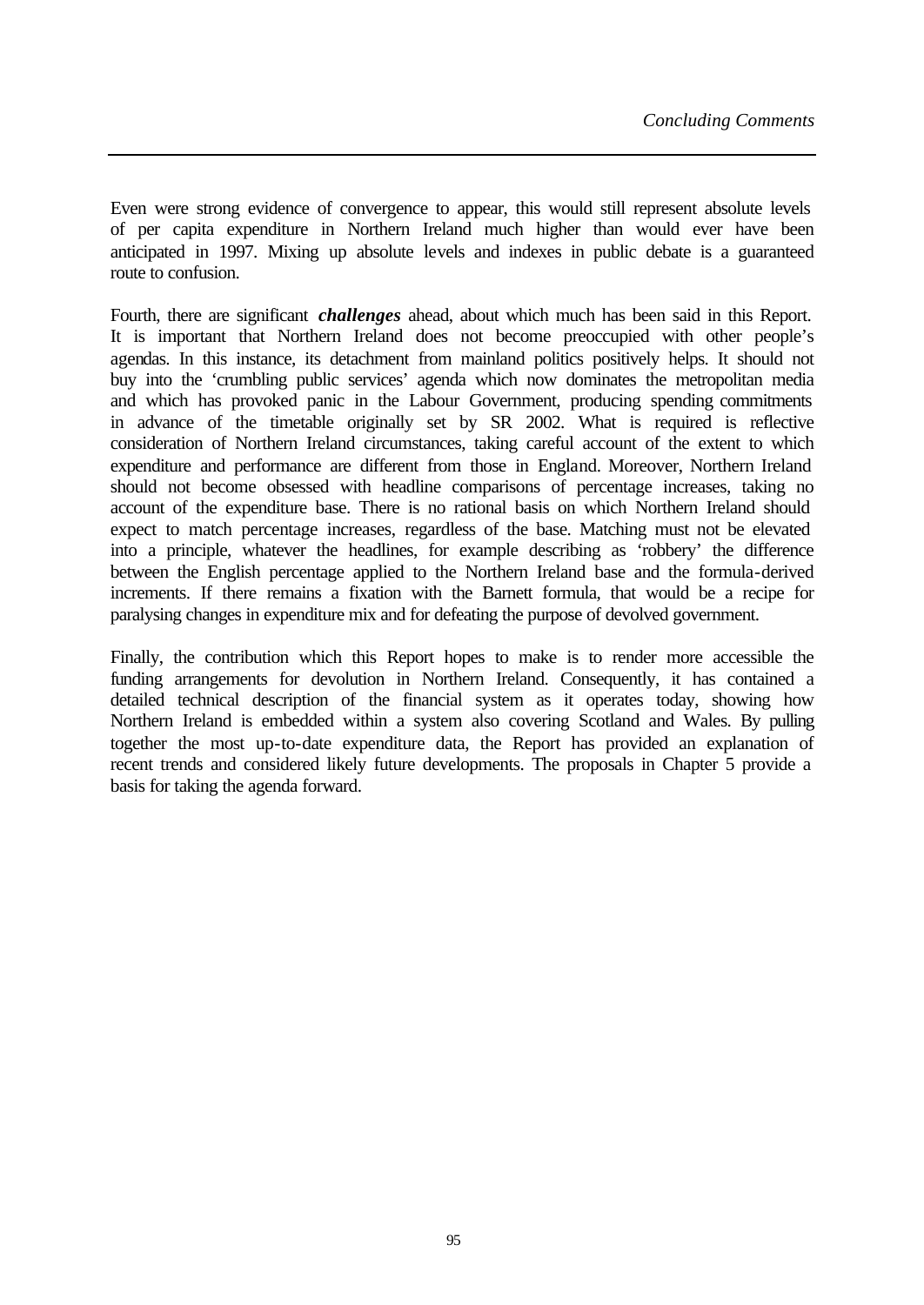- Accounts Commission (2002) *Taking the Initiative: Using PFI Contracts to Renew Council Schools*. Edinburgh: Accounts Commission.
- Ashcroft, B. (1999) *The Regional Economic Consequences of the Scottish Parliament and the UK Devolution Project*, Scott Policy Seminar, Northern Ireland Economic Research Centre, 29 April, Belfast.
- Bailey, S.J. (2002) *Public Sector Economics*. Basingstoke: Palgrave.
- Barnett, J. (1982) *Inside the Treasury*. London: André Deutsch.
- Barnett, Lord (1997) 'Oral Evidence', in Treasury Committee, *The Barnett Formula*, Second Report of Session 1997-98, HC 341. London: Stationery Office.
- Barnett, Lord (2001) *Speech in House of Lords Debate on the Barnett Formula*, 7 November 2001, cols 225-229, Lords Hansard. London: Stationery Office.
- Barnett, Lord (2003) *Oral Parliamentary Question on the Barnett Formula*, Lords Hansard, 27 January, col 913.
- Barnett, R. and Hutchinson, G. (1998) 'Funding Public Spending and Determining Policy Priorities: Issues for Northern Ireland on the Eve of Devolution', in R. Wilson (ed) *Hard Choices: Policy Autonomy and Priority-Setting in Public Expenditure*. Belfast: Democratic Dialogue, Eastern Health and Social Services Board and Northern Ireland Economic Council, pp.48-70.
- Barnett, R. and Knox, C. (1992) 'Accountability and Local Budgetary Policy: Unitary Principles', *Policy and Politics*, vol. 20, no. 4, pp.265-76.
- Bell, D. and Christie, A. (2001) 'Finance The Barnett Formula: Nobody's Child?' in A. Trench (ed) *The State of the Nations 2001: The Second Year of Devolution in the United Kingdom*. Thorverton: Imprint Academic, pp.135-51.
- Bell, D. and Christie, A. (2002) 'A New Fiscal Settlement for Scotland', *Scottish Affairs*, no. 41, pp.121-140.
- Bell, D., Dow, S., King, D. and Massie, N. (1996) 'Financing Devolution', Hume Papers on Public Policy, vol. 4, no. 2. Edinburgh: Edinburgh University Press.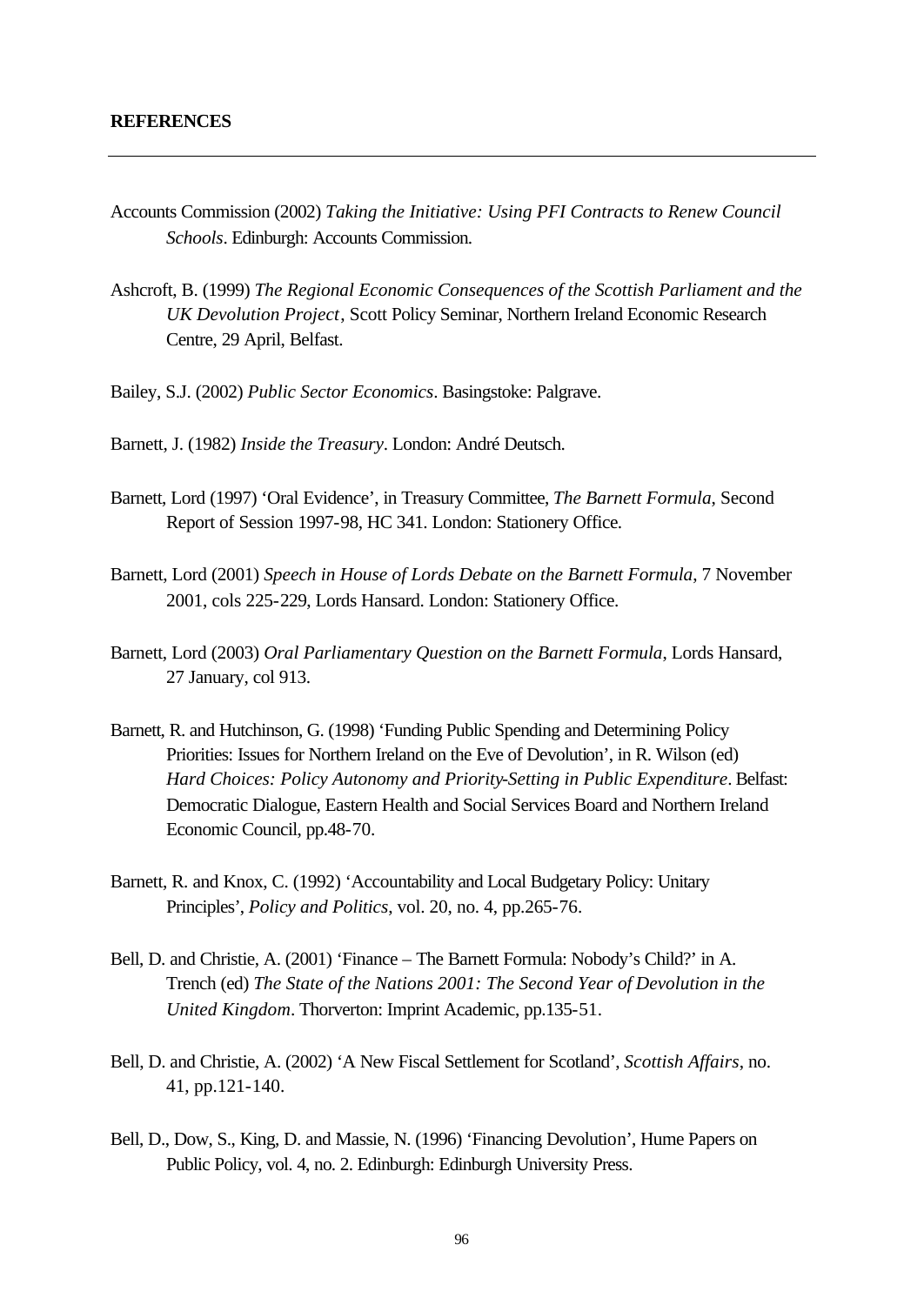- Birrell, D. and Murie, A. (1980) *Policy and Government in Northern Ireland: Lessons of Devolution*. Dublin: Gill and Macmillan.
- Blewitt, N. and Bristow, G. (1999) *Unravelling the Knot*. Cardiff: Institute of Welsh Affairs.
- Blow, L., Hall, J. and Smith, S. (1996) *Financing Regional Government in Britain*. IFS Commentary No 54. London: Institute for Fiscal Studies.
- Burki, S.J. and Perry, G.E. (2000) 'Decentralization and Accountability of the Public Sector'. Annual World Bank Conference on Development in Latin America and the Caribbean, 1999. Proceedings of a Conference held in Valdivia, Chile, June 20-22. World Bank: Washington DC.
- Cabinet Office/DTLR (2002) *Your Region, Your Choice: Revitalising the English Regions*. Cm 5511. London: Stationery Office.
- Carmichael, P. (1996) 'Devolution The Northern Ireland Experience', *Public Money & Management*, vol. 16, no. 4, pp.5-12.
- CBI Northern Ireland (2000) *Addressing Northern Ireland's Infrastructure Deficit*, Pap NI 10 00. Belfast, CBI Northern Ireland.
- CBI Northern Ireland (2001) *Industrial De-Rating Briefing Paper*, Pap NI 17 01. Belfast, CBI Northern Ireland.
- Clifton-Fearnside, A. (2001) 'Regional Accounts 1999: Part 1 Regional Gross Domestic Product'. *Economic Trends*, no. 568.
- Colwyn, Lord (1925) *Final Report of the Northern Ireland Special Arbitration Committee*. Cmnd 2389. London: HMSO.
- Committee for Finance and Personnel (2001) *Report of the Inquiry into the Use of Public Private Partnerships*, Seventh Report, Session 2000/2001. Belfast: Stationery Office.
- Committee for Finance and Personnel (2002a) *The Executive's Position Report to the Assembly: Developing the Programme for Government and the Budget for 2003-04: Report on the Outcome of Consideration by the Statutory Departmental Committees*. First Report, Session 2002/2003. Belfast: Stationery Office.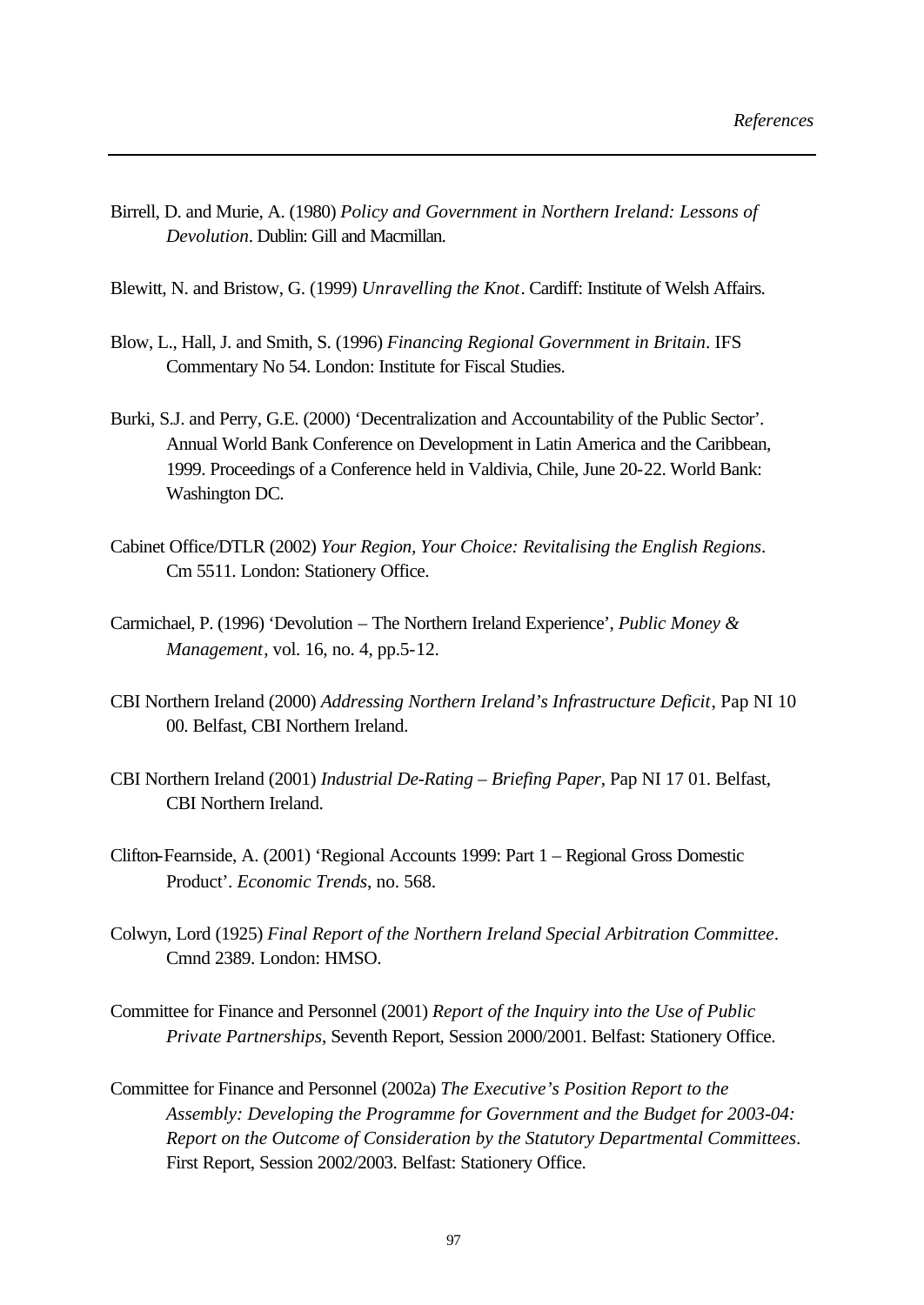- Committee for Finance and Personnel (2002b) *Report of the Committee for Finance and Personnel's Response to the Review of Rating Policy Consultation Paper*. Second Report, Session 2002/2003: Report 02/02. Belfast: Stationery Office.
- Committee on Scottish Affairs (1980) 'Scottish Aspects of the 1980-84 Public Expenditure White Paper: Minutes of Evidence', HC 689 of Session 1979-80. London: HMSO.
- Commonwealth Grants Commission (2001) *Annual Report 2000-2001*. Canberra: Commonwealth Grants Commission.
- Commonwealth Grants Commission (2002) *Annual Report 2001-02*. Canberra: Commonwealth Grants Commission.
- Constitution Unit (1996) *Scotland's Parliament: Fundamentals for a New Scotland Act*. London: Constitution Unit.
- Coopers & Lybrand and Pieda (1997) *Comparative Study of Local Authority Current Expenditure in Scotland, England and Wales: Report*. Edinburgh: Central Research Unit, Scottish Office.
- Cross, R., Danson, M., Dow, A., Gibson, H. et al. (2001) 'Fiscal autonomy would boost economic prospects', *Scotsman*, 21 May.
- Cubie, A. (chair) (1999) *Student Finance: Fairness for the Future Report of the Independent Committee of Inquiry into Student Finance*. Edinburgh: Scottish Executive.
- Cuthbert, J. (2001) 'The Effect of Relative Population Growth on the Barnett Squeeze', *Fraser of Allander Quarterly Economic Commentary*, vol. 26, no. 2, pp.34-37.
- Cuthbert, J. and Cuthbert, M. (2002) 'Can Fiscal Autonomy Improve a Devolved Scotland's Economic Prospects?', *Scottish Affairs*, no. 41, pp.86-101.
- Darby, J., Muscatelli, A. and Roy, G. (2002) 'Fiscal Federalism and Fiscal Autonomy: Lessons for the UK from Other Industrialised Countries', *Scottish Affairs*, no. 41, pp.26-55.
- Darling, A. (1997) *Hansard*, 9 December, cols 510-13W. London: Stationery Office.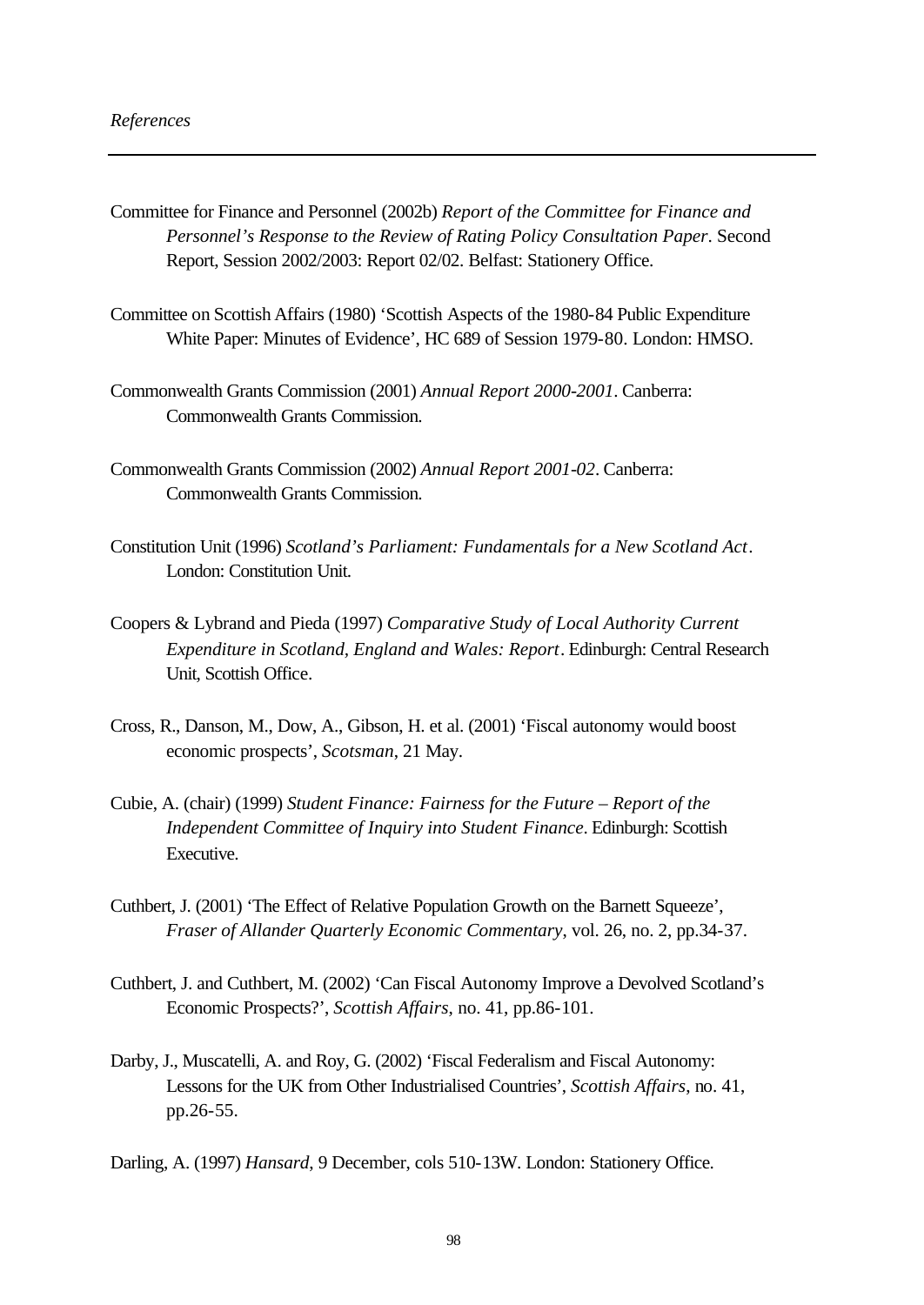- Davies, Q. (1997) 'Oral Questions 104-108', in Treasury Committee, *The Barnett Formula*, Second Report of Session 1997-98, HC 341. London: Stationery Office, pp.15-17.
- Department of Finance and Personnel (2000) *Public Income and Expenditure: for the Year Ended 31 March 2000*. NIA 21/00. Belfast: Stationery Office.
- Department of Finance and Personnel (2001a) *EU Programme for Peace and Reconciliation in Northern Ireland and the Border Region of Ireland 2000-2004: Operational Programme*. Bangor: Department of Finance and Personnel.
- Department of Finance and Personnel (2001b) *Northern Ireland Programme for Building Sustainable Prosperity: EU Structural Funds 2000-2006*. Bangor: Department of Finance and Personnel.
- Department of Finance and Personnel (2002a) *Public Consultation Report: Review of Rating Policy*. Bangor: Department of Finance and Personnel.
- Department of Finance and Personnel (2002b) *Review of Rating Policy: A Consultation Paper*. Bangor: Department of Finance and Personnel.
- Department of Finance and Personnel (2002c) *Northern Ireland Regional Rates 2002/2003* (mimeo). Bangor: Department of Finance and Personnel, Rating Policy Division.
- Department of Finance and Personnel and Treasury (1997) *Northern Ireland Expenditure Plans & Priorities: The Government's Expenditure Plans 1997-98 to 1999-2000*. Cm 3616. London: Stationery Office.
- Department of Finance and Personnel and Treasury (1998) *Northern Ireland Expenditure Plans & Priorities: The Government's Expenditure Plans 1998-1999 to 2000-2001*. London: Stationery Office.
- Department of Finance and Personnel and Treasury (1999) *Northern Ireland Expenditure Plans & Priorities: The Government's Expenditure Plans 1999-2000 to 2001-2002*. Cm 4217. London: Stationery Office.
- Devine, T. (1998) 'Unless Irish immigration was curbed, racial and religious war was feared', *Herald*, 18 July.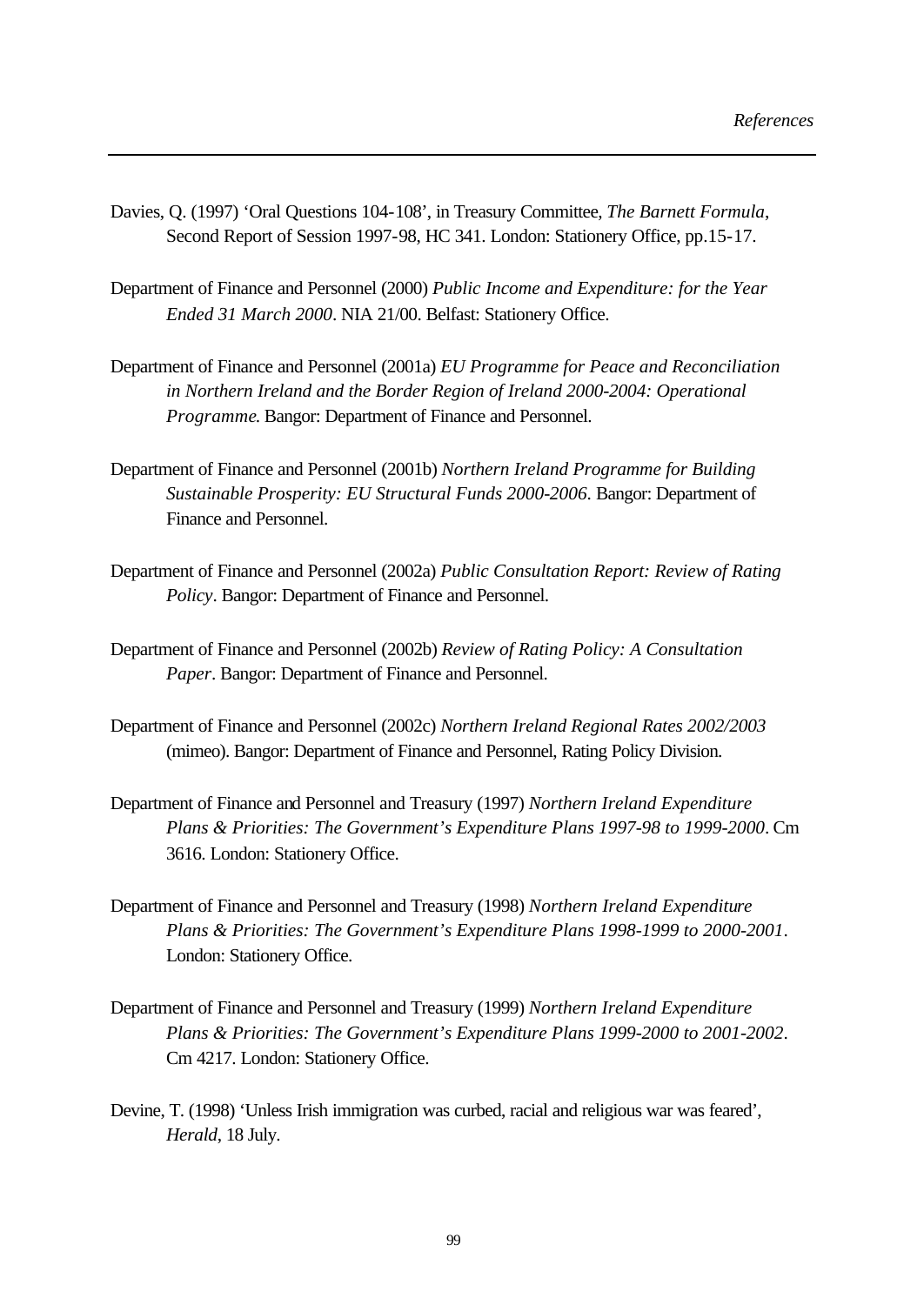- Dewar, D. (1998) 'Lives at No. 11: Review of the Chancellors by Roy Jenkins', *Scotland on Sunday*, 23 August.
- European Commission (1992) *Bruce Millan releases 115 million pounds for UK coalmining areas after agreement on changes in UK public spending rules*, Press release IP/92/107, 17 February. Brussels: European Commission.
- European Commission Directorate-General Regional Policy (2001) *Northern Ireland Community Support Framework 2000-2006: Creating a More Peaceful, Prosperous and Stable Society*. 1999 GB 16 1 CC 006. Brussels: European Commission Directorate-General Regional Policy.
- Eurostat (2001) *EU Enlargement: Key Data on the Candidate Countries: News Release*. No 129/2001 – 13 December 2001. Luxembourg: Eurostat Press Office.
- Forsyth, Lord (2001) *Speech in House of Lords Debate on the Barnett Formula*, 7 November 2001, cols 237-239, Lords Hansard. London: Stationery Office.
- Gay, O. and Morgan, B. (1997) *Northern Ireland Political Developments since 1972*, Research Paper 98/57. London: House of Commons Library.
- Gibson, N. (1996) 'Northern Ireland and Westminster: Fiscal Decentralisation a Public Economics Perspective', in Northern Ireland Economic Council (ed) *Decentralised Government and Economic Performance in Northern Ireland, Occasional Paper 7*. Belfast: Northern Ireland Economic Council, pp.10-89.
- Gieve, J. (1997) *Oral Evidence*, The Barnett Formula, Second Report of Session 1997-98, HC 341, Q. 160, Treasury Committee. London: Stationery Office.
- Gorecki, P. (1995) *The Economic Implications of Peace and Political Stability for Northern Ireland*. Occasional Paper 4. Belfast: Northern Ireland Economic Council.
- Gorecki, P. (1998) 'Conclusion', in R. Wilson (ed) *Hard Choices: Policy Autonomy and Priority-Setting in Public Expenditure*. Belfast: Democratic Dialogue, Eastern Health and Social Services Board and Northern Ireland Economic Council, pp.88-94.

Goudie, A. (2002) 'GERS and Fiscal Autonomy', *Scottish Affairs*, no. 41, pp.56-85.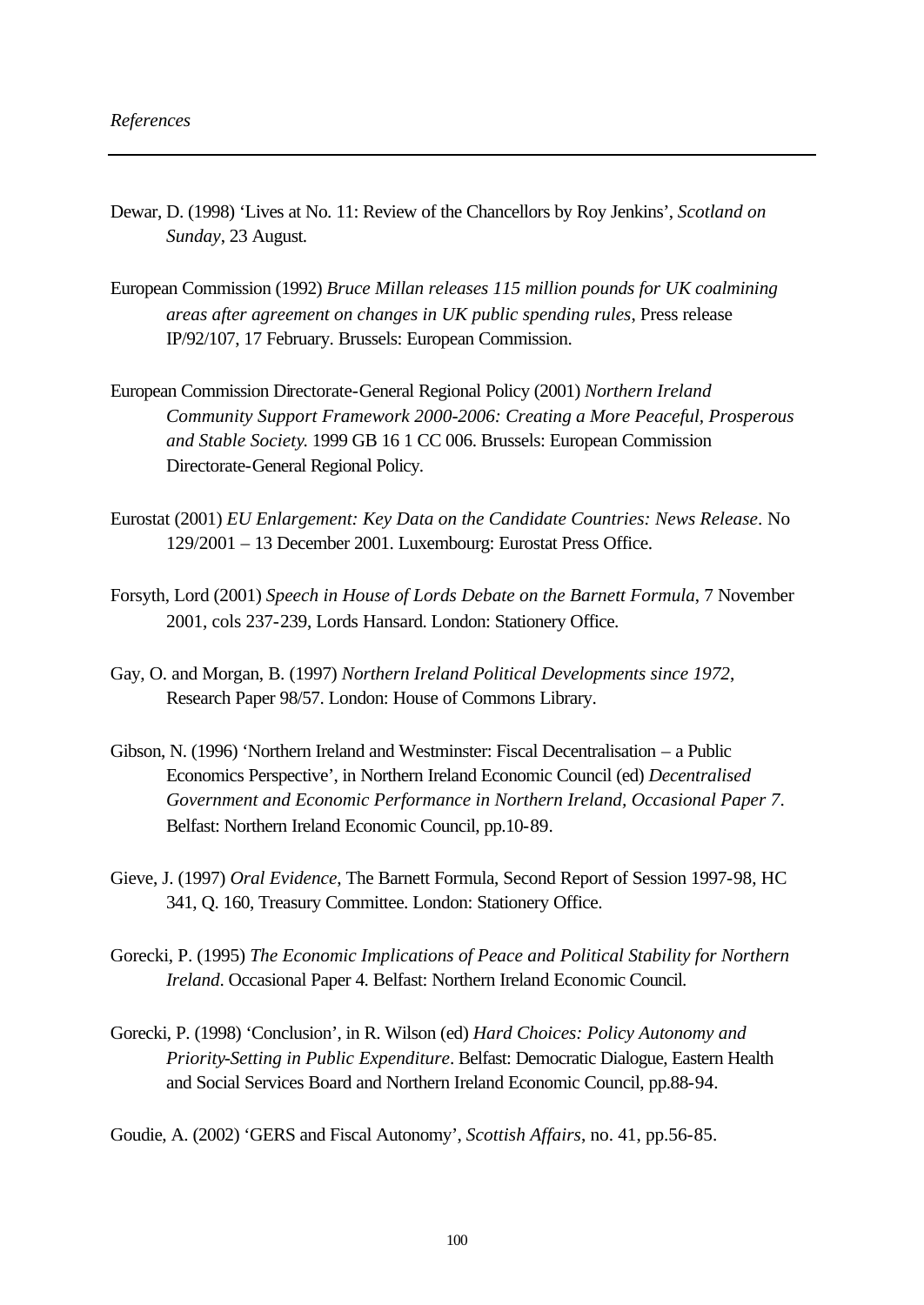*Government of Ireland Act 1920*, Chapter 67. London: HMSO.

- Gray, A., Jenkins, B. and Segsworth, B. (eds) (1993) *Budgeting, Auditing and Evaluation: Functions and Integration in Seven Governments*. New Brunswick: Transaction Publishers.
- Greater London Authority (2001) *Investing in London: The Case for the Capital*. London: Greater London Authority.
- Green, A.J. (1979) *Devolution and Public Finance: Stormont from 1921 to 1972*. Studies in Public Policy No.48. Glasgow: Centre for the Study of Public Policy, University of Strathclyde.
- Gudgin, G. (1996) *The Macro-Economic Impact of European Community Structural Funds on Northern Ireland 1989-1993*. Belfast: Northern Ireland Economic Research Centre.
- Gudgin, G. (1999) 'The Northern Ireland Labour Market'. Ireland North and South: Perspectives from Social Science. Proceedings of the British Academy – 98. Oxford: Oxford University Press for the British Academy, pp.251-84.
- Gudgin, G. (2000) 'EU Membership and the Northern Ireland Economy', in D. Kennedy (ed) *Living With The European Union: The Northern Ireland Experience*. Basingstoke: Macmillan, pp.38-70.
- Hadden, T. (2001) 'Devolved and Retained Powers', in R. Wilson (ed) *A Guide to the Northern Ireland Assembly: Agreeing to Disagree?* Belfast: Stationery Office, pp.121- 25.
- Hazell, R. (ed) (1999) *Constitutional Futures: A History of the Next Ten Years*. Oxford: Oxford University Press for the Constitution Unit.
- Hazell, R. and Cornes, R. (1999) 'Financing Devolution: The Centre Retains Control', in R. Hazell (ed) *Constitutional Futures: A History of the Next Ten Years*. Oxford: Oxford University Press, pp.196-212.
- Heald, D.A. (1980) *Financing Devolution within the United Kingdom: A Study of the Lessons from Failure*. Research Monograph No. 32, Centre for Research on Federal Financial Relations. Canberra: Australian National University Press.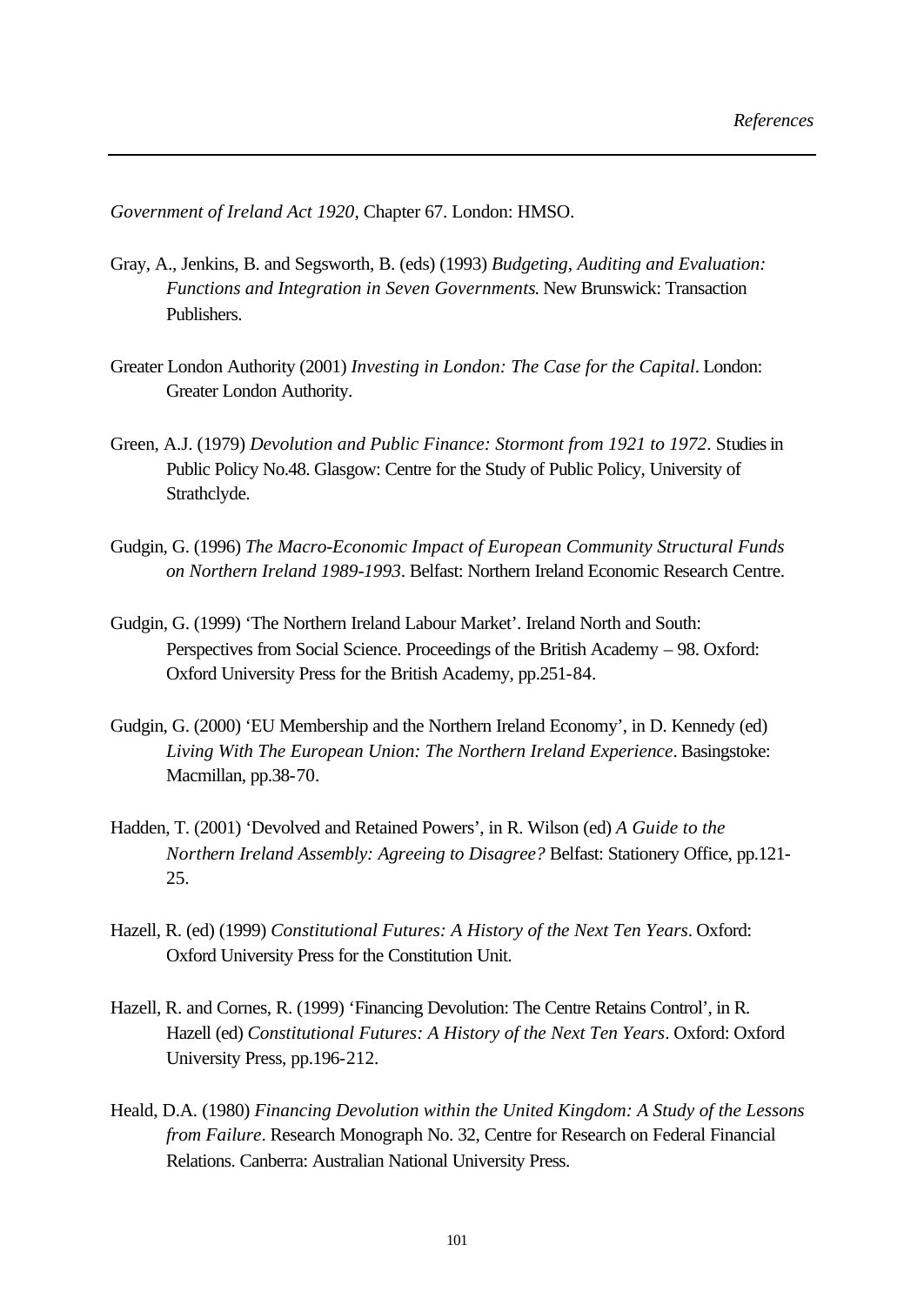- Heald, D.A. (1990) *Financing a Scottish Parliament: Options for Debate*. Glasgow: Scottish Foundation for Economic Research.
- Heald, D.A. (1991) 'The Public Expenditure Survey in a State of Crisis', in Treasury and Civil Service Committee, *1991 Autumn Statement*, HC 58, First Report of Session 1991-92. London: HMSO, pp.37-47.
- Heald, D.A. (1992) 'Formula-Based Territorial Public Expenditure in the United Kingdom', Aberdeen Papers in Accountancy, No. W7. Aberdeen: Department of Accountancy, University of Aberdeen.
- Heald, D.A. (1994) 'Territorial Public Expenditure in the United Kingdom', *Public Administration*, vol. 72, no. 2, pp.147-75.
- Heald, D.A. (1995) 'Steering Public Expenditure with Defective Maps', *Public Administration*, vol. 73, no. 2, pp.213-40.
- Heald, D.A. (1996) 'Formula-controlled Territorial Public Expenditure in the United Kingdom', *Public Finance/Finances Publiques*, vol. 46, no. 4, pp.534-58.
- Heald, D.A. (1997) 'Controlling Public Expenditure', in D. Corry (ed) *Public Expenditure: Effective Management and Control*. London: Dryden Press for the Institute for Public Policy Research, pp.167-91.
- Heald, D.A. (1998) 'Fiscal Opportunities', in R. Wilson (ed) *Hard Choices: Policy Autonomy and Priority-Setting in Public Expenditure*. Belfast: Democratic Dialogue, Eastern Health and Social Services Board and Northern Ireland Economic Council, pp.71-87.
- Heald, D.A. and Geaughan, N. (1996) 'Financing a Scottish Parliament', in S. Tindale (ed) *The State and the Nations: The Politics of Devolution*. London: Institute for Public Policy Research, pp.167-83.
- Heald, D.A. and Geaughan, N. (1997) 'The Tartan Tax: Devolved Variation in Income Tax Rates', *British Tax Review*, no. 5, pp.337-48.
- Heald, D.A. and Geaughan, N. (1998) 'Fiscal Implications', in P. Norton (ed) *The Consequences of Devolution*. King-Hall Paper No. 6. London: Hansard Society, pp.11-13.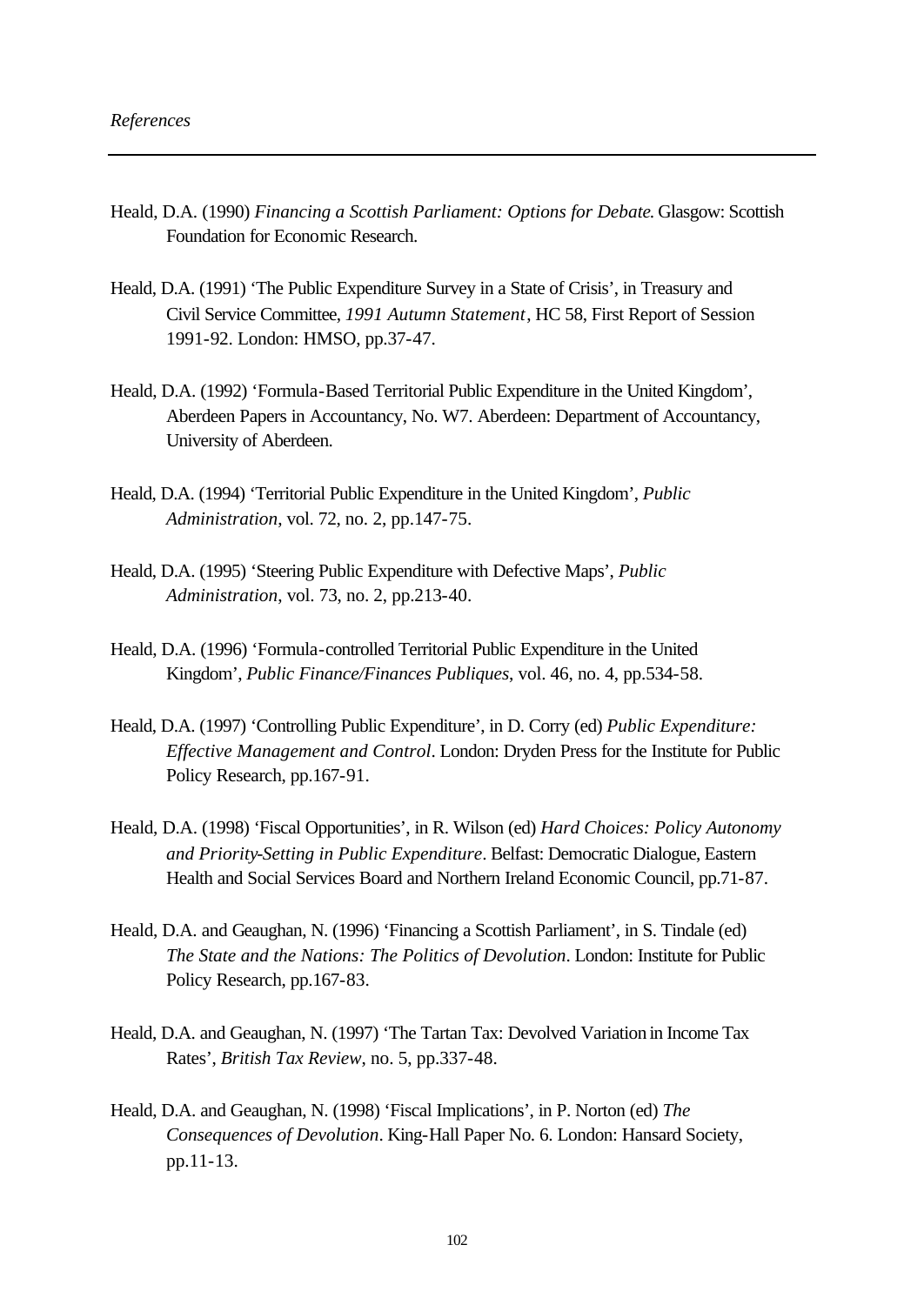- Heald, D.A. and Geaughan, N. (1999) 'The Fiscal Arrangements for Devolution', in J. McCarthy and D. Newlands (eds) *Governing Scotland: Problems and Prospects – The Economic Impact of the Scottish Parliament*. Aldershot: Ashgate, pp.49-67.
- Heald, D.A., Geaughan, N. and Robb, C. (1998) 'Financial Arrangements for UK Devolution', *Regional & Federal Studies*, vol. 8, no. 1, pp.23-52.
- Heald, D.A. and McLeod, A. (2002a) 'Beyond Barnett? Funding Devolution', in P. Robinson and J. Adams (eds) *Devolution in Practice*. London: Institute for Public Policy Research.
- Heald, D.A. and McLeod, A. (2002b) 'Fiscal Autonomy under Devolution: Introduction to Symposium', *Scottish Affairs*, no. 41, pp.5-25.
- Heald, D.A. and McLeod, A. (2002c) 'Public Expenditure', in *The Laws of Scotland: Stair Memorial Encyclopaedia – Constitutional Law Volume*. Edinburgh: Butterworths, paras 480-551.
- Heald, D.A. and Short, J. (2002) 'The Regional Dimension of Public Expenditure in England', *Regional Studies*, vol. 36, no. 7, pp.743-55.
- Heath, A.F, Breen, R. and Whelan, C.T. (eds) (1999) *Ireland North and South: Perspectives from Social Science*. Proceedings of the British Academy – 98. Oxford: Oxford University Press for the British Academy.
- Heffer, S. (1999) *Nor Shall My Sword: The Reinvention of England*. London: Weidenfeld & Nicolson.
- Hetherington, P. (2001) 'Scots and Welsh face subsidy axe: funding said to be unfair to English regions', *Guardian*, 24 April.
- House of Lords Select Committee on the Constitution (2003) *Devolution: Inter-Institutional Relations in the United Kingdom*, Second Report, HL Paper 28 (Session 2002-03). London: Stationery Office.
- Institute for Fiscal Studies (1999) *Effect on Scottish Household Incomes of Changing the Basic Rate*. IFS Press Release, 30 April. London: Institute for Fiscal Studies.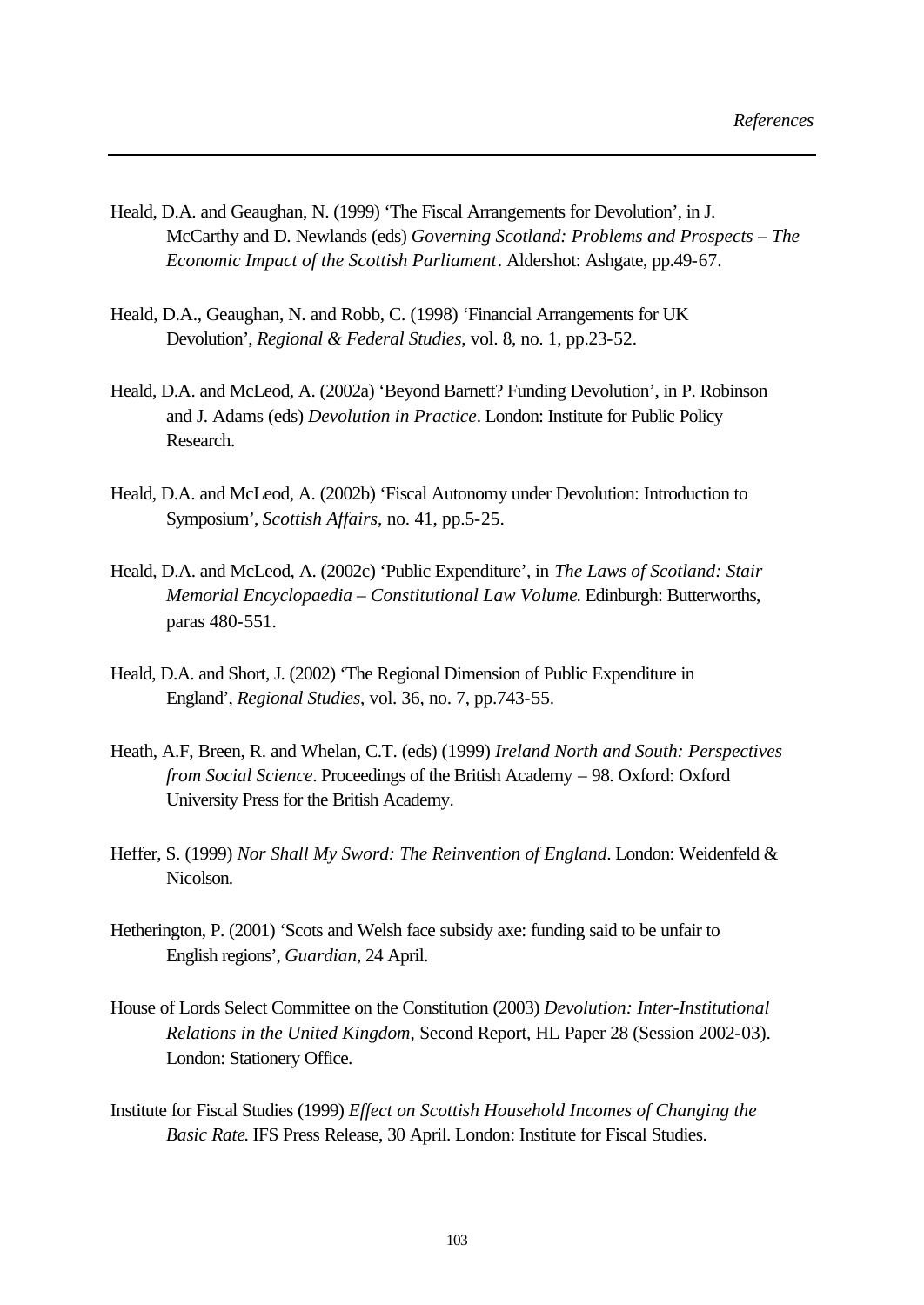- International Monetary Fund (2000) 'Conference on Fiscal Decentralization'. Sponsored by the IMF Fiscal Affairs Department. IMF Headquarters, November 20-21, 2000: IMF, Washington DC.
- Irwin, G. and Dunn, S. (1997) *Ethnic Minorities in Northern Ireland*. Belfast: Centre for the Study of Conflict, University of Ulster.
- Jenkins, R. (1998) *The Chancellors*. London: Macmillan.
- Keating, M. (1998) 'What's Wrong with Asymmetrical Government?' in H. Elcock and M. Keating (eds) *Remaking the Union: Devolution and British Politics in the 1990s*. London: Frank Cass, pp.159-218.
- Keating, M. (1999) *The Politics of Modern Europe: The State and Political Authority in the Major Democracies*. Cheltenham: Edward Elgar.
- Keating, M.J. (1996) 'Regional Devolution The West European Experience', *Public Money & Management*, vol. 16, no. 4, pp.35-52.
- Keating, M.J. (2001) *Devolution and Public Policy: Divergence or Convergence?*, Joint IPPR/ESRC Devolution Programme project seminar, 29 October, Institute for Public Policy Research.
- Kilbrandon Royal Commission on the Constitution (1973) *Royal Commission on the Constitution, 1969-1973: Report*. Cmnd 5460, 5460-i. London: HMSO.
- King, D.N. (1973) *Financial and Economic Aspects of Regionalism and Separatism*. Research Papers for the Kilbrandon Royal Commission on the Constitution. London: HMSO.
- King, D.N. (1984) *Fiscal Tiers: The Economics of Multi-level Government*. London: George Allen & Unwin.
- Knox, C. (2001) 'A Civil Service and a Civil Society', in R. Wilson (ed) *A Guide to the Northern Ireland Assembly: Agreeing to Disagree?* Belfast: Stationery Office, pp.157- 65.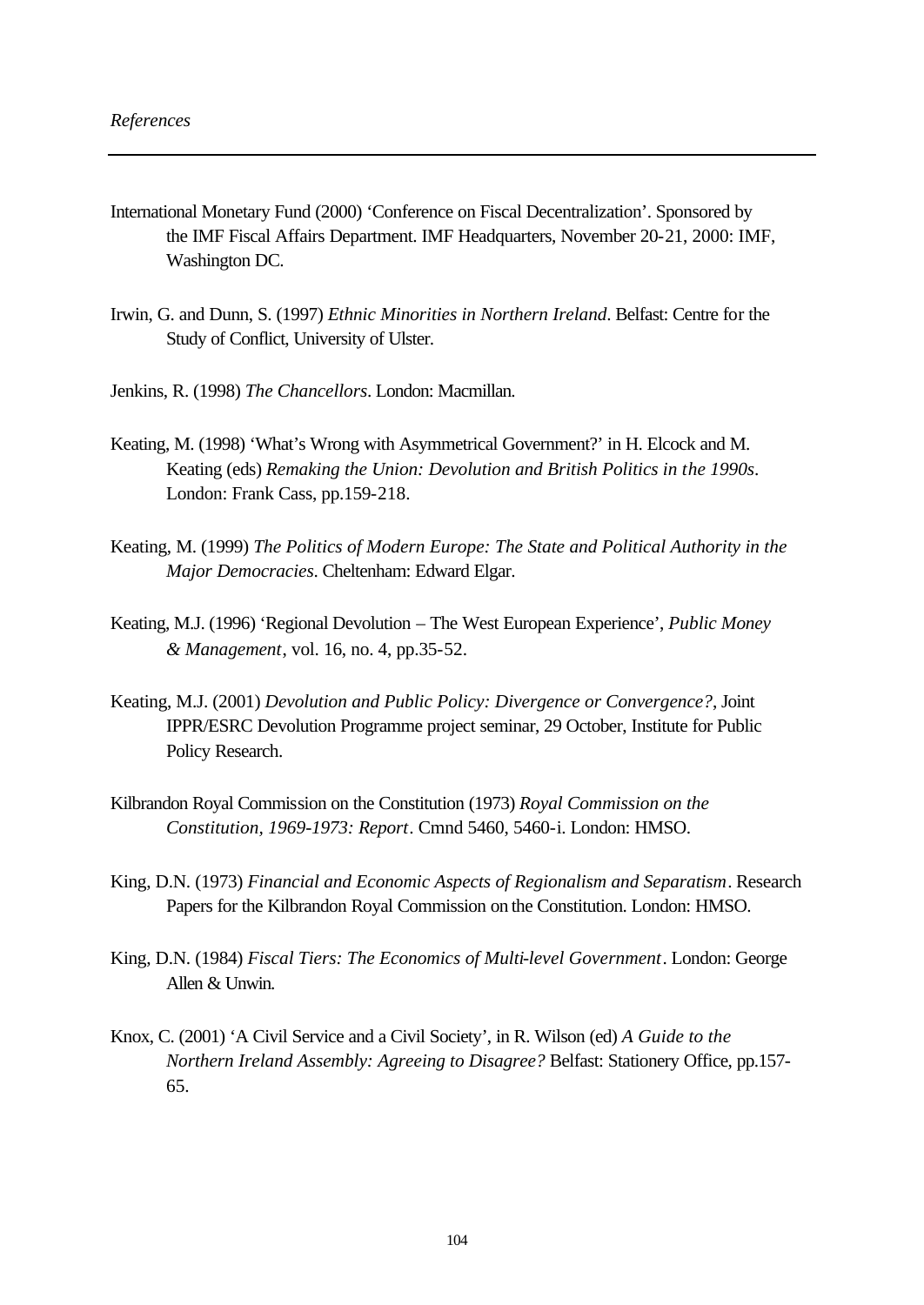- Lámbarri, C. and van Mourik, A. (eds) (1997) *Tax Harmonization: The Case of the Economic Agreement between Spain and the Basque Country*. Maastricht: European Institute of Public Administration.
- Lawrence, R.J. (1965) *The Government of Northern Ireland: Public Finance and Public Services 1921-1964*. Oxford: Clarendon Press.
- Likierman, A. (1985) 'Control of Northern Ireland Expenditure: Obscurities and Illusions', *Journal of Irish Business and Administrative Research*, vol. 7, pp.95-104.
- Lords Hansard (2001) *House of Lords Debate on the Barnett Formula*, 7 November 2001, cols 225-264, Lords Hansard. London: Stationery Office.
- MacKay, R.R. and Audas, R.P. (1997) 'The Economic Impact of a Welsh Assembly', in R.R. MacKay, R.P. Audas, G. Holtham and B. Morgan (eds) *The Economic Impact of a Welsh Assembly*. Cardiff: Institute of Welsh Affairs.
- MacKay, R.R., Audas, R.P., Holtham, G. and Morgan, B. (eds) (1997) *The Economic Impact of a Welsh Assembly*. Cardiff: Institute of Welsh Affairs.
- Macrory, Sir Patrick (1970) *Report of the Review Body on Local Government in Northern Ireland*. Belfast: HMSO.
- Mansergh, P.N.S. (1936) *The Government of Northern Ireland: A Study in Devolution*. London: George Allen and Unwin.
- McAlister, D. (1994) 'Public Expenditure', in N. Collins (ed) *Political Issues in Ireland Today*. Manchester: Manchester University Press, pp.71-97.
- McCrone, G. (2000) *Report of the Inquiry into the Professional Conditions of Teachers*. Edinburgh: Scottish Executive.
- McKinnon, R.I. (1997) 'Market-Preserving Fiscal Federalism in the American Monetary Union', in M.I. Blejer and T. Ter-Minassian (eds) *Macroeconomic Dimensions of Public Finance: Essays in Honour of Vito Tanzi*. London: Routledge, pp.73-93.

McLean, I. (1997) 'Yes, Yes! Begone with Scotland!', *New Statesman*, 22 August, pp.18-21.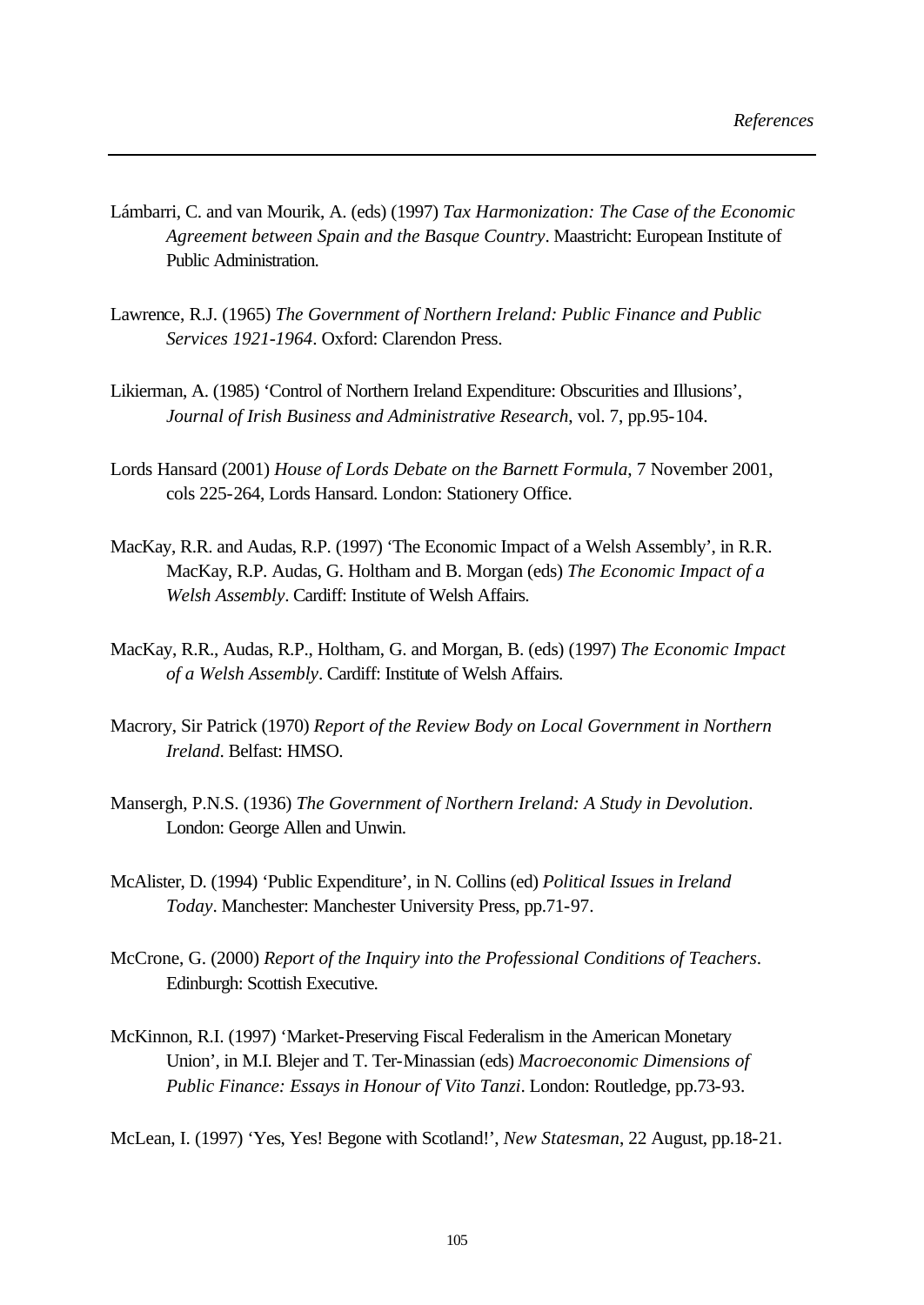- McLean, I. (2001) 'Scotland: Towards Quebec or Slovakia?', *Regional Studies*, vol. 35, no. 7, pp.637-644.
- McLean, I. (2002) 'Memorandum', in House of Lords Select Committee on the Constitution, *Devolution: Inter-Institutional Relations in the United Kingdom – Evidence Complete to 10 July 2002*. London: Stationery Office, pp.422-427.
- McPherson, A. and Raab, C.D. (1988) *Governing Education: A Sociology of Policy since 1945*. Edinburgh: Edinburgh University Press.
- Meehan, E. (2001) 'The British-Irish Council', in R. Wilson (ed) *A Guide to the Northern Ireland Assembly: Agreeing to Disagree?* Belfast: Stationery Office, pp.95-102.
- Midwinter, A. (1997) 'The Barnett formula and Scotland's public expenditure needs', in Treasury Committee, *The Barnett Formula: Second Report of Session 1997-98, HC 341*. London: Stationery Office, pp.29-32.
- Midwinter, A. (1999) 'The Politics of Needs Assessment: The Treasury Select Committee and the Barnett Formula', *Public Money & Management*, vol. 19, no. 2, pp.51-54.
- Midwinter, A., Keating, M. and Mitchell, J. (1991) *Politics and Public Policy in Scotland*. Basingstoke: Macmillan.
- Midwinter, A. and McVicar, M. (1996a) 'The Devolution Proposals for Scotland: An Assessment and Critique', *Public Money & Management*, vol. 16, no. 4, pp.13-20.
- Midwinter, A. and McVicar, M. (1996b) 'Uncharted Waters? Problems of Financing Labour's Scottish Parliament', *Public Money & Management*, vol. 16, no. 2, pp.1-6.
- Muellbauer, J. (1997) 'Rating the housing boom', *Observer*, 4 May.
- Muellbauer, J. and Murphy, A. (1998) 'Booms and Busts in the UK Housing Market', *Economic Journal*, vol. 107, no. 445, pp.1701-27.

Neill, M. (2003) 'New advisory "think tank"', *Belfast Telegraph*, 22 January.

*Northern Ireland Act 1998*, Chapter 47. London: Stationery Office.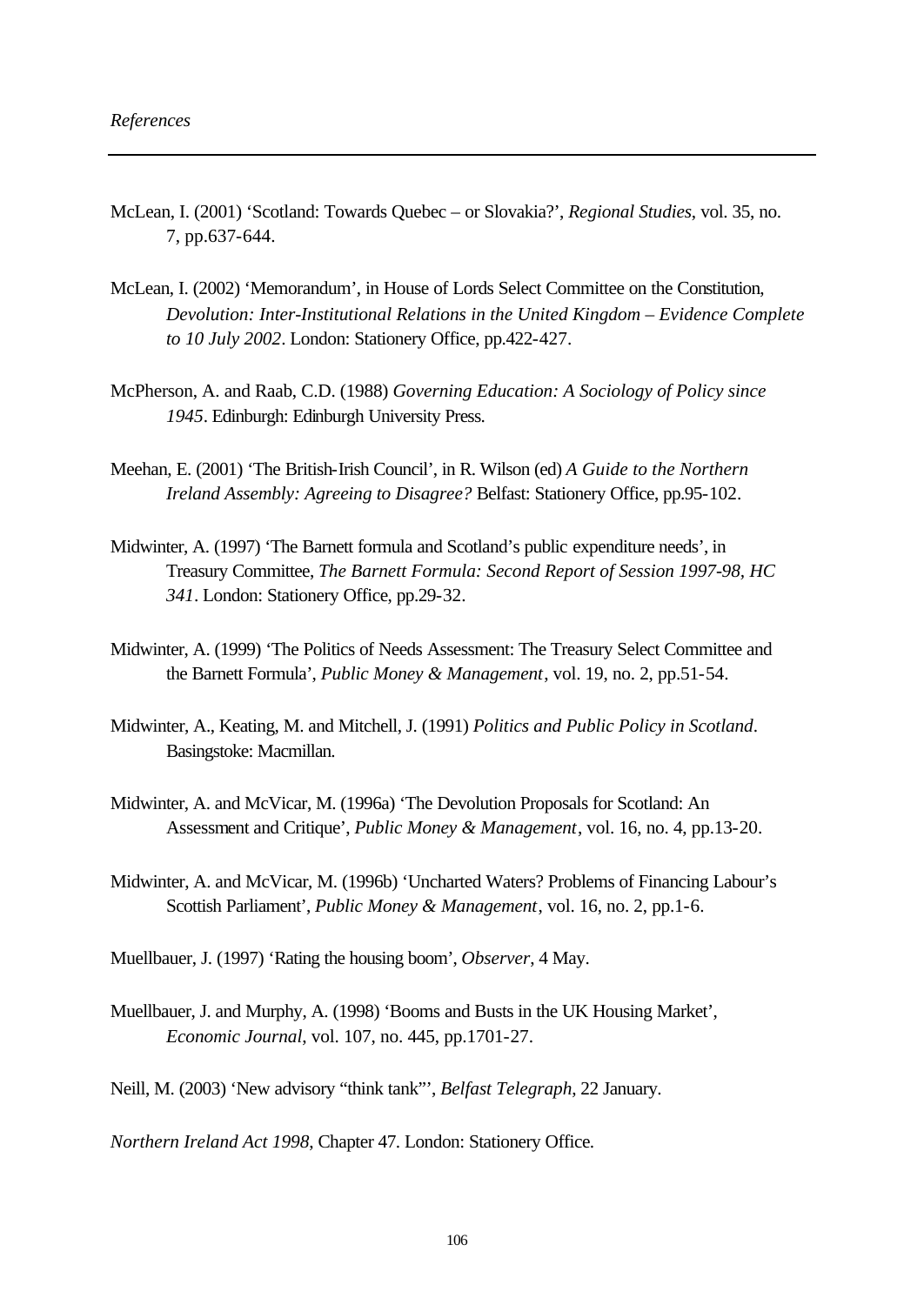- Northern Ireland Affairs Committee (1998a) *Northern Ireland Public Expenditure: Current Plans and Priorities, First Report of Session 1997-98*. HC 295. London: Stationery Office.
- Northern Ireland Affairs Committee (1998b) *Response by the Government to the First Report from the Northern Ireland Affairs Committee, Session 1997-98: Northern Ireland Public Expenditure: Current Plans and Priorities, First Special Report of Session 1997-98*. HC 700. London: Stationery Office.

*Northern Ireland Constitution Act 1973*, Chapter 36. London: Stationery Office.

- Northern Ireland Executive (2000) *Executive Budget Public Expenditure Plans: 2001/02 to 2003/04*. Presented to the Assembly by Mr Mark Durkan, MLA, Minister of Finance and Personnel, Tuesday 12 December 2000. Bangor: Department of Finance and Personnel.
- Northern Ireland Executive (2001a) *Executive Budget Public Expenditure Plans: 2002-03*. Presented to the Assembly by Mr Mark Durkan, MLA, Minister of Finance and Personnel, Monday 3 December 2001. Bangor: Department of Finance and Personnel.
- Northern Ireland Executive (2001b) *Executive Draft Budget Public Expenditure Plans: 2002- 03*. Presented to the Assembly by Mr Mark Durkan, MLA, Minister of Finance and Personnel, Tuesday 25 September 2001. Bangor: Department of Finance and Personnel.
- Northern Ireland Executive (2002) *The Executive's Position Report to the Assembly: Developing the Programme for Government and the Budget for 2003-04*. Bangor: Department of Finance and Personnel.
- Northern Ireland Office (2002) *Northern Ireland Departments Budget 2002: Plans for Public Services, Regional Revenue and Borrowing for 2003-04 to 2005-06*. Presented by Ian Pearson MP. Belfast: Northern Ireland Office.
- Oates, W.E. (1972) *Fiscal Federalism*. New York: Harcourt Brace & Jovanovich.
- Oates, W.E. (1999) 'An Essay on Fiscal Federalism', *Journal of Economic Literature*, vol. 37, pp.1120-49.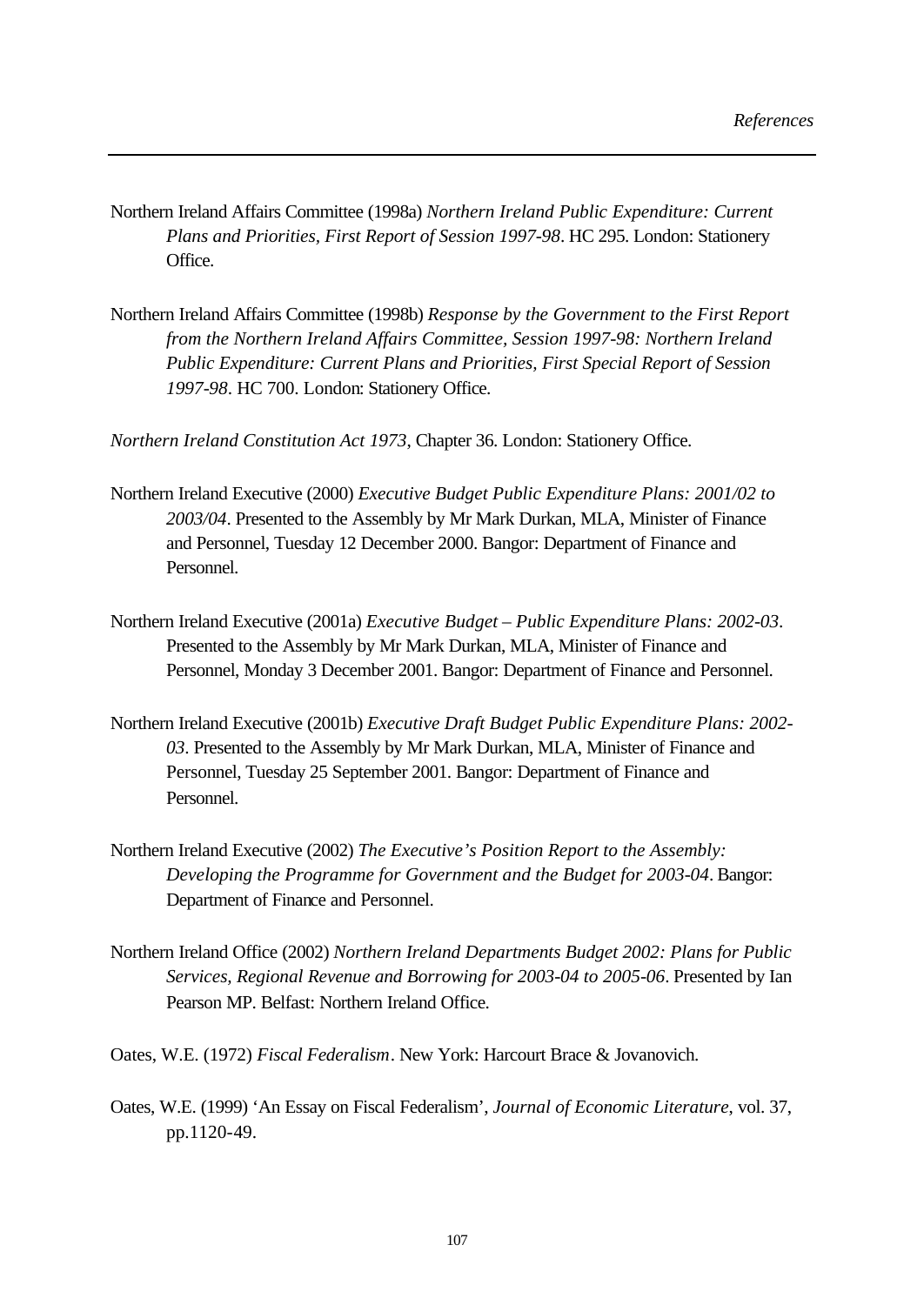Office for National Statistics (2000) *Estimates of the Population by Ethnic Group and Area of Residence, 1998, Great Britain*. London: Office for National Statistics.

Office for National Statistics (2002) *Regional Trends No. 37*. London: Stationery Office.

- Office for National Statistics (2003) 'Census: snapshot of the UK's population', http://www.statistics.gov.uk/cci/nugget.asp?id=185.
- Office of the First Minister and Deputy First Minister (2003) 'Reinvestment and Reform Initiative', http://www.ofmdfmni.gov.uk/rri/about.htm.
- OFWAT (2002) *Average Bills for England & Wales, 1989-90 to 2002-03*, (mimeo). Birmingham.
- Pearson, I. (2002) *A Modern Economy Requires Modern Government*, Speech to the CIPFA Conference, 24 October 2002.
- Radice, G. (1997) *Oral Evidence*, The Barnett Formula, Second Report of Session 1997-98, HC 341, Q. 1, Treasury Committee. London: Stationery Office.
- Regional Policy Inforegio (2002) 'Objective 1: Supporting development in the less prosperous regions', http://europa.eu.int/comm/regional\_policy/objective1/index\_en.htm.
- Review of Public Administration (2002) 'Northern Ireland Executive Review of Public Administration', http://www.rpani.gov.uk/ref.htm.
- Rhodes, R.A.W. (1988) *Beyond Westminster and Whitehall: The Sub-Central Governments of Britain*. London: Unwin Hyman.
- Richards, D. (1997) *Oral Evidence*, The Barnett Formula, Second Report of Session 1997-98, HC 341, Q. 198, Treasury Committee. London: Stationery Office.
- Riker, W.H. (1996) 'European Federalism: the Lessons of Past Experience', in J. J. Hesse and V. Wright (eds) *Federalizing Europe: The Costs, Benefits and Preconditions of Federal Political Systems*. Oxford: Oxford University Press, pp.2-24.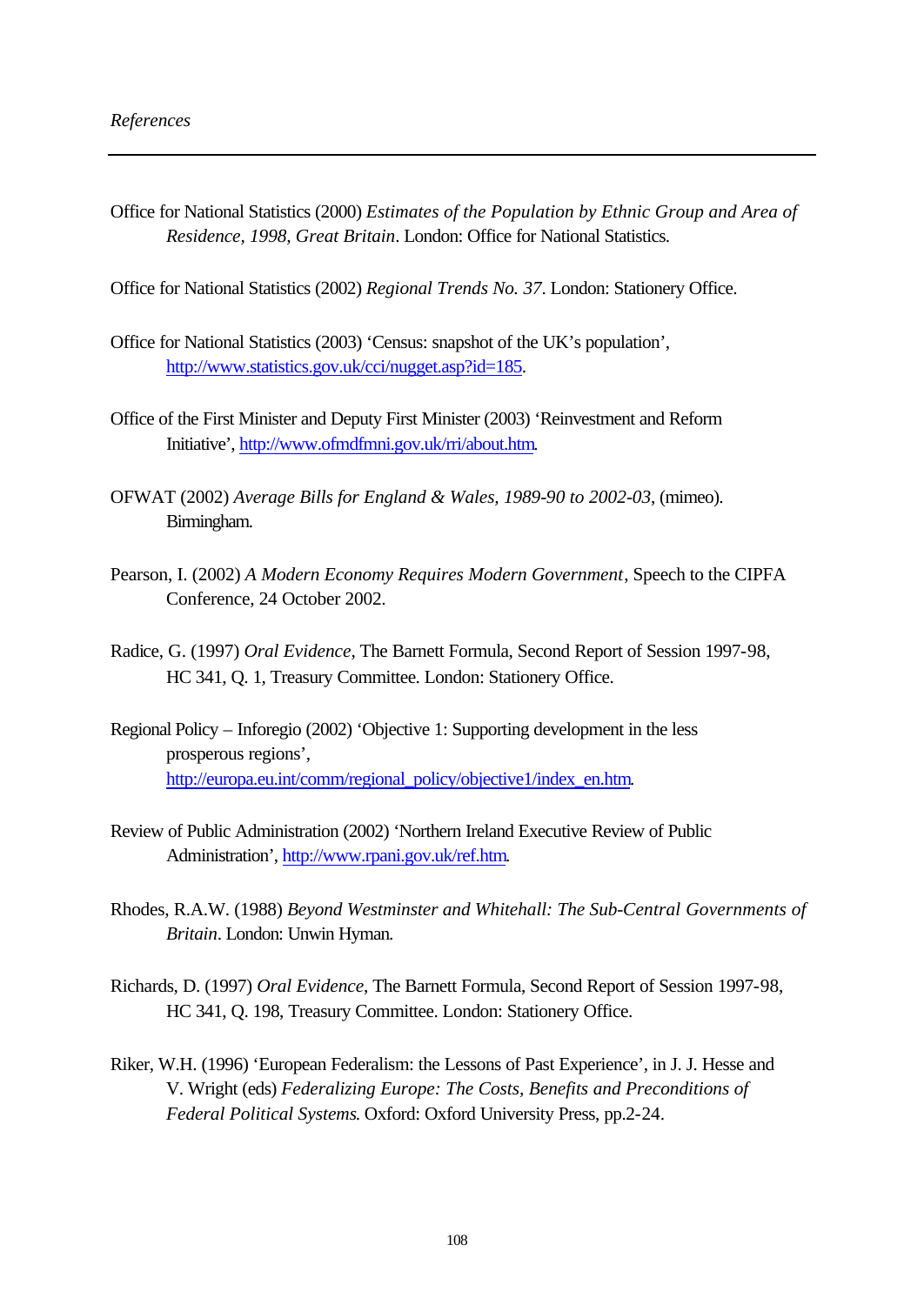Roper, S. (1995) 'Northern Ireland', in A. Gillie (ed) *The Big Spenders: A Review of the Government's Departmental Reports and Major Spending Programmes, 1995-96*. London: CIPFA for the Public Finance Foundation, pp.43-49.

*Scotland Act 1998*, Chapter 46. London: Stationery Office.

- Scotland Office (2002) 'Supplementary Memorandum to the Scottish Affairs Committee', in Scottish Affairs Committee, *Scotland Office Expenditure: First Special Report of Session 2002-03*, HC 198. London: Stationery Office, pp.7-13.
- Scottish Affairs Committee (2002) 'Supplementary Letter to the Secretary of State for Scotland from the Chairman of the Committee', in Scottish Affairs Committee, *Scotland Office Expenditure: First Special Report of Session 2002-03*, HC 198. London: Stationery Office, pp.6-7.
- Scottish Constitutional Convention (1990) *Towards Scotland's Parliament*. Edinburgh: Scottish Constitutional Convention.
- Scottish Constitutional Convention (1995) *Scotland's Parliament Scotland's Right*. Edinburgh: Scottish Constitutional Convention.
- Scottish Office (1997) *Scotland's Parliament*. Cm 3614. Edinburgh: Stationery Office.
- Scottish Office (1992) *Government Expenditure and Revenues in Scotland*. Edinburgh: Scottish Office.
- Searle, R.J. (1996) 'The Australian Fiscal Transfer System: Equity and the Commonwealth Grants Commission', in C. Fletcher (ed) *Equity and Development Across Nations: Political and Fiscal Realities*. St Leonards, New South Wales: Allen & Unwin, pp.23- 40.
- Sewel, Lord (2001) *Speech in House of Lords Debate on the Barnett Formula*, 7 November 2001, cols 245-246, Lords Hansard. London: Stationery Office.
- Simpson, J.V. (1980) 'The Finances of the Public Sector in Northern Ireland: 1968-1978', *Journal of the Statistical and Social Inquiry Society of Ireland*, vol. 24, no. II.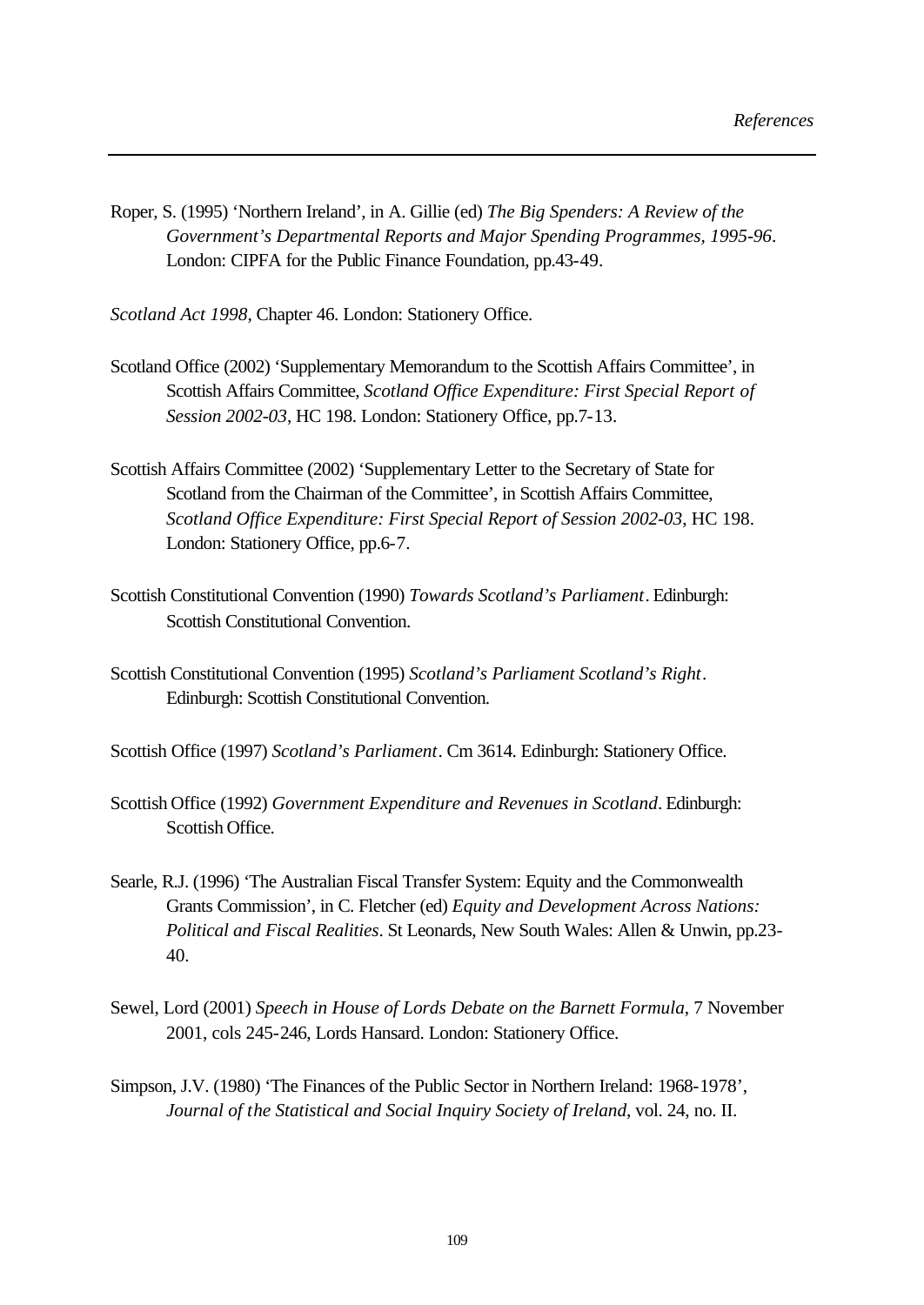- Simpson, J.V. (1984) 'Northern Ireland: the financing of devolution', in T. Wilson (ed) *Fiscal Decentralisation*. London: Anglo-German Foundation, pp.167-97.
- Slattery, D. (1993) 'Northern Ireland Central Government Spending and Income', *Administration*, vol. 41, no. 4, pp.433-484.
- Smith, S. (1996) 'Regional Government, Fiscal and Financial Management in Northern Ireland', in Northern Ireland Economic Council (ed) *Decentralised Government and Economic Performance in Northern Ireland, Occasional Paper 7*. Belfast: Northern Ireland Economic Council, pp.90-146.
- Sutherland, Sir Stewart (chair) (1999) *Report of the Royal Commission on Long Term Care*. London: Stationery Office.
- Thain, C. and Wright, M. (1995) *The Treasury and Whitehall: The Planning and Control of Public Expenditure, 1976-1993*. Oxford: Clarendon Press.

Treasury (1979) *Needs Assessment Study: Report*. London: HM Treasury.

- Treasury (1997a) 'Memorandum Submitted by HM Treasury', in Treasury Committee, *The Barnett Formula*, Second Report of Session 1997-98, HC 341. London: Stationery Office, pp.12-13.
- Treasury (1997b) 'Supplementary Memorandum Submitted by HM Treasury on Tuesday 16 December 1997', in Treasury Committee, *The Barnett Formula*, Second Report of Session 1997-98, HC 341. London: Stationery Office, pp.36-39.
- Treasury (1998a) 'Barnett Formula: Impact on Relative Spending Per Head in England, Scotland, Wales and Northern Ireland', in Treasury Committee *The Barnett Formula: The Government's Response to the Committee's Second Report of Session 1997-98, Fourth Special Report of Session 1997-98, HC 619*. London: Stationery Office, pp.vvii.
- Treasury (1998b) *The Code for Fiscal Stability*. Pre-Budget Report Publications. London: HM Treasury.
- Treasury (1998c) *Modern Public Services for Britain: Investing in Reform*. Cm 4011. London: Stationery Office.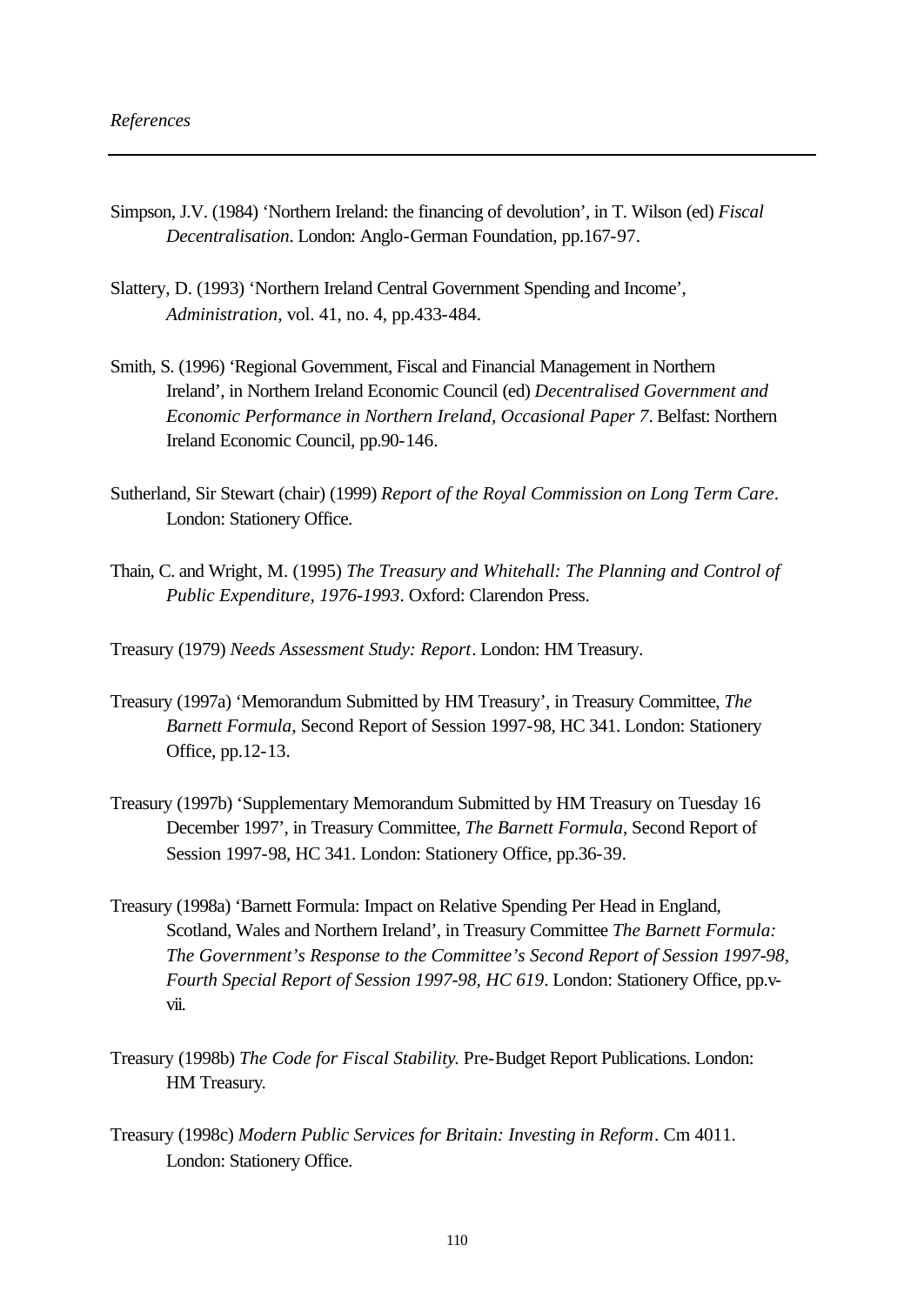- Treasury (1998d) *Northern Ireland: Towards a Prosperous Future Chancellor Announces £315m Economic Strategy*. 12 May. London: HM Treasury.
- Treasury (1998e) *Public Expenditure 1997-98: Provisional Outturn*. Cm 3988. London: Stationery Office.
- Treasury (1998f) *Stability and Investment for the Long Term: Economic and Fiscal Strategy Report 1998*. Cm 3978. London: Stationery Office.
- Treasury (1999a) *Funding the Scottish Parliament, National Assembly for Wales and Northern Ireland Assembly: A Statement of Funding Policy*. London: HM Treasury.
- Treasury (1999b) *Public Expenditure 1998-99: Provisional Outturn*. Cm 4416. London: Stationery Office.
- Treasury (2000a) *Funding the Scottish Parliament, National Assembly for Wales and Northern Ireland Assembly*. Second edition. London: HM Treasury.
- Treasury (2000b) *Public Expenditure 1999-2000: Provisional Outturn*. Cm 4812. London: Stationery Office.
- Treasury (2000c) *Spending Review 2000 New Public Spending Plans 2001-2004 Prudent for a Purpose: Building Opportunity and Security for All*. Cm 4807. London: Stationery Office.
- Treasury (2001a) *Better Management of Public Services: Resource Budgeting and the 2002 Spending Review*. London: HM Treasury.
- Treasury (2001b) *Managing Resources: Full Implementation of Resource Accounting and Budgeting*. London: HM Treasury.
- Treasury (2001c) *The National Asset Register*. Cm 5221. London: Stationery Office.
- Treasury (2001d) *Public Expenditure 2000-2001: Provisional Outturn*. Cm 5243. London: Stationery Office.
- Treasury (2001e) *Public Expenditure: Statistical Analyses 2001-02*. Cm 5101. London: Stationery Office.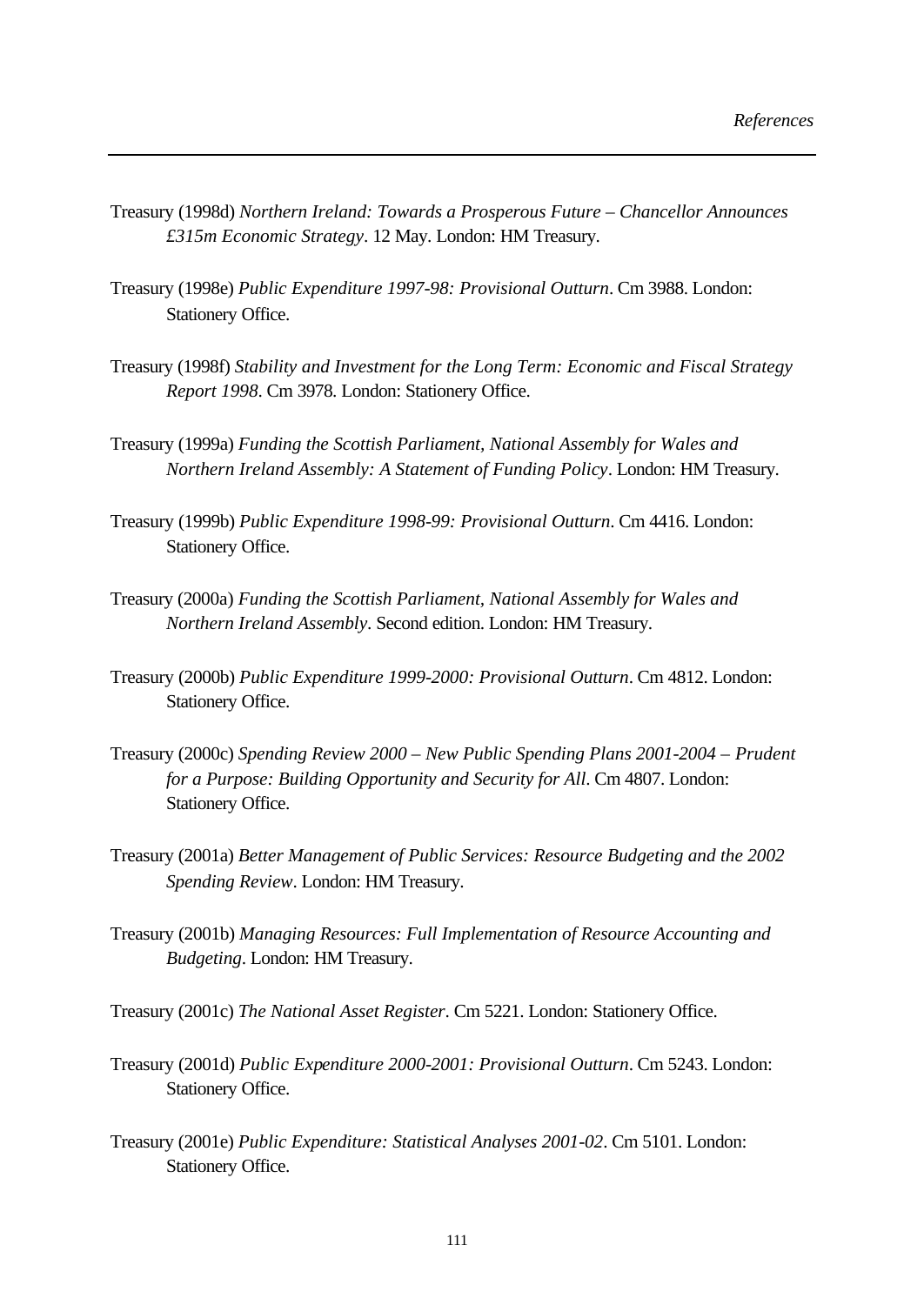- Treasury (2002a) *2002 Spending Review: Public Service Agreements 2003-2006*. Cm 5571. London: Stationery Office.
- Treasury (2002b) *Funding the Scottish Parliament, National Assembly for Wales and Northern Ireland Assembly: A Statement of Funding Policy*. Third edition. London: HM Treasury.
- Treasury (2002c) *New Economic Settlement for Northern Ireland: Barracks and Prisons to be Replaced by Business and Prosperity*, Press Release 42/02, 2 May. London: HM Treasury.
- Treasury (2002d) *Opportunity and Security for All: Investing in an Enterprising, Fairer Britain – New Public Spending Plans 2003-2006*. Cm 5570. London: Stationery Office.
- Treasury (2002e) *Public Expenditure 2001-2002: Provisional Outturn*. Cm 5574. London: HM Treasury.
- Treasury (2002f) *Public Expenditure: Statistical Analyses 2002-03*. Cm 5401. London: Stationery Office.
- TreasuryCommittee (1997) *The Barnett Formula*, Second Report of Session 1997-98, HC 341. London: Stationery Office.
- Twigger, R. (1998) *The Barnett Formula*, Research Paper 98/8. London: House of Commons Library.
- Water Industry Commissioner for Scotland (2001) *Strategic Review of Charges 2002-2006*. Stirling: Water Industry Commissioner for Scotland.
- Water Service (2002) *Annual Report & Accounts 2001-2002*. Belfast: Water Service.
- Weingast, B.R. (1995) 'The Economic Role of Political Institutions: Market-Preserving Federalism and Economic Development', *Journal of Law, Economics & Organization*, vol. 11, pp.1-31.
- Welsh Office (1997a) *Government Expenditure and Revenue Wales, 1994-95*. Cardiff: Welsh Office.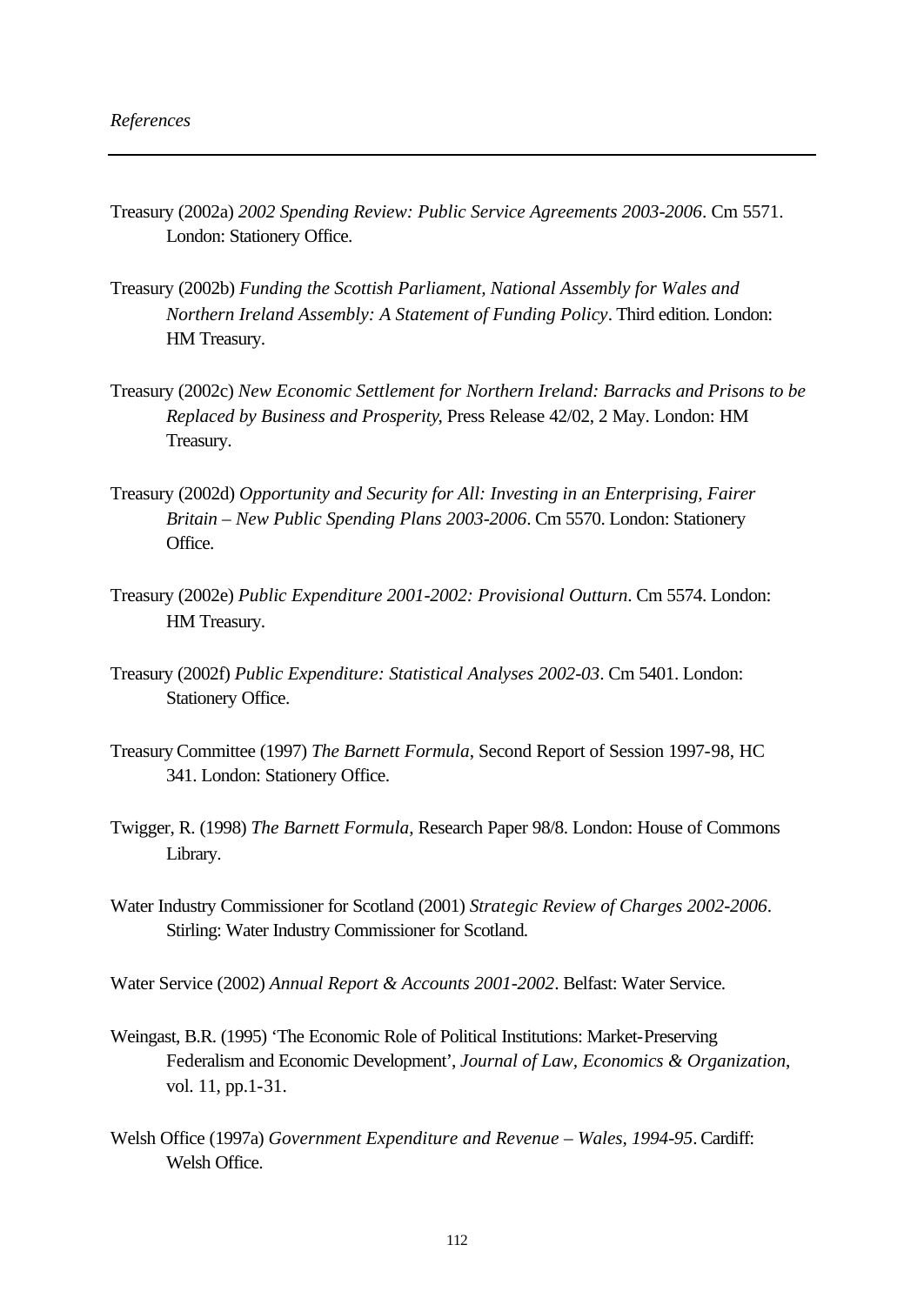- Welsh Office (1997b) *A Voice for Wales: The Government's Proposals for a Welsh Assembly*. Cm 3718. London: Stationery Office.
- Wilson, T. (ed) (1955) *Ulster under Home Rule: A Study of the Political and Economic Problems of Northern Ireland*. Oxford: Oxford University Press.
- WorldAtlas.com (2002) 'Country Details: United Kingdom', http://www.graphicmaps.com/webimage/countrys/europe/uk.htm.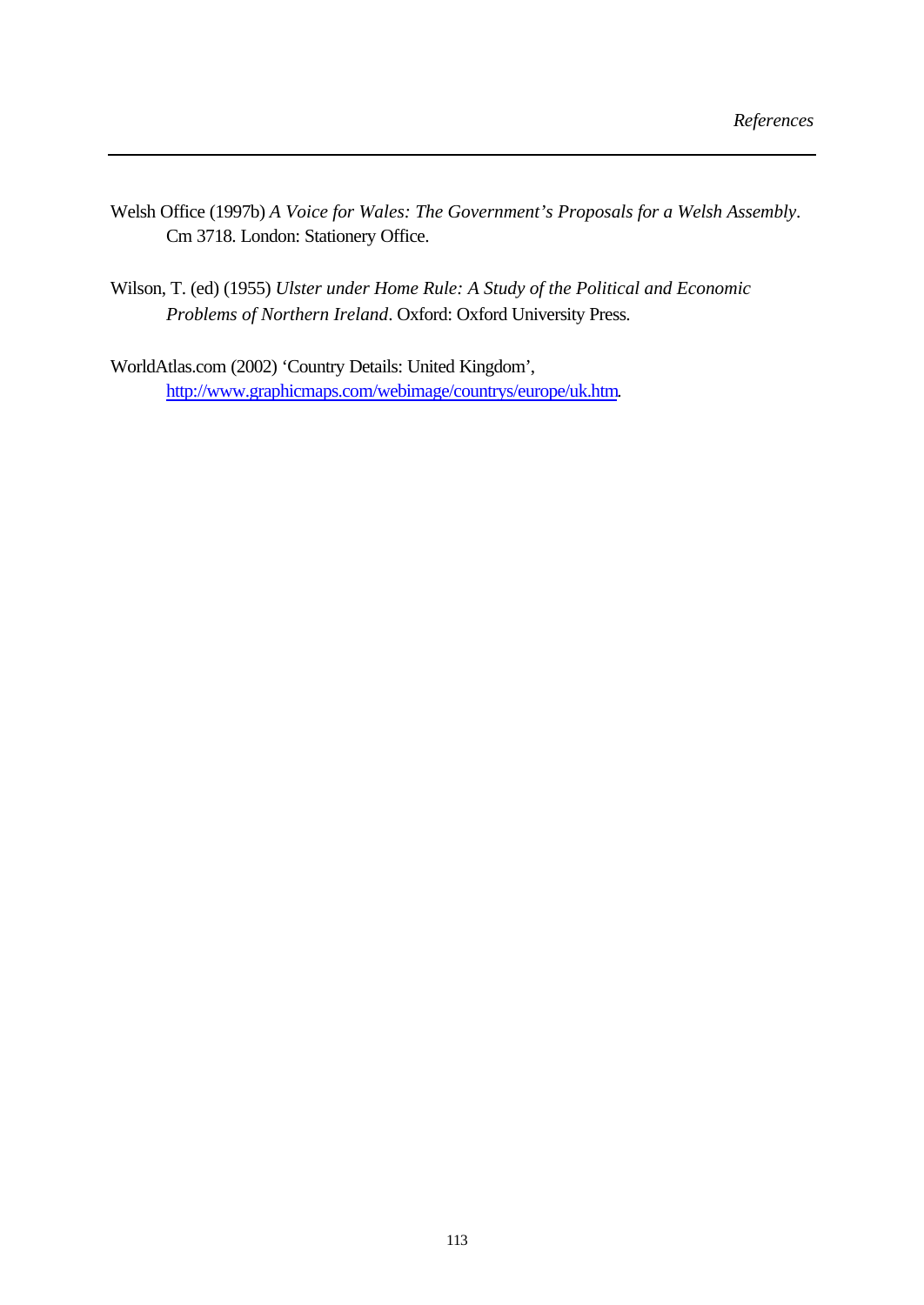# **PROJECT STAFF**

*Northern Ireland Economic Council:*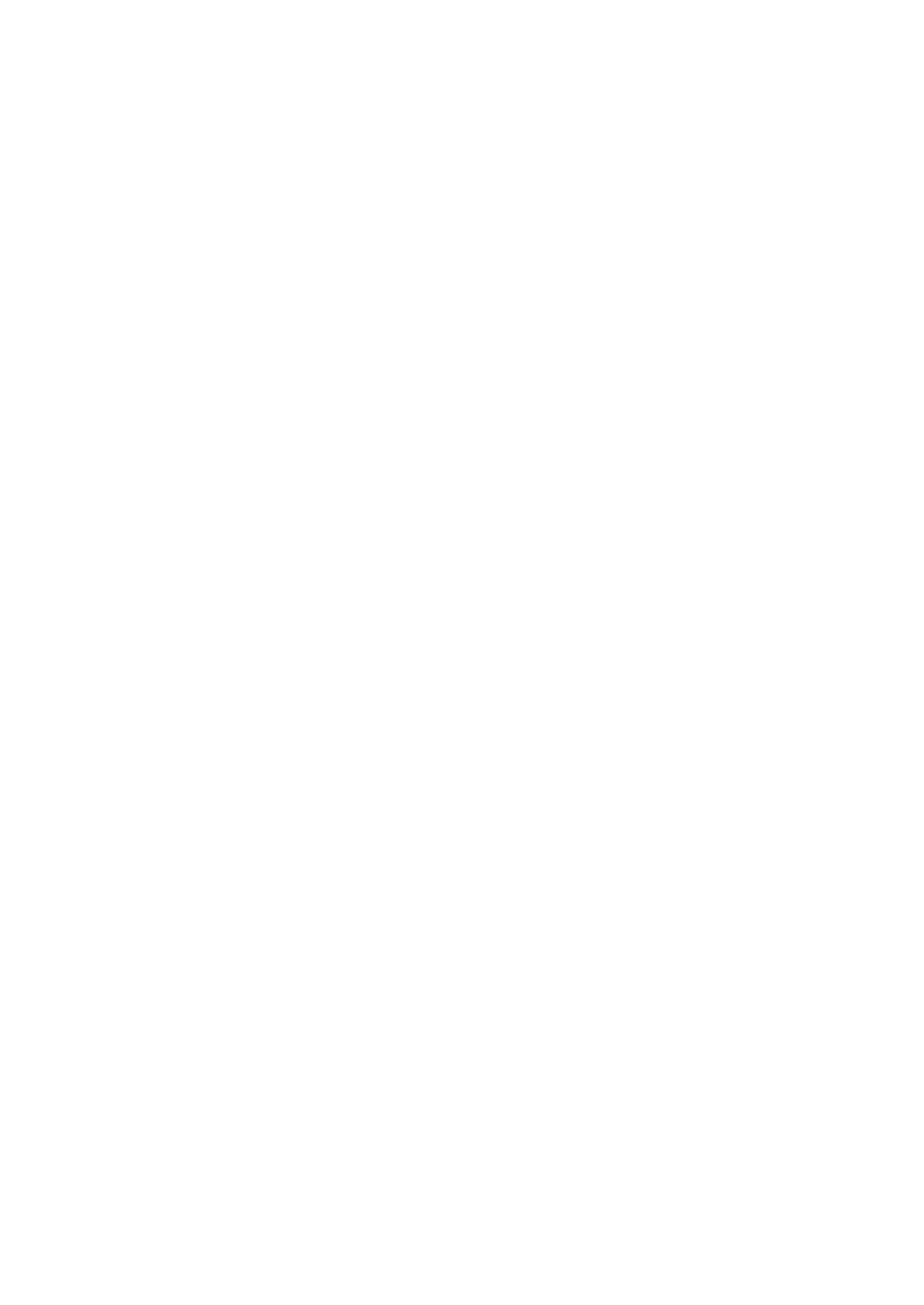## A complete list of NIEC Publications can be viewed on our website at: **www.niec.org.uk**

### *Reports*

- 127 A Framework for Economic Development: The Implications for Northern Ireland of the 1998 UK and EU Budgets and the Chancellor's Economic Strategy for Northern Ireland (June 1998)
- 128 Annual Report 1997-98 (October 1998)
- 129 Annual Sir Charles Carter Lecture "Social Exclusion, Income Dynamics and Public Policy" by Professor John Hills, Director, Centre for Analysis of Social Exclusion, London School of Economics and Political Science (April 1999)
- 130 Let's Get Together. Linkages and Inward Investment in Northern Ireland (June 1999)
- 131 The Implementation of Northern Ireland's Economic Development Strategy in the 1990s: Lessons for the Future (August 1999)
- 132 Annual Report 1998-99 (October 1999)
- 133 Publicly Funded R&D and Economic Development in Northern Ireland (December 1999)
- 134 Tough Choices: Setting Health and Social Care Priorities in Northern Ireland (April 2000)
- 135 Annual Report 1999-2000 (December 2000)
- 136 The Knowledge Driven Economy: Indicators for Northern Ireland (April 2001)
- The Knowledge Driven Economy: Indicators for Northern Ireland. A Statistical Supplement to Northern Ireland Economic Council Report 136 (April 2001)
- 137 Annual Report 2000-2001 (November 2001)
- 138 Annual Sir Charles Carter Lecture "How Growth Builds Upon Growth in High-Technology" by W. Brian Arthur, Citibank Professor, Santa Fe Institute (February 2002)

#### *Occasional Paper Series*

- 10 "Hard Choices. Policy Autonomy and Priority-setting in Public Expenditure". Proceedings of the Seminar sponsored by the Northern Ireland Economic Council jointly with Democratic Dialogue and the Eastern Health and Social Services Board on 22 June 1998 at the Eastern Health and Social Services Board (November 1998)
- 11 Growth with Development. A Response to New TSN (December 1998)
- 12 A Step-Change in Economic Performance? A Response to *Strategy 2010* (September 1999)
- 13 Local Development: A Turning Point (December 2000)
- 14 Developing a Regional Innovation Strategy for Northern Ireland. A Statement by the Economic Council on research conducted by Philip Cooke, Stephen Roper and Peter Wylie (September 2001)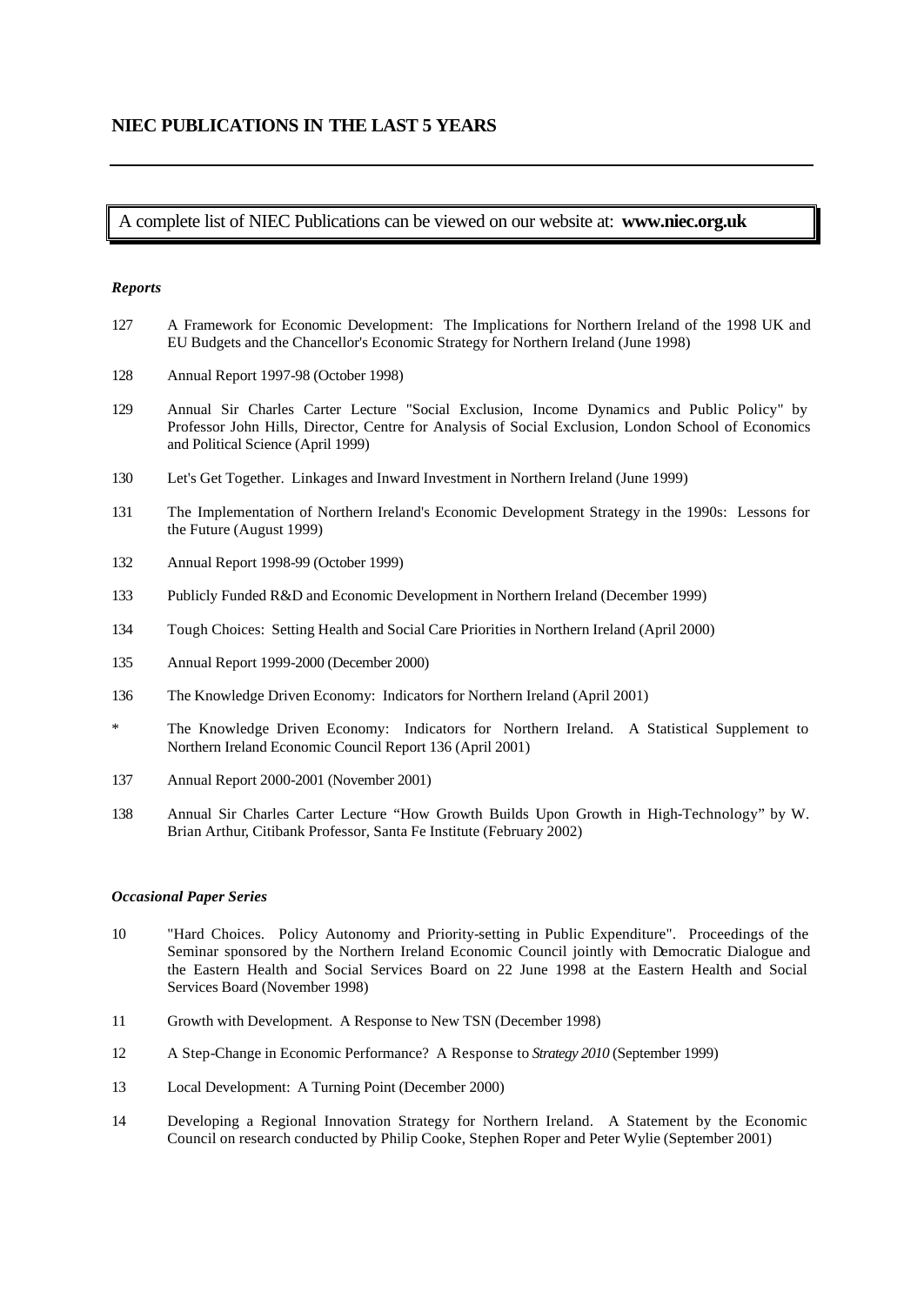#### *Research Monograph Series*

- 5 Competitiveness and Industrial Policy in Northern Ireland by John H Dunning, Edward Bannerman and Sarianna M Lundan with A Statement by the Economic Council (March 1998)
- 6 Regional Economic and Policy Impacts of EMU: The Case of Northern Ireland, edited by John Bradley with A Statement by the Economic Council (April 1998)
- 7 Improving Schools in Northern Ireland by Tony Gallagher, Ian Shuttleworth and Colette Gray with A Statement by the Economic Council (August 1998)
- 8 The Capabilities and Innovation Perspective: The Way Ahead in Northern Ireland by Michael H Best with A Statement by the Economic Council (December 2000)
- 9 Developing a Regional Innovation Strategy for Northern Ireland, Philip Cooke, Stephen Roper and Peter Wylie (March 2002)

## *Advice and Comment Series*

- 98/1 A Response by the Northern Ireland Economic Council to: *Northern Ireland Science Park (Department of Economic Development)* September 1998 *(3 pages)*
- 98/2 A Response by the Northern Ireland Economic Council to: *Fit for the Future (Department of Health and Social Services)* September 1998 *(13 pages)*
- 98/3 A Response by the Northern Ireland Economic Council to: *Structural Funds Plan 2000-2006 (Department of Finance and Personnel)* October 1998 *(2 pages)*
- 98/4 A Response by the Northern Ireland Economic Council to: *Housing Selection Scheme Review: Proposals for Consultation (Northern Ireland Housing Executive)* October 1998 *(12 pages)*
- 99/1 A Response by the Northern Ireland Economic Council to: *Water and Sewerage Services in Northern Ireland: A Consultation Paper (Department of the Environment for Northern Ireland)* February 1999 *(11 pages)*
- 99/2 A Response by the Northern Ireland Economic Council to: *Shaping Our Future. Towards a Strategy for the Development of the Region (Department of the Environment for Northern Ireland)* April 1999 *(16 pages)*
- 99/3 A Response by the Northern Ireland Economic Council to: *Vision 2010 - Energy Action Plan (Department of Economic Development)* November 1999 *(15 pages)*
- 00/1 A Response by the Northern Ireland Economic Council to: *A Consultation Paper on Research Funding Allocation Method to be Applied to the Northern Ireland Universities (Northern Ireland Higher Education Council)* January 2000 *(30 pages)*
- 00/2 A Response by the Northern Ireland Economic Council to: *Learning for Tomorrow's World. Towards a New Strategic Plan for Education Services in Northern Ireland 2000-2006 (Department of Education for Northern Ireland)* February 2000 *(44 pages)*